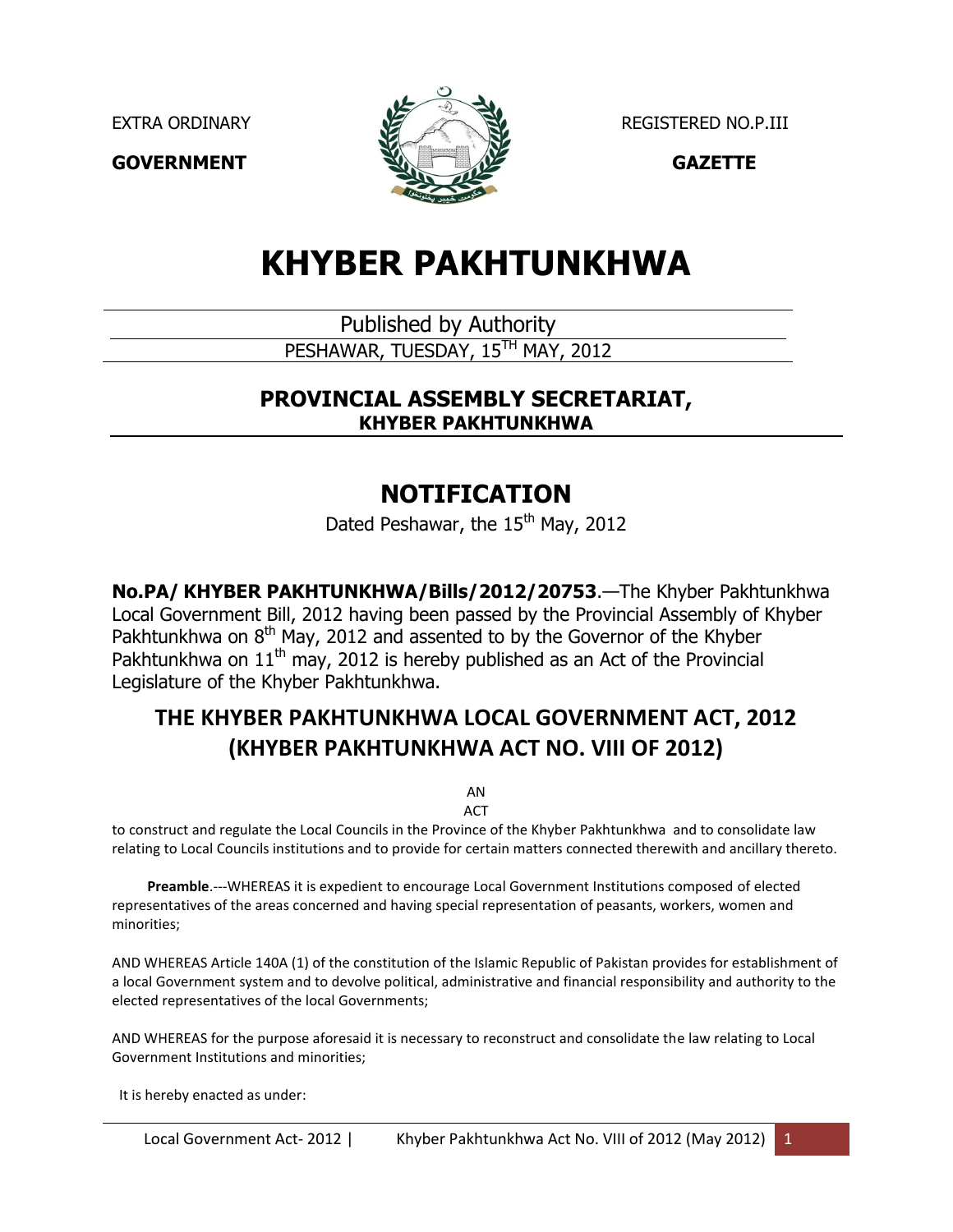# **CHAPTER -I INTRODUCTION**

- 1. **Short title, extent and commencement.**---(1) This Act may be called the Khyber Pakhtunkhwa Local Government Act, 2012.
	- (2) It extends to the whole of the Province of the Khyber Pakhtunkhwa.
	- (3) It shall come into force on such date as Government may, by notification appoint, and different dates may be appointed for different provisions of this Act.
- 2. **Power to exclude any area**.---Government may by notification exempt any area or areas from all or any of the provisions of this Act.
- 3. **Definitions**.---In this Act, unless the context otherwise requires,-
	- (a) "annual rental value" means the gross annual rent at which a building or land may be let from year to year;
	- (b) "body corporate" means a body having perpetual succession and a common seal, with power to acquire and hold movable and immovable property, and transfer any property held by it, and enter into any contract and may sue and be sued in its name;
	- (c) "budget" means an official statement of the income and expenditure of a Local Council or a Local Area Development Authority for a financial year;
	- (d) "building" includes any shop, house, hut, out-house, shed, stable or enclosure built of any material and used for any purpose, and also includes a wall, well, verandah, platform, plinth, ramp, stair-case and steps;
	- (e) "building line" means a line beyond which the outer face or any part of an external wall of a building may not project in the direction of any street, existing or proposed;
	- (f) "bye-laws" means bye-laws made under this Act;
	- (g) "cattle" means cows, buffaloes, bulls, oxen, bullocks, calves, camels, sheep and goats;
	- (h) "Chairman and Vice-Chairman" means the Chairman and Vice-Chairman of a Local Council constituted under this Act;
	- (i) "City" means an urban area declared to be a City under this Act;
	- (j) "conservancy" means the collection, treatment, removal and disposal of refuse;
	- (k) "dairy" includes any farm, cattle-shed, cow-house, milk store, milk shop or other place from where milk or milk products are supplied for sale;
	- (l) "District" means a Revenue District notified under the West Pakistan Land Revenue Act, 1967 (W.P. Act No. XVII of 1967);
	- (m) "drain" includes a sewer, a house drain, a drain of any other description, a tunnel, a culvert, a ditch, a channel or any other device for carrying sullage or rain water;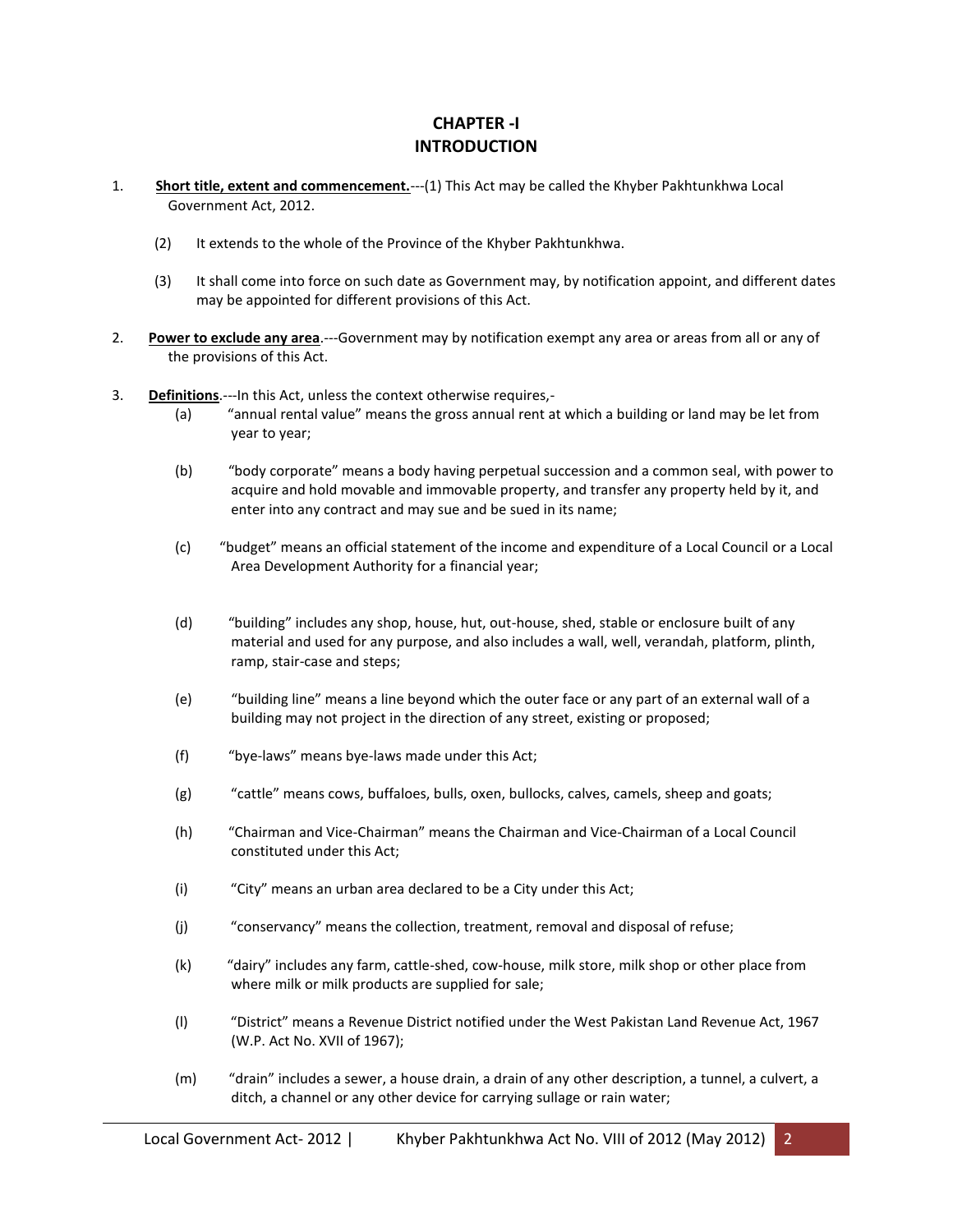- (n) "drug" means any substance used as medicine or in the composition or preparation of medicine, whether for internal or external use;
- (o) "erect or re-erect a building" means the construction of a new building and includes such material alterations of building as enlargement of any wall, verandah, fixed platform, plinth or a part of the building, structural conversion into one or more places for human habitation of a building not originally meant for the purpose, structural conversion of two or more places of human habitation into a greater number of such places, addition of any rooms, building substance or other structure to a building, re-construction of whole or any part of the external walls of a building or the renewal of the parts of a wooden building, construction in a wall adjoining any street or land not belonging to the owner of the wall, construction of a door opening to such street or land, such alteration of the internal arrangements of a building as affects its drainage, ventilation or other sanitary arrangements or its security or stability;
- (p) "factory" has the meaning assigned to it under the Factories Act, 1934 (XXV of 1934);
- (q) "food" includes every eatable used for food or drink by human beings but does not include drugs or water;
- (r) "functions" includes powers to be exercised and duties to be performed;
- (s) "Government" means the Government of the Khyber Pakhtunkhwa;
- (t) "infectious disease" means cholera, plague, smallpox and tuberculosis, and includes such other disease as Government may, by notification, declare to be an infectious disease for the purpose of this Act;
- (u) "land" includes land which is being build up or is built up or is covered with water or is under cultivation or is fallow, and in relation to Town Improvement Committee includes land as defined in clause (a) of section 3 of the Land Acquisition Act, 1894 (I of 1894);
- (v) "Local Area" means an area specified in Chapter-II;
- (w) "Local Area Development Authority" means an authority notified under the Provincial Urban Development Board Act or under GDA Act or under the Kaghan Development Authority Act or Abbottabad Dev Authority Act;
- (x) "Local Council" means a Local Council constituted under this Act, and includes a District Council, a Municipal Corporation, a Municipal Committee and a Union Council;
- (y) "Local Council Grant" means money declared as such for distribution among Local Governments in accordance with the provisions of this Act;
- (z) "Local Fund" means the fund of a Local Council;
- (aa) "mal-administration" means and include-
	- (i) an act of omission or commission, a decision, process or recommendation, which–
		- (a) is contrary to the law, rules, or regulations or is a departure from established practice or procedure; or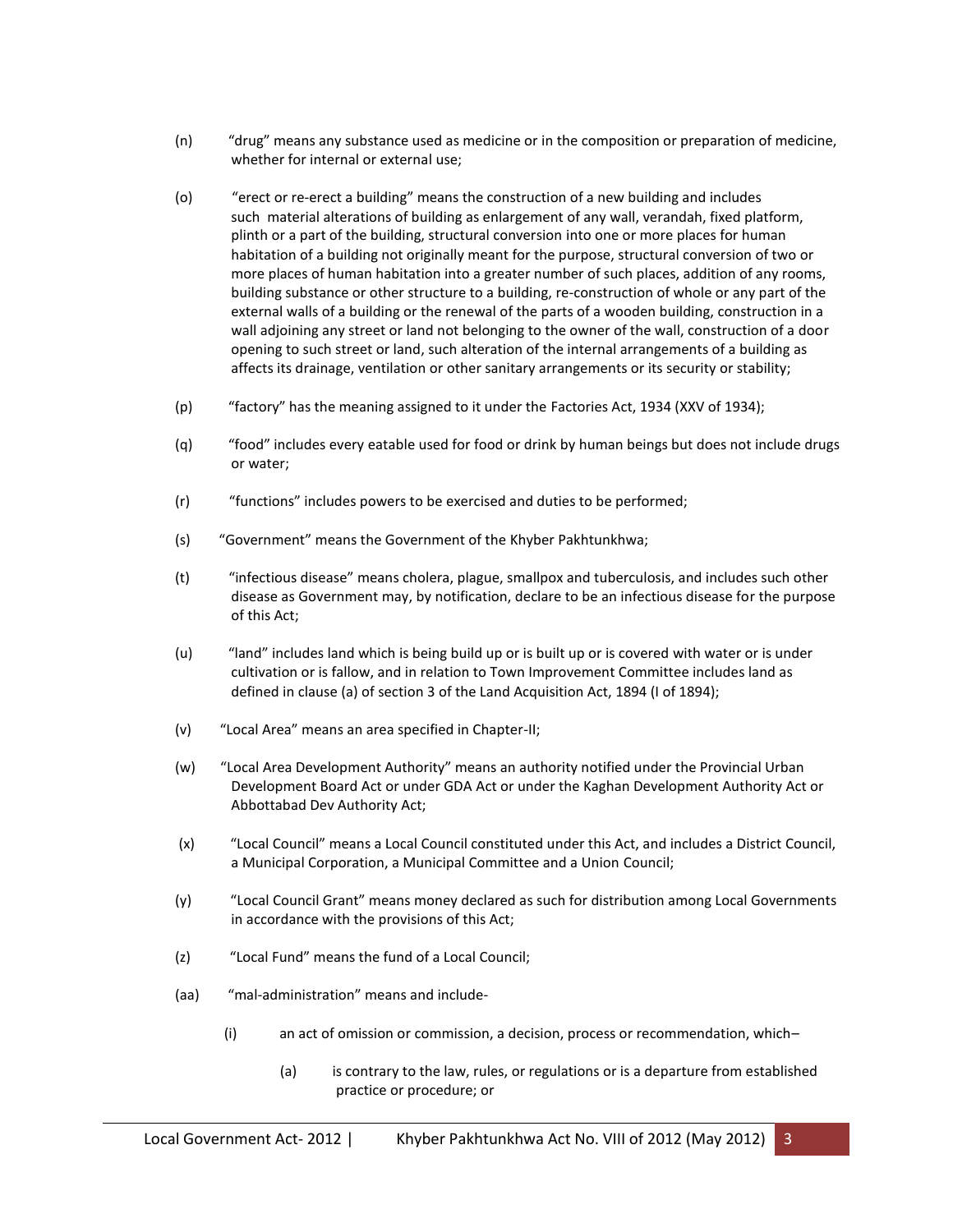- (b) is arbitrary, biased, discriminatory, oppressive, perverse, unjust or unreasonable; or
- (c) is based on irrelevant grounds; or
- (ii) involves the exercise of powers or the failure or refusal to do so, for corrupt or improper motives, such as administrative excess, bribery, favoritism, jobbery and nepotism;
- (iii) delay, inaction, incompetence, in-efficiency, ineptitude or neglect in the administration or discharge of duties and responsibilities;
- (iv) repeated notices, prolonged hearings or unnecessary attendance while deciding cases; or
- (v) voidance of disciplinary action against an officer or official whose action is held by a competent authority to be biased, capricious, patently illegal or vindictive;
- (ab) "market" means a place where persons assemble for the sale and purchase of meat, fish, fruit, vegetables or any other article of food or for the sale and purchase of livestock or animals and includes any place which may, from time to time, be notified as market;
- (ac) "mauza" means a revenue estate declared under the Khyber Pakhtunkhwa Land Revenue Act, 1967 (W.P. Act XVII of 1967);
- (ad) "member" means a member of Local Council;
- (ae) "misconduct" means transgression of prescribed Code of Conduct or dereliction from duty or deliberate unlawful behavior or violation of law or rules or lawful directions or orders of Government and includes-
	- (i) gross negligence in performance of duties with manifest wrongful intent or evil design; or
	- (ii) an act that results in wrongful gain to any person by wrongful application of law; or
	- (iii) making or managing appointment, promotion or transfer of an officer or official in violation of law or rules or for extraneous consideration; or
	- (iv) bribery, corruption, robbery, favoritism, nepotism or willful diversion of the fund of the Local Council.
- (af) "Municipality" means an urban area declared to be a municipality under this Act;
- (ag) "Municipal Committee" means a Municipal Committee constituted under this Act;
- (ah) "Municipal Corporation" means a Municipal Corporation constituted under this Act;
- (ai) "offence" means the offence scheduled in this Act or specified in any other law for the time being in force;
- (aj) "Mayor and Deputy Mayor" means a Mayor and Deputy Mayor of a Municipal Corporation constituted under this Act;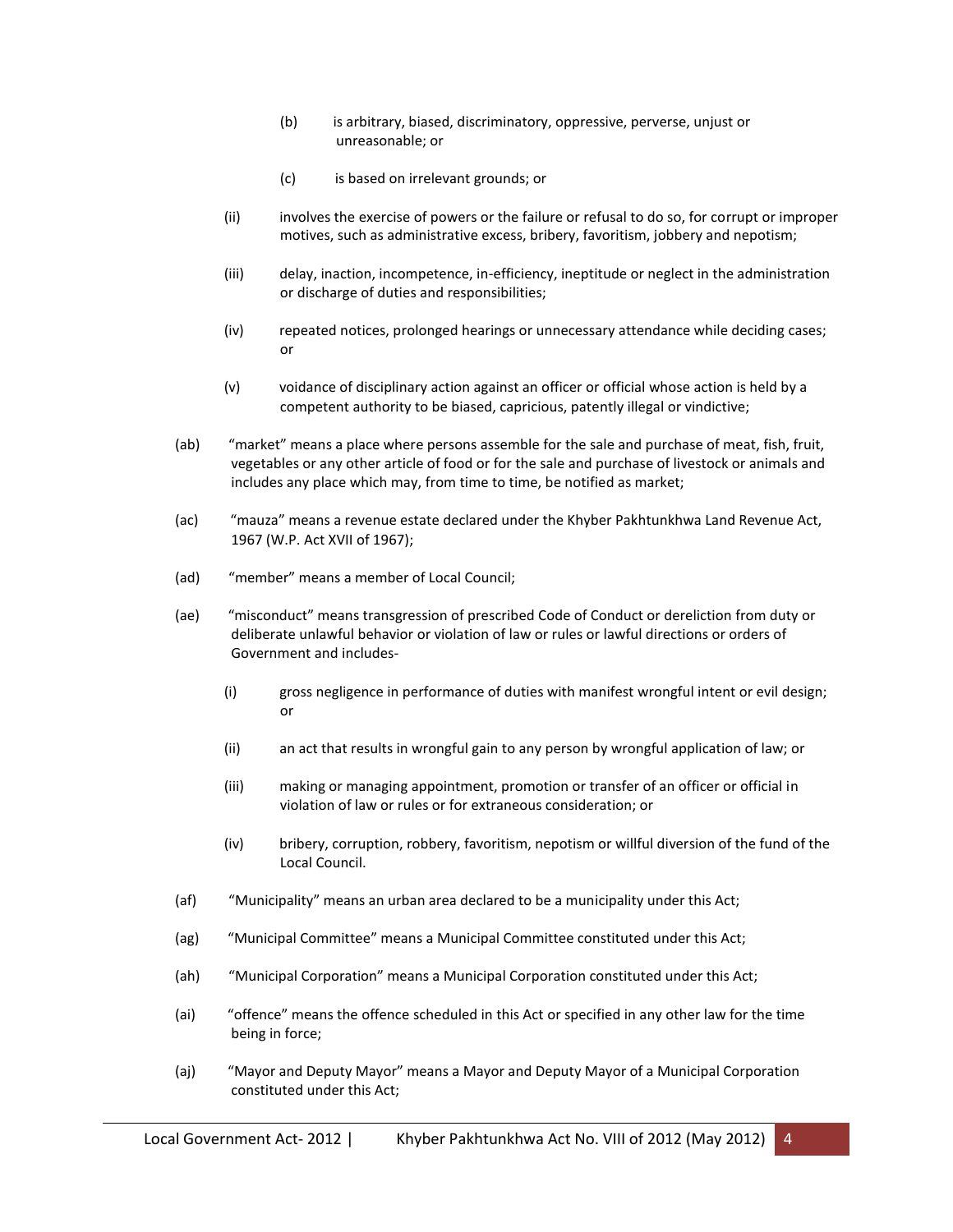- (ak) "municipal services" include intra-city network of water supply, sanitation, conservancy, removal and disposal of sullage, refuse, garbage, sewer or storm water, solid or liquid waste, drainage, public toilets, express ways bridges, flyovers, public roads, streets, foot paths, traffic signals, pavements and lighting thereof, public parks, gardens, arboriculture, landscaping, bill boards, hoardings, fire fighting, land use control, zoning, master planning, classification declassification or reclassification of commercial or residential areas, markets, housing, urban or rural infrastructure, environment and construction, maintenance or development thereof and enforcement of any law or rule relating thereto;
- (al) "nuisance" includes any act, omission, place or thing which causes or is likely to cause injury, danger, annoyance or offence to the sense of sight, smell or hearing or which is or may be dangerous to life or injurious to health or property;
- (am) "occupier" includes an owner in actual occupation of his own land or building and also any person for the time being paying or liable to pay to the owner the rent or any portion of the rent of the land or building in respect of which the word is used;
- (an) "owner" includes the person for the time being receiving the rent of land and buildings or either of them, whether on his own account or as agent or trustee for any person or society or for any religious or charitable purpose or who would so receive the same if land or building were let to a tenant;
- (ao) "peasant" means a person who is a landless farm worker or, one who during the period of five years preceding the year in which election is held, has been the owner of not more than five acres of land and depends directly on it for subsistence living;
- (ap) "prescribed" means prescribed by rules;
- (aq) "prohibited zone" means any area or areas within a municipality or a City declared as prohibited zone by a public notice by the concerned Local Council or by a Local Area Development Authority for the purposes of this Act;
- (ar) "Province" means the Province of the Khyber Pakhtunkhwa;
- (as) "Provincial Consolidated Fund" means the Fund referred in article 118 of the Constitution of the Islamic Republic of Pakistan;
- (at) "public road" means a road maintained by Government or by a Local Council or by the concerned Local Area Development Authority or other Local Authority;
- (au) "public street" means a street maintained by Government or by a Local Council or by the concerned Local Area Development Authority or other Local Authority;
- (av) "public way" means a way maintained by Government or by a Local council or by the concerned Local Area Development Authority or other Local Authority;
- (aw) "public place" means any building, premises or place to which the public have access;
- (ax) "rate" includes cess;
- (ay) "refuse" includes rubbish, offal, night-soil, carcasses of animals, deposits of sewerage, waste and any other offensive matter;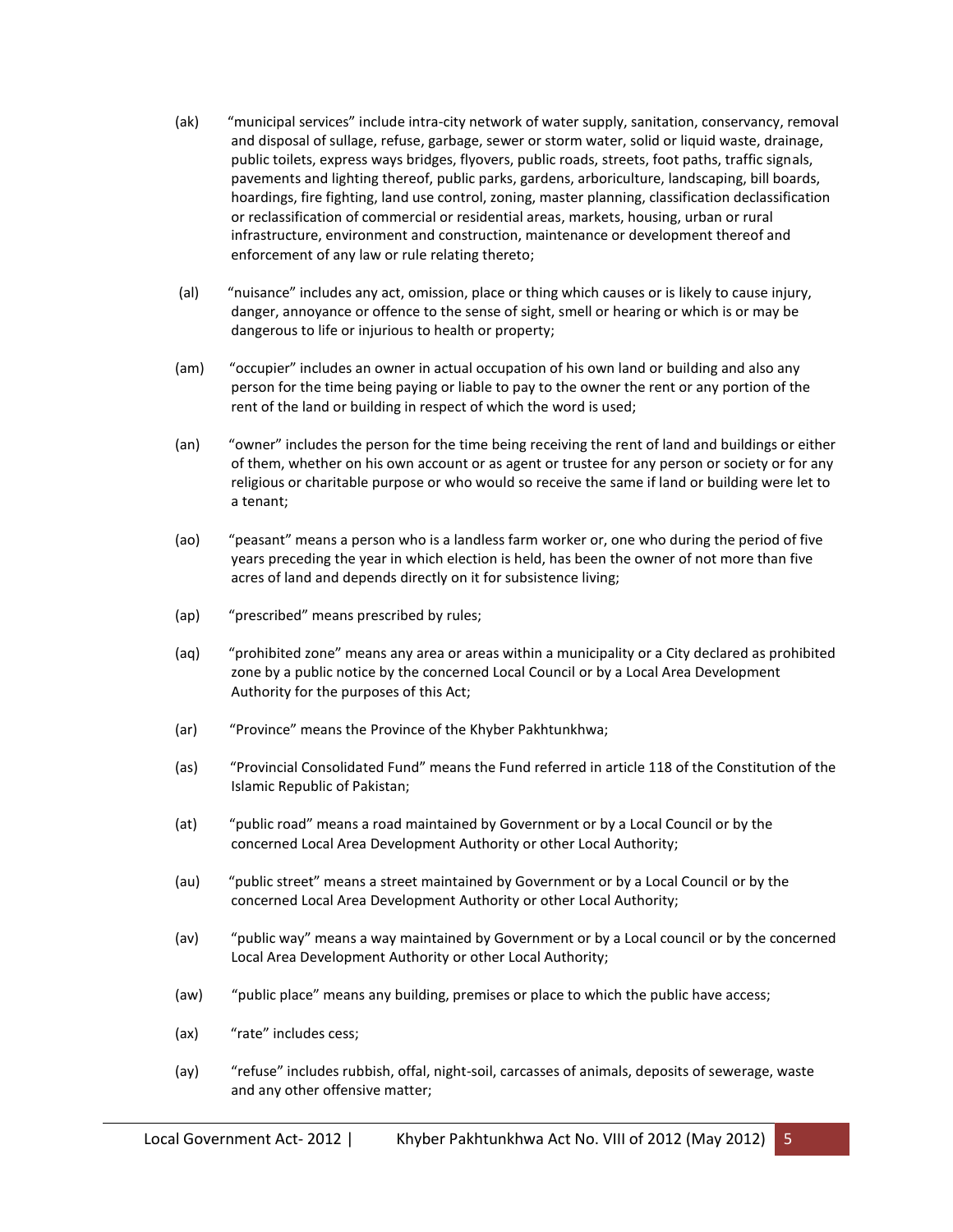- (az) "rent" means whatever is by law payable in money or kind by a tenant or lessee on account of the occupation of any building or land;
- (ba) "road" includes a road which is not a thoroughfare;
- (bb) "rules" means rules made under this Act;
- (bc) "rural area" means any area which is not an urban area;
- (bd) "Schedule" means a Schedule to this Act;
- (be) "specify" means specified by Standing Orders of Government;
- (bf) "street" includes a street which is not a thoroughfare;
- (bg) "streets'line" means a line dividing the land comprised in, and forming part of a street from the adjoining land;
- (bh) "sullage" includes sewerage, polluted water, rain water and any other offensive matter carried by a drain;
- (bi) "tax" includes any cess, fee, rate, toll or other impost leviable under this Act;
- (bj) "Union" means an area notified to be a Union under this Act;
- (bk) "Union Council" means a Union Council constituted under this Act;
- (bl) "urban area" means an area within the jurisdiction of a Municipal Committee or a Municipal Corporation and includes any other area which Government may, by notification, declare to be an urban area for the purposes of this Act;
- (bm) "vehicle" means a wheeled conveyance capable of being used on a street;
- (bn) "village" means a village declared as such under this Act;
- (bo) "voter" means a person, whose name for the time being appears on the electoral rolls prepared or adopted for the purposes of election under this Act; and
- (bp) "ware-houseman" includes a person who stores any farm produce not belonging to him and charges rent thereof in any form, from the person at whose instance the said produce is so stored.

4. **Repeal and Saving.---(**1) On commencement of this Act, the Khyber Pakhtunkhwa Local Government Ordinance, 2001 (Khyber Pakhtunkhwa Ord. No. XIV of 2001) shall be repealed and all Local Government created under the said law shall stand dissolved.

 (2) Save as otherwise specifically provided, nothing in the Act, or any repeal effected thereby shall affect or be deemed to affect anything done, action taken, investigation or proceedings commenced, order, rule, regulation, bye-laws appointment, conveyance, mortgage, deed, document or agreement and contract made, fee levied, tax imposed or assessed, scheme prepared or executed, resolution passed, direction given, proceedings taken or instrument executed or issued, under or in pursuance of any law repealed or amended by this Act and any such thing, action, investigation, proceedings, order, rule, regulation, bye-laws appointment, conveyance, mortgage, deed, document, agreement, contract fee, tax, resolution, direction, proceedings or instrument suits, right or claims shall, if in force at the commencement of this Act and not inconsistent with any of the provisions of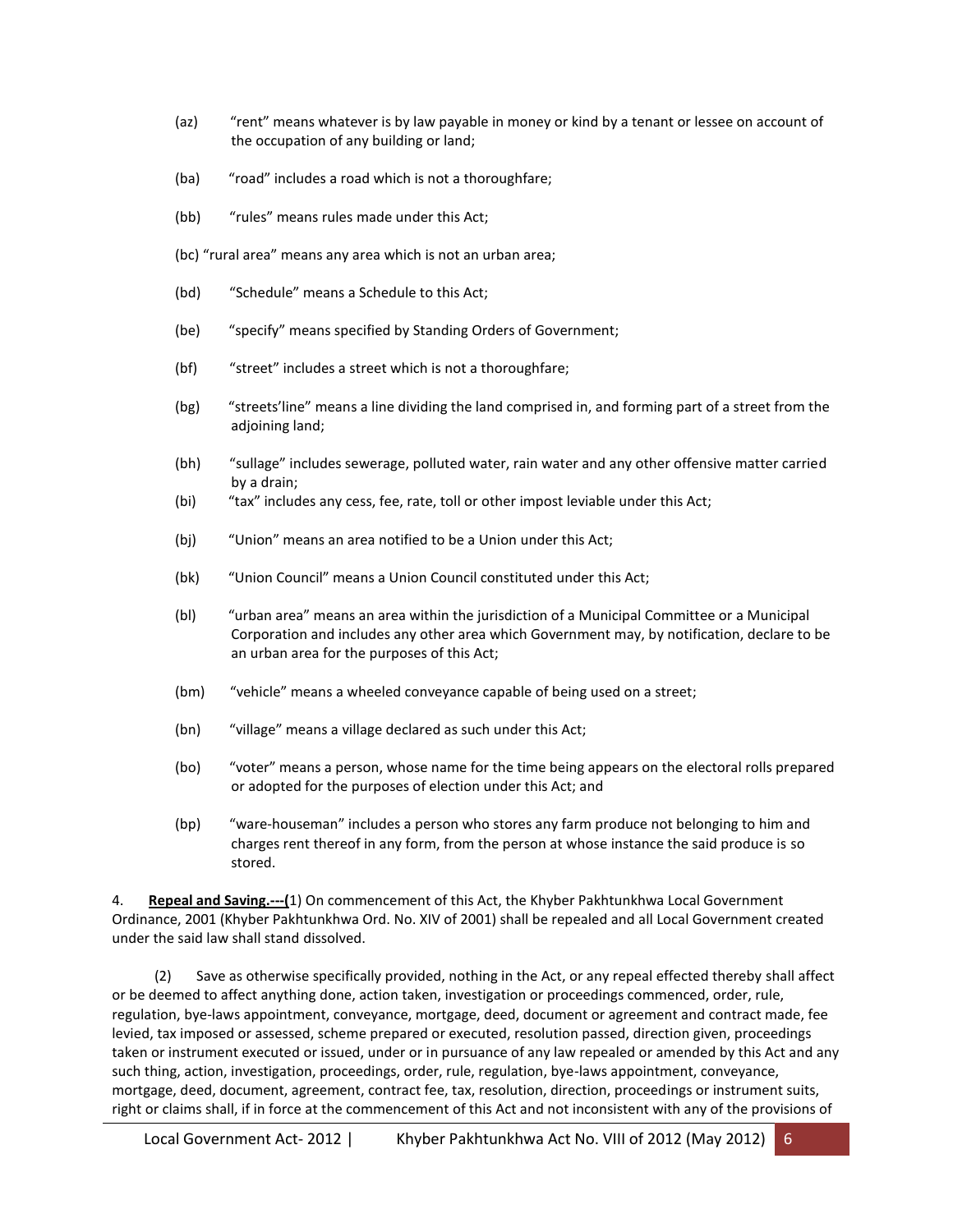this Act, continue to be in force, and have effect as if it were respectively done, taken, commenced, made, directed, passed, given, executed instituted, acquired or issued under this Act.

5. **Succession.---**On the commencement of this Act, all Local Governments established or continued under the Khyber Pakhtunkhwa Local Government Ordinance, 2001 (Khyber Pakhtunkhwa Ord. NO. XIV of 2001), shall be succeeded-

- (i) in the case of City District Government and the Towns Municipal Administration created in City District of Peshawar by the Municipal Corporation, Peshawar to the extent of notified urban areas and functions assigned to the Corporation under this Act;
- (ii) in the case of Local Area Development Authority by the Local Government and Rural Development Department, Government of Khyber Pakhtunkhwa;
- (iii) in the case of Tehsil Municipal Administration in all other districts of the Province by the respective Municipal Committees to the extent of notified urban areas, if any, in the respective districts and to the extent of functions assigned to the Municipal Committees under this Act;
- (iv) in the case of District Governments, including City District Government Peshawar, by the respective District Councils to the extent of rural areas and to the extent of functions assigned to district councils under this Act and by the Municipal Corporation to the extent of notified urban areas of Peshawar;
- (v) in the case of Union Councils except for urban union councils, by the respective Union Councils to the extent of functions assigned to Union Councils under this Act; and
- (vi) in the case of Union Councils falling in the notified Urban Areas of Peshawar, their respective Urban Union Councils to the extent of functions assigned to Union Councils under this Act.

6. **Certain matters to be prescribed.---**Where this Act makes any provision for anything to be done but no provision or no sufficient provision has been made as respects the authority by whom, or the manner in which it shall be done, then it shall be done by such authority and in such manner as may be prescribed.

7. **Removal of difficulty**.---Government may, by order, provide for the removal of any difficulty which may arise in giving effect to the provisions of this Act.

#### **CHAPTER -II LOCAL AREAS**

8. **Local Areas.---**(1) For the purposes of this Act, the Local Areas shall be-

- (a) in the case of rural areas, a Union Council and a District Council;
- (b) in the case of urban areas, except Peshawar, a Municipal Committee; and
- (c) in the case of Urban areas of Peshawar, a Municipal Corporation and Urban Union Council.

 (2) Government may, by notification, extend, curtail or otherwise alter the limits of a Local Area and declare that any area shall cease to be a Union, District or City, as the case may be.

 (3) Government may, for the purpose of delimitation of local councils, establish an authority to be known as Delimitation Authority with powers and functions to be prescribed.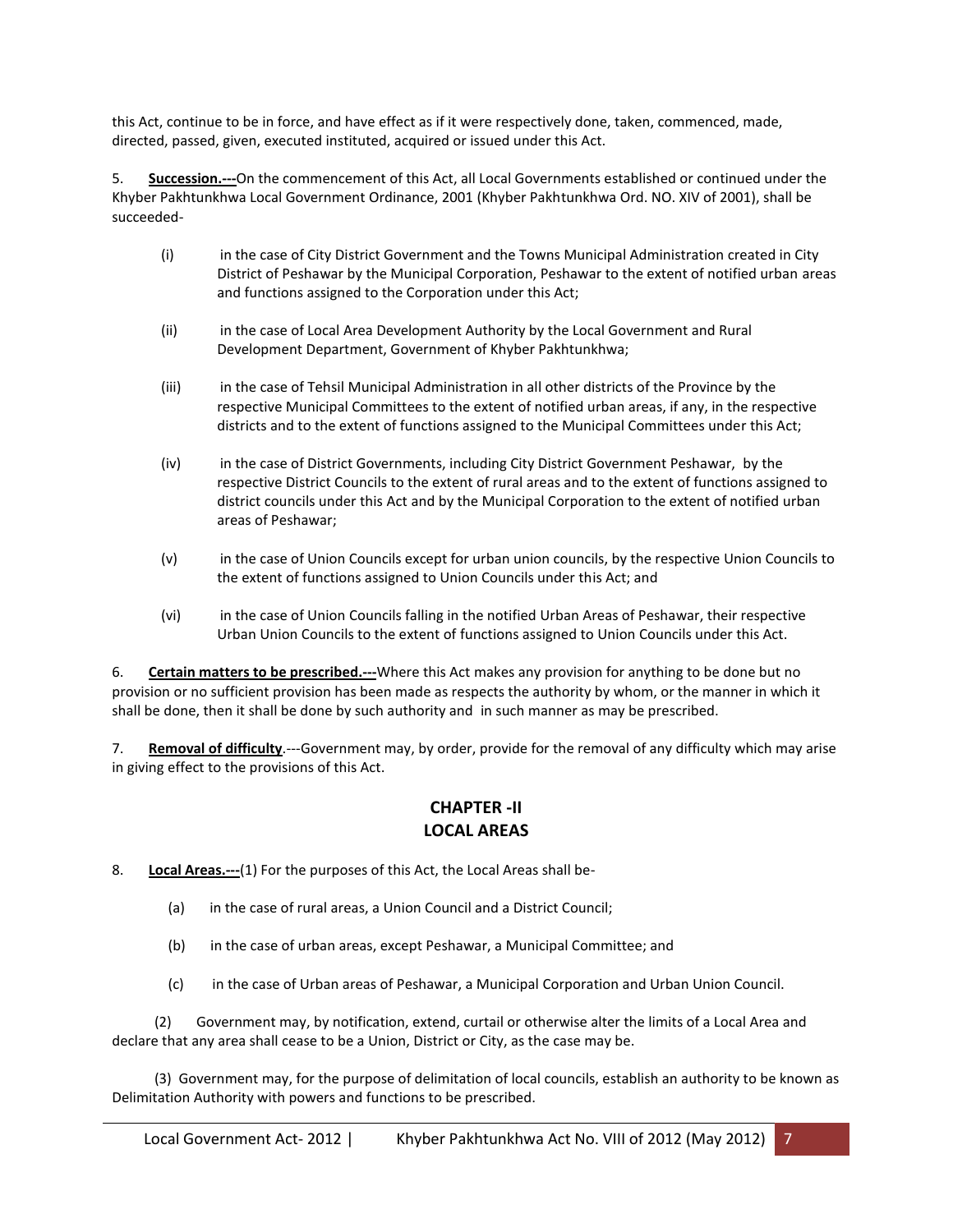9. **Delimitation of a Union.---**A Union shall be an area comprising one or more mauza or, in the case of an area where settlement under the law has not been taken, one or more villages, notified as such by the Government:

Provided that as far as may be,-

- (a) the area of a Union shall be a territorial unity;
- (b) the boundaries of a Union shall not cross the limits of a Revenue Sub Division in a district;
- (c) the area of a union shall comprise a whole number of patwar circles, or a patwar circle may contain a number of whole Unions;
- (d) in the case of Urban Union Council, a whole Patwar circle or census block; and
- (e) the population of Unions within a district shall, more or less, be uniform;

Provided further that in a specific case, the Government may, for the reasons to be recorded, waive the aforesaid conditions.

### **CHAPTER -III CONSTITUTION OF LOCAL COUNCILS**

10. **Constitution of Local Councils**.---(1) The Local Councils to be constituted under this Act shall be:

- (a) a Municipal Corporation for the City of Peshawar;
- (b) a Municipal Committee for each City or town other than the City of Peshawar;
- (c) a Union Council for each Union; and
- (d) a District Council for each District.

 (2) As soon as may be, the Local Councils mentioned in sub-section (1) shall be constituted in accordance with the provisions of this Act.

(3) A Local Council shall be a body corporate.

 (4) Government may, by notification, specify the name by which any Local Council shall be known and unless the name of a Local Council is so specified, it shall be known as the Local Council of the place where its office is situated.

11. **Division and re-constitution of Local Council**.---(1) Government may, by notification, divide a Local Council into two or more Local Councils or re-constitute two or more Local Councils into one Local Council or alter the limits of a Local Council and may specify in the notification the consequences which will ensue upon the publication of such notification.

 (2) When, as a result of such division or re-constitution any new Local Council is constituted, in accordance with the provisions of this Act in the manner specified in the notification: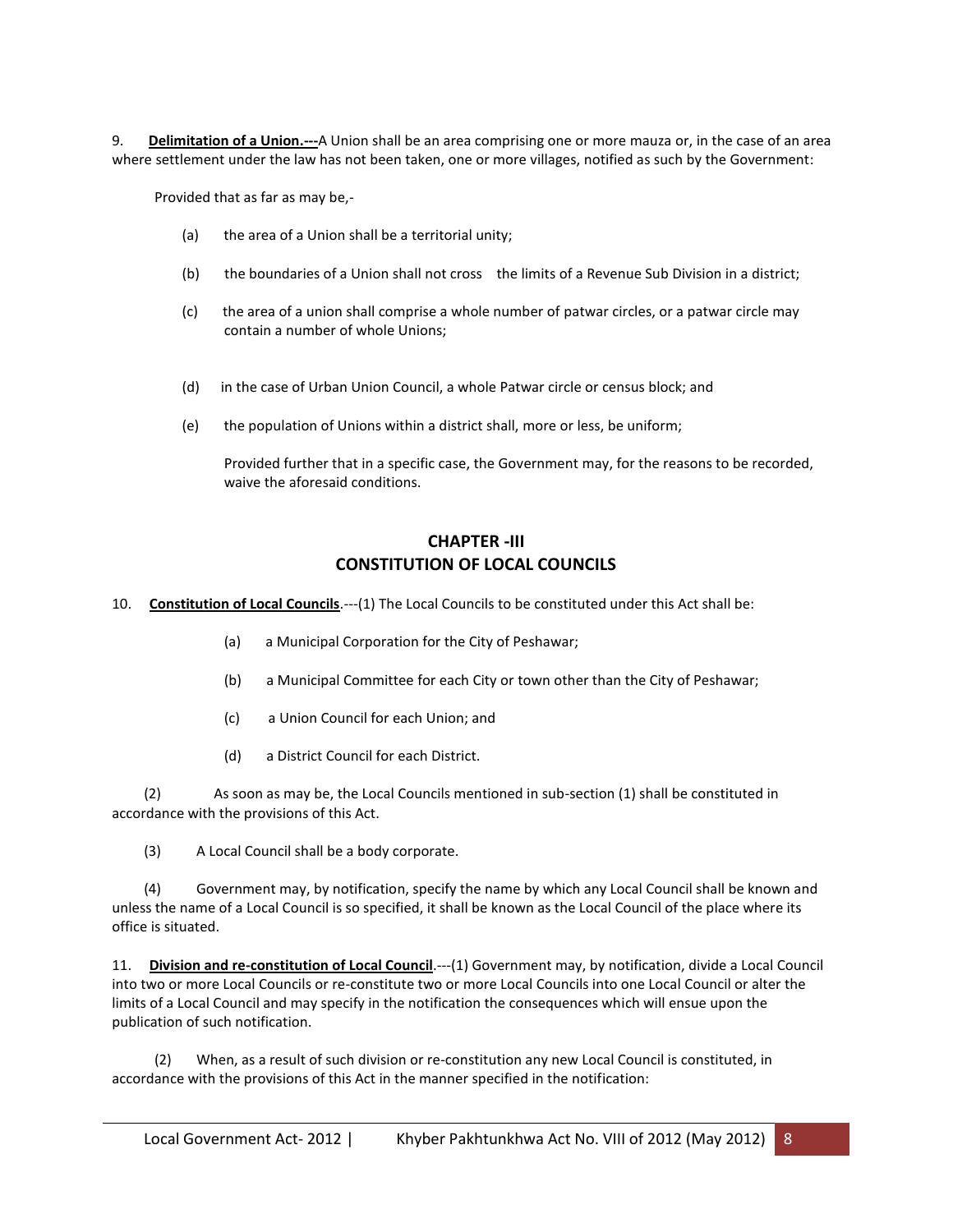- (a) the existing members of any Local Council so divided or reconstituted shall become the members of such Local Councils or Council as Government may, by notification, specify as if each such member had been elected to that Local Council; and
- (b) such Local Council shall, to the extent and in the manner specified in the notification, be the successor of the Local Council or Councils so divided or re-constituted.

# **CHAPTER -IV COMPOSITION OF LOCAL COUNCILS**

12. **Union Council.---** A Union Council shall, subject to other provisions of this Act, consist of following eleven members elected through direct election based on adult franchise and joint electorate;

- (a) seven Muslim general members,
- (b) two women members,
- (c) one member for peasants and workers ; and
- (d) one member minority communities.

13. **District Council.---(**1) A District Council shall, subject to other provisions of this Act, consist of such number of general members as total number of union Councils in a district.

(2) The Chairman of each Union Council shall be a general member of the District Council ex-officio.

 (3) The Chairman and Vice Chairman of the District Council shall be elected by the members of the District Council:

 Provided that in case Chairman Union Council is elected as Chairman or Vice Chairman District Council, proceedings of no confidence can only be initiated in the District Council.

Further Provided that in case Chairman Union Council is elected as Chairman or Vice Chairman District Council or mayor or deputy mayor, the vice chairman of the union council shall become acting chairman of the union council.

14. **Municipal Committee.---(**1) A Municipal Committee shall, subject to other provisions of this Act, consist of such number of general members as Government may, by notification, determine.

 (2) The general members of the Municipal Committee shall be elected through direct election based on adult franchise and joint electorate.

15. **Municipal Corporation.---(**1) A Municipal Corporation shall, subject to other provisions of this Act, consist of such number of general members as total number of Union Councils falling within the limits of a Municipal Corporation.

 (2) The Chairman of urban Union Council in notified limits of Municipal Corporation shall be general member of the Municipal Corporation ex-officio.

16. **Representation of women, workers, peasants, minorities and technocrats.---**(1) A Local Council except for Union Council, may, in addition to the number of members determined for the Local Council, have following ratio of seats reserved for women, workers, peasants, minorities and technocrats and they shall be elected by general members of the local council concerned.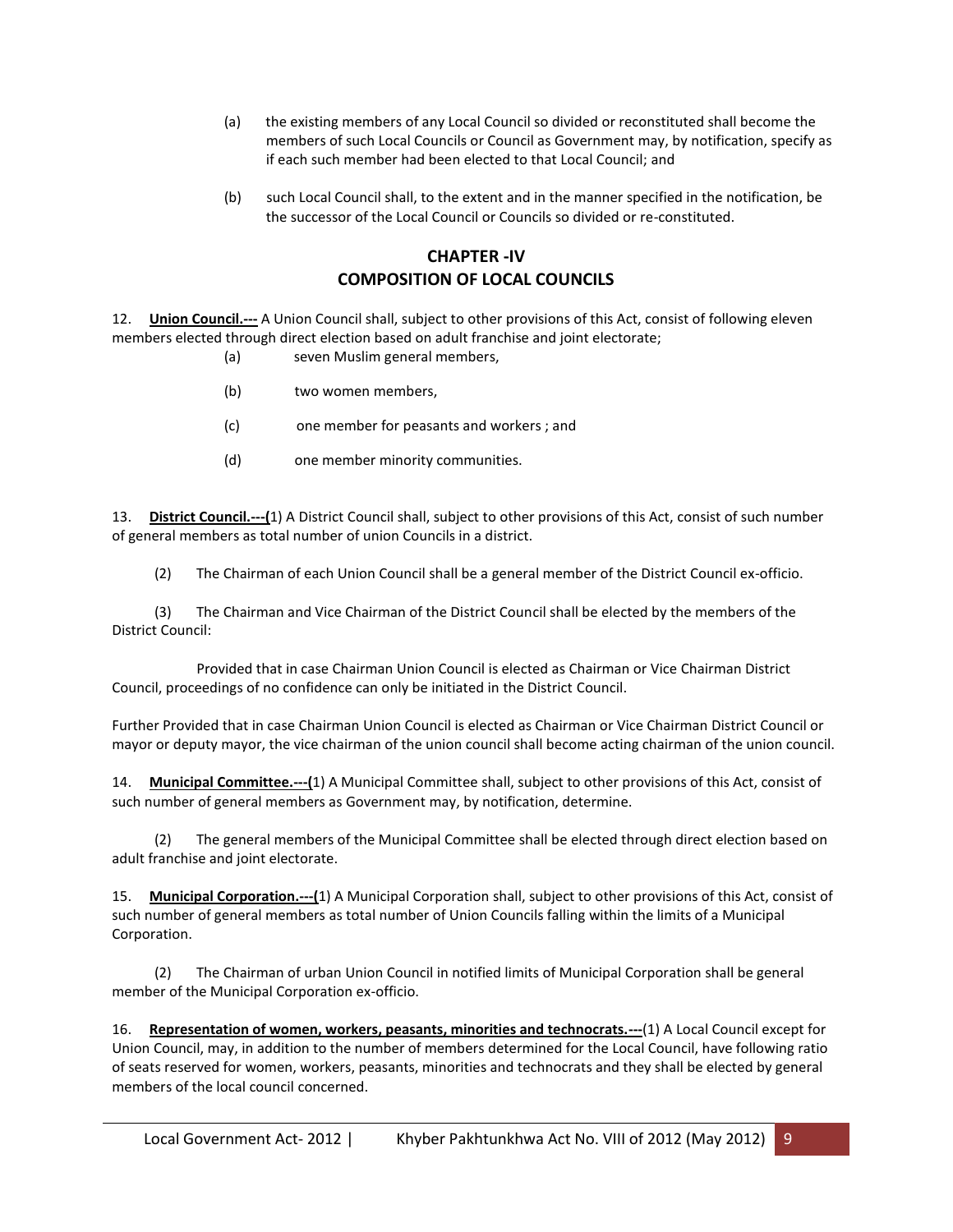- (a) Women 10%
- (b) Peasants/workers 5%
- (c) Minorities 5%
- (d) Technocrats 5%

**Explanation**: For the purpose of this section technocrat means a person, who is the holder of a degree, requiring conclusion of at least sixteen years of education, recognized by the university grants commission or a recognized statutory body, as well as at least five years of experience in the respective field.

 (2) Nothing contained in sub-section (1) shall prevent a woman from being elected to a general seat in any Local Council.

17. **Chairman and Vice-Chairman.---**For every Local Council and Municipal Corporation there shall be a Chairman, a Vice-Chairman and Mayor and Deputy Mayor respectively, elected by all the members of the respective Local Council/Municipal Corporation including members elected on reserved seats.

#### **CHAPTER -V LOCAL COUNCIL ELECTIONS**

18. **Franchise and Wards.---(**1) Save as otherwise provided, election of members of all the Union Councils and Municipal Committees shall be held on the basis of adult franchise and joint electorate through secret ballot.

 (2) Government may, for purposes of election, divide a local area into such number of wards having a definite boundary as it may determine.

(3) A union shall be multi-member ward for election of members of a Union Council.

 (4) Every voter within the ward shall have only one vote irrespective of the number of members to be elected from the electoral unit.

19. **Authority for Local Council Elections.---**(1)Election to the Local Councils shall be held by the Election Commission of Pakistan as per clause (2) of Article 140A of the Constitution of the Islamic Republic of Pakistan.

20. **Executive Authority to assist the election.---**It shall be the duty of all executive authorities in the Province to assist the Election Commission of Pakistan in the discharge of its functions.

21. **Appointment of Returning Officer, etc.--**-(1) The Election Commission of Pakistan shall appoint, from amongst the officers of Government, Corporations or other Institutions controlled by Government, a Returning Officer for each constituency for the purpose of election of a member for that constituency:

Provided that a person may be appointed as Returning Officer of two or more constituencies.

 (2) The Election Commission of Pakistan may appoint, from amongst the officers of Government, Corporations or other Institutions controlled by Government, as many Assistant Returning Officers as may be necessary.

 (3) An Assistant Returning Officer shall assist the Returning Officer in performance of his functions under this Act and may subject to any condition imposed by the Election Commission of Pakistan exercise and perform, under the control of the Returning Officer, the powers and functions of the Returning Officer.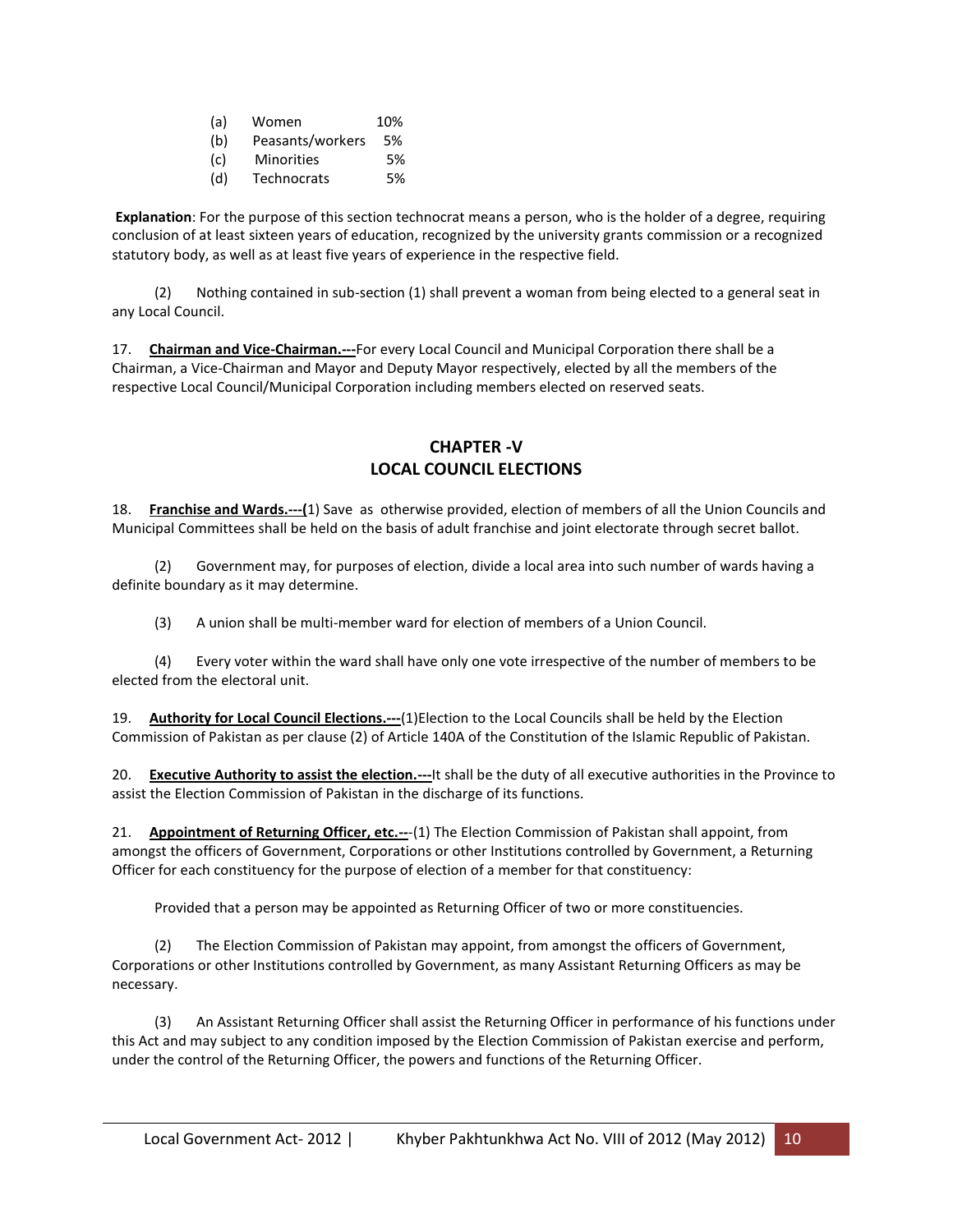(4) It shall be the duty of a Returning Officer to do all such acts as may be necessary for effectively conducting an election in accordance with the provisions of this Act and the rules.

22. **Polling Station.** --- (1) The Returning Officer shall, before such time as the Election Commission of Pakistan may fix, submit to Election Commission of Pakistan a list of polling stations he proposes to provide in a constituency for the purpose of election of a member for that constituency.

 (2) The Election Commission of Pakistan may make such alterations in the list of polling stations submitted under sub-section (1) as it deems necessary and shall forward to the Returning Officer the final list of polling stations.

 (3) The Returning Officer shall establish in each constituency polling stations according to the final list forwarded to him by the Election Commission of Pakistan specifying the electoral area the electors whereof will be entitled to vote at each polling station, and shall, at least twenty-four hours before the polling day, give wide publicity, in such manner as he may deem fit, to the polling stations so established.

 (4) No polling station shall be located in any premises which belong to, or are under the control of, any candidate.

23. **Presiding Officer and Polling Officer.---**(1) A Returning Officer shall appoint for each polling station a Presiding Officer and such number of Assistant Presiding Officers and Polling Officers to assist the Presiding Officer as the Returning Officer may consider necessary:

 Provided that a person who is, or has at any time been, in the employment of any candidate shall not be appointed as a Presiding Officer, Assistant Presiding Officer or Polling Officer.

 (2) A list of such Presiding Officers and Polling Officers shall be submitted by the Returning Officer to the Election Commission of Pakistan at least fifteen days before the polling day for its approval and no change in the personnel shall be made except with the approval of the Election Commission of Pakistan.

 (3) A Presiding Officer shall conduct the poll in accordance with the provisions of this Act and the rules and shall be responsible for maintaining order at the polling station and shall report to the Returning Officer any fact or incident which may, in his opinion, affect the fairness of the poll:

 Provided that, during the course of the poll, the Presiding Officer may entrust such of his functions as may be specified by him to any Assistant Presiding Officer and it shall be the duty of such Assistant Presiding Officer to perform the functions so entrusted.

 (4) The Returning Officer shall authorize one of the Assistant Presiding Officer to act in place of the Presiding Officer if the Presiding Officer is at any time during the poll, by reason of illness or other cause, not present at the polling station, or is unable to perform his functions; and any absence of the polling station, and reason therefore, shall, as soon as possible after the close of the poll, be reported to the Returning Officer.

 (5) The Returning Officer may, at any time during the poll, for reasons to be recorded in writing, suspend any Presiding Officer, Assistant Presiding Officer or Polling Officer and make such arrangements as he may consider necessary for the performance of the functions of the Officer so suspended.

24. **Supply of Electoral Rolls.--**-(1) The Election Commission of Pakistan shall provide the Returning Officer for each constituency with copies of electoral rolls for all the electoral areas within that constituency.

The Returning Officer shall provide the Presiding Officer of each polling station with copies of electoral rolls containing the names of the electors entitled to vote at that polling station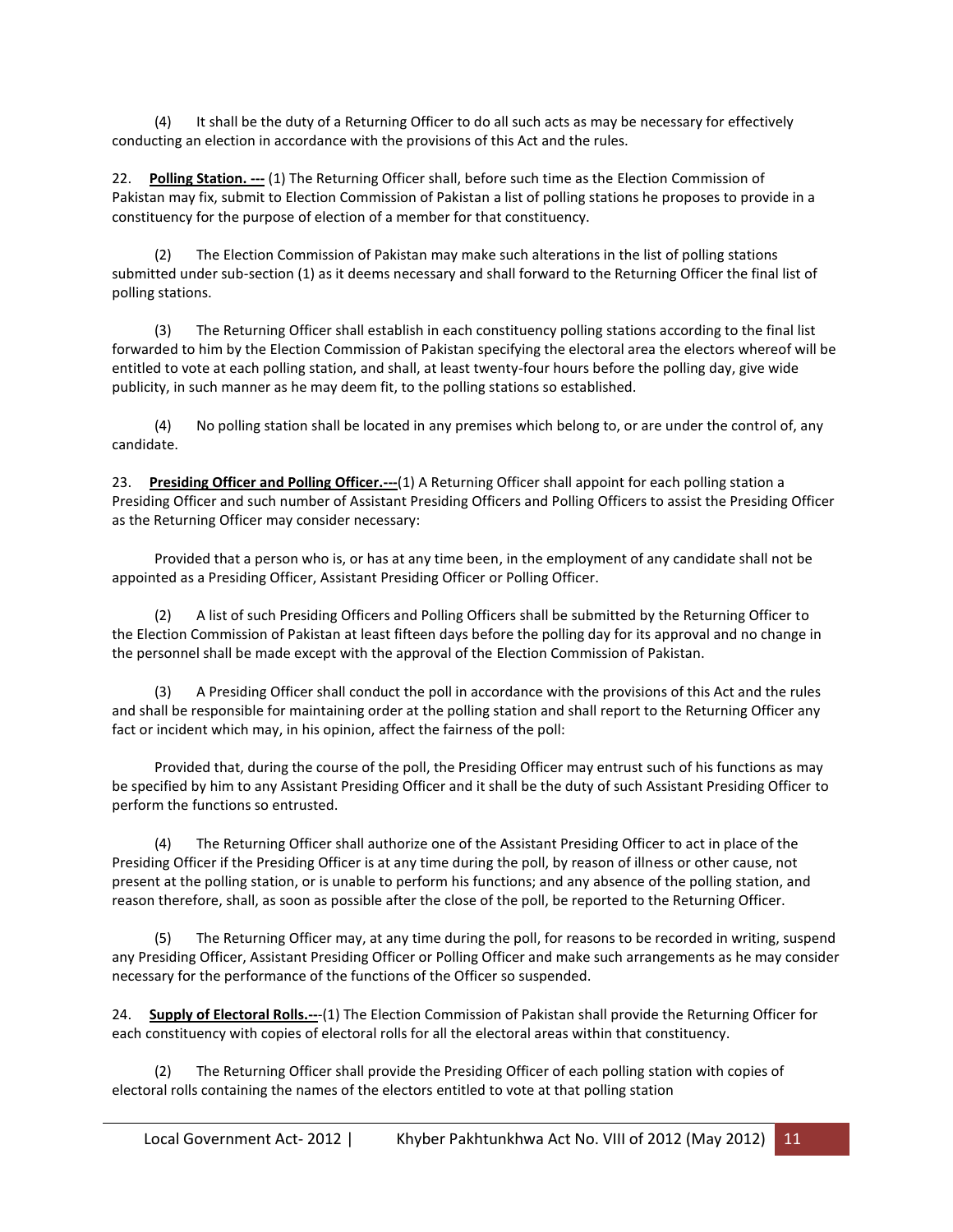25. **Other powers and functions of the Election Commission of Pakistan. ---**The Election Commission of Pakistan shall also exercise such other powers and perform such other functions as may be prescribed.

26**. Electoral rolls.--**-(1) A person shall be entitled to be enrolled as a voter if he-

- (a) is a citizen of Pakistan;
- (b) is not less than eighteen years of age on the first day of January of the year in which an election is to be held; and
- (c) fulfils such other conditions as the Election Commission of Pakistan may specify.

 (2) The electoral rolls for the Local Council elections shall be prepared by the Election Commission of Pakistan in the manner it may deem appropriate and the electoral rolls shall not be invalid by reason of any erroneous description therein of any person listed or of an omission of the name of any person entitled to be enrolled or of inclusion of the name of any person not so entitled.

 (3) Every person whose name is entered in the electoral roll, and no person whose name is not so entered, shall be entitled to cast a vote at an elections to the Local Council.

27. **Qualifications for candidates and membership of Local Council**.---(1) A person shall not qualify to be elected or chosen as a member of Local Council unless-

- (a) he is citizen of Pakistan;
- (b) he is twenty-one years of age and enrolled as a voter in any electoral roll in the relevant ward;
- (c) he is of good character and is not commonly known as one who violates Islamic injunctions;
- (d) he has adequate understanding of Islamic teachings;
- (e) he is sagacious, righteous, non-profligate, honest and ameen, there being no declaration to the contrary by a court of law.

28. **Disqualifications for candidates and membership of Local Councils**.---(1) A person shall be disqualified from being elected or chosen as a member of the Local Councils, if-

- (a) he is of unsound mind and has been so declared by a competent court; or
- (b) he is an un-discharged insolvent; or
- (c) he ceases to be a citizen of Pakistan or acquires the citizenship of a foreign state; or
- (d) he holds an office of profit in the service of Pakistan other than an office declared by law not to disqualify its holder; or
- (e) he has been in the service of Pakistan or of any statutory body or any body which is owned or controlled by the Government or in which the Government has a controlling share or interest, unless a period of two years has elapsed since he ceased to be in such service; or
- (f) he has been convicted for any offence involving moral turpitude and sentenced to imprisonment for a term of not less than two years, unless a period of five years has elapsed since his release; or
- (g) he has been dismissed from the service of Pakistan or service of a corporation or office set up or, controlled, by the Federal Government, Provincial Government or a local Government on the ground of misconduct, unless a period of five years has elapsed since his dismissal; or
- (h) he has been removed or compulsorily retired from the service of Pakistan or service of a corporation or office set up or controlled by the Federal Government, Provincial Government or a Local Government on the ground of misconduct, unless a period of three years has elapsed since his removal or compulsory retirement; or
- (i) he holds any office of profit in the service of Pakistan other than the following offices, namely;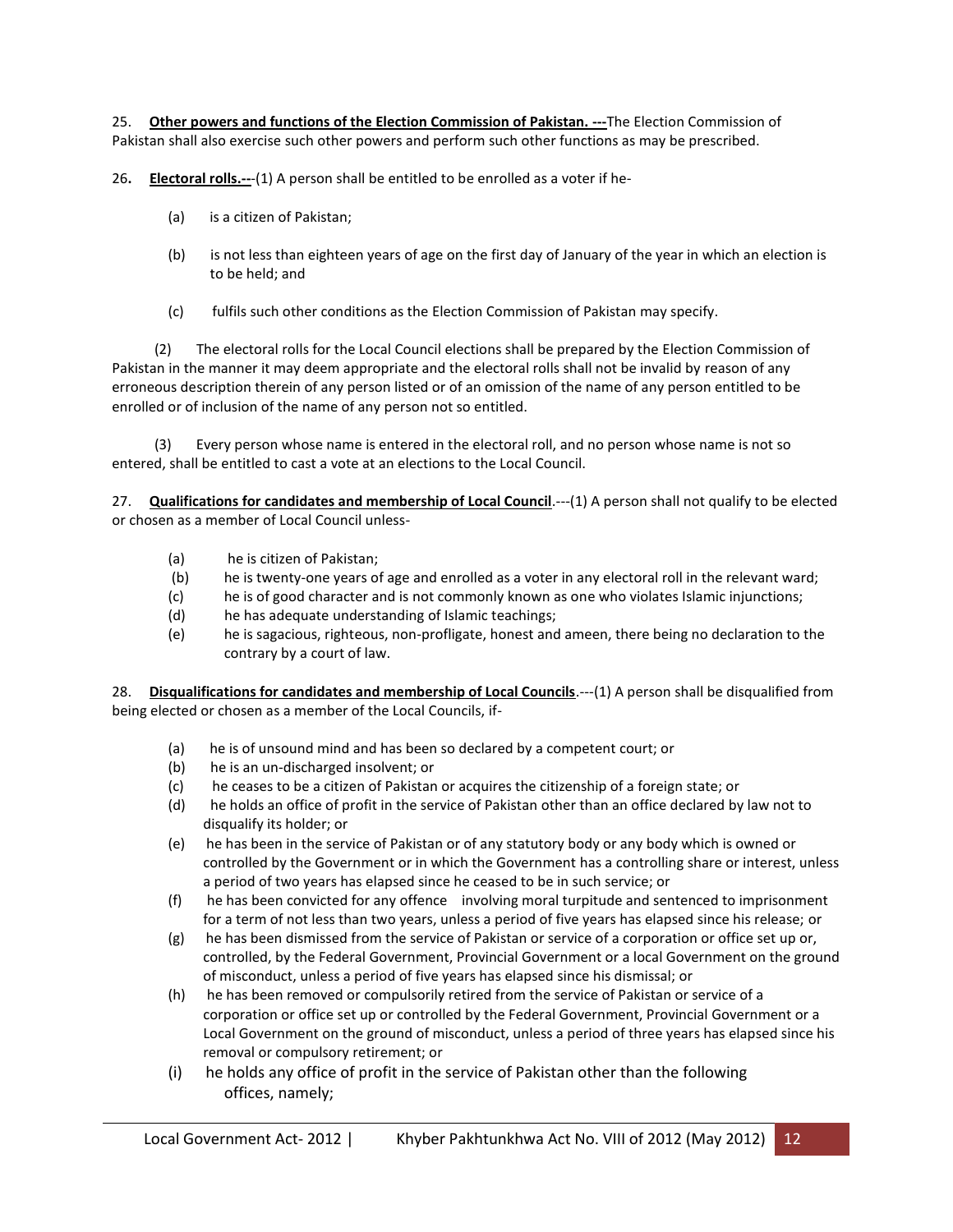- I. an office which is not whole time office remunerated either by salary or by fee;
- II. office Lumbardar, whether called by this or any other title;
- III. any office holder whereof, by virtue of
- IV. such office, is liable to be called up for military training or military service under ay law providing for the constitution or raising of a Force; or

(2) If any question arises whether a member of the Local Councils has become disqualified from being a member the Chairman or, as the case may be, the Mayor, shall, unless he decides that no such question has arisen, refer the question to the Election Commission within thirty days and should he fail to do so within the aforesaid period it shall be deemed to have been referred to the Election Commission.

(3) The Election Commission shall decide the question within ninety days from its receipt or deemed to have been received and if it is of the opinion that the member has become disqualified, he shall cease to be a member and his seat shall become vacant.

29. **Conduct of elections**.---Election to Local Councils shall be conducted, by the Election Commission of Pakistan, in the prescribed manner.

30. **Term of office, first meeting and election of Chairman or Vice-Chairman.---**(1) The term of office of a Local Council shall be four years commencing on the date on which it holds its first meeting:

 Provided that on the expiry of the term of office of a Local Council, Government may appoint any person for the interim period to perform such functions of the Local Council as may be specified:

 Provided further, that the Government in consultation with the Election Commission may, for the purposes of elections to Local Councils dissolve the Local Councils before the expiry of the residual term of their respective offices on such date as it deems fit.

(2) All local councils, except union councils, shall elect members against the reserved seats before election of the Chairman, vice chairman and Mayor and Deputy Mayor.

Save as otherwise provided, a Local council shall in its first meeting and to the exclusion of any other business elect from its members a Chairman, Vice-Chairman, Mayor and Deputy Mayor in the prescribed manner:

 Provided that the first meeting shall be held not later than thirty days from the day on which the names of its members are notified.

31. **Oath of office.--**-(1) A member, a Chairman, Vice-Chairman, Mayor and Deputy Mayor shall before taking his seat make and subscribe to an Oath in such form as may be specified.

 (2) Every Chairman, Vice-Chairman, Mayor and Deputy Mayor and member shall, after taking Oath of office, declare his assets in the manner prescribed.

32. **Casual vacancy.**---(1) If the office of a member or a Chairman, Vice-Chairman, Mayor and Deputy Mayor for any reason, falls vacant during the term of office of a Local Council, a new member or a Chairman, Vice-Chairman, Mayor and Deputy Mayor, as the case may be, shall be elected in the prescribed manner withinreasonable time from the date such vacancy is notified and he shall hold office for the residue of such term.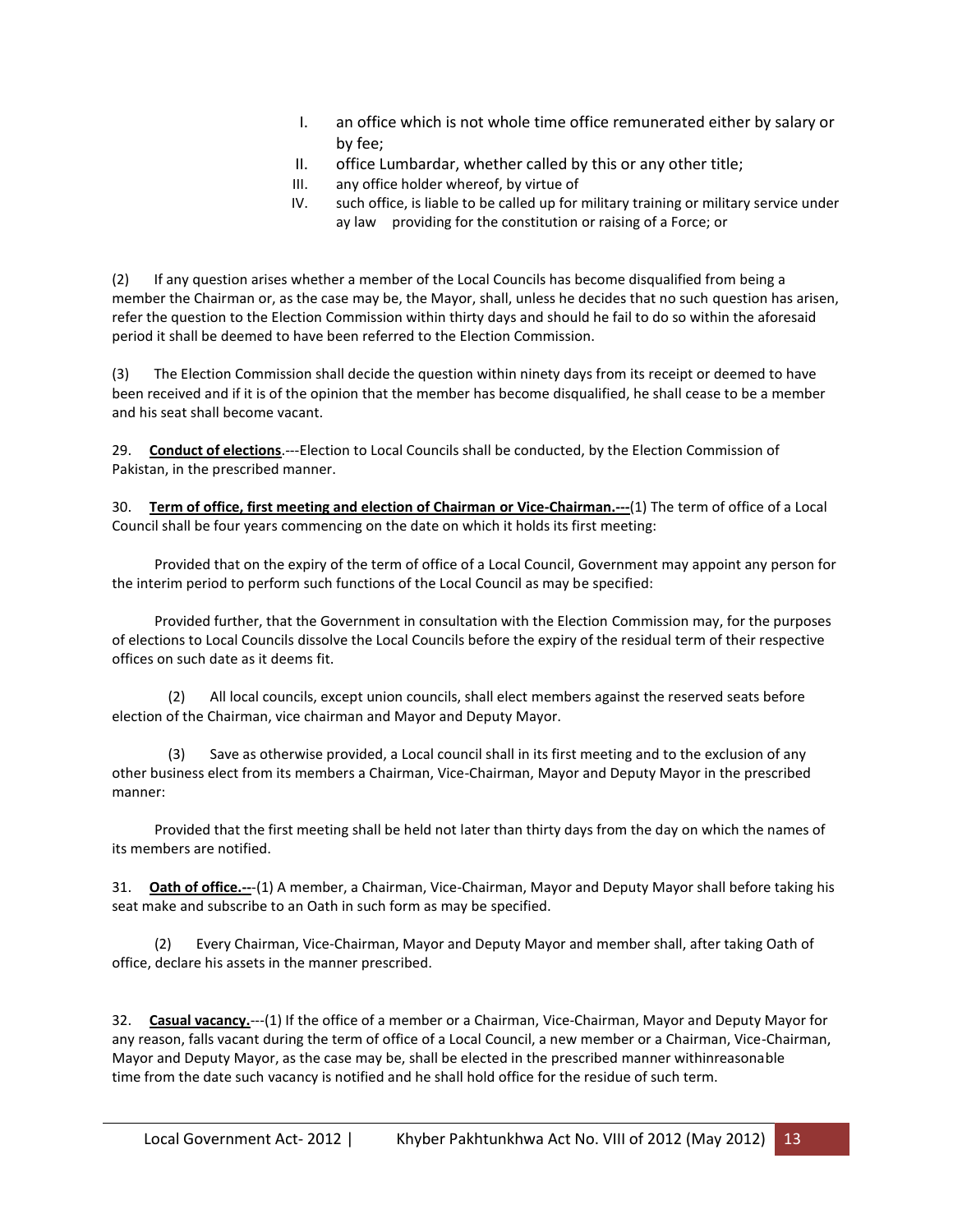(2) If the vacancy in the office of member occurs within four months of the expiry of the term of a Local Council, the vacancy shall not be filled.

33. **Removal.-**--(1) Government may, after giving him an opportunity of being heard, remove a Chairman, Vice-Chairman, Mayor and Deputy Mayor or a member from office in the prescribed manner if he-

- (a) has ceased to qualify in terms of section 27; or
- (b) absents himself without reasonable cause from three consecutive meetings of the Local Council; or
- (c) is guilty of abuse of power or misconduct or mal-administration; or
- (d) refuses to take oath under section 31; or
- (e) has acted in contravention of the provision of sub-section (4) of section 67; or
- (f) generally acts in a manner prejudicial to public interest.

 (2) A Chairman, Vice-Chairman, Mayor and Deputy Mayor or a member removed under sub-section (1) may, within 30 days of the order of removal, file a review petition to Government, whereupon Government may pass such orders as it may deem fit.

(3) A Chairman, Vice-Chairman, Mayor and Deputy Mayor removed from office shall cease to be a member.

34. **Resignation**.---A Chairman, Vice-Chairman, Mayor and Deputy Mayor or a member may resign his office by tendering resignation in writing to the Local Council of which he is the Chairman, Vice-Chairman, Mayor and Deputy Mayor or a member:

 Provided that Secretary of the concerned council shall process the resignation thus tendered to the Government within seven days for notification.

35. **Vote of no-confidence.---**A Chairman, Vice-Chairman, Mayor and Deputy Mayor shall vacate office if a vote of no-confidence is passed against him in the prescribed manner by simple majority of the total number of members of the Local Council electing him;

Provided that-

(a) A motion of no-confidence shall not be moved before the expiry of six months of his assumption of office as Chairman, Vice-Chairman, Mayor and Deputy Mayor;

(b) Where a motion or no-confidence against a Chairman, Vice-Chairman, Mayor and Deputy Mayor has been moved and has failed to secure the requisite majority of votes in its favour at the meeting, no similar motion shall be moved against him before the expiry of six months from the date such motion was moved; and

(c) Where a Chairman union council is elected as Chairman or Vice Chairman District Council or Mayor or Deputy Mayor of Municipal Corporation, proceedings of no confidence can only be initiated in the District Council or Municipal Corporation as the case may be.

36. **Bar against re-election**.---(1) When a Chairman, Vice-Chairman, Mayor and Deputy Mayor or a member is removed from office under section 33, he shall not, during the unexpired period of the term of his office, be eligible for re-election to the said office of any Local Council.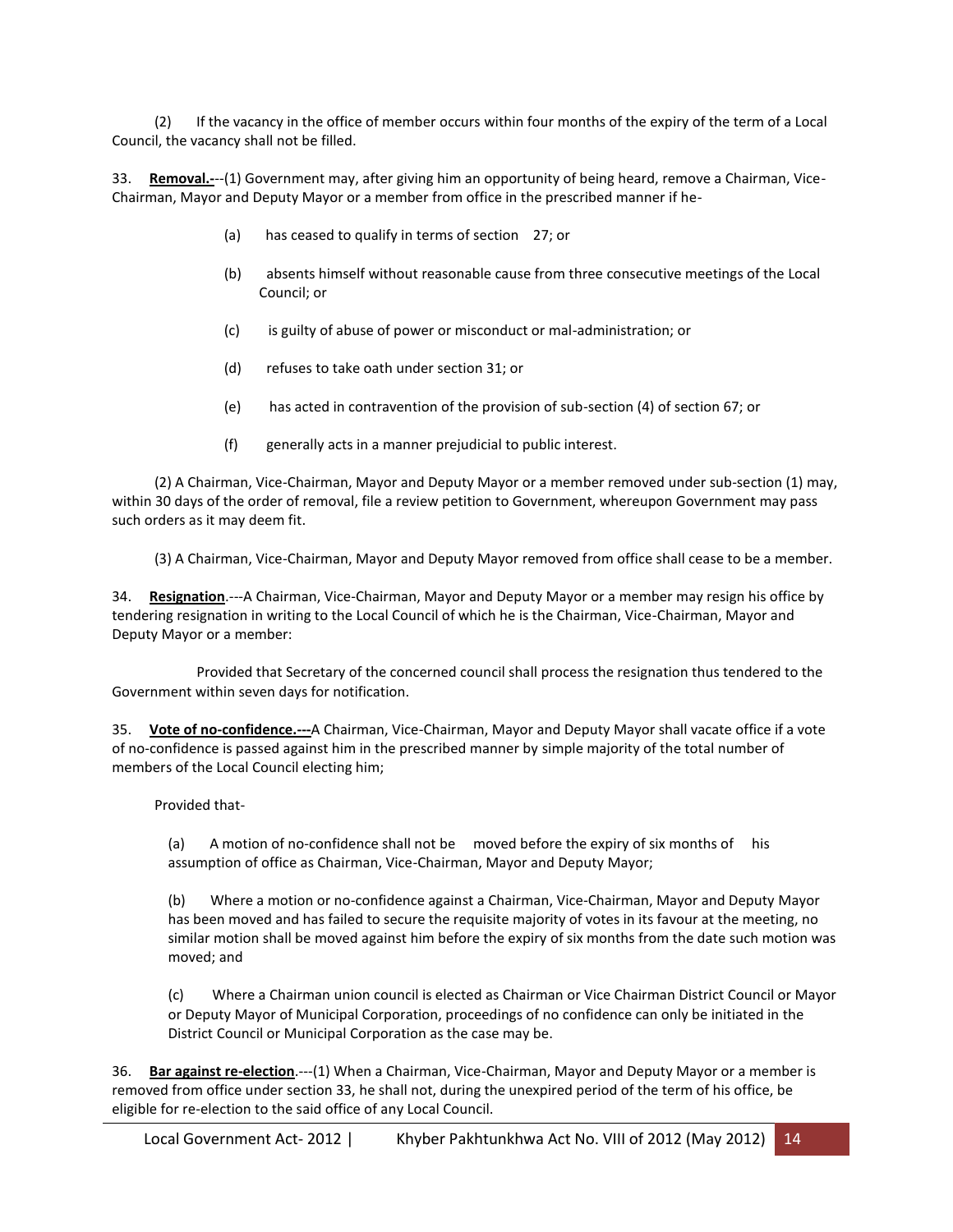(2) Where a Local Council is dissolved under sub-section (4) of section 195, the Chairman, Vice-Chairman, Mayor and Deputy Mayor and members borne on the Local Council so dissolved shall not be eligible for re-election to any office of that Local Council, if the same is reconstituted within the meaning of clause (a) of sub-section (5) of section 195.

37. **Remuneration.--**-(1) A Chairman, Vice-Chairman, Mayor and Deputy Mayor of a District Council, a Municipal Committee or a Municipal Corporation shall be part time functionary of the Local Council and may receive such remuneration as may be prescribed.

 (2) A Union Council, with the approval of Government, may allow such honoraria and allowances to its Chairman, Vice-Chairman, Mayor and Deputy Mayor as may be prescribed.

38. **Notification of election, resignation and removal of Chairman, Vice-Chairman, Mayor and Deputy Mayor, members, etc.---**Every election, resignation or removal of a Chairman, Vice-Chairman, Mayor and Deputy Mayor or a member, or the vacation of office by them shall be notified by the Government.

39. **Election Petition.---**No election under this Act shall be called in question, except by an election petition made by a candidate for the election.

40. **Election Tribunal.**---(1) For the hearing of an election petition the Election Commission of Pakistan shall, by notification, appoint an officer to be an Election Tribunal for such areas as may be specified in the Notification.

 (2) Where the person constituting an Election Tribunal is succeeded by another, the hearing of a petition shall continue before the person succeeding and any evidence already recorded shall remain upon the record and it shall not be necessary to re-examine the witnesses who have already been examined and discharged.

41. **Procedure for hearing of election petition.---**Subject to the provisions of this Act, every election petition shall be made and tried in such manner as may be prescribed.

42. **Powers of Election Tribunal.---**The Election Tribunal shall have all the powers of a civil court trying a suit under the Code of Civil Procedure, 1908 (V of 1908) and shall be deemed to be a Court within the meaning of sections 480 and 482 of the Code of Criminal Procedure, 1898 (V of 1898).

43. **Decision of the Election Tribunal**.---(1) The Election Tribunal may, upon the conclusion of trial of an election petition, make an order-

- (a) dismissing the petition;
- (b) declaring the election of the returned candidate to be void;
- (c) declaring the election of the returned candidate to be void and the petitioner or any other contesting candidate to have been duly elected; or
- (d) declaring the election as a whole to be void.

 (2) The decision of the Election Tribunal on an election petition shall be final and shall not be called in question in any court or before any other authority.

 (3) The decision of the Election Tribunal shall take effect from the date on which it is made and shall be communicated to the Election Commission.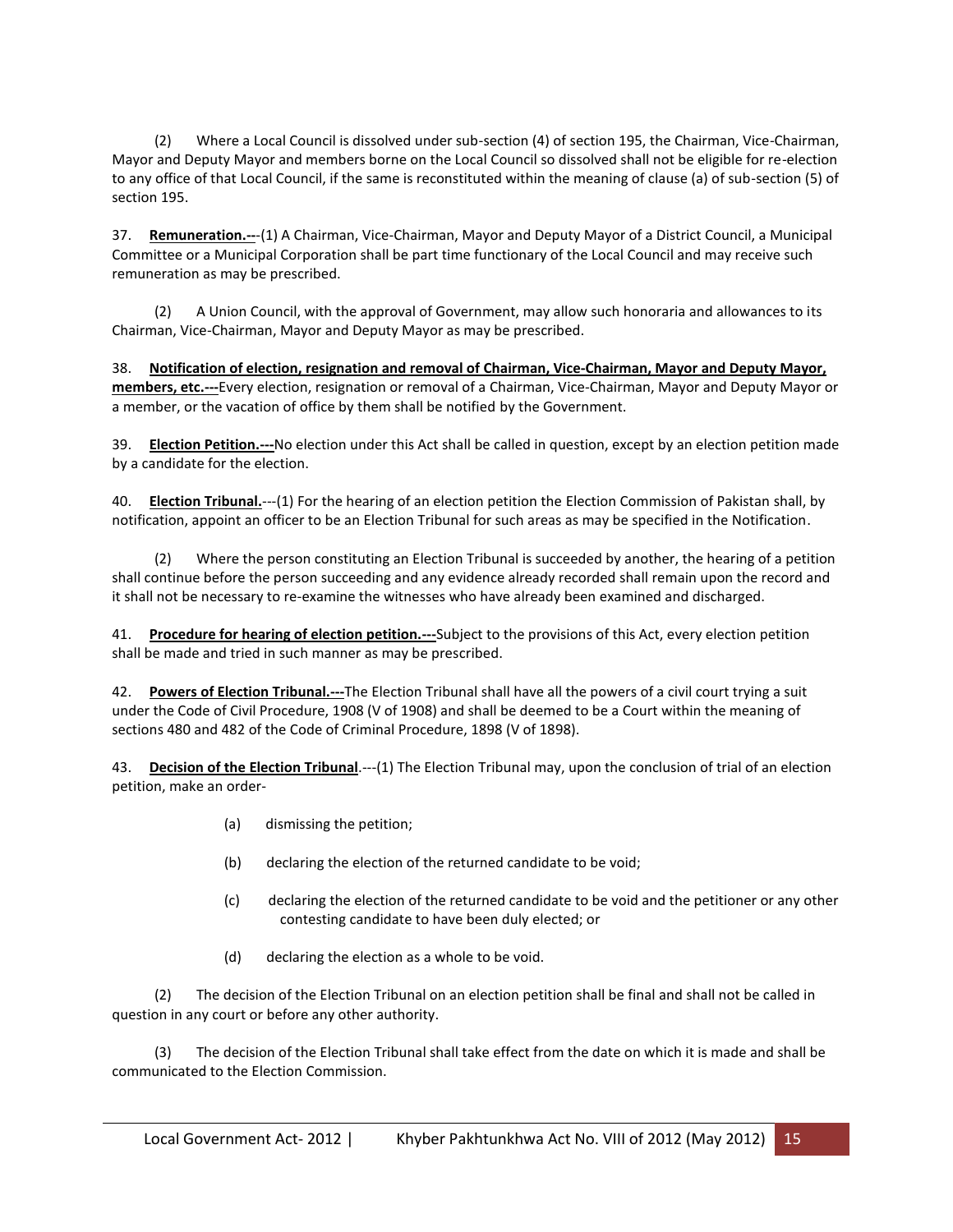44. **Ground for declaring election of returned candidate void**.---(1) The Election Tribunal shall declare the election of the returned candidate to be void if it is satisfied that-

- (a) the nomination of the returned candidate was invalid; or
- (b) the returned candidate was not, on the nomination day, qualified for or was disqualified from, being elected as a member; or
- (c) the election of the returned candidate has been procured or induced by any corrupt or illegal practice; or
- (d) a corrupt or illegal practice has been committed by the returned candidate or his election agent or by any other person with the connivance of the candidate or his election agent.

 (2) The election of a returned candidate shall not be declared void, if the Election Tribunal is satisfied on the ground-

(a) that any corrupt or illegal practice committed was without the consent or connivance of that candidate or his election agent and that the candidate and the election agent took all reasonable precaution to prevent its commission; or

(b) that any of the other contesting candidates was, on the nomination day, not qualified for or was disqualified from, being elected as a member.

45. **Ground for declaring a person other than a returned candidate elected.---**The Election Tribunal shall declare the election of the returned candidate to be void and the petitioner or any other contesting candidate to have been duly elected, if it is so claimed by the petitioner or any of the respondents and the Election Tribunal is satisfied that the petitioner or such contesting candidate was entitled to be declared elected.

46. **Ground for declaring elections as a whole void.---**The Election Tribunal shall declare the election as a whole to be void if it is satisfied that the result of the election has been materially affected by reason of-

- (a) the failure of any person to comply with the provisions of this Act or the rules; or
- (b) the prevalence of extensive corrupt or illegal practice at the election.

47. **Decision in case of equality of votes.-**--(1) Where after the conclusion of the trial, it appears that there is an equality of votes between two or more contesting candidates and the addition of one vote for one such candidate would entitle him to be declared elected, the Election Tribunal shall draw a lot in respect of such candidates and the candidate on whom the lot falls shall be deemed to have received the highest number of votes entitling him to be declared elected.

 (2) Before proceeding to draw a lot under sub-section (1) the Election Tribunal shall give notice to the contesting candidates between whom there is an equality of votes and shall proceed to draw a lot on the day and at the time and place stated in the notice:

 Provided that, if the contesting candidates are present when it appears that there is an equality of votes between them, the Election Tribunal may proceed forthwith to draw a lot without giving notice as aforesaid.

48. **Corrupt practice.**---A person guilty of bribery, personating, or undue influence shall be punishable for an offence of corrupt practice with imprisonment for a term which may extend to three years, or with fine which may extend to fifteen thousand rupees, or with both.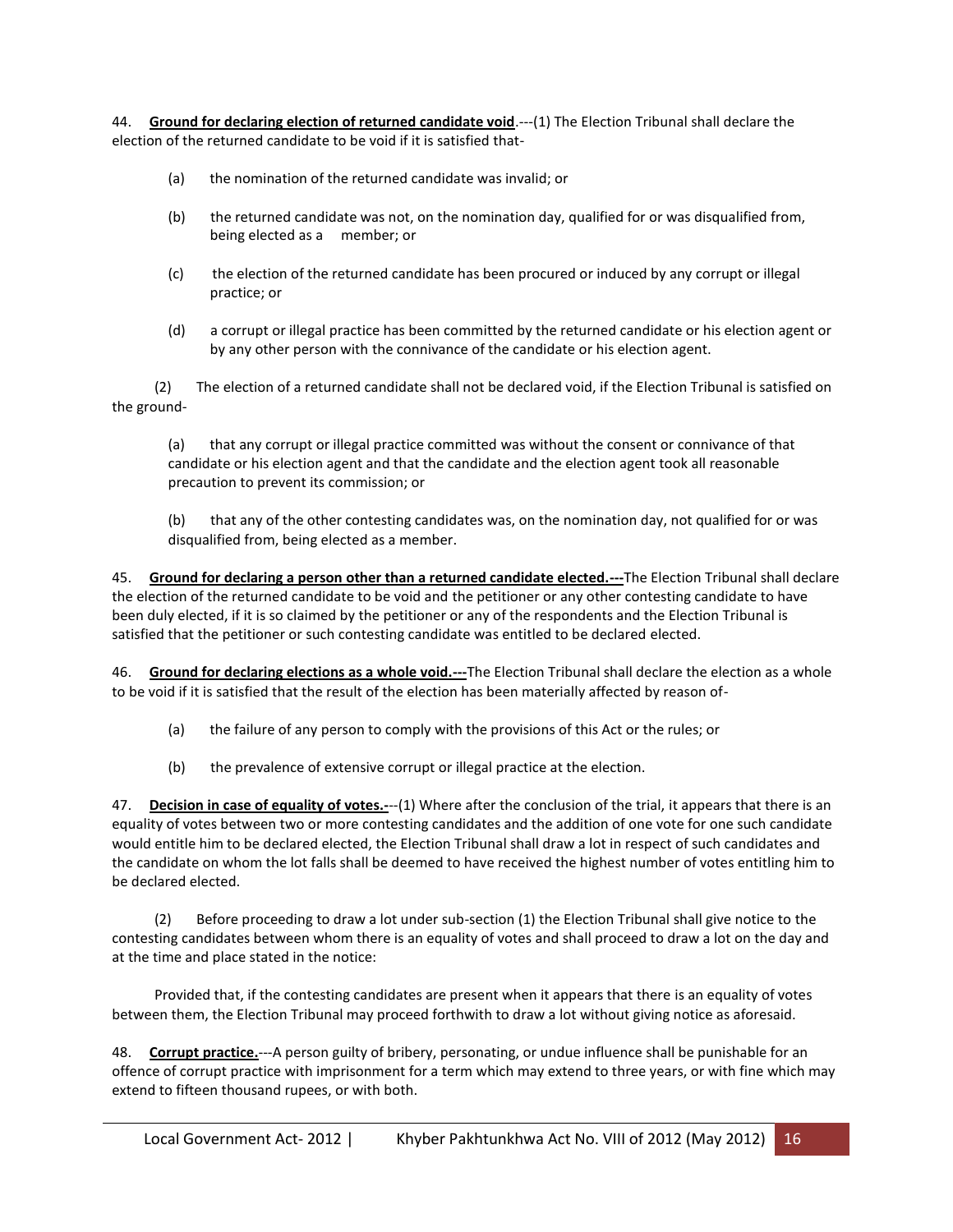49. **Bribery.**---A person is guilty of bribery, if he, directly or indirectly, by himself or by any other person on his behalf-

(a) receives, agrees or contracts for any gratification for voting or refraining from voting or for being or refraining from being a candidate at, or withdrawing or retiring from, an election;

- (b) gives, offers or promises any gratification to any person for the purpose of-
	- (i) inducing a person to be or to refrain from being a candidate at an election; or
	- (ii) inducing a voter to vote or refrain from voting at any election; or
	- (iii) inducing a candidate to withdraw or retire from an election; or
	- (iv) rewarding a person for having been or for having refrained from being a candidate at an election; or
	- (v) rewarding a voter for having voted or refrained from voting at an election; or
	- (vi) rewarding a candidate for having withdrawn or retried from an election.

 Explanation.---In this section, 'gratification' includes a gratification in money or estimable in money and all forms of entertainment or employment for reward.

50. **Personating**.---A person is guilty of personating, if he votes or applies for a ballot paper for voting as some other person whether that other person is living or dead or fictitious.

51. **Undue influence.---**A person is guilty of undue influence, if he-

(i) in order to compel any person to vote, refrain from voting, or to induce or compel any person to withdraw his candidature at an election, directly or indirectly, by himself or by any other person on his behalf-

- (a) makes or threatens to make use of any force, violence or restraint;
- (b) inflicts or threatens to inflict any injury, damage, harm or loss; or
- (c) uses any official influence or Governmental patronage; or

(d) on account of any person having voted or refrained from voting, or having withdrawn his candidature, does any of the acts specified in clause (i); or

- (ii) by abduction, duress or any fraudulent device or contrivance-
	- (a) impedes or prevents the free exercise of the franchise by a voter; or

(b) compels, induces or prevails upon any voter to refrain from voting or compels any voter to vote.

 Explanation.---In this section, 'harm' includes social ostracism or ex-communication or expulsion from any caste or community.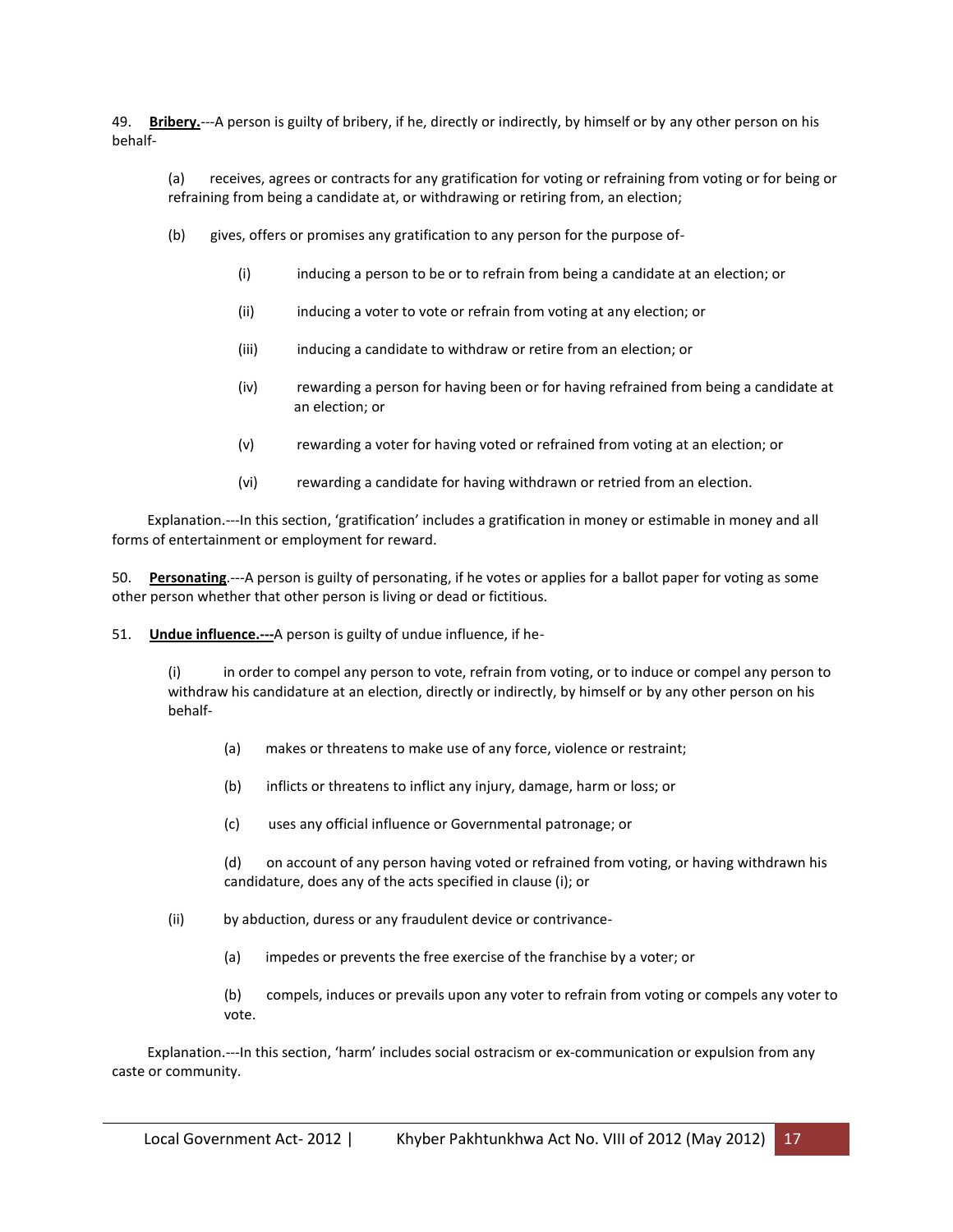52. **Illegal Practice.---**A person is guilty of illegal practice punishable with fine which may extend to two thousand rupees, if he-

(i) obtains or procures, or attempts to obtain or procure, the assistance of any officer or official of the Federal Government, a Provincial Government or a Local Council or authority to further or hinder the election of a candidate;

(ii) votes or applies for a ballot paper for voting at an election knowing that he is not qualified for voting or is disqualified from voting.;

(iii) votes or applies for a ballot paper for voting more than once at any polling station;

(iv) removes a ballot paper or a ballot box from a polling station or destroys, damages or tampers with the ballot-box used at a polling station;

- (v) knowingly induces or procures any person to do any of the aforesaid acts; or,
- (vi) fails to provide statement of election expenses as required under this Ordinance.
- (vii) makes or publishes a false statement-
	- (a) concerning the personal character of a candidate or his relation calculated to adversely affect the election of such candidate or, for the purpose of promoting or procuring the election of another candidate, unless he proves that he had reasonable ground for believing, and did believe, the statement to be true;
	- (b) relating to the symbol of a candidate whether or not such symbol has been allocated to such candidate; or
	- (c) regarding the withdrawal of a candidate;
	- (d) knowingly, in order to support or oppose a candidate, lets, lends, employs, hires, borrows or uses any vehicle or vessel for the purpose of conveying voters to or from the polling station, except when a person conveys himself or any member of the household to which he belongs, to or from the polling station;
	- (e) causes or attempts to cause any person present and waiting to vote at the polling station to depart without voting.

53. **Prohibition of Canvassing.---**A person is guilty of an offence punishable with fine which may extend to two thousand rupees, if he, on the polling day in connection with the election-

- (i) convenes, calls or organises within a ward any meeting; or
- (ii) within a radius of two hundred meters of the polling station-
	- (a) canvasses for votes;
	- (b) solicits vote of any voter;
- (iii) persuades any voter not to vote at the election or for a particular candidate; or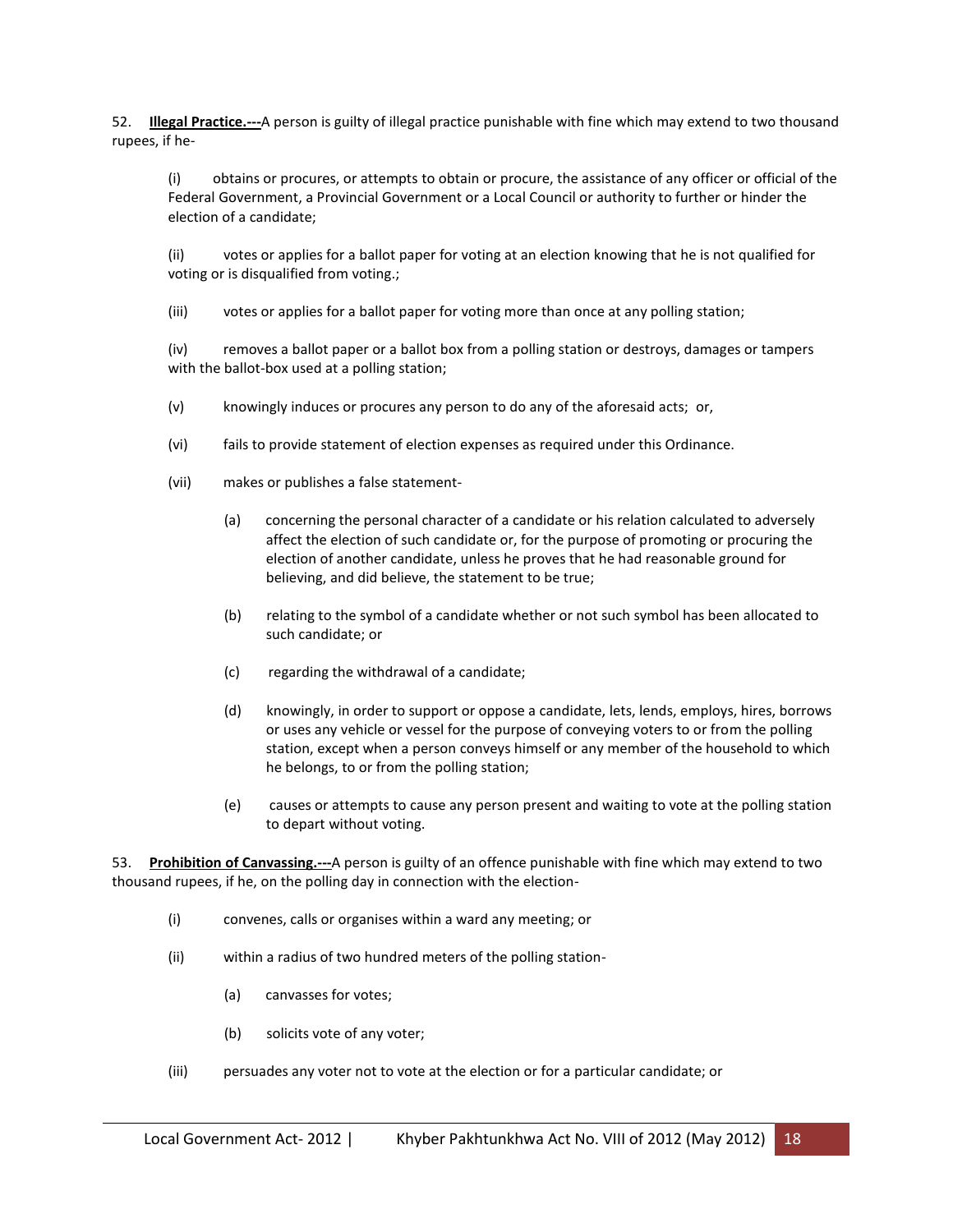(iv) exhibits, except with the permission of the returning officer and at a place reserved for the candidate or his polling agent beyond the radius of one hundred meters of the polling station, any notice, sign, banner or flag designed to encourage the voters to vote, or discourage the voters from voting, for any contesting candidate.

54. **Disorderly conduct near polling station**.---A person is guilty of an offence punishable with imprisonment for a term which may extend to three months, or with fine which may extend to three thousand rupees, or with both, if he-

- (i) uses, in such manner as to be audible within the polling station any gramophone, megaphone, loudspeaker or other apparatus for reproducing or amplifying sounds; or
- (ii) persistently shouts in such manner as to be audible within the polling station; or
- (iii) does any act which—
	- (a) disturbs or causes annoyance to any voter visiting a polling station for the purpose of voting; or
	- (b) interferes with the performance of the duty of a presiding officer, polling officer or any other person performing any duty at a polling station; or
- (iv) abets the doing of any of the aforesaid acts.

55. **Tampering with papers**.---A person is guilty of an offence punishable with imprisonment for a term which may extend to six months, or with fine which may extend to two thousand rupees, or with both, if he:

- (i) fraudulently defaces or destroys any nomination paper or ballot paper;
- (ii) fraudulently takes out of the polling station any ballot paper or puts into any ballot box any ballot paper other than the ballot paper he is authorized under the rules to put in;
- (iii) without due authority-
	- (a) supplies any ballot paper to any person;
	- (b) destroys, takes, opens or otherwise interferes with any ballot box or packet or ballot papers in use for the purpose of election; or
	- (c) breaks any seal affixed in accordance with the provisions of the rules; or
	- (d) causes any delay or interruption in the beginning, conduct or completion of the procedure required to be immediately carried out on the close of the poll; or
	- (e) fraudulently or without due authority attempts to do any of the aforesaid acts.

56. **Interference with the secrecy of voting**.---A person is guilty of an offence punishable with imprisonment which may extend to six months, or with fine which may extend to two thousand rupees, or with both, if he:

- (i) interferes or attempts to interfere with a voter when he records his vote;
- (ii) in any manner obtains or attempts to obtain, in a polling station, information as to the candidate for whom a voter in that station is about to vote or has voted, or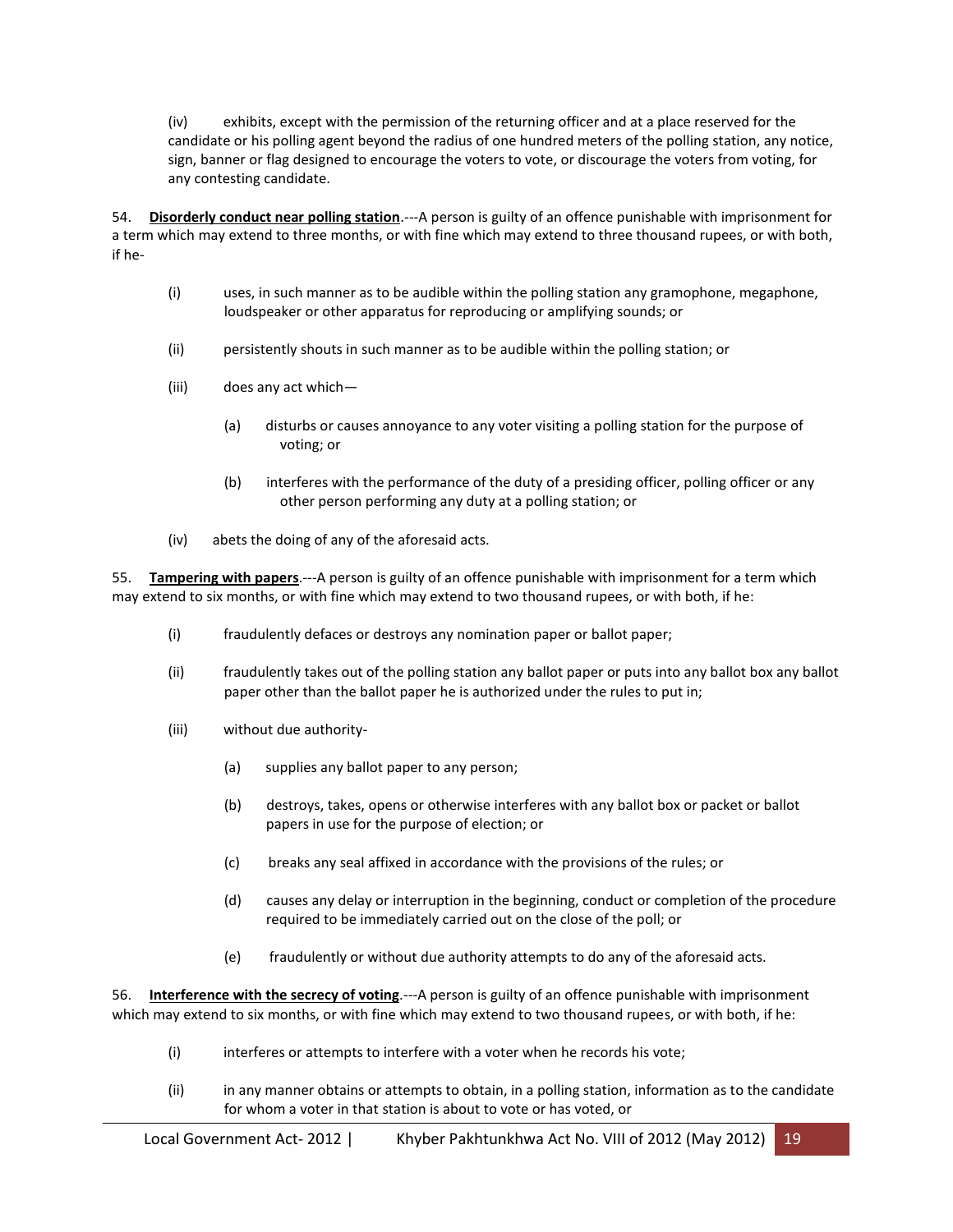(iii) communicates at any time any information obtained in a polling station as to the candidate for whom a voter in that station is about to vote or has voted.

57. **Failure to maintain secrecy.---**Any candidate or polling agent attending a polling station, or any person attending the counting of votes, is guilty of an offence punishable with imprisonment which may extend to six months, or with fine which may extend to two thousand rupees, or with both, if he-

- (i) fails to maintain or aid in maintaining the secrecy of voting; or
- (ii) communicates any information obtained at the counting of votes as to the candidate for whom any vote is given by any particular ballot paper.

58. **Conduct of officials.---**A presiding officer, polling officer or any other officer or official performing a duty in connection with an election, or any member of a police force, is guilty of an offence punishable with imprisonment for a term which may extend to six months, or with fine which may extend to five thousand rupees, or with both, if he, during the conduct or management of an election or maintenance of order at the polling station:

- (i) persuades any person to give his vote;
- (ii) dissuades any person from giving his vote;
- (iii) influences in any manner the voting of any person;
- (iv) does any other act calculated to further or hinder the election of a candidate;
- (v) fails to maintain or aid in maintaining the secrecy of voting;
- (vi) communicates, except for any purpose authorised by any law, to any person before the poll is closed any information as to the name or number on the electoral roll of any voter who has or has not applied for a ballot paper, or has or has not voted at a polling station; and
- (vii) communicates any information obtained at the counting of votes as to the candidate for whom any vote is given by any particular ballot paper.

59. **Breaches of official duty in connection with election**.--- A Presiding Officer, Assistant Presiding Officer, or any other person employed by any such officer in connection with his official duties imposed by or under this Act is guilty of an offence punishable with imprisonment for a term which may extend to two years, or with fine which may extend to five thousand rupees, or with both, if he, willfully and without reasonable cause, commits breach of any such official duty, by act or omission.

60. **Assistance by government servants**.---A person in the service of the Federal Government, a Provincial Government, a Local Council, or a body owned or controlled by the Federal or a Provincial Government or a Local Council is guilty of an offence punishable with imprisonment for a term which may extend to six months, or with fine which may extend to five thousand rupees, or with both if he, in any manner, gives any assistance calculated to further or hinder the election of a candidate.

61. **Summary trial.---**All offences under this Chapter except the offences under sections 48 shall be tried summarily under the provisions of the Code of Criminal Procedure 1898 (Act V of 1898).

62**. Cognizance.---**No court shall take cognisance of the offences under sections 58 and 59 except on the complaint in writing of the Returning Officer concerned.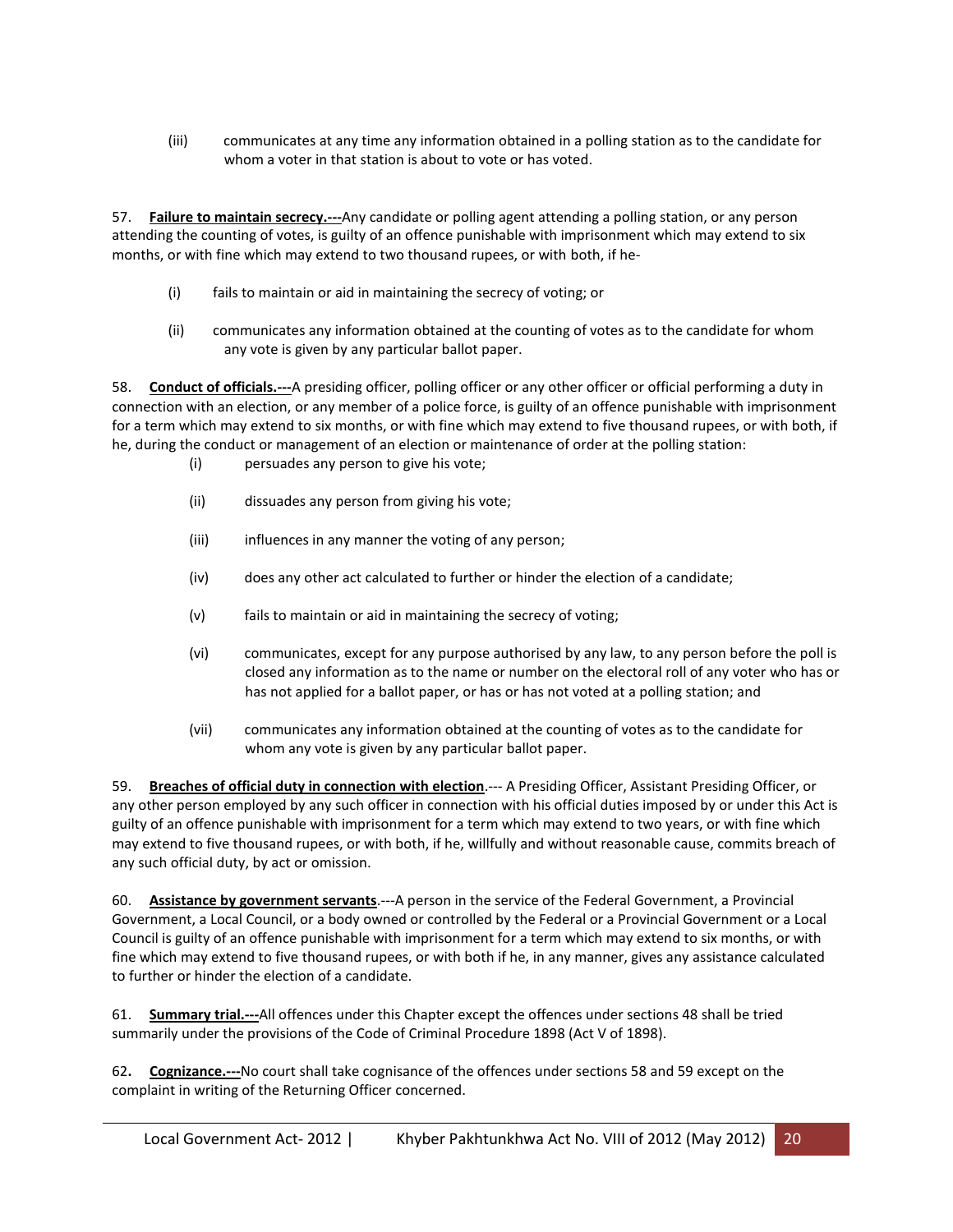63**. Certain offences to be cognizable.---**An offence punishable under sections 51, 52, 53, 54, 55, 56, 57, 58 and 59 shall be cognizable offences.

64. **Prosecution of offences under this Chapter.---**Notwithstanding anything contained in Chapter XX of this Act, no Court shall take cognizance of an offence under sections 52, 53, 54, 55, 56, 57, 58, 59 and 60 except upon a complaint in writing made by order or, or under authority from, the Election Commission.

## **CHAPTER -VI EXECUTIVE POWERS AND CONDUCT OF BUSINESS**

65. **Executive authority and conduct of business**.---(1) The executive authority of a Local Council or Municipal Corporation shall extend to the doing of all acts necessary for the due discharge of its functions under this Act.

 (2) Save as otherwise provided, the executive authority of Local Council shall vest in and be exercised by its Chairman or Mayor respectively.

(3) The Vice-Chairman or Deputy Mayor shall perform such functions as may be prescribed.

 (4) All acts of a Local Council, whether executive or not, shall be expressed to be taken in the name of the Local Council and shall be authenticated in the manner prescribed.

66. **Disposal of Business.**---(1) The business of a Local Council to the extent and in the manner prescribed shall be disposed of at its meetings, or at the meetings of its sub-committees, or by its Chairman or servants or other functionaries.

(2) A Local Council shall have the power to act notwithstanding any vacancy in its membership.

 (3) No proceedings of a Local Council shall be invalid by reason only of the existence of any vacancy in, or any defect in the constitution of the Local Council, or by reason only that some person, who was not entitled to do so, sat or voted, or otherwise took part in its proceedings.

 (4) A Local Council may appoint sub-committees consisting of such number of its members and other persons, if any, to perform such functions in such manner as may be prescribed.

67. **Meeting.**---(1) A Local Council shall within three months of the assumption of office frame bye-laws for the conduct of its meetings which may, besides other matter, provide for-

- (a) the types of meetings, that is to say, ordinary, special or emergent;
- (b) the types of business to be conducted in different types of meetings;
- (c) the place of meetings;
- (d) notices required for different meetings;
- (e) authority to call meetings;
- (f) notice of agenda for the meetings;
- (g) quorum for different meetings;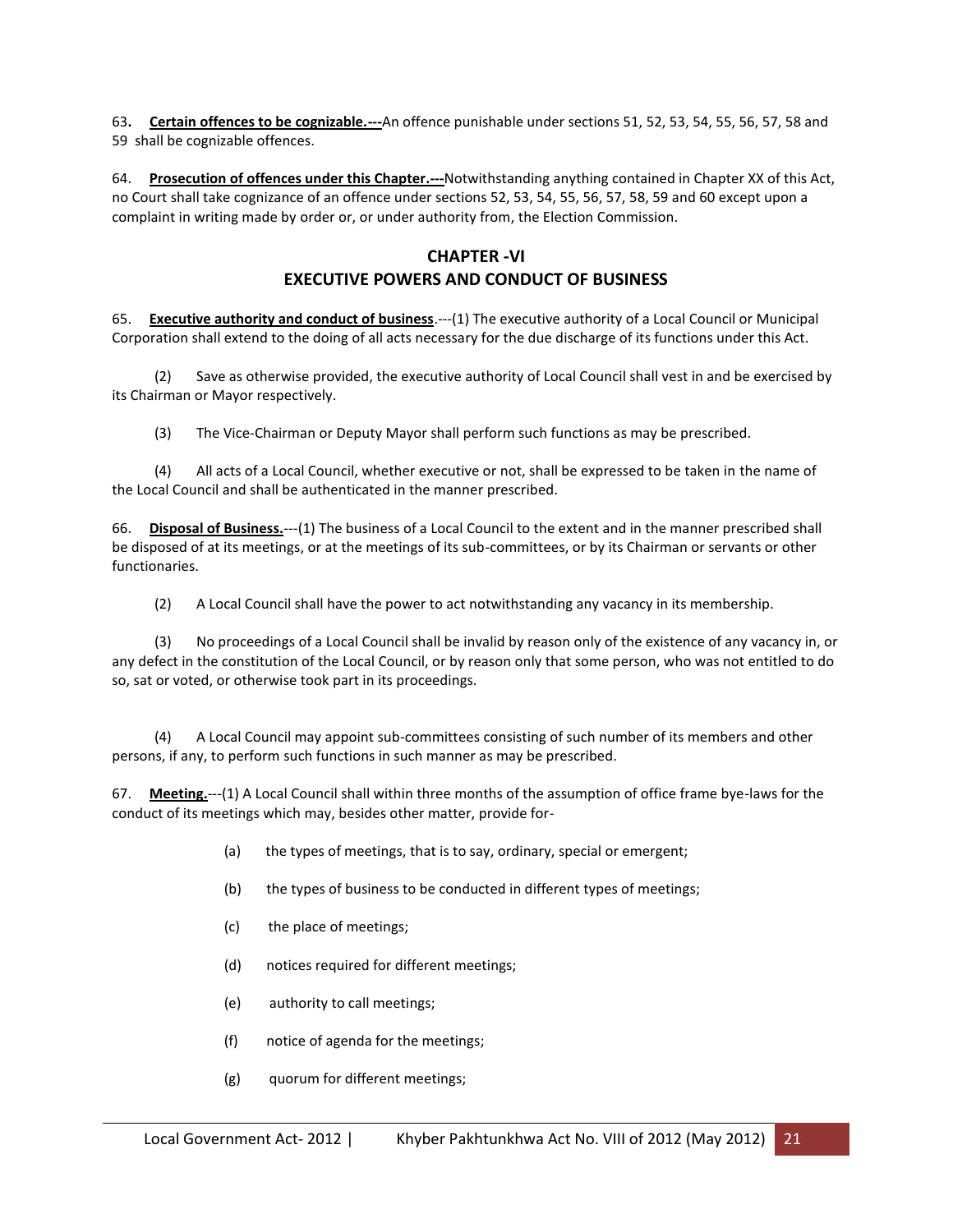- (h) order of business to be conducted in meetings;
- (i) the manner of asking questions;
- (j) motions and amendments and their withdrawal or discussion on them;
- (k) speeches to be delivered;
- (l) training discourses or discussions to be arranged at the meeting;
- (m) preservation of order;
- (n) decision by votes;
- (o) language to be used;
- (p) adjournments or postponements;
- (q) co-opting of other members or official;
- (r) re-consideration of the matters once disposed of;
- (s) entertainment to be arranged at the time of meetings; and
- (t) suspension of meetings.

 (2) All meetings of a Local Council shall be presided over by its Chairman or Mayor and in his absence by the Vice-Chairman or Deputy Mayor and in the absence of both, by a member chosen for that purpose by the members present.

 (3) A Union Council and a Municipal Committee shall hold at least one meeting during a month and a District Council or a Municipal Corporation shall hold at least one meeting in every two months.

 (4) No member shall be liable to any proceedings in any court in respect of anything said and any vote given by him in the meeting of Local Council or a Committee, thereof so long as such action does not-

- (a) under-mine the ideology, security, integrity or solidarity of Pakistan;
- (b) seek to create or excite feelings of enmity, ill will, or hatred between different communities, sects, classes or sections of the citizens of Pakistan;
- (c) contain any indecent, obscene, scurrilous or ironical expressions or defamatory remarks against or seek to defame any person; and
- (d) relate to any matter basically not relevant to or beyond the scope of this Act; and

 (5) A member who acts in contravention of the provisions of sub-section (4) shall, without prejudice to any other action against him, be disqualified and removed from membership forthwith.

 (6) All meetings of Local Councils shall be public except when a Local Council by majority of votes decides to consider any matter in a session attended exclusively by its members.

 (7) Minutes of the names of members present and of the proceedings at each meeting shall be drawn up and recorded in a book to be kept for the purpose which shall be signed by the person presiding at the meeting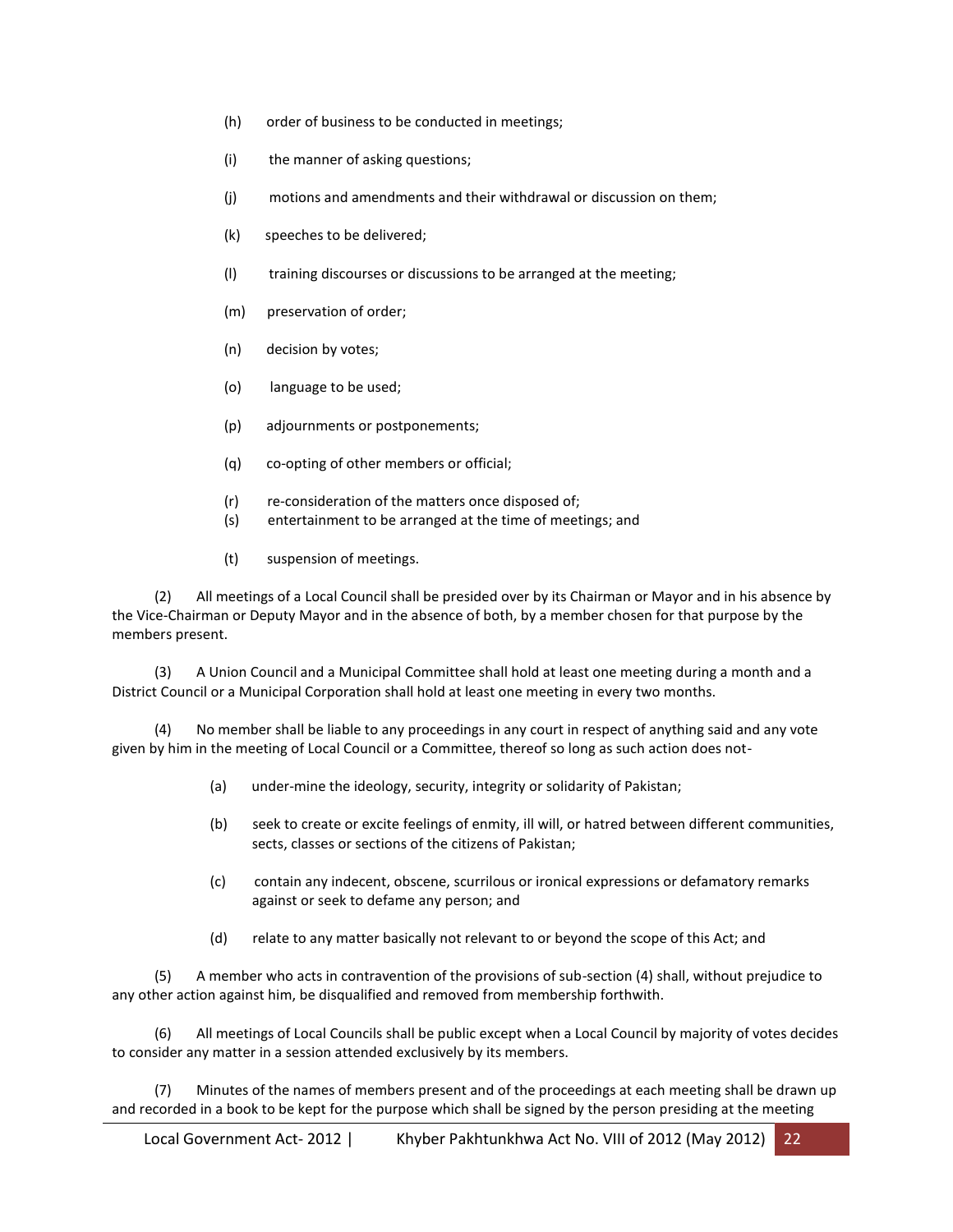and shall at all reasonable times and without charge be open to inspection by members; provided that no member shall be entitled to object to the minutes of any meeting in which he was not present.

 (8) A member who directly or indirectly, by himself or by any partner, employer or employee has any share or interest in respect of any matter or has acted professionally, in relation to any matter on behalf of any person having therein any such shares or interest as aforesaid, shall not vote or take any other part in any proceedings of a Local Council or any of its Committees.

- 68. **Contracts.---(**1) All contracts made by or on behalf of the Local Council shall be:
	- (a) in writing and expressed to be made in the name of the Local Councils;
	- (b) executed in such manner as may be prescribed; and
	- (c) reported to the Local Council by the Chairman at the meeting next following the execution of the contract.

 (2) No contract executed otherwise than in conformity with the provisions of this section shall be binding on the Local Council.

69. **Works**.---Government may, by rules, provide for-

- (a) the preparation of plans and estimates for works to be executed by a Local Council;
- (b) the authority by whom and the conditions subject to which such plans and estimates shall be technically approved and estimates administratively sanctioned; and
- (c) the agency by which such plans and estimates shall be prepared and such works shall be executed.
- 70. **Reporting and evaluation**.---A Local Council shall-
	- (a) Maintain such record of its working as may be required by Government;
	- (b) Prepare and publish such periodical reports and returns as may be required by Government; and
	- (c) Adopt such other measures as may be necessary for the publication of information about the working of the Local Council.

# **CHAPTER -VII STRUCTURE AND ADMINISTRATION OF SERVICES**

71. **Composition of Local Council Service.---**The Local Council Service shall comprise the Provincial Unified Group of Functionaries and Servants of Local Councils:

 Provided that the service and seniority matters of employee of erstwhile Local Government, Election and Rural Development Department and such other Departments devolved to the Tehsil Municipal Administration under Section 52 and 53 of the Local Government Ordinance, 2001 shall be deemed to be protected under this Act.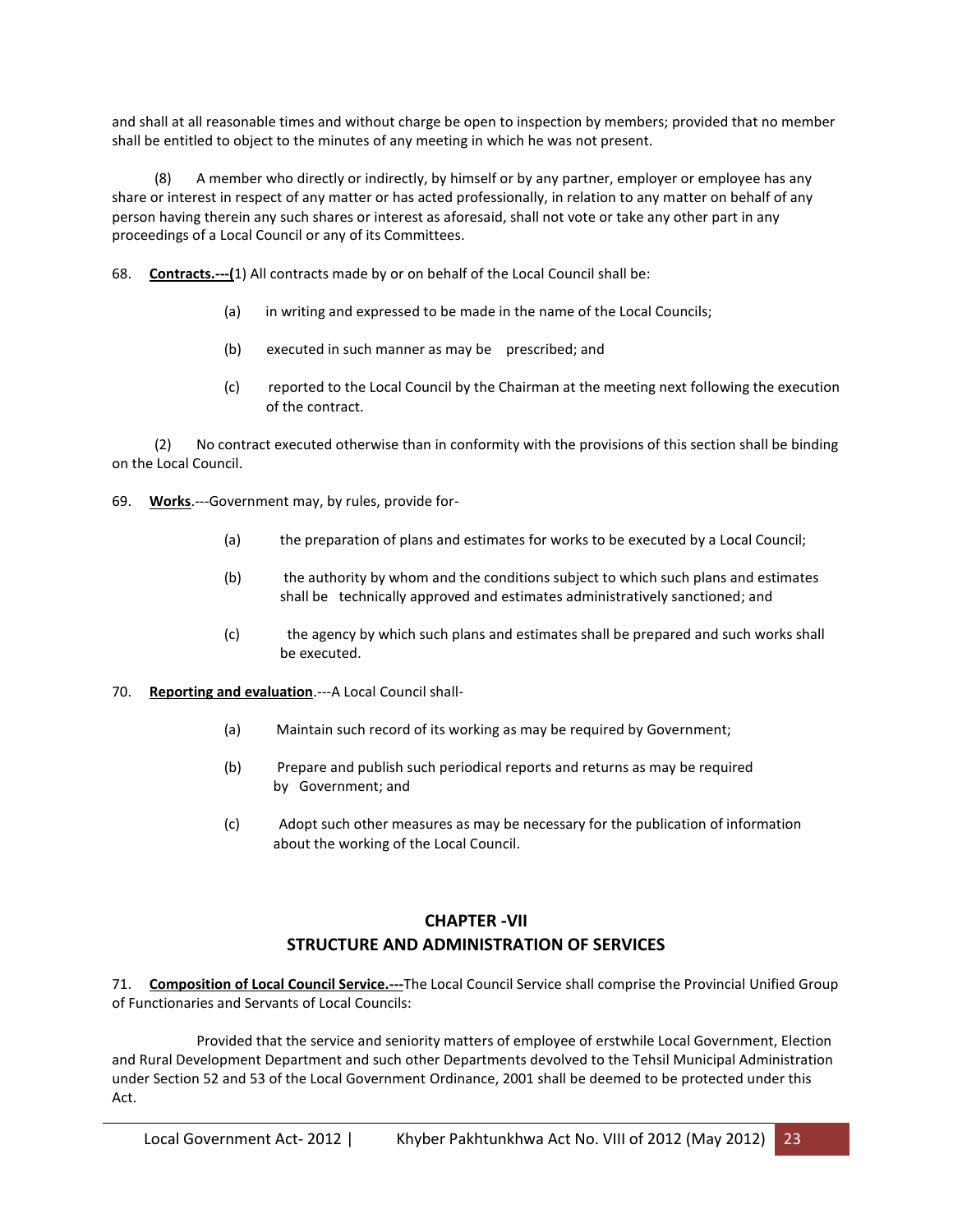72. **Provincial Unified Group of Functionaries**.---(1) Government may constitute a Provincial Unified Group of Functionaries of Local Councils comprising such pay scales and grades in such manner and subject to such conditions as may be prescribed.

 (2) Government may, from time to time, specify the posts in the Local Council which shall be filled by persons belonging to the Provincial Unified Group of Functionaries.

 (3) Not withstanding the provisions of sub-section (2), the members of the Local Council Service constituted or servants appointed under any law relating to Local Councils may be absorbed in the Provincial Unified Group of Functionaries if they possess the prescribed qualifications; provided that the terms and conditions of servants shall not be less favourable than the existing terms and conditions.

73. **Servants of Local Councils**.---(1) A Local Council may, and if so required by Government shall, on the prescribed terms and conditions, employ such servants as are deemed necessary for the efficient performance of its functions under this Act:

 Provided that Government may classify certain posts in the prescribed manner as tenure posts and the term of such posts shall coincide with the term of the office of a Local Council.

 (2) If in the opinion of Government, the number of servants employed by a Local Council under subsection (1) or the remuneration fixed for any of them, is excessive, the Local Council shall on being required by Government to do so, reduce the number of its servants or the remuneration of any of them, as the case may be.

74. **Provident Fund, Pension and other facilities for members of Local Council Service**.---(1) A Local Council may establish and maintain a Provident Fund and require any of its servants to contribute to such fund, and may itself contribute to it in such manner and in such proportion, as may be prescribed.

 (2) A Local Council may, in the prescribed manner, and with the previous sanction of Government, provide for the payment of pension to its servants after retirement.

 (3) A Local Council may, with the pervious sanction of Government, grant a special pension or gratuity to the family of a servant who dies of disease or injury contacted or suffered in the discharge of his official duties.

 (4) A Local Council may, in the prescribed manner, operate scheme of group insurance of its employees and require its employees to subscribe to it.

(5) Government may establish and maintain-

- (a) A fund for the maintenance of the Provincial Unified Group of Functionaries ;
- (b) A Pension Fund out of which shall be paid any pension granted under sub-section (2); and
- (c) A Benevolent Fund out of which shall be paid any pension or gratuity granted under subsection (3) or such relief as may be prescribed.

 (6) The Local Council shall contribute to the funds established and maintained under sub-section (5) in such proportion and in such manner as may be specified by Government.

75. **Service Rules**.---Subject to the provisions of this Act, Government may by rules:

(a) prescribe the conditions of service of the servants of the Local Council;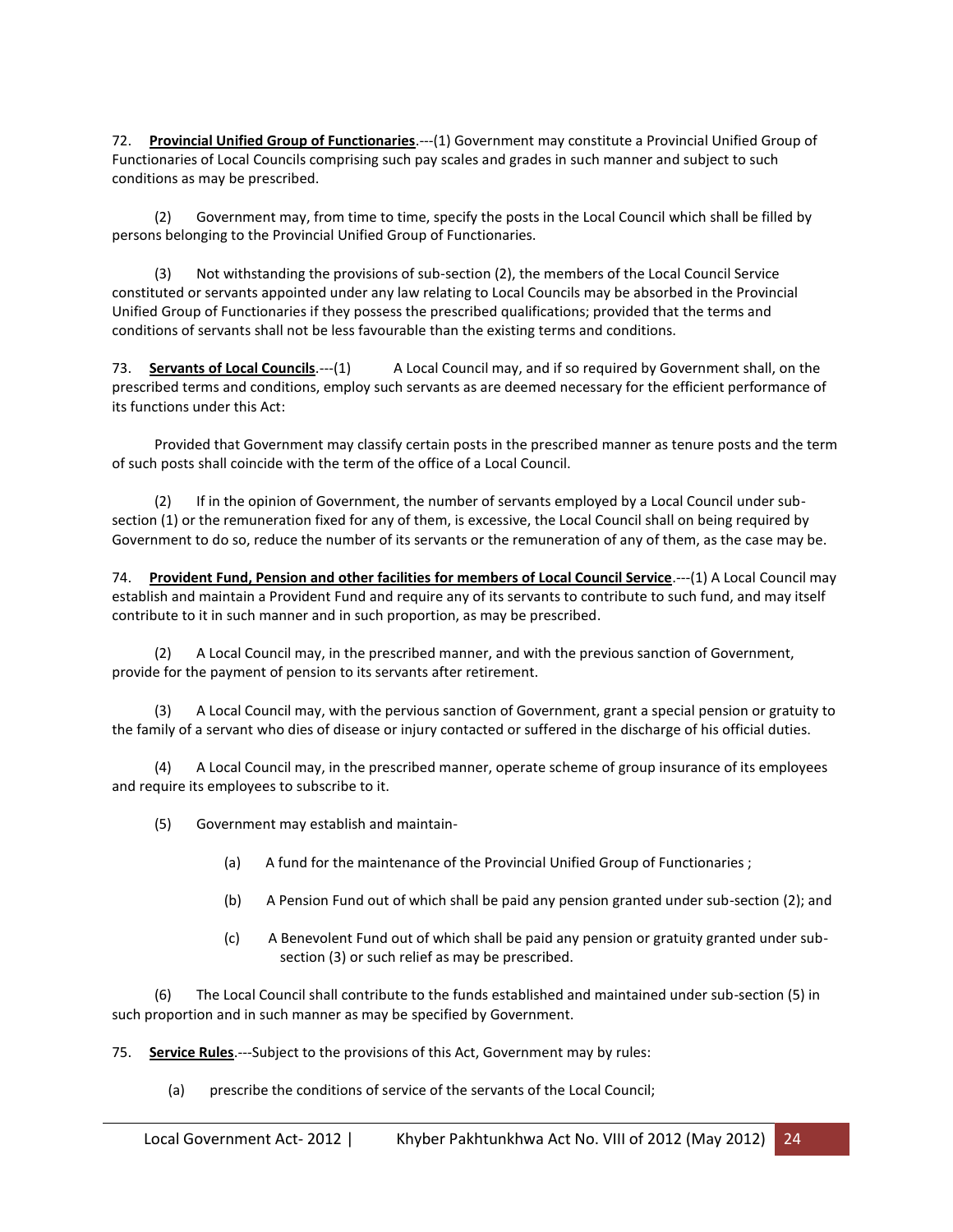- (b) prescribe the scales or grades of pay for the servants of the Local Council;
- (c) prescribe a schedule of establishment for the staff that shall be employed by a Local Council;
- (d) prescribe the qualifications for various posts under Local Councils;
- (e) prescribe the principles to be followed in making appointments to various post under the Local Councils;
- (f) prescribe the method for the holding of enquiries in cases where disciplinary action is proposed to be taken against servants of the Local Councils; and provide for penalties and appeals against orders imposing penalties; and
- (g) prescribe other matters necessary for efficient discharge of duties by the servants of Local Councils.

76. **Administration of Local council services**.---Until otherwise decided by the Government, the administration of officers and officials of the existing Provincial Unified Group of Functionaries and Servants of Local Councils in the Local Council Service shall vest in the Local Council Board continued under the Khyber Pakhtunkhwa Local Government Ordinance, 2001 (Khyber Pakhtunkhwa Ord. No XIV of 2001).

77. **Legal Adviser.---**A Local Council or a group of Local Councils may with prior approval of Government as to the qualifications, terms and conditions of service, appoint a whole-time or part-time Legal Adviser (not being a member or a servant of a Local Council or Local Councils) to appear in all legal proceedings and to render such advice as may be required.

- 78. **Training and Training Institution.---(**1) Government may-
	- (a) Set up institutions or make other arrangements as may be necessary for-
		- (i) The pre-service and in-service training of the functionaries of Local Council, Government departments and other related agencies;
		- (ii) The training of Chairmen and members of Local Councils;
		- (iii) Organizing conferences and seminars on local governance and related subjects; and
		- (iv) Undertaking research on issues in local governance and allied subjects independently or in collaboration with Universities or Research Institutions;
	- (b) Provide for-
		- (a) The administration of training institutions;
		- (b) The compulsory training of members and staff of Local Councils;
		- (c) Curricula and courses to be studied;
		- (d) The holding of examinations and award of diplomas and certificates to successful candidates;
		- (e) Affiliating institutions with the Universities; and
		- (f) Associating such Universities, Colleges or training institutes as may be necessary for the training of staff of Local Councils.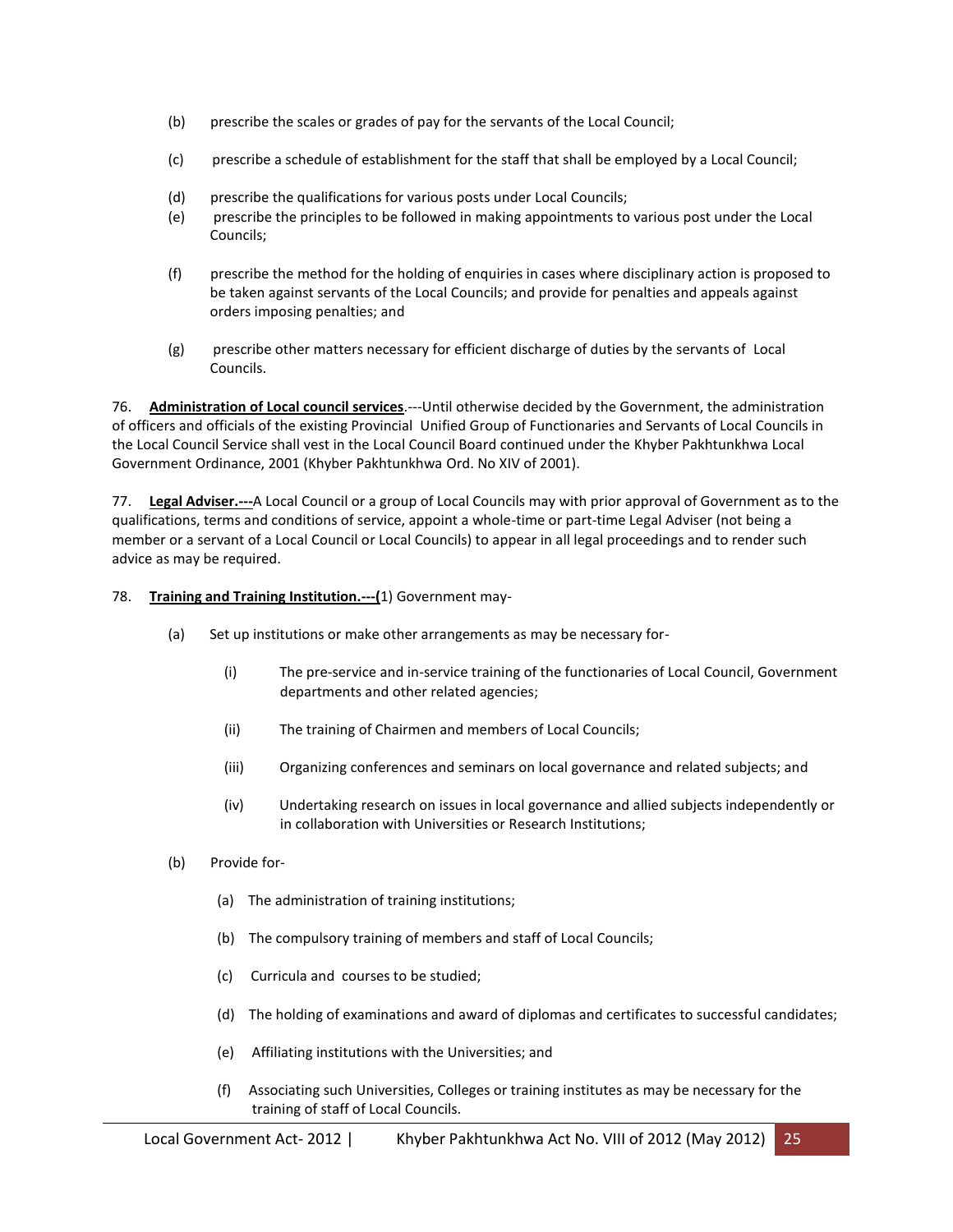(2) A Local Council may be required to pay towards the cost of the institutions set up or other arrangements made under sub-section (1) in such proportion as Government may, from time to time, determine.

79. **Model Structure of Local Council Offices.---**The organization of offices and sections in Local Councils may be organized on the pattern of model given in Fourth Schedule to this Act.

80. **Structure and Administration of Service of employees of Local Area Development Authorities---** All related service matters of employees of Local Area Authorities shall be governed by the Ordinance or Act under which these Local Area Development Authorities have been created. For the purpose of administration of service matters, Local Government, Elections and Rural Development Department will be the Administrative Department and Local Government, Elections and Rural Development Department will exercise the powers and functions of Secretary of the Defunct Physical Planning & Housing Department and the Chairman of the defunct Provincial Urban Development Board.

#### **CHAPTER -VIII FUNCTIONS OF UNION COUNCILS**

81. Subject to rules and such directions as Government may, from time to time, give, and within the limits of the funds at its disposal, a Union Council may undertake all or any of the following functions:

#### **(A) CIVIL FUNCTIONS:**

- (i) Provision and maintenance of public ways and public streets.
- (ii) Provision, improvement and maintenance of public open spaces, public gardens and playgrounds.
- (iii) Lighting of public ways, public streets and public places.
- (iv) Promote of plantation of trees, landscaping and beautification of public places in the Union.
- (v) Mobilizing the community to maintain public ways, public streets, culverts, bridges and public buildings and de-silting of canals.
- (vi) Provision and maintenance of public sources of drinking water, including wells, water pumps, tanks, ponds and other works for the supply of water.
- (vii) Management and maintenance of grazing areas, burning and burial grounds, common meeting places and other common property.
- (viii) Provision and maintenance of accommodation of travelers.
- (ix) Holding of fairs and recreational activities.

#### **(B) REGULATORY FUNCTIONS:**

- (i) Prevention and regulation of encroachment on public ways, public streets and public places.
- (ii) Prevention and abatement of nuisance in public ways, public streets and public places.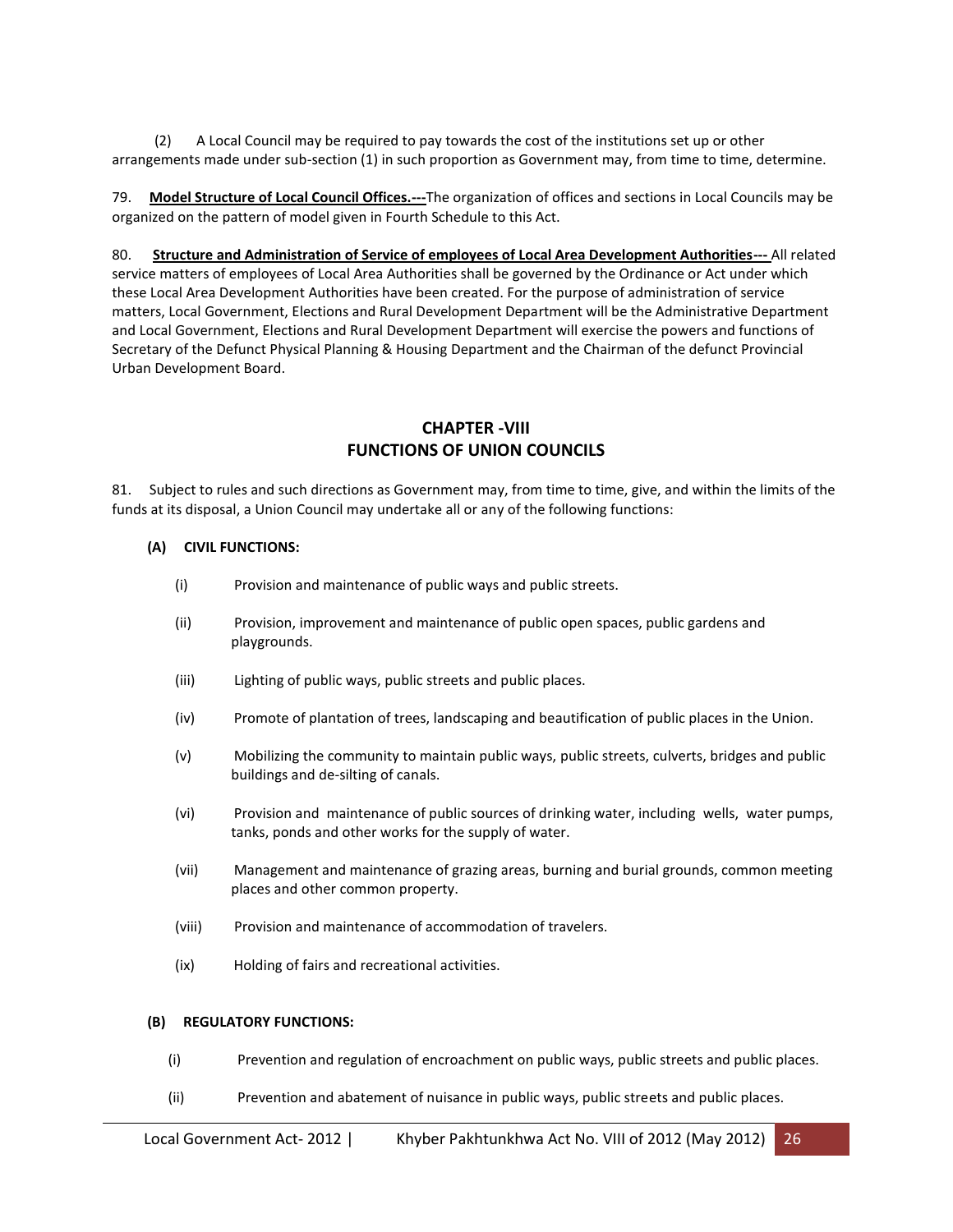- (iii) Sanitation, conservancy and the adoption of other measures for the cleanliness of the Union.
- (iv) Registration of births, marriages and deaths and divorces and certification thereof occurring within the limits of Union Council;
- (v) Regulation of the collection, removal and disposal of manure and street sweepings.
- (vi) Regulation of offensive and dangerous trades.
- (vii) Regulation of the disposal of carcasses of animals.
- (viii) Regulation of the slaughter of animals.
- (ix) Regulation of the erection and re-erection of buildings in the Union.
- (x) Regulation of dangerous buildings and structures.
- (xi) Adoption of measures for preventing the contamination of the sources of water-supply for drinking.
- (xii) Prohibition of the use of the water of wells, ponds and other sources of water supply suspected to be dangerous to public health.
- (xiii) Regulation or prohibition of the watering of cattle, bathing or washing at or near wells, ponds or other sources of water reserved for drinking purposes.
- (xiv) Regulation or prohibition of the steeping of hemp, jute or other plants in or near ponds or other sources of water supply.
- (xv) Regulation or prohibition of dyeing or tanning of skins within residential areas.
- (xvi) Regulation or prohibition of the excavation of earth, stones or other material within residential areas.
- (xvii) Regulation or prohibition of the establishment of brick kilns, potteries and other kilns within residential areas.
- (xviii) Voluntary registration of the sale of cattle and other animals.
- (xix) Celebration of public festivals.
- (xx) Establishment of Musalihati Anjuman/Jirga as alternate dispute resolution system for the amicable settlement of disputes.

#### **(C) WELFARE FUNCTIONS:**

- (i) Provision of relief measures in the event of any fire, flood, hailstorm, earthquake or other natural calamity and assisting relevant authorities in relief activities.
- (ii) Relief for the widows, orphans, poor and persons in distress.
- (iii) Promotion of public games and sports.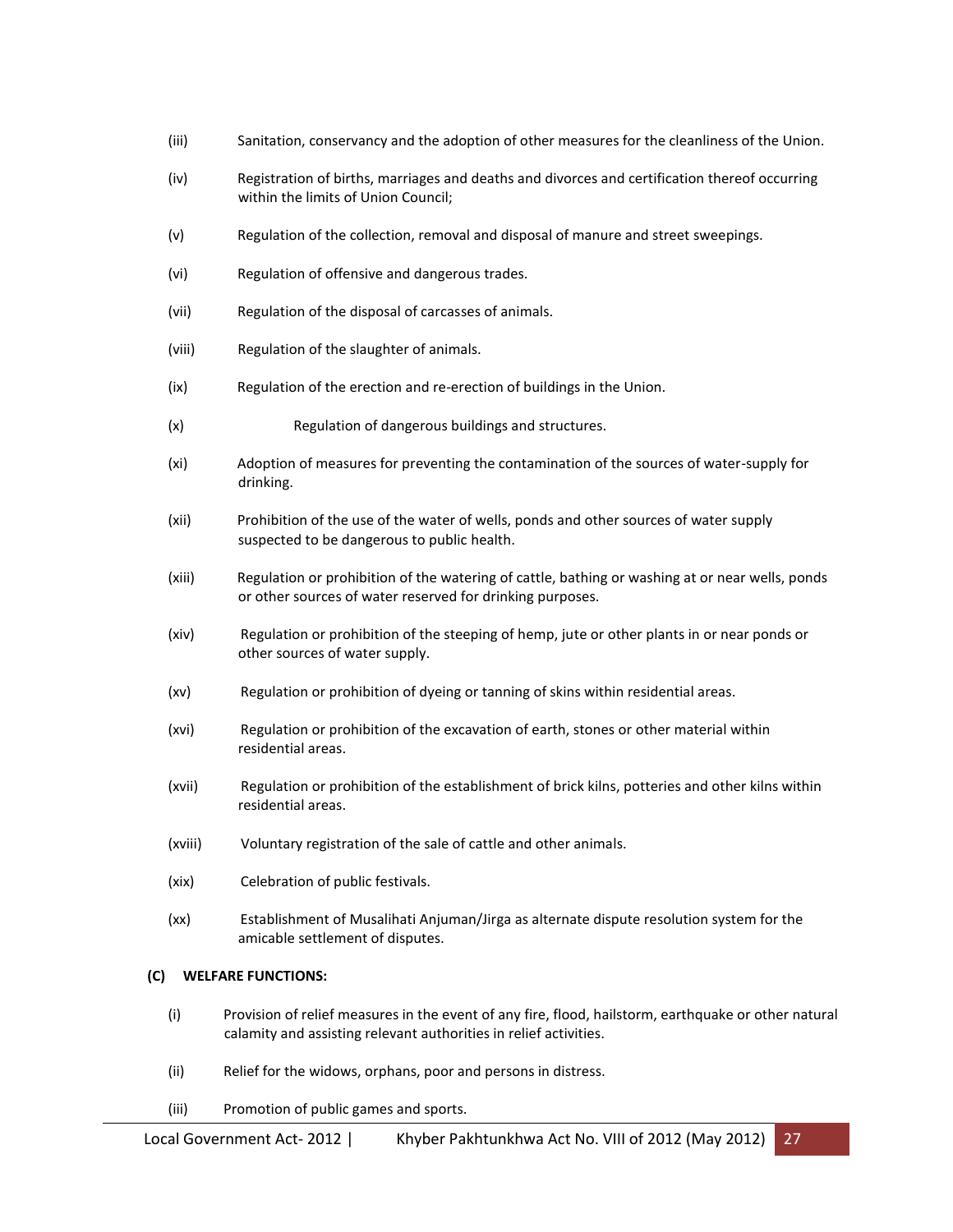- (iv) Provision of first-aid centres.
- (v) Provision of libraries and reading rooms.
- (vi) Cooperation with the public, private or voluntary organizations, engaged in activities similar to those of the Union.
- (vii) Any other measures likely to promote the welfare, health, safety, comfort or convenience of the inhabitants of the Union or of visitors.

#### **(D) DEVELOPMENT FUNCTIONS:**

- (i) Aid in the promotion of education under the direction of the District Council.
- (ii) Agricultural, industrial and community development promotion and development of cooperative movement, village industries, forests, livestock and fisheries.
- (iii) Adoption of measures for increased food production.
- (iv) Consolidation of village and neighbourhood development needs and prioritization thereof into union-wide development proposals.
- (v) Identification of deficiencies in delivery of services and making recommendations for improvement thereof to District Council.
- (vi) Execution of the projects of the approved Union Annual Development Plan in prescribed manner.
- (vii) Maintenance of such vital statistics as may be prescribed.
- (viii) Dissemination of information on matters of public interest.
- (ix) Facilitating the formation of co-operatives for improving economic returns and reduction of poverty.

### **CHAPTER -IX FUNCTIONS OF DISTRICT COUNCILS**

82. A District Council may and if Government so directs shall undertake all or any of the following functions:

#### **(A) PUBLIC WORKS:**

- (i) Provision, maintenance, improvement and management of its public ways, culverts, bridges, public buildings, wells, water pumps, ponds and other works of water supply.
- (ii) Provision, maintenance and management of sarais, dak bungalows, rest houses and other buildings for the convenience of travelers.
- (iii) Plantation and preservation of trees on road sides, public ways, public places and public buildings.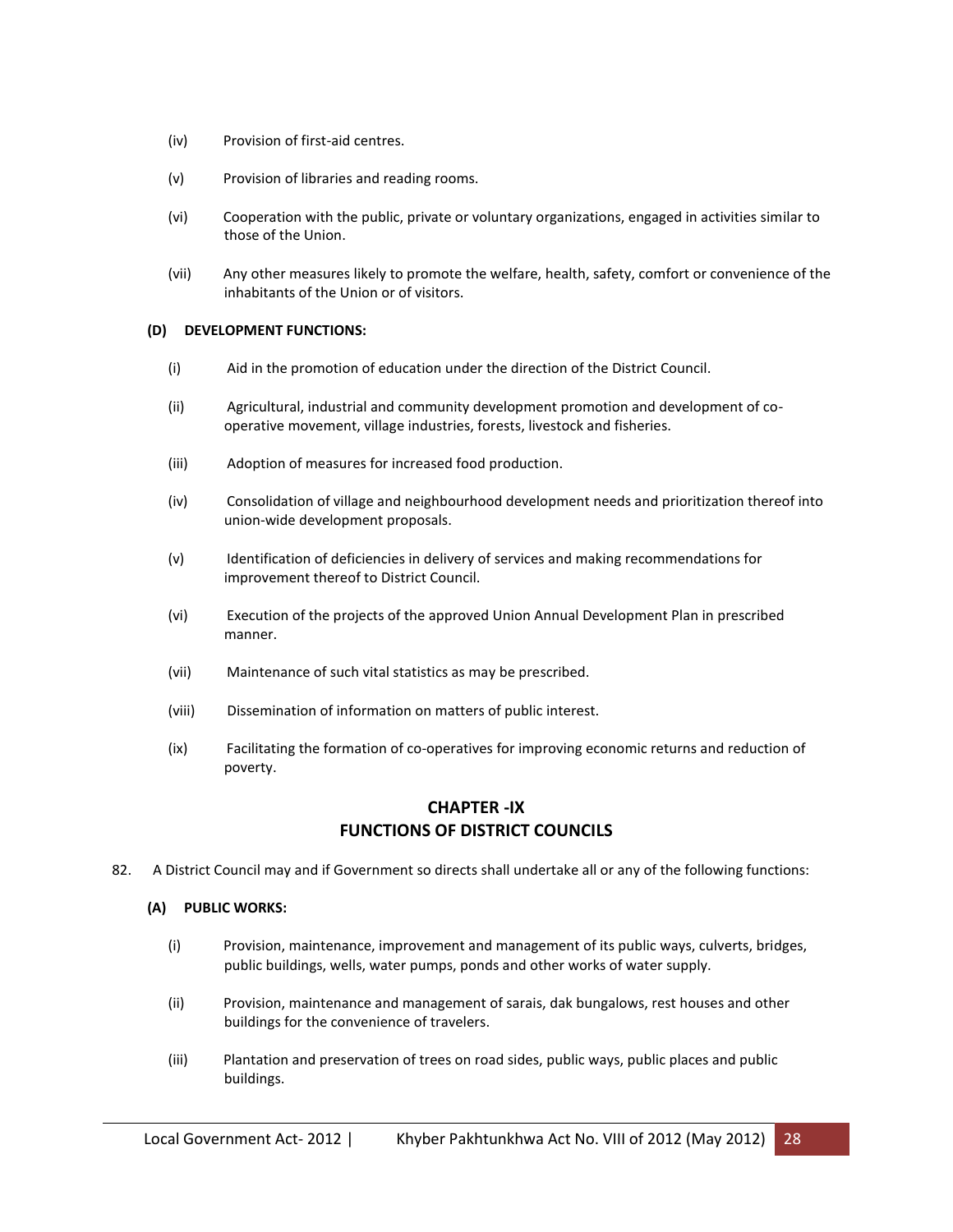(iv) Provision and maintenance of public gardens, public play grounds and public places.

#### **(B) PUBLIC HEALTH:**

- (i) Prevention and cure of infectious diseases and enforcement of vaccination.
- (ii) Establishment, maintenance and management of hospitals and rural health centers.
- (iii) Establishment, maintenance and management of first aid centers.
- (iv) Provision and maintenance of medical aid units.
- (v) Establishment, management and visiting of health centers, maternity centers and centers for the welfare of infants and children, training of dais and adoption of other measures likely to promote health and welfare of women, infants and children.
- (vi) Payment of grants to medical aid societies and institutions.
- (vii) Establishment, management, maintenance and the visiting of unani, ayurvedic and homoeopathic dispensaries.
- (viii) Promotion of sanitation public health and educating people in public health.

#### **(C) EDUCATION:**

- (i) Provision, maintenance and management of primary and high schools.
- (ii) Construction and maintenance of buildings used as hostels of students.
- (iii) Provision and grant of scholarships.
- (iv) Payment of grants and subsidies to institutions and organizations engaged in the promotion of education.
- (v) Promotion of adult education.
- (vi) Provision of school books to orphans and indigent students, free of cost or on concessional rates.

#### **(D) AGRICULTURAL DEVELOPMENT AND ECONOMIC WELFARE:**

- (i) Agricultural, industrial and community development, promotion of national reconstruction, promotion and development of co-operative movement and village industry.
- (ii) Adoption of measures for increased agricultural production.
- (iii) Establishment and maintenance of model agricultural farms.
- (iv) Promotion of improved methods of agriculture, maintenance of improved agricultural implements and machinery and lending of such implements and machinery to cultivators and adoption of measures for bringing waste land under cultivation.
- (v) Promotion of agricultural credit, agricultural education and adoption of other measures likely to promote agricultural development.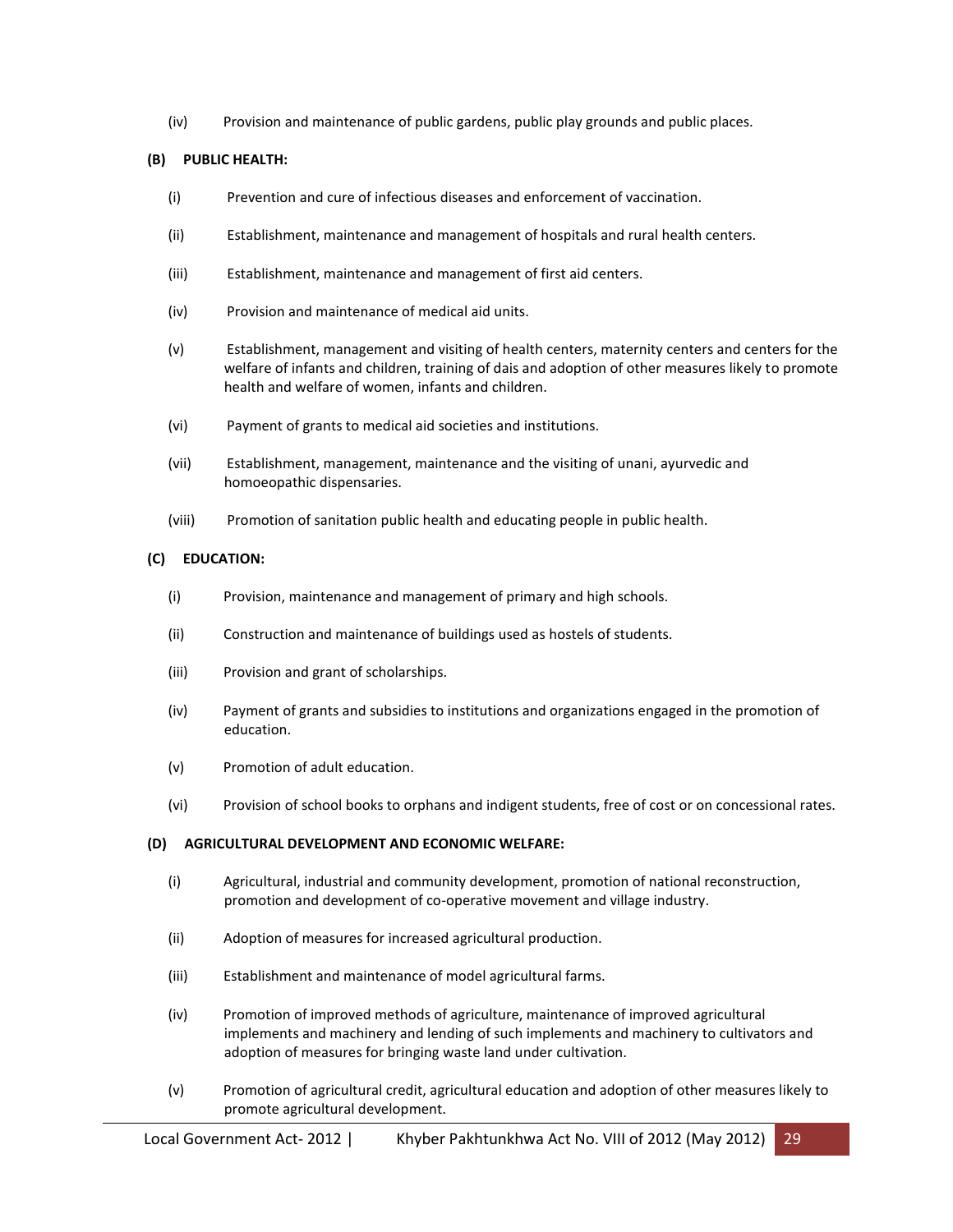- (vi) Promotion and co-ordination with agrovilles.
- (vii) Provision, regulation and maintenance of markets.
- (viii) Popularization of co-operative movement and the promotion of education in-co-operation.
- (ix) Construction and repair of embankment, supply, storage and control of water for agricultural purposes.
- (x) Promotion of cottage industry.

#### **(E) ARTICLES OF FOOD AND DRINK:**

Protection of Food-stuffs and prevention of adulteration.

#### **(F) DRAINAGE:**

Provision and maintenance of adequate system of public drains and regulation of the disposal of industrial wastes.

#### **(G) PUBLIC FERRIES:**

Maintenance and regulation of public ferries other than those maintained by Government and in case a public ferry falls within the jurisdiction of two or more Districts, the respective District Council shall make arrangements for collection and sharing of fees and management of such ferries as may be mutually agreed upon.

#### **(H) LIVESTOCK AND DAIRY DEVELOPMENT:**

- (i) Voluntary registration of the sale of cattle and other animals.
- (ii) Improvement of breeding of cattle, horses and other animals and the prevention of cruelty to animals.
- (iii) Provision, maintenance and improvement of pastures and grazing grounds.
- (iv) Regulation of milk supply.
- (v) Establishment and maintenance of cattle colonies.
- (vi) Establishment and maintenance of cattle farms and dairies.
- (vii) Establishment and maintenance of poultry farms.
- (viii) Measures to combat ordinary and contagious diseases of birds and animals.

#### **(I) CULTURE:**

- (i) Holding of fairs and shows.
- (ii) Promotion of public games and sports.
- (iii) Provisions, organization and maintenance of museums, exhibitions and art galleries.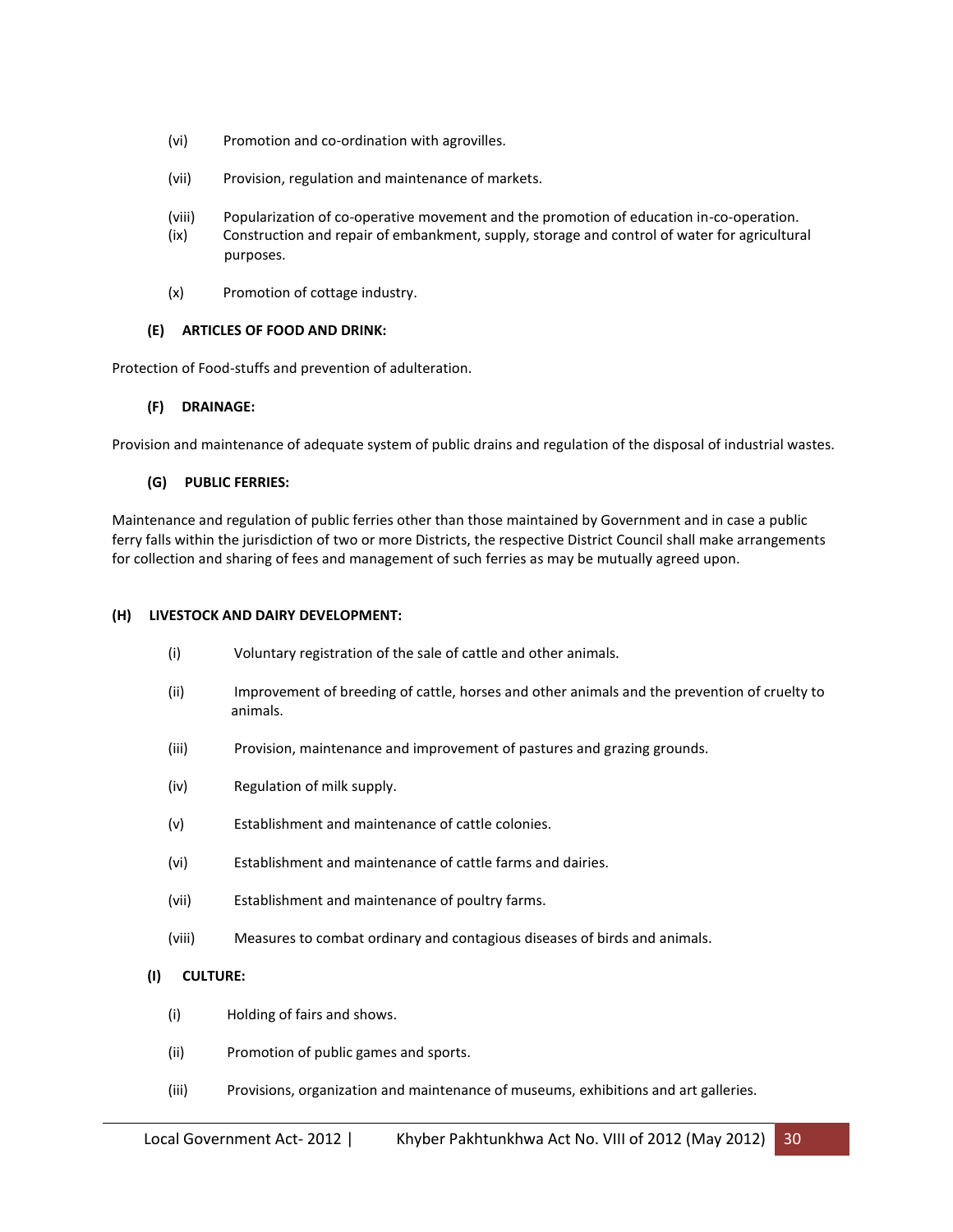- (iv) Provision and maintenance of public halls, public meeting places and community centers.
- (v) Celebration of national occasions.
- (vi) Establishment, management and maintenance of welfare homes and other institutions for the relief of destitute.
- (vii) Suppression of beggary, prostitution, gambling, taking of injurious drugs, consumption of alcoholic liquor and other social evils.
- (viii) Establishment and maintenance of information centers.
- (ix) Encouragement of national and regional languages.
- (x) Reception of distinguished visitors.

#### **(J) PUBLIC SAFETY:**

Relief measures in the event of any fire, flood, hailstorm, earthquake, famine and other natural calamities.

#### **(K) DEVELOPMENT FUNCTIONS:**

- (i) Aggregation of the financial allocation and physical programs and targets received from the Provincial Governments in different sectors and to draw up a District Development Programme. In this work the District Council will take into account Federal Projects, their allocations and the physical targets falling in or benefiting the district. Generally the organization may develop and take on complete planning functions.
- (ii) To make proposals, if necessary, to the Provincial Planning and Development Department for modifications in the aggregate district programme after identifying the (a) gaps, (b) internal inconsistencies, (c) compatibility of the programme maintenance and supervision and (d) evaluating in the light of local priorities.
- (iii) To facilitate the formation of associations for the performance of tasks that can be done only collectively or can better be performed collectively, for example, consumer association for distribution of electricity, farmers association for water courses management, associations for distribution of agriculture inputs, co-operative marketing association, etc.
- (iv) To discharge the overall responsibility for the identification of projects and appraisal and approval of projects prepared and to be constructed by Union Councils in the following subsectors:
	- Primary, middle and secondary schools;
	- Rural Health Centers;
	- Basic health units;
	- Family welfare clinics;
	- Piped water supply;
	- Potable water/ storage tanks;
	- Hand pump;
	- Sanitation;
	- Rural roads;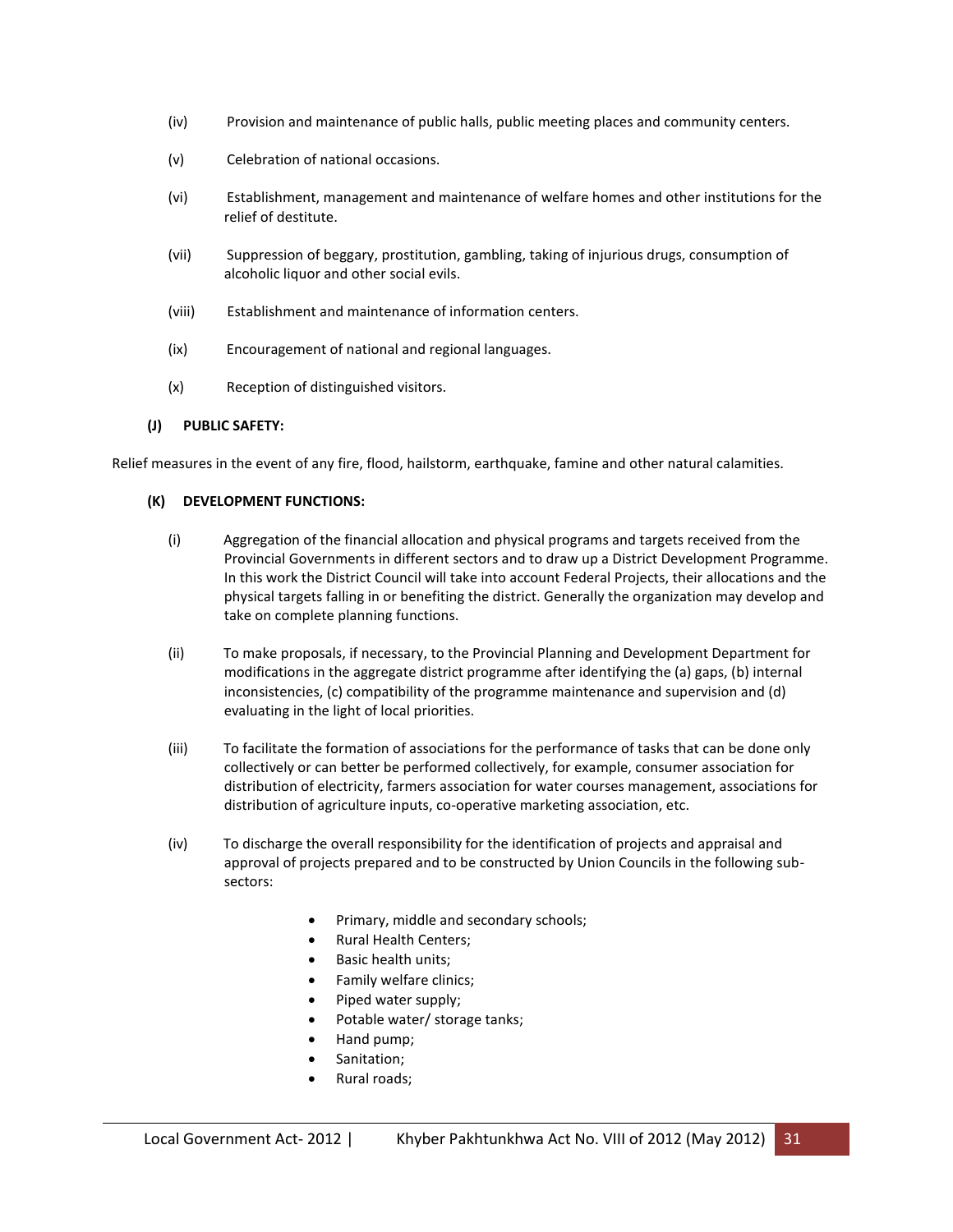- (v) Disbursement of A.D.P. funds for the approved project (Placed at the disposal of District Council or Municipal Corporation by the Provincial Government) to various Union Councils.
- (vi) To arrange the procurement and distribution of locally made equipments and materials for health centers and schools.
- (vii) To take appropriate measures for the development of skills, crafts and cottage industries. Development of skills would include promotion of industrial homes, domestic and cottage level crafts and trades, modest repairs of agricultural and other machinery, training of village labourer, etc.
- (viii) To review the implementation of the District Development Programme (as an extension of the function of Planning and Development Department and as their agent) by holding review meetings within the district as well as through periodic inspections and progress reports from the Unions.
- (ix) To submit to the Planning and Development Department regular progress report on the implementation of development projects at different levels within the district.
- (x) To evolve standard designs and specifications to the extent possible and desirable in harmony with the general conditions obtaining in the district and use appropriate technology to execute development projects on a more economic basis.

#### **(L) ENVIRONMENTAL POLLUTION:**

- (i) A District Council may prepare and implement schemes for the prevention of the pollution of air by the gasses, dust or other substances exhausted or emitted by automobiles, engines, factories, brick kilns, crushing machines for grain, stone, salt or other material and such other sources of air pollution as the bye-laws may provide.
- (ii) A district Council may prepare and implement schemes for the prevention of pollution of water or land from such sources and in such manner as the bye-laws may provide.

#### **(M) OTHER FUNCTIONS:**

- (i) Provision and maintenance of libraries and reading rooms.
- (ii) Prevention and abatement of nuisances.
- (iii) Regulation of traffic, licensing of vehicles other than motor vehicles and the establishment and maintenance of public stands for vehicles.

# **CHAPTER -X COMPULSORY FUNCTIONS OF MUNICIPAL COMMITTEES**

#### **(A) PUBLIC HEALTH:**

83. **Responsibility for sanitation.---**A Municipal Committee shall be responsible for the sanitation of the Municipality.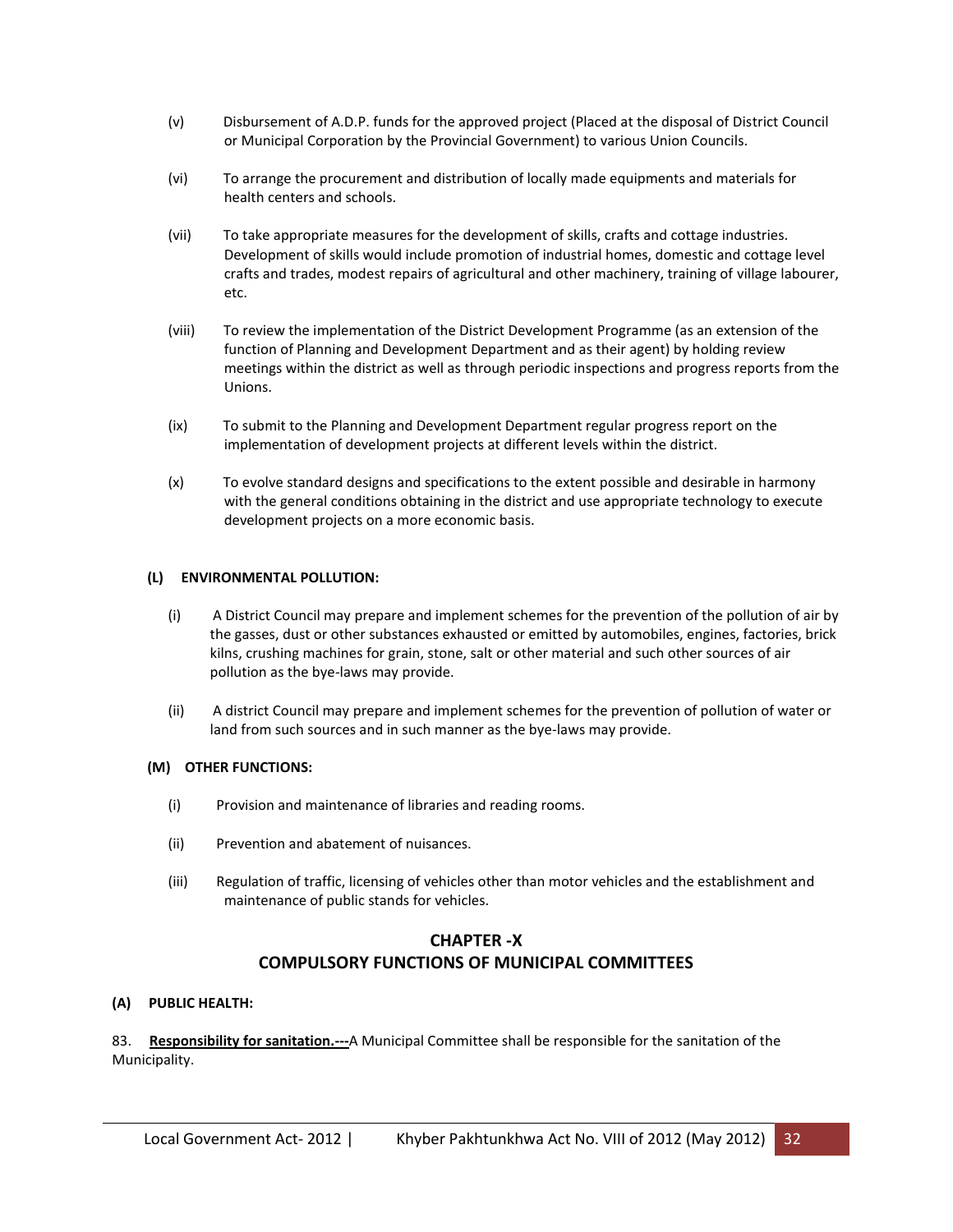84. **Insanitary buildings and lands.---(**1) A Municipal Committee may, by notice, require the owner or occupier of any building or land which is in an insanitary or unwholesome state-

(i) to clean or otherwise put it in a proper state;

(ii) to make arrangements to the satisfaction of the Municipal Committee for its proper sanitation; and

(iii) to lime-wash the building and to make such essential repairs as may be specified in the notice.

 (2) If any requirement of a notice issued under sub-section (1) is not complied with, within such period as may be specified in the notice, the Municipal Committee may cause the necessary steps to be taken at the expense of the owner or the occupier and the cost so incurred by the Municipal Committee shall be deemed to be a tax levied on the owner or the occupier under this Act.

85. **Removal, collection and disposal of refuse.---(**1) A Municipal Committee shall make adequate arrangements for the removal of refuse from all public roads and streets, public latrines, urinals, drains and all buildings and land vested in the Municipal Committee and for the collection and proper disposal of such refuse.

 (2) The occupiers or all other buildings and lands within the Municipality shall be responsible for the removal of refuse from such buildings and land subject to the general control and supervision of the Municipal Committee.

 (3) The Municipal Committee shall cause public dust-bins or other suitable receptacles to be provided at suitable places and in proper and convenient situation in streets or other public places and where such dust-bins or receptacles are provided, the Municipal Committee may by public notice, require that all refuse accumulating in any premises or land shall be deposited by the owner or occupier of such premises or land in such dust-bins or receptacles.

 (4) All refuse removed and collected by the staff of the Municipal Committee or under their control and supervision and all refuse deposited in the dust-bins and other receptacles provided by the Municipal Committee shall be the property of the Municipal Committee.

86. **Latrines and urinals**.---(1) Municipal Committee shall provide and maintain in sufficient number and in proper situations, public latrines and urinals for the separate use of each sex, and shall cause the same to be kept in proper order and to be properly cleaned.

 (2) The occupier of any premises to which any latrine or urinal pertains shall keep such latrine or urinal in proper state to the satisfaction of the Municipal Committee and shall employ such staff for the purpose as may be necessary or as may be specified by the Municipal Committee.

 (3) Where any premises are without privy or urinal accommodation, or without adequate privy or urinal accommodation, or the privy or urinal is on any ground objectionable, the Municipal Committee may, by notice, require the owner of such premises-

- (a) to provide such or such additional privy or urinal accommodation as may be so specified in the notice;
- (b) to make such structural or other alteration in the existing privy or urinal accommodation as may be so specified;
- (c) to remove the privy or urinal; and
- (d) where there is any underground sewerage system to substitute connected privy or connected urinal accommodation for any service- privy or service urinal accommodation.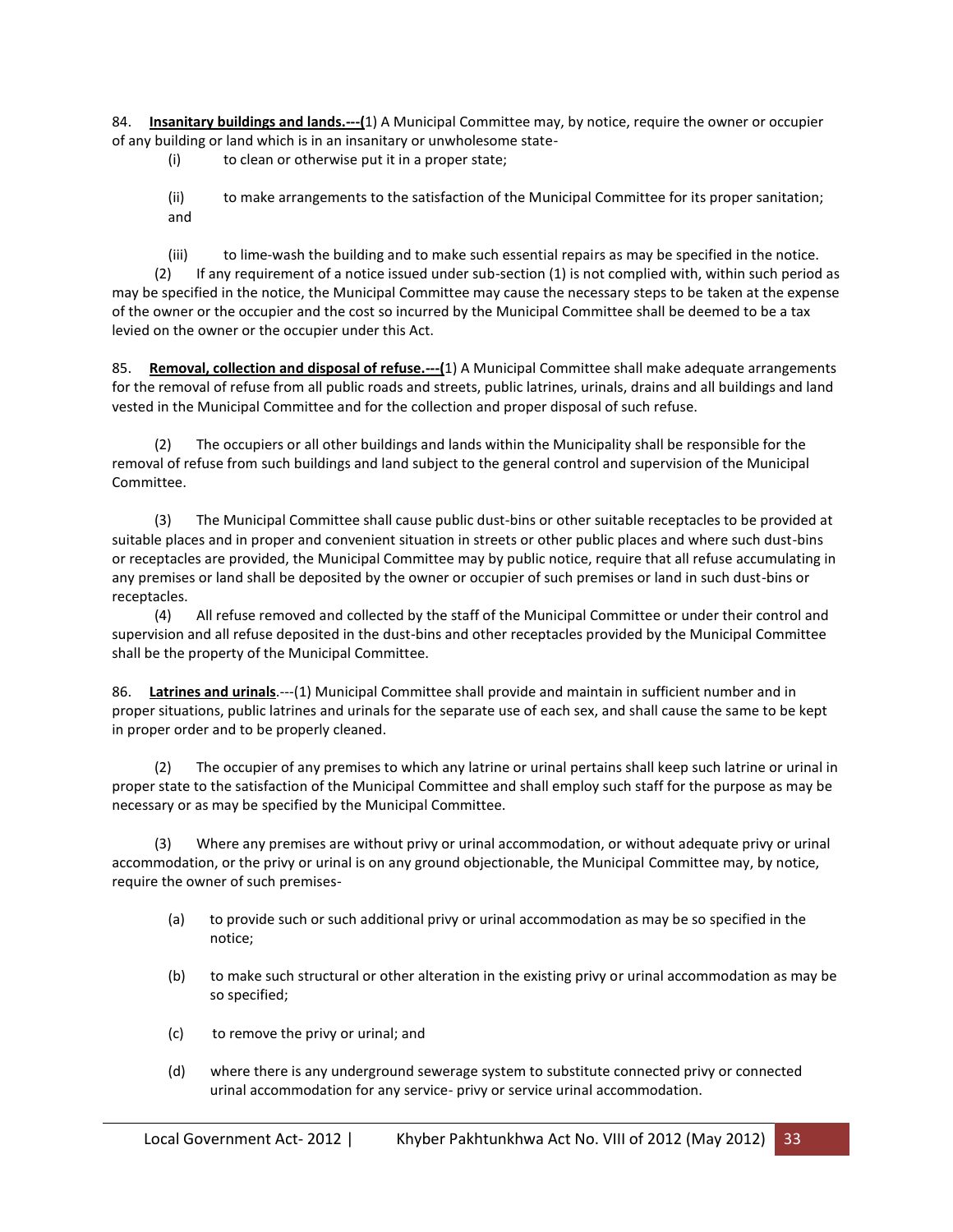87. **Birth and deaths marriages and divorces.--**-A Municipal Committee shall register all births, marriages, divorces and deaths within the limits of the Municipality, certification thereof and information of such births and deaths shall be given by such persons or authorities and shall be registered in such manner as the bye-laws may provide.

88. **Infectious diseases.-**--(1) A Municipal Committee shall adopt measures to prevent infectious diseases and to restrain infection within the Municipality.

 (2) A Municipal Committee shall establish and maintain one or more hospitals for the reception and treatment of persons suffering from infectious diseases.

#### **(B) WATER SUPPLY:**

89. **Water Supply.-**--(1) A Municipal Committee shall provide or cause to be provided to the Municipality a supply of wholesome water sufficient for public and private purposes.

Where a piped water supply is provided, the Municipal Committee shall supply water to private and public premises in such manner and on payment of such charges as the bye-laws may provide.

 (3) All private sources of water supply within a Municipality shall be subject to control, regulation and inspection by the Municipal Committee.

 (4) No new well, water-pump or any other source of water for drinking purposes shall be dug, constructed or provided except with the sanction of the Municipal Committee.

 (5) A Municipal Committee may, by notice, require the owner or any person having the control of any private source of water supply used for drinking purposes -

- (a) To keep the same in good order and to clean it from time to time of silt, refuse and decaying matter;
- (b) To protect the same from contamination in such manner as the Municipal Committee directs; and
- (c) If the water therein is proved to the satisfaction of the Municipal Committee to be unfit for drinking purposes, to take such measures as may be specified in the notice to prevent the use of such water for drinking purposes.

#### **(C) DRAINAGE:**

90. **Drainage.**---(1) A Municipal Committee shall provide an adequate system of public drains in the Municipality and all such drains shall be constructed, maintained, kept, cleared and emptied with due regard to the health and convenience of the public.

 (2) Every owner or occupier of any land or building within the Municipality may, with the previous permission of the Municipal Committee, and subject to such terms and conditions, including the payment of fees, as the Municipal Committee may impose, cause his drains to be emptied, into public drains.

(3) All private drains shall be subject to control, regulation and inspection by the Municipal Committee.

 (4) Subject to the provision of any other law for the time being in force a Municipal Committee may, by notice, direct a commercial or industrial concern to provided for the disposal of its waste or effluent in the manner specified and failure on the part of owner, tenant, or occupier thereof to comply with such directions shall be an offence under this Act.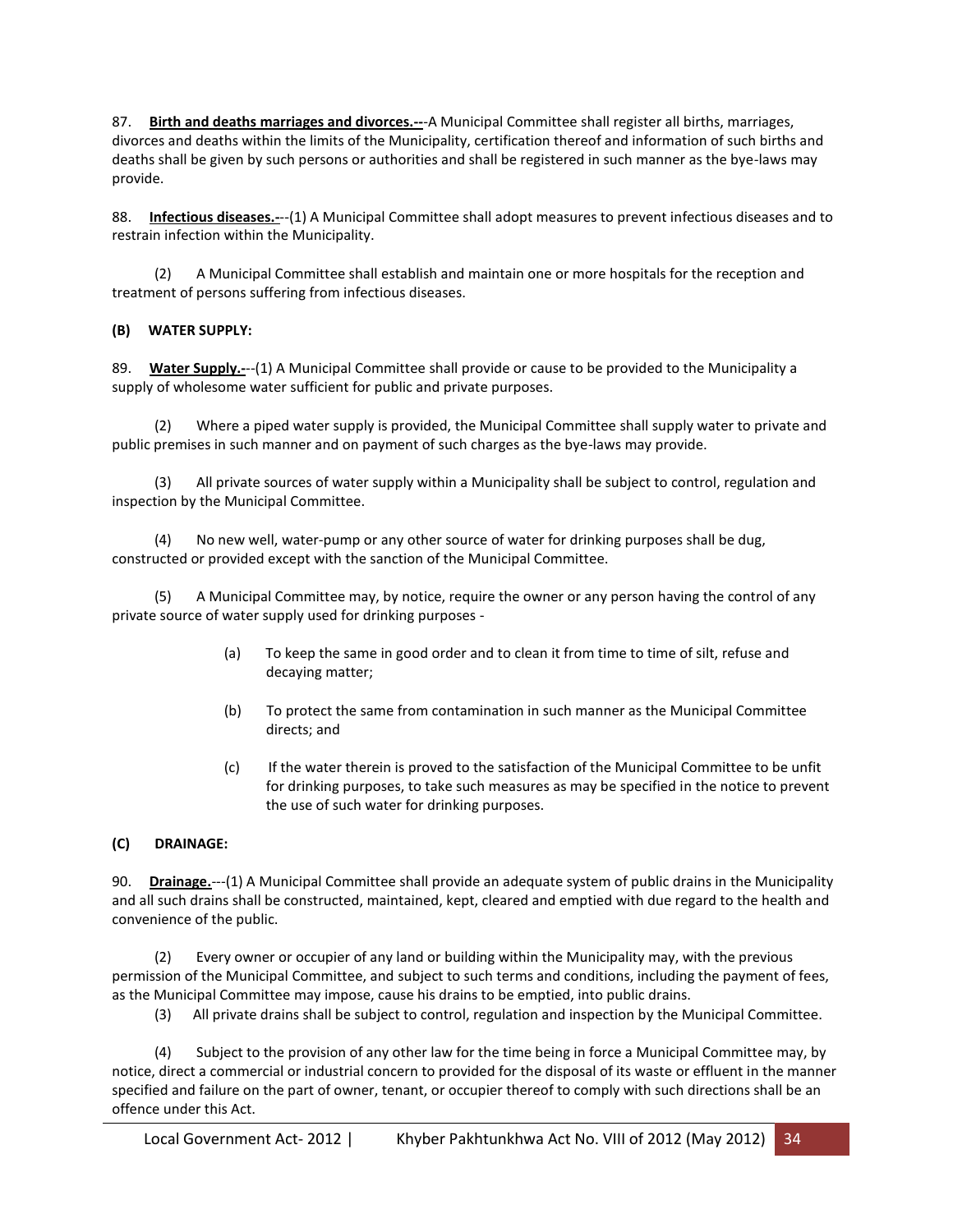(5) A Municipal Committee may, by notice, require the owner of any building, land or an industrial concern within the Municipality-

- (a) To construct such drains within the building or land or the street adjoining such building or land and to take such other measures for treatment and disposal of effluent as may be specified in the notice;
- (b) To remove, alter or improve any such drains; and
- (c) To take such other steps for the effective drainage of the building or land as may be so specified.

 (6) In case of failure of the owner to comply with the requirements of notice under sub-section (5), the Municipal Committee may itself cause to carry out such requirements and the cost so incurred shall be deemed to be a tax levied on the owner of the building or land, as the case may be, under this Act.

91. **Drainage and sewerage schemes for commercial and industrial area**.---(1) A Municipal Committee may through a notice require the owners, tenants and occupiers of commercial and industrial concerns in any area or areas within a Municipality to have at their own cost prepared a scheme for the adequate and safe drainage and disposal of their waste and effluent of the quality permitted under the rules or the bye-laws and submit it to the Municipal Committee within the time specified in the notice:

 Provided that the time limit may be extended by the Municipal Committee for a maximum period of three months at the request of the owners, tenants or occupiers of the commercial and the industrial units concerned.

The drainage, sewerage and disposal schemes as approved by the Municipal Committee with modification, if any, shall be executed and implemented by the owners, tenants or occupiers of the commercial or industrial units at their expense in such manner and within such time as may be specified by the Municipal Committee.

 (3) In case of the failure of the owners, tenants or occupiers or the commercial or industrial concerns to comply with the provisions of sub-sections (1) and (2), the Municipal Committee may itself prepare the drainage, sewerage and disposal scheme and execute and implement it after approval by Government at its own expense and the cost so incurred shall under this Act, be deemed to be a tax levied on the owners, tenants or occupiers of the industrial and commercial units concerned.

#### **(D) ARTICLES OF FOOD AND DRINK:**

92. **Private markets.-**--(1) No private market for the sale of articles of food or drink or animals shall be established or maintained within a Municipality except under a licence granted by the Municipal Committee and in conformity with conditions of such licence.

(2) A Municipal Committee may levy fees in respect of private markets in the prescribed manner.

 (3) A Municipal Committee may, by notice, require the owner of any private market to construct such works, provide such conveniences and make such arrangements for the maintenance of the market, and within such period, as may be specified in the notice.

93. **Slaughter houses.-**--A Municipal Committee shall provide and maintain at such site or sites within or outside the limits of the Municipality one or more slaughter houses for the slaughter of animals or sale of any specified description of animals.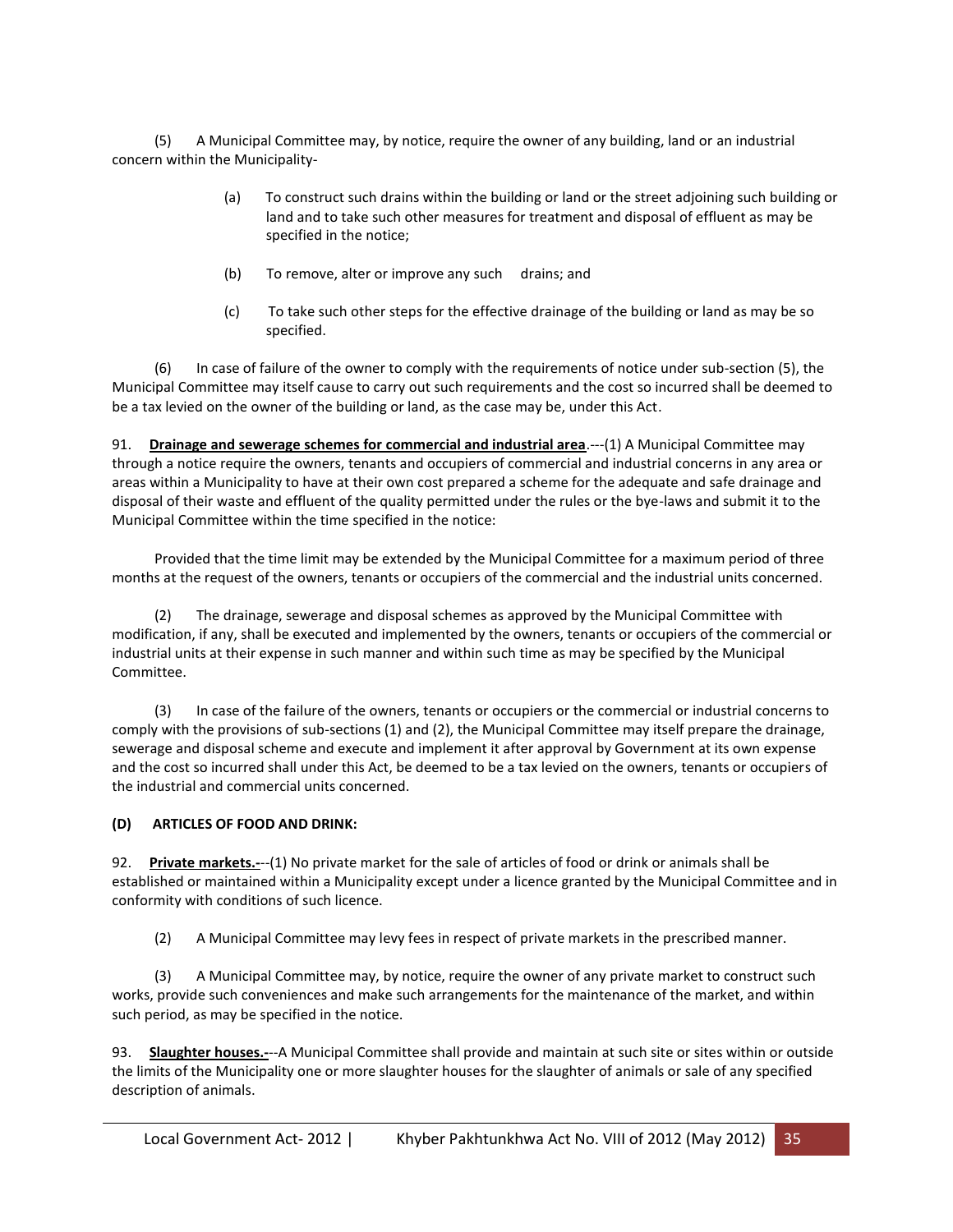#### **(E) ANIMALS AND CATTLE:**

94. **Prohibition on picketing or tethering in streets.---**No animal shall be picketed or tethered in such streets or places as may be specified by the Municipal Committee and any animals found picketing or tethering in any such street or place shall be liable to seizure and impounding.

95. **Prohibition against keeping and maintaining cattle.**---(1) Notwithstanding anything to the contrary contained in any other law or any agreement, instrument, custom or usage or decree, judgment or order of any court or other authority-

(a) No person shall, after the expiry of the period allowed under sub-section (2), keep or maintain cattle in any part of a prohibited zone;

Provided that the prohibition shall not apply to-

- (i) Cattle kept bona fide for sacrificial purposes;
- (ii) Cattle kept for drawing carts or use in mills with the permission of the Municipal Committee and subject to such conditions as it may impose;
- (iii) Cattle under treatment in any veterinary hospital;
- (iv) Cattle brought to a cattle market demarcated by the Municipal Committee for the purpose of sale; and
- (v) Cattle brought to a slaughter house or kept by butchers for the purpose of slaughter within the area demarcated by the Municipal Committee;
- (b) No person shall, within the limits of the Municipal Committee, keep, tether, stall, feed or graze any cattle on any road, street or thoroughfare or in any public place.

 (2) The Municipal Committee may, by a general or specific order, direct that any person in charge of cattle shall remove the cattle from the prohibited zone within such period as may be specified.

 (3) Persons affected by the prohibition order under clause (a) of sub-section (1) to meet their genuine need, may be allowed to keep and maintain their cattle at the places earmarked as "Cattle Colonies" by the Municipal Committee on such terms and conditions as it may impose.

96. **Dangerous animals.--**-A Municipal Committee may, by bye-laws, define the animals which shall be deemed to be dangerous animals and the circumstances under which animals not otherwise dangerous shall be deemed to be dangerous and such bye-laws among other matters provide for the detention, destruction or disposal otherwise of such animals.

97. **Disposal carcasses.**---Whenever an animal in the charge of a person dies otherwise than by being slaughtered for sale or consumption or for some other religious purpose such persons shall either-

(a) convey the carcasses within twenty-four hours to a place, if any, fixed by the Municipal Committee for the disposal of the dead bodies of animals, or to a place beyond the limits of the Municipality, not being a place within one mile of such limits; or

(b) giver notice of the death to the Municipal Committee whereupon the Municipal Committee shall cause the carcasses to be disposed of and charge such fees from the person concerned as the bye-laws may provide.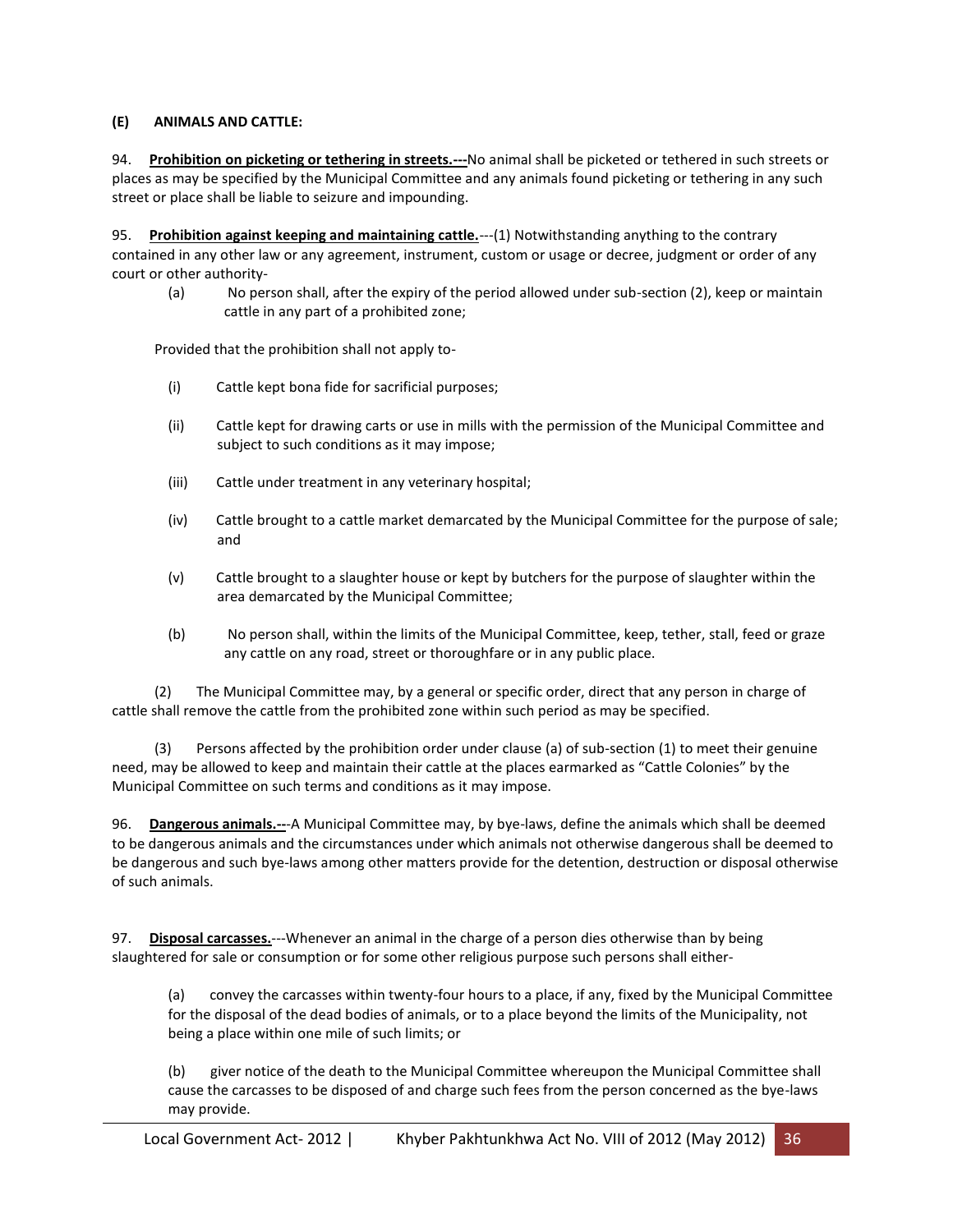### **(F) EDUCATION:**

98. **Educational Institutions.---**(1) A Municipal Committee shall establish, maintain and manage such educational institutions as may be required by the Government and may, with the previous approval of Government, maintain such other educational institutions as may be necessary for the promotion of education in the Municipality.

 (2) All educational institutions maintained by the Municipal Committee shall be maintained in a state of efficiency and shall conform to such standards as may be prescribed as standards.

 (3) A Municipal Committee may, with the previous approval of Government, give financial aid to private educational institutions within the Municipality.

99. **Compulsory Education.**---Subject to any law for the time being in force, a Municipal Committee shall be responsible for enforcement of compulsory education in the Municipality, and it may in this behalf adopt all such measures as may be necessary to ensure that every child of school-going age in the Municipality attends a school recognized by the Municipal Committee.

### **(G) PUBLIC SAFETY:**

100. **Fire Fighting.**---(1) For the prevention and extinction of fire, a Municipal Committee shall maintain a fire brigade consisting of such staff and such number of fire stations and such implements, machinery, equipment and means of communicating intelligence as may be prescribed.

 (2) On the occurrence of the fire within a Municipality any Magistrate, any official of a fire brigade directing the operations, and any police officer not below the rank of Sub-Inspector, may-

- (a) remove or order the removal of any person who by his presence interferes or impedes the operations for extinguishing the fire or saving life and property;
- (b) close any street or passage in or near which any fire is burning;
- (c) for the purpose of extinguishing the fire, break into or through, or pull down, or cause to be broken into or through, or pulled down, or use for the passage of houses or other appliance any premises;
- (d) cause mains and pipes to be shut off so as to give greater pressure of water in or near the place where the fire has occurred;
- (e) call on the persons incharge of any fire engine to render such assistance as may be possible; and
- (f) generally take such measures as may appear necessary for the preservation of life and property.

 (3) No person shall be liable to pay damages in respect of anything done or in good faith intended to be done under this section.

(4) A Municipal Committee shall prepare fire fighting plan and revise it at least once a year.

101. **Civil Defence**.---A Municipal Committee shall be responsible for the Civil Defence of the Municipality, and it shall, in this behalf, perform such functions as may be specified by Government.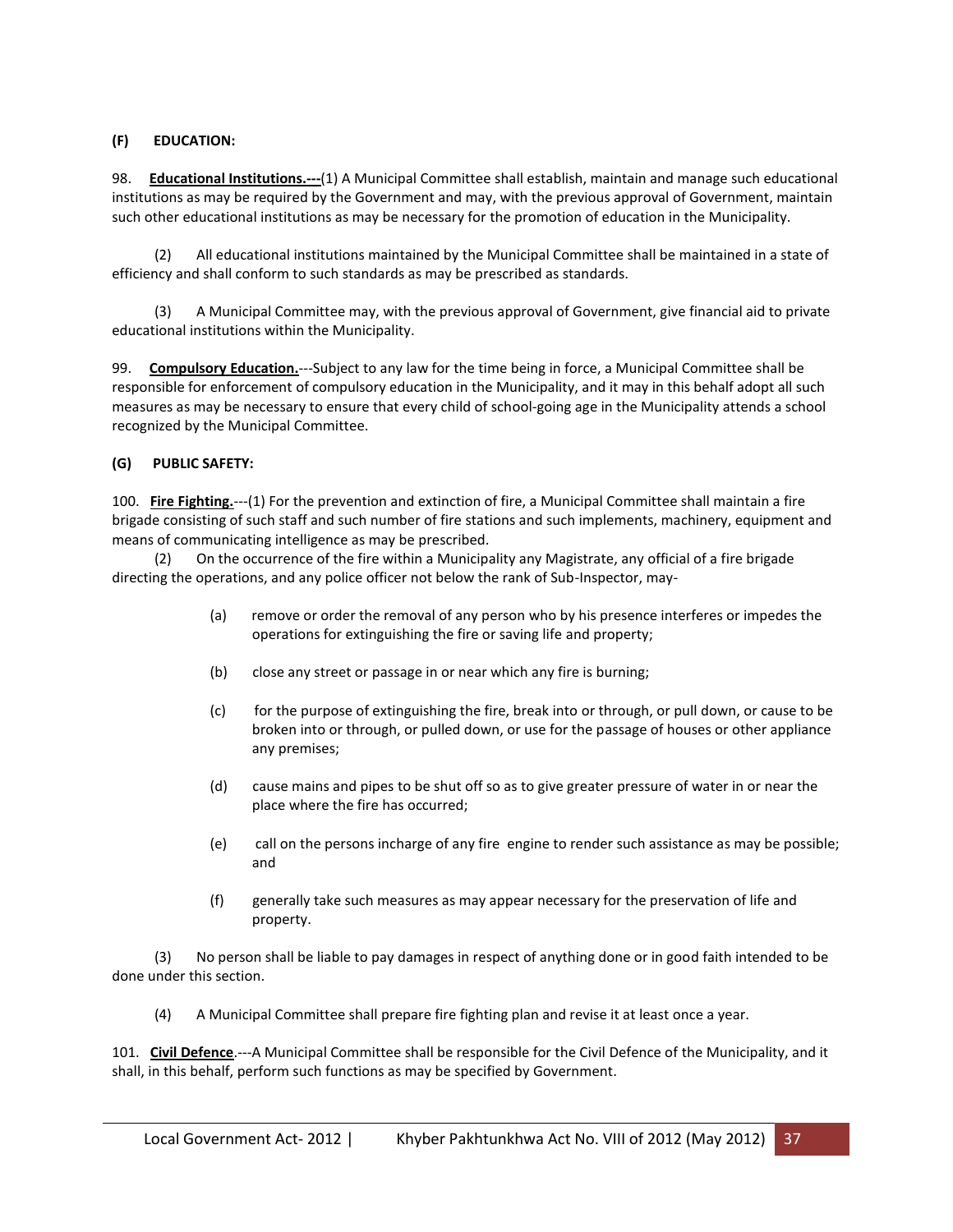102. **Floods.---**For the fighting of floods, rescuing of people from the flood affected areas and affording relief to flood stricken people, a Municipal Committee shall provide such boats, appliances and equipments as may be specified by Government.

103. **Dangerous and offensive articles and trades.---(**1) The articles and trades given in the First Schedule shall be deemed to be dangerous or offensive for the purposes of this Act.

- (2) Except under and in conformity with the conditions of a licence granted by the Municipal Committee-
	- (a) no person shall carry on any dangerous or offensive trade;
	- (b) no premises shall be used or suffered to be used for any dangerous or offensive trade; and
	- (c) no person shall store or keep in any premises-
		- (i) any dangerous or offensive article except for domestic use; or
		- (ii) any dangerous or offensive articles in excess of such limits as may be fixed by bye-laws.

 (3) A Municipal Committee may, with the previous sanction of Government, prepare and enforce schemes providing for the prohibition of all or any of the dangerous and offensive trades within the limits of the Municipality or for the restriction of any such trades within a specified area in the Municipality.

### **(H) MUNICIPALITY PLANNING:**

104. **Master Plan.---**A Municipal Committee shall draw up Master Plan for the Municipality which shall, among other matters, provide for-

- (a) survey of the Municipality including its history, statistics, public services and other prescribed particulars;
- (b) development, expansion and improvement of any areas within the Municipality; and
- (c) restrictions, regulations and prohibitions to be imposed with regard to the development of sites, and the erection and re-erection of buildings within the Municipality.

105. **Site Development Schemes**.---(1) Where a Master Plan has been drawn under section 104 and such Master Plan has been approved, with or without any modifications, by Government, or such agency as Government may specify, no owner of land, exceeding such area as may be specified in this behalf in the Master Plan so approved, shall develop the site or erect or re-erect a building on any plot of land covered by the Master Plan except in conformity with the provisions of a Site Development Scheme sanctioned for the area in the prescribed manner.

 (2) Where a Master Plan has not been drawn up under section 104, no owner of land shall develop the site or erect or re-erect any building on any plot or land except in conformity with the provisions of Site Development Scheme sanctioned by the Municipal Committee.

- (3) Among other matters, Site Development Scheme may provide for-
	- (a) the division of the site into plots;
	- (b) the streets, drains and open spaces to be provided;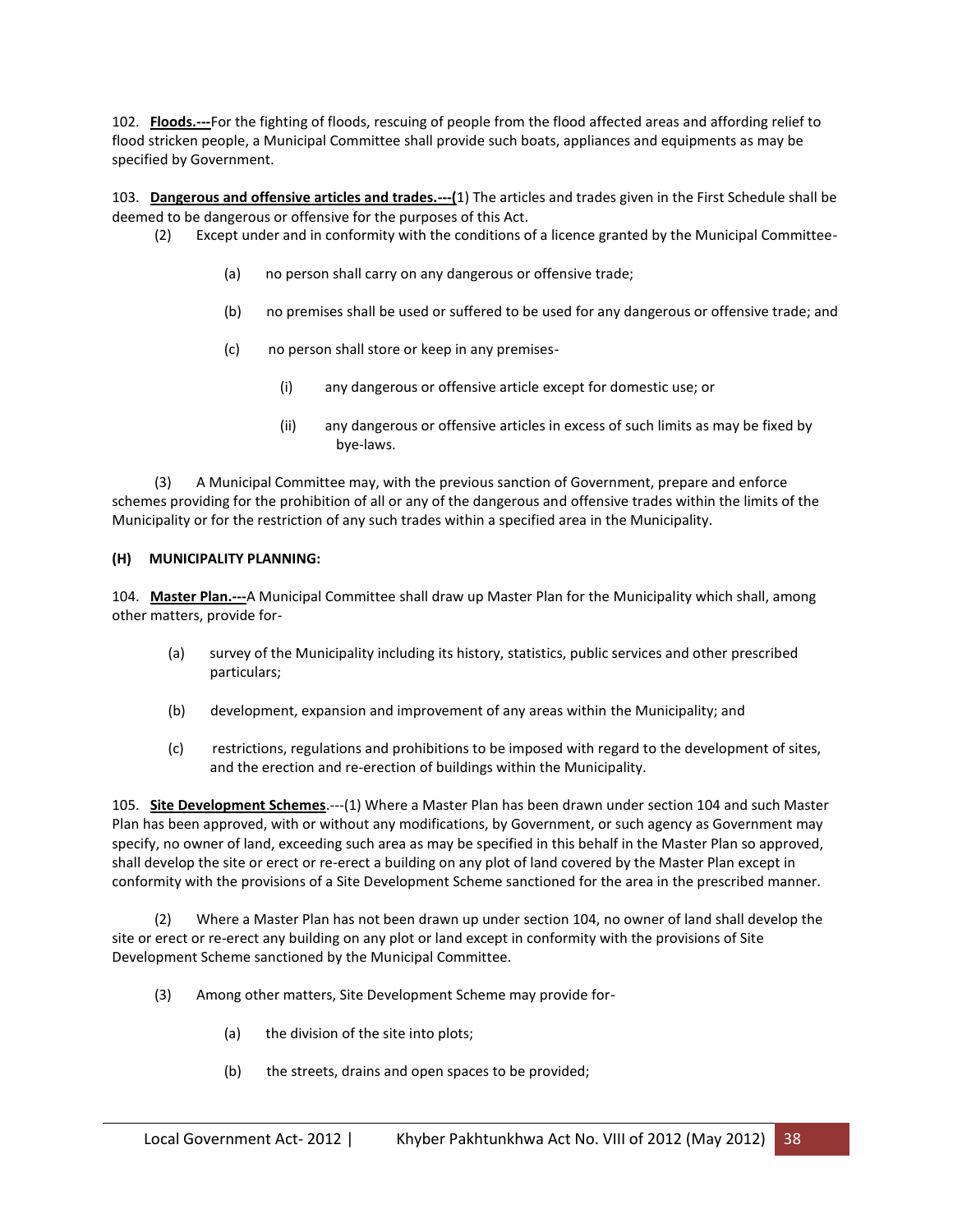- (c) the land to be reserved for public utility services and to be transferred to the Municipal Committee;
- (d) the land to be acquired by the Municipal Committee;
- (e) the price of plots;
- (f) the works that shall be executed at the cost of the owners of the site or sites; and
- $(g)$  the period during which the area shall be developed.

 (4) The land reserved for public utility services in Site Development Scheme shall be transferred free of cost by the owner or the owners to the Municipal Committee before the sanction of the scheme. Such land shall not be converted or used for any other purpose than as shown in the scheme except with the sanction of Government.

106**. Execution of the Site Development Schemes**.---(1) The execution of a Site Development Scheme shall be subject to the inspection and control of the Municipal Committee and the Committee may give such directions with regard to the execution of the schemes as may be necessary for proper development of the site.

 (2) If any area is developed or otherwise dealt with in contravention of the provisions of the sanctioned Site Development Scheme, the Municipal Committee may, by notice, require the owner of such area or the person who has contravened the provisions to make such alteration in the site as may be specified in the notice and where such alteration is not made or for any reason cannot be carried out, the Municipal Committee may require and enforce the demolition of the offending structure and notwithstanding anything to the contrary contained in any law, no compensation shall be payable for such demolition.

 (3) If an area for which a Site Development Scheme has been sanctioned is not developed within the period provided in the Site Development Scheme and further extension is not allowed by the Municipal Committee or if the development is not in conformity with the terms of the Site Development Scheme, the Municipal Committee may in the prescribed manner, take over the development of the site and execute the necessary works and the cost incurred thereon by the Municipal Committee shall deemed to be a tax levied on the owner or owners under this Act.

### **(I) BUILDING CONTROL:**

107. **Erection and re-erection of buildings**.---(1) No person shall erect or re-erect a building or commence to erect or re-erect a building unless the site has been approved and the building plan indicating the purpose or purposes for which the building is to be used, has been sanctioned by the Municipal Committee.

A person intending to erect or re-erect a building shall apply for sanction in the manner provided in the bye- laws and shall pay such fees as may be levied by the Municipal Committee with the previous sanction of Government.

 (3) Where a plan to relay a street has been approved by Municipal Committee, a person who intends to erect or re-erect a building or commences to erect or re-erect a building shall adopt the approved building or strict line and for this purpose any space required to prepare left vacant shall vest in the Municipal Committee.

 (4) All building application presented under this section shall be registered in the manner provided in the bye-laws, and shall be disposed of as early as possible but not later than sixty days from the date of the registration of the application, and if no order is passed on an application within sixty days of its registration, it shall be deemed to have been sanctioned to the extent to which it does not contravene the provisions of the building bye-laws or of the Master Plan or Site Development Scheme, if any.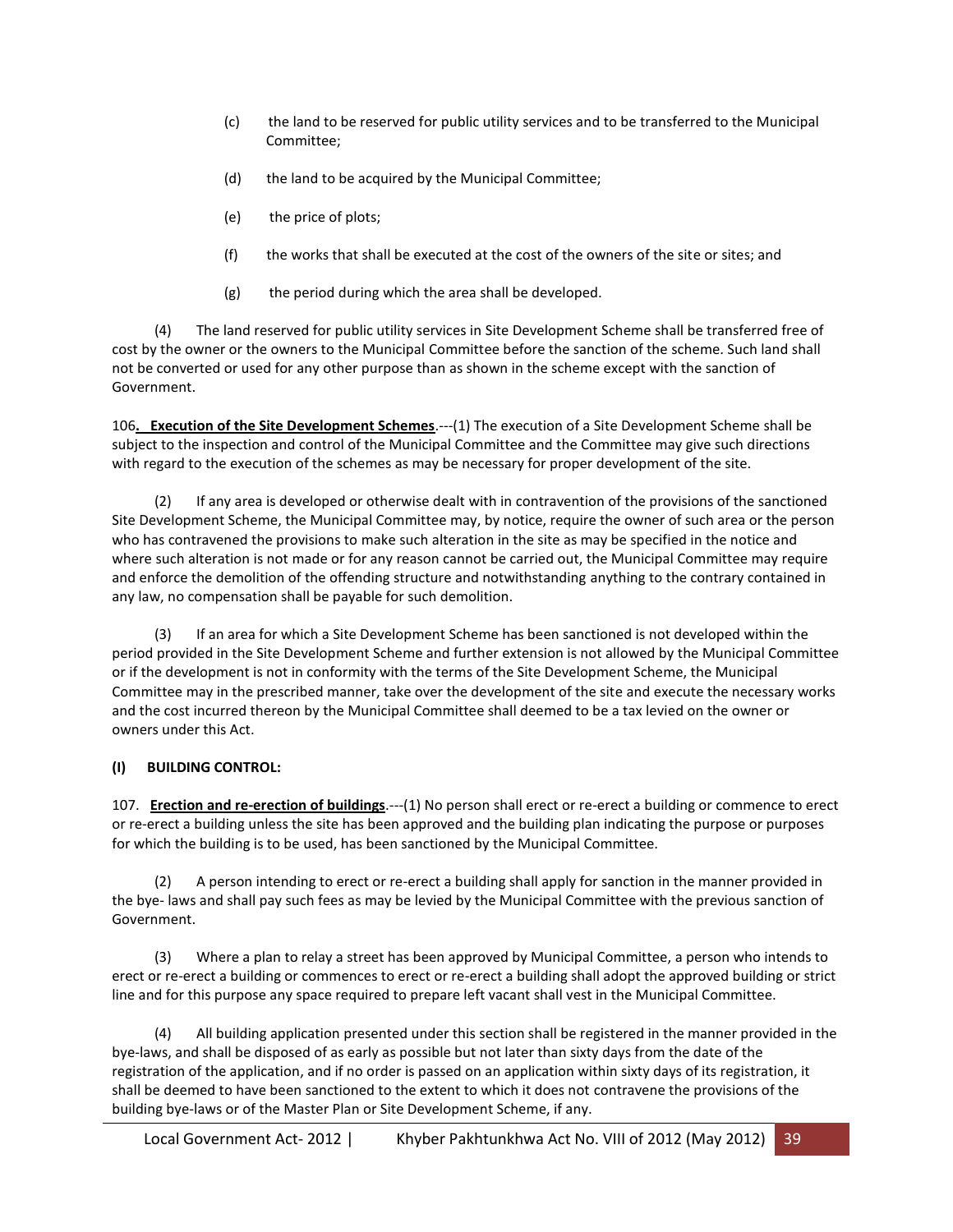(5) A Municipal Committee may, for reasons to be stated in writing, reject a site plan or a building plan but any person aggrieved thereby may appeal to Government within thirty days of the order or rejection, and the order passed by Government in appeal shall be final:

 Provided that no order shall be passed by Government in appeal except after giving the aggrieved person an opportunity of being heard.

 (6) A Municipal Committee may sanction a site plan or building plan subject to such modifications or terms as may be specified in the order of sanction.

 (7) Nothing in this sanction shall apply to any work, addition or alteration which the Municipal Committee may by bye-laws declare to be exempt.

108. **Completion of buildings, alteration of buildings, etc**.--- (1) Every person who has erected or re-erected a building shall within thirty days of the completion of the building, report such completion to the Municipal Committee.

 (2) The Municipal committee shall cause every building which has been completed to be inspected and if it has been constructed in violation or contravention of any provision of this Act, the rule or the bye-laws or of the Master Plan or Site Development Scheme, if any, the Municipal Committee may require the alterations of the building so as to be in compliance there with and where such alteration is not possible, the Municipal Committee may require the building or any part thereof to be demolished, or on the application of the owner of such building compound the offence; provided that no offence shall be compounded if it involves any violation or contravention of the provisions of Master Plan or of a sanctioned Site Development Scheme or if the building has been constructed for a use other than it was shown to be used in the sanctioned building plan.

 (3) If a building is required to be demolished under the provisions of sub-section (2), and such requirement is not complied with, within the specified period, the Municipal Committee may have the building demolished through its own agency, and the cost so incurred thereon by the Municipal Committee shall be deemed to be tax levied on the owner or occupier of the building under this Act.

109. **Regulation of buildings**.---(1) Except with the prior sanction of the Municipal Committee, no building shall be put to a use other than the use as shown in the sanctioned building plan according to which it was erected or reerected:

 Provided that the Municipal Committee shall not sanction any change in the use of a building which may be in violation or contravention of the Master Plan or Site Development Scheme, if any.

 (2) If any building or anything fixed thereon be deemed by the Municipal Committee to be in a ruinous state or likely to fall or in any way dangerous to any inhabitant of such building or of any neighboring building or to any occupier thereof or to passers-by, the Municipal Committee may, by notice, require the owner or occupier of such building to demolish it or to take such action in regard to the building as may be specified in the notice, and if there is default, the Municipal Committee may take necessary steps itself and the cost incurred thereon by the Municipal Committee shall be deemed to be tax levied on the owner or occupier of the building under this Act.

 (3) If a building is in a dangerous condition or otherwise unfit for human habitation, the Municipal Committee may prohibit the occupation of such building till it has been suitably repaired to the satisfaction of the Municipal Committee.

 (4) If a building is in dangerous condition and declared unfit for human habitation, the Municipal Committee may for the purpose of demolition eject the owner or occupier from such building with such necessary force as may be required.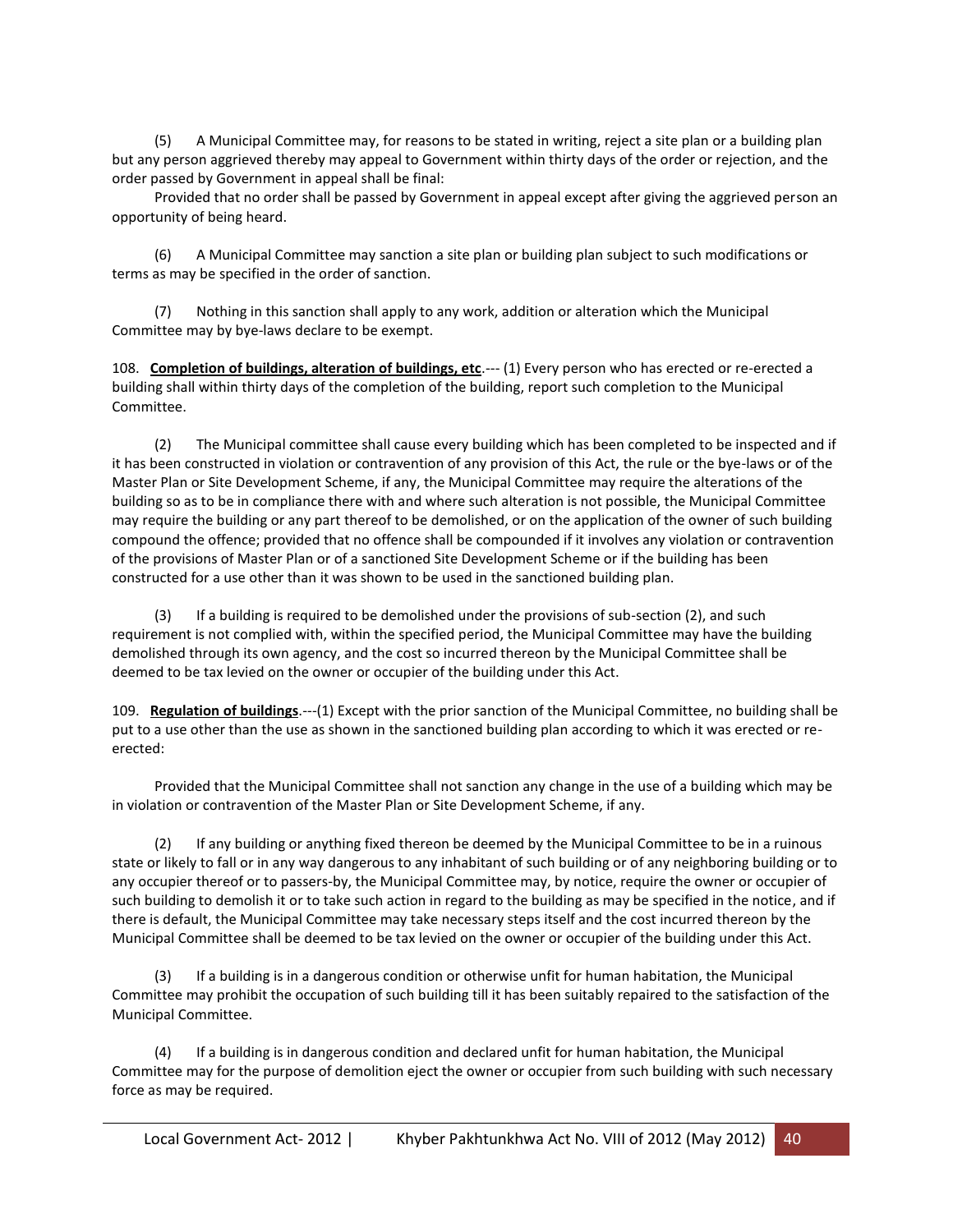### **(J) STREETS:**

110. **Public Streets**.---(1) A Municipal Committee shall provide and maintain such public streets and other means of public communications as may be necessary.

 (2) A Municipal Committee shall, in the prescribed manner, prepare and execute a Road Maintenance and Development Programme which shall form part of the budget.

111. **Streets.**---(1) No new street shall be laid out except with the previous sanction of the Municipal Committee, and in conformity with the terms and conditions of such sanction.

(2) All streets other than public streets shall be maintained in such manner as the bye–laws may provide.

 (3) The Municipal Committee may, by notice, require that any street may be paved, metalled, drained, channeled, or lighted in such manner as may be specified and in event of default, the Municipal committee may have the necessary work done through its agency, and the cost incurred thereon by the Municipal Committee shall be deemed to be tax levied on the person concerned, under this Act.

 (4) Government may prescribe the manner in which a street other than a public street may be converted into a public street.

112. **Street lighting.**---(1) A Municipal Committee shall take such measures as may be necessary for the proper lighting of the public streets and other public places vesting in it.

 (2) A Municipal Committee may, with the previous sanction of Government, frame and enforce a street lighting scheme.

113. **Street Watering**.---A Municipal Committee shall take such measures as may be necessary for the watering of public streets for the comfort and convenience of the public, and may, for this purpose, maintain such vehicles, staff,and other apparatus as may be necessary .

### **(K) TRAFFIC VEHICLES:**

114. **Traffic Control**.---(1) A Municipal Committee shall, by bye–laws, make such arrangements for the control and regulation of traffic as may be necessary to prevent danger to and ensure the safety, convenience and comfort of the public.

 (2) A Municipal Committee may provide parking meters on such public places as may be determined by it.

115. **Public Vehicles**.---(1) No person shall keep or let for hire, or drive or propel with in the limits of a Municipality any public vehicle, other than a motor vehicle, except under a licence granted by the Municipal Committee, and in conformity with the conditions of such licence.

 (2) No horse or other animal shall be used for drawing a public vehicle with in the limits of a municipality except under a licence granted by the Municipal Committee and in conformity with the conditions of such licence.

 (3) A Municipal Committee shall, in such manner as bye-laws may provide and with the previous approval of Government, fix the rate of fares for the use of public vehicles, and no person plying a public vehicle shall charge a fare in excess thereof.

**Explanation.---**In this section, a 'public vehicle' means any vehicle which ordinarily plies for hire.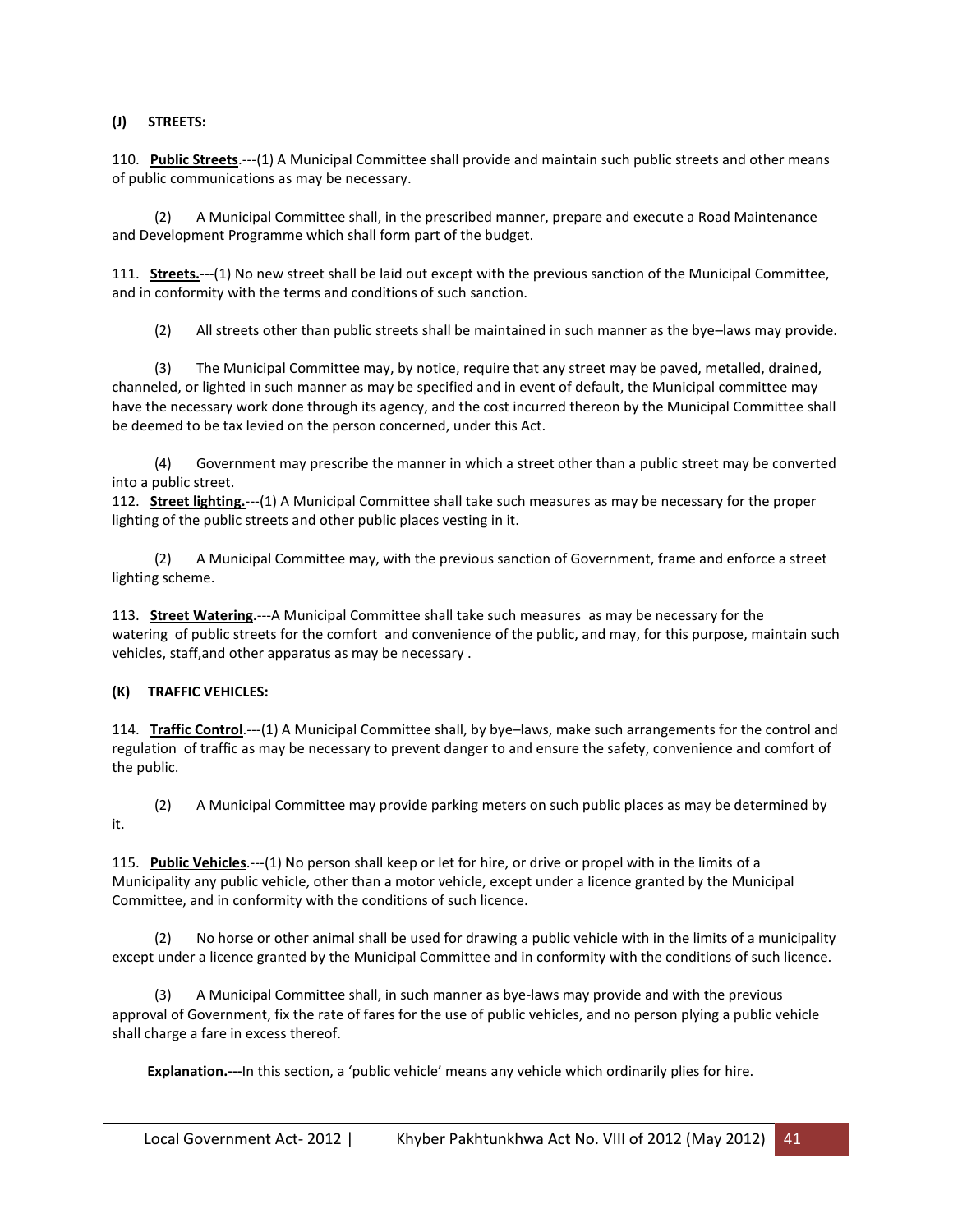### **(L) ARBORICULTURE:**

116. **Arboriculture.---**A Municipal Committee shall plant trees on public street and other public places within the Municipality and take all such steps as may be necessary for the plantation and protection of trees on such streets and places.

### **CHAPTER -XI**

# **OPTIONAL FUNCTIONS OF MUNICIPAL COMMITTEES**

117. **Optional functions**.---A Municipal Committee may, and if required by Government shall, undertake the following functions:

### **(A) PUBLIC HEALTH:**

118. **Promotion of public health**.---Subject to the provisions of this Act and the rules, a Municipal committee may take such measures for promoting public health, including education in health, as it considers necessary or, as the case may be, Government directs.

119. **Health and maternity centre, etc**.---A Municipal committee may–

- (a) establish, maintain or mange or contribute towards the maintenance of health centers and maternity centers for the welfare of women, infants and children; and
- (b) provide for the training of health workers.

120. **Hospitals and dispensaries**.---A Municipal Committee may establish, maintain and manage, in the prescribed manner such number of hospitals and dispensaries as may be necessary.

121. **Medical aid, relief and medical education**.---A Municipal Committee may take such measures as may be necessary or as may be specified by Government for–

- (a) the provision, maintenance and management of first-aid centers;
- (b) the provision, maintenance and management of mobile medical aid units;
- (c) the provision and encouragement of societies for the provision of medical aid;
- (d) the promotion of medical education;
- (e) the payment of grants to institutions for medical relief; and
- (f) the medical inspection of school children.

122. **Environmental pollution**.---(1) A Municipal Committee may prepare and implement schemes for the prevention of the pollution of air by the gases, dust or other substances exhausted or emitted by auto-mobiles, engines, factories, brick or lime kilns, crushing machines for grain, stone, salt or other materials and such other sources of air pollution as the bye-laws may provide.

 (2) A Municipal Committee may prepare and implement scheme for the prevention of the pollution of water or land from such sources and in such manner as the bye-laws may provide.

### **(B) DHOBI GHATS, FERRIES etc.:**

- 123. **Bathing and washing places.---(**1) A Medical Committee may from time to time–
	- (a) set apart suitable places for use by the public for bathing, for washing clothes, or for drying clothes;
	- (b) specify the time at which and the sex of persons by whom such places may be used; and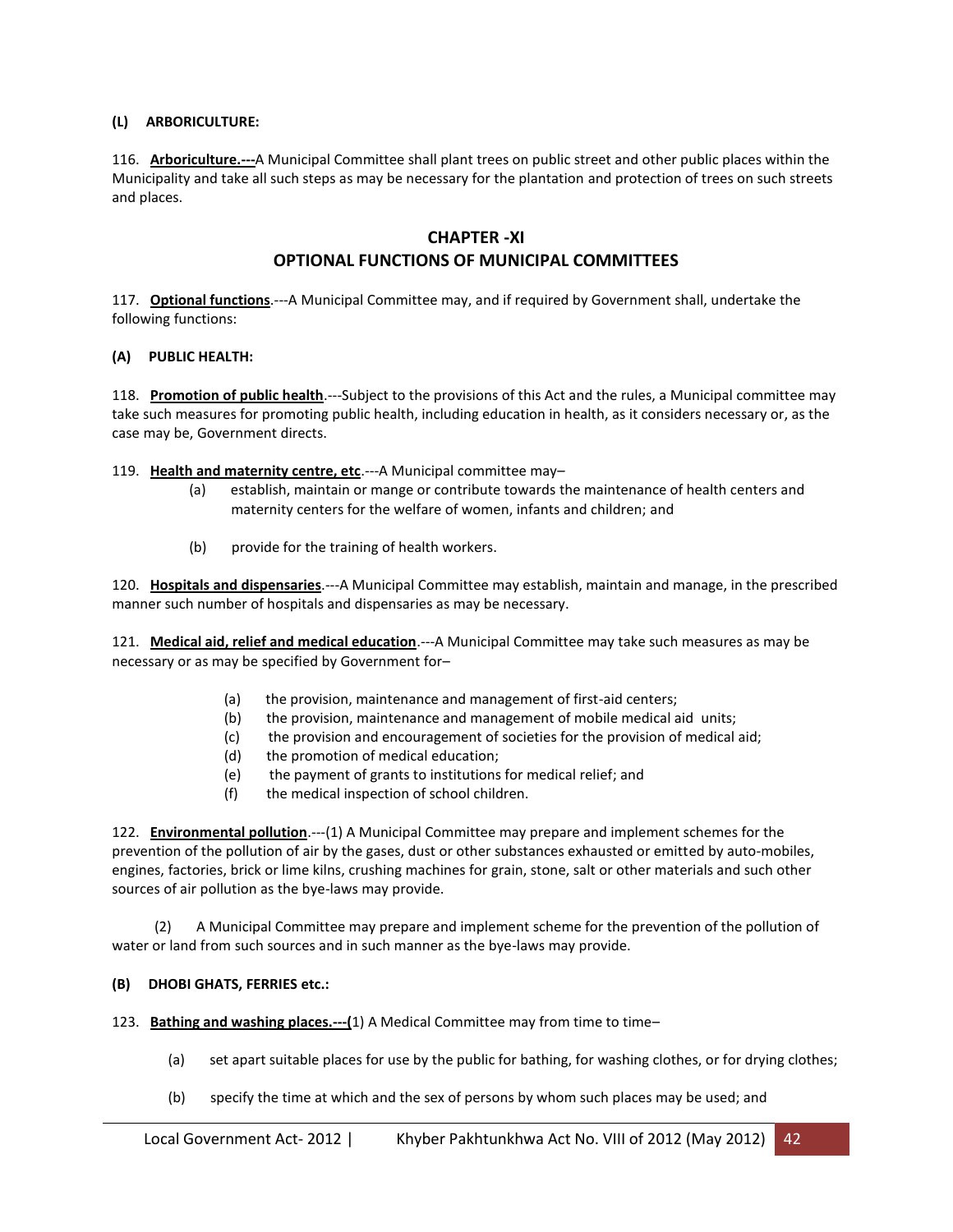(c) prohibit by public notice, the use by public for any of the said purposes of any place not so set apart.

 (2) No person shall establish, maintain or run a Hamam or a bath for public use except under a licence granted by the Municipal committee and in conformity with the conditions and terms of such licence.

124. **Dhobi ghat**.---A Municipal Committee may provide dhobi ghats and may, by bye-laws, regulate the use of dhobi ghats and levy fees for their use.

125. **Public water courses.---(**1) A Municipal Committee may with the previous sanction of Government declare any source of water, spring, river, tank, pond or public stream or any part thereof within the Municipality, which is not private property, to be a public water course.

 (2) A Municipal Committee may, in respect of any public water-course provide such amenities, make such arrangements for life–saving, execute such works, and subject to provisions of any law for the time being in force relating to irrigation, drainage and navigation, regulate the use there of, as the bye-laws may provide.

126. **Public Ferries**.---(1) A Municipal Committee may by bye–laws, provide for the licence of boats and other vessels plying for hire in a public water course and may specify the terms and conditions for the grant of licence and the fees to be charged there for.

 (2) Government may declare any part of a public water course to be a public ferry and may entrust the management there of the Municipal Committee which shall manage and operate the public ferry in such manner and levy such toll as may be prescribed.

127. **Public fisheries**.---A Municipal Committee may, with the previous sanction of Government declare any public water course as public fishery, and there upon the right of fishing in such water course shall vest in the Municipal Committee which may exercise it in such manner as may be prescribed.

### **(C) ARTICLES OF FOOD AND DRINK:**

### 128. **Bye-laws for articles of food and drink**.---A Municipal Committee may, by bye-laws–

- (a) prohibit the manufacture, sale or preparation or the exposure for sale, of any specified article of food or drink in any place or premises not licensed by the Municipal Committee;
- (b) prohibit the import into municipality for sale or the hawking for sale, of any specified article of food or drink by person not so licensed;
- (c) prohibit the hawking of specified articles of food and drink in such parts of the municipality as may be specified;
- (d) regulate the time and manner of transport within the municipality of any specified articles of food or drink;
- (e) regulate the grant and withdrawal of licence under this section and the levying of fees therefore; or
- (f) provide for the seizure and disposal of any animal, poultry or fish intended for food which is diseased or any article of food or drink which is noxious.

129. **Milk Supply**.---(1) Except under a licence granted by the Municipal Committee and in conformity with the conditions of such licence, no person shall, within a municipality, keep milk cattle for the sale of milk, or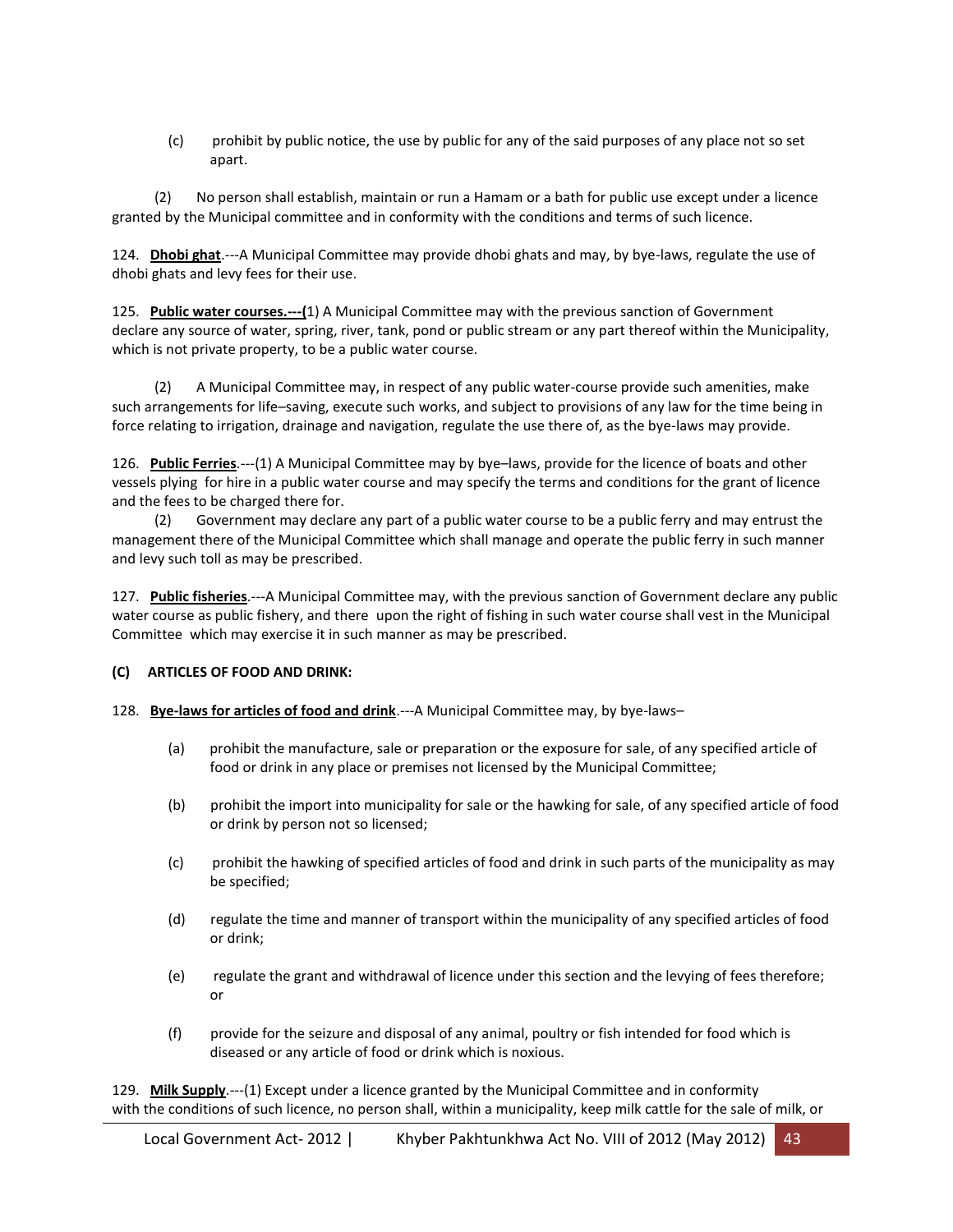sell milk or expose or import milk for sale or manufacture butter, ghee, or any other milk or dairy product, nor shall any premises be used for such purpose.

 (2) A Municipal Committee may, in the prescribed manner, and with the previous sanction of Government, frame and enforce a Milk Supply Scheme, which may among other matters provide for the establishment of milk men's colonies, the prohibition of the keeping of milch cattle in the municipality or any part thereof and the adoption of such other measures as may be necessary for ensuring an adequate supply of pure milk to the public.

130. **Public Markets.---(**1) A Municipal Committee may establish and maintain public markets or may provide places for use as public markets other than those meant for the disposal of farm produce, for the sale of articles of food and drink and or animals and secure the proper management and sanitation of such markets.

- (2) A Municipal Committee may in respect of a public market, provide by bye-laws–
	- (a) the fees to be charged for the use of or for the right to expose goods in the market;
	- (b) the fees to be levied on vehicles and animals bringing goods therein for sale;
	- (c) the fees to be charged for the use of shops, stalls, pens or stamps;
	- (d) the fees to be charged in respect of animals brought for sale or sold; and
	- (e) the fees to be charged from brokers, commission agents, weighmen and other persons practicing their calling therein.

131. **Animal Husbandry**.---(1) A Municipal Committee may provide for the establishment, maintenance and management of veterinary hospitals and dispensaries and, by bye-laws, regulate their working and fix the fees to be charged for treatment in such hospitals and dispensaries.

 (2) A Municipal Committee may, by bye-laws, define contagious diseases among animals and provide for measures that shall be adopted for prevention of the spread of such diseases including the compulsory inoculation of animals, and the subjection to such treatment as may be necessary of such animals as may be suspected to have been infected with carriers of any such disease.

132. **Animals homes and farms**.---(1) A Municipal Committee may, with the previous approval of Government, establish, maintain and manage animal homes, where, subject to such terms and conditions and on the payment of such fees and other charges as the bye-laws may provide, the animals of private persons may be kept.

 (2) A Municipal Committee may, with the previous approval of Government, establish, maintain and manage cattle farms and poultry farms, and such farms shall be managed and administered in such manner as the bye-laws may provide.

133. **Registration of the sale of cattle**.---A Municipal Committee may, by bye-laws require that every sale of such of the animals as may be specified shall be registered with the Municipal Committee in such manner and subject to the payment of such fees as the bye-laws may provide.

134. **Livestock improvement**.---A Municipal Committee may, with the previous approval of Government frame and execute a livestock scheme, which may among other matters provide that no person shall keep such animals above such age as may be specified unless they are castrated or are certified by competent authority to be fit for breeding.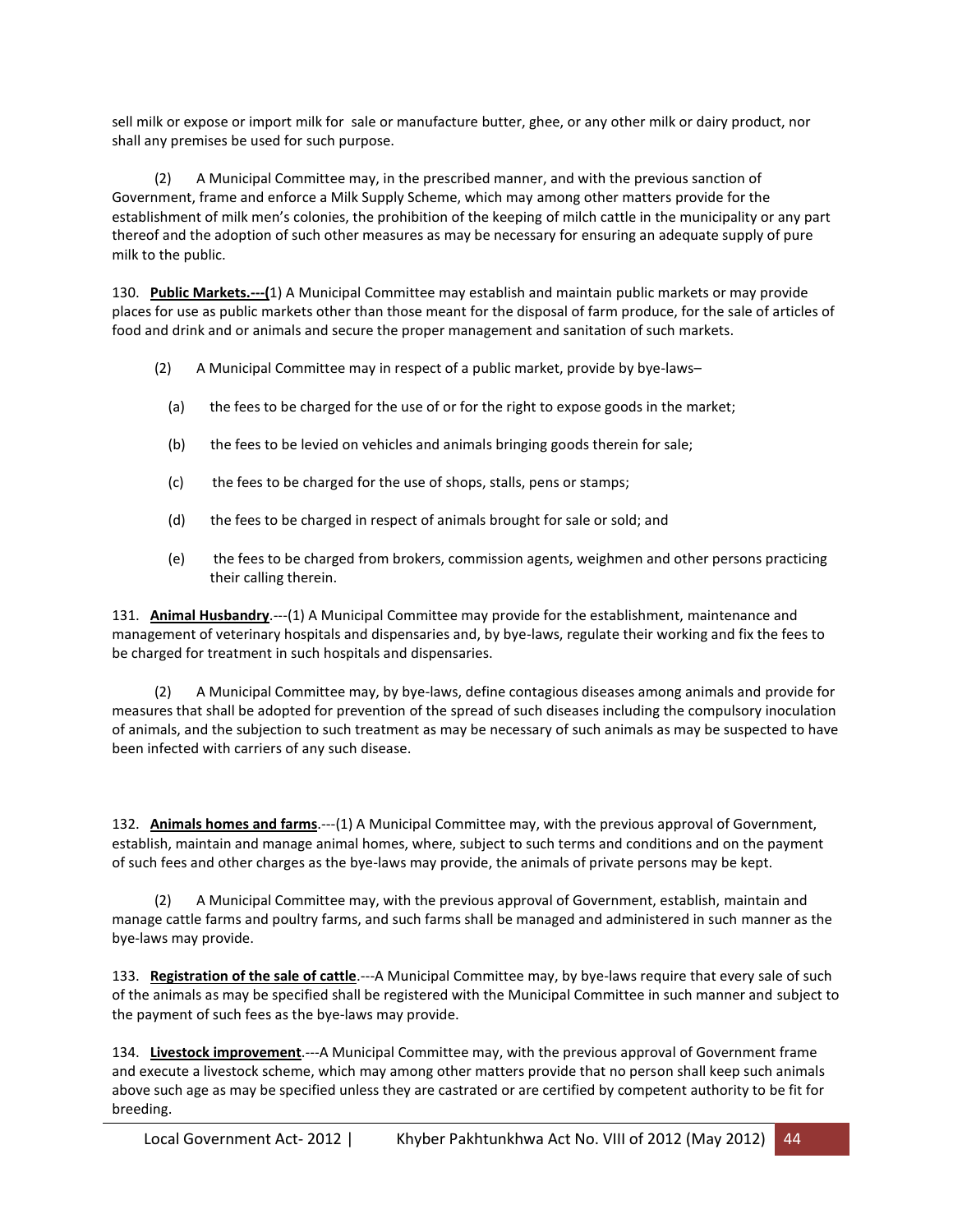135. **Cattle shows, Zoo, etc**.---(1) A Municipal Committee may hold cattle shows and fairs within the limits of the Municipality and charge such fees from the people attending such shows or fairs as the bye-laws may provide.

 (2) A Municipal Committee may, with the previous approval of Government, maintain or contribute towards the maintenance of zoological gardens.

### **(E) PUBLIC SAFETY:**

136. **Famine**.---In the event of a famine, a Municipal Committee may, with the sanction of Government, execute such famine works and order such famine relief measures as may be specified by Government.

137. **Burial and burning places.---(**1) A Municipal Committee may provide suitable places for the burial and burning of the dead, and shall take necessary measures for the proper maintenance and administration of such burial and burning places.

 (2) Government may, by notification in the Official Gazette, declare that any burial or burning place which is open to public for burial or burning, shall vest in the Municipal Committee and the Municipal Committee shall take all measures necessary for the proper maintenance and administration thereof.

 (3) A burial or burning place which is not administered by a Municipal Committee shall be registered with the Municipal Committee and shall be subject to regulation, supervision and inspection by the Municipal Committee in such manner as the bye-laws may provide.

 (4) No new burial or burning place shall be established within a Municipality, except under a licence granted by the Municipal Committee and in conformity with the conditions of such licence.

### **(F) TREES, PARKS, GARDENS AND FORESTS:**

138. **Gardens**.---(1) A Municipal Committee may layout and maintain within the Municipality such public gardens as may be necessary for the recreation and convenience of the public and such public gardens shall be maintained and administered in such manner as the bye-laws may provide.

For every public garden there shall be framed and enforced, in the prescribed manner, a Garden Development Plan, which shall provide for the development and improvement of the garden.

139. **Open spaces**.---A Municipal Committee may provide and maintain within the Municipality such open spaces as may be necessary for the convenience of the public and such spaces shall be grassed, hedged, planted and equipped with such amenities, and in such manner as the bye-laws may provide.

140. **Forests.---**A Municipal Committee may, in the prescribed manner, frame and enforce Forest Plans providing for the improvement, development and exploitation of forests and maintain, plant and work forests in accordance with such plans.

141. **Nuisances pertaining to trees and plantations**.---(1) A Municipal Committee may, by bye-laws, determine the pests of trees and plants and provide for their destruction.

 (2) If any land or premises within a Municipality is grown with rank or noxious vegetation, or undergrowth, the Municipal Committee may, by notice, require the owner or occupier of such land or premises to clear such vegetation or under-growth within a specified time and if he fails to do so within such time, the Municipal Committee may have such vegetation or undergrowth cleared and the cost incurred thereon by the Municipal Committee shall be deemed to be tax levied on the owner or occupier under this Act.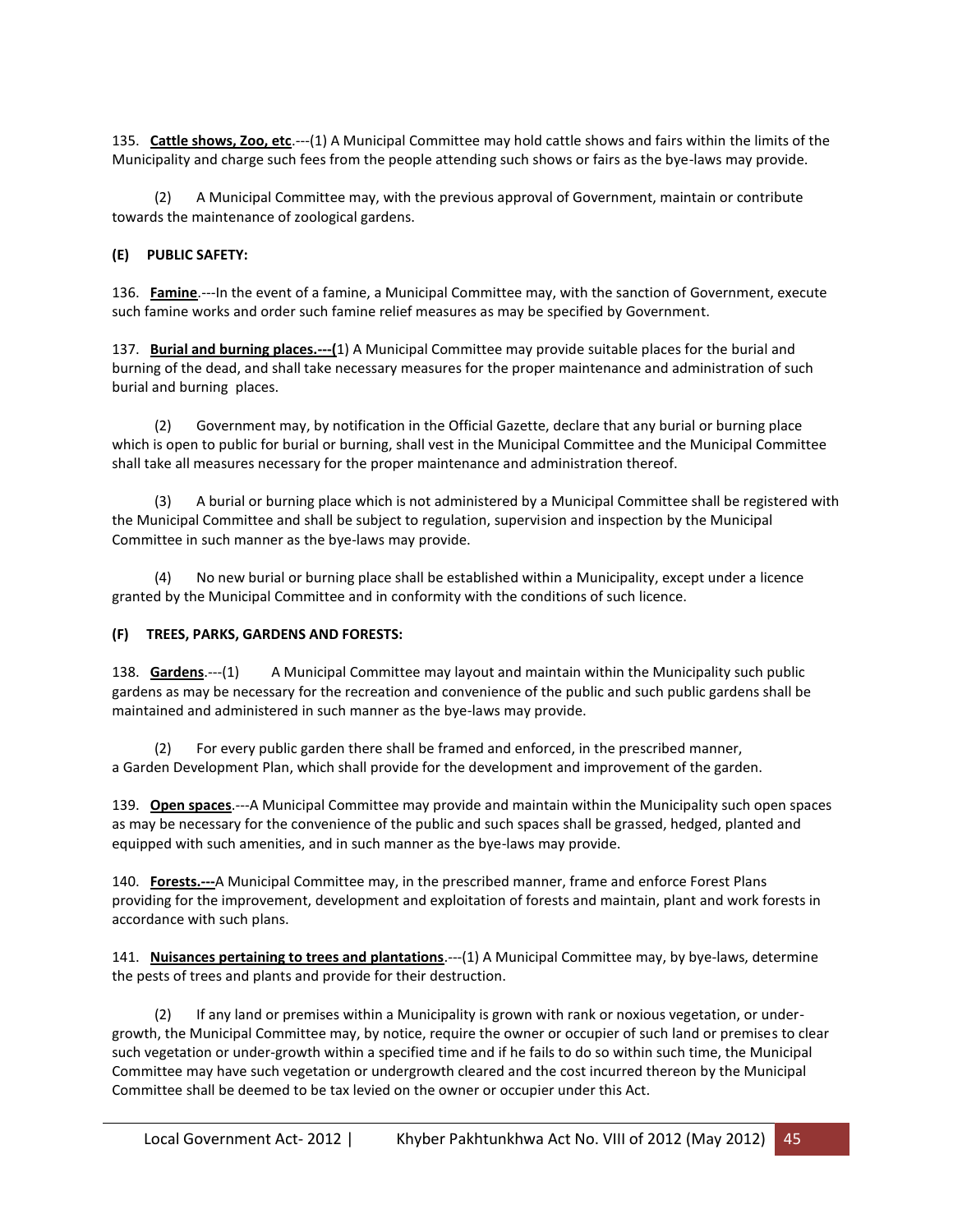(3) A Municipal Committee may, in the bye-laws, require the felling of any tree which is dangerous or the trimming of the branches of any tree which overhang or are likely to interfere with the traffic or are otherwise inconvenient.

 (4) A Municipal Committee may, in the manner provided in the bye-laws prohibit the cultivation of any crop which is considered dangerous to public health within such part of the Municipality as may be specified.

142. **Tanks and low-lying areas**.---A Municipal Committee may take such steps with regard to the excavation and re-excavation of tanks and the reclamation of low-lying areas as it thinks fit or, as the case may be, Government directs.

### **(G) EDUCATION:**

#### 143. **General provisions about education**.---A Municipal committee may-

- (a) construct and maintain buildings to be used as hotels for students;
- (b) give scholarships to deserving or specially bright students;
- (c) provide for the training of teachers;
- (d) promote adult education;
- (e) provide school books to orphans and indigent students free of cost or at concessional rates;
- (f) maintain depots for the sale of school books and articles of stationery; and
- (g) with the previous approval of Government,-
	- (i) promote and assist educational societies;
	- (ii) undertake educational survey and enforce educational plans; and
	- (iii) provide, whether free of charge or on payment milk or meals for school children.

#### **(H) CULTURE:**

- 144. **Culture**.---A Municipal Committee may-
	- (a) establish and maintain information centers for the furtherance of civic education and dissemination of information on such matters as community development and other matters of public interest;
	- (b) maintain radio and television sets at public institutions and public places;
	- (c) organize museums, exhibitions and art galleries;
	- (d) provide and maintain public halls and community centers;
	- (e) celebrate the national occasions;
	- (f) provide for the reception of distinguished visitors visiting the Municipality;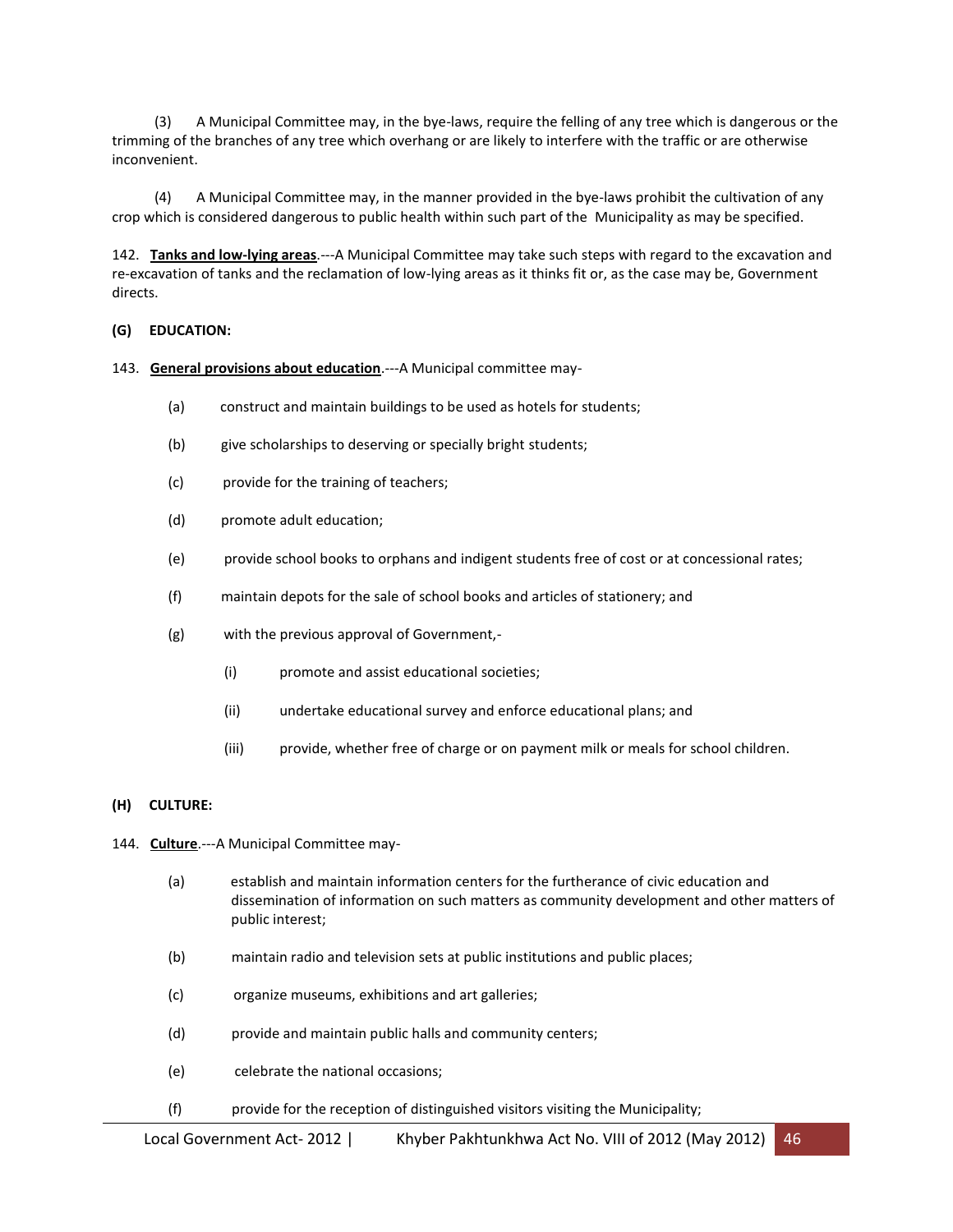- (g) encourage national and regional languages;
- (h) promote physical culture and encourage public games and sports and organize rallies and tournaments;
- (i) promote tours to the Municipality and adopt measures for the preservation of the historical and indigenous characteristics of the Municipality; and
- (j) provide, promote or subsidies facilities for the recreation or the public.

145. **Libraries**.---A Municipal Committee may establish and maintain such public libraries, reading rooms and mobile libraries as may be necessary for the use of the public.

146. **Fairs and shows etc**.---A Municipal Committee may make such arrangements on the occasion of any fairs, shows or public festivals within the Municipality as may be necessary for the public health, public safety and public convenience, and may levy fees on the persons attending such fairs and shows.

### **(I) SOCIAL WELFARE:**

### 147. **Social Welfare.---**A Municipal Committee may–

- (a) establish, manage and maintain welfare homes, asylums, orphanages, widow homes and other institutions for the relief of the distressed;
- (b) provide for the burial and burning of paupers found dead within the municipality at its own expenses;
- (c) adopt such measures as may be prescribed for the prevention of beggary, prostitution, gambling, taking of injurious drugs and consumption of alcoholic liquor, juvenile delinquency and other social evils;
- (d) organize social service volunteers; and
- (e) adopt such measures as may be prescribed for the promotion of the welfare of backward classes, families of the persons serving in Armed Forces and women and children.

### **(J) MUNICIPAL POLICE:**

148. **Municipal Police**.---(1) A Municipal Committee may, and if directed by Government shall, maintain such police force to be known as Municipal Police, as may be necessary.

 (2) The Municipal Police shall be a police force under the Police Order, 2002, and shall consist of such number of officers and men who shall receive such pay and allowances, and shall be employed on such terms and conditions as Government may from time to time determine.

 (3) Government may notwithstanding anything contained in the Police Order, 2002, or in any other law, prescribe the duties which the Municipal Police may or may not be required to perform.

 (4) Any officer or servant of a Municipal Committee when empowered in that behalf by a general or special order of Government, may exercise the powers of a police officer for such purposes of this Act as may be specified in such order.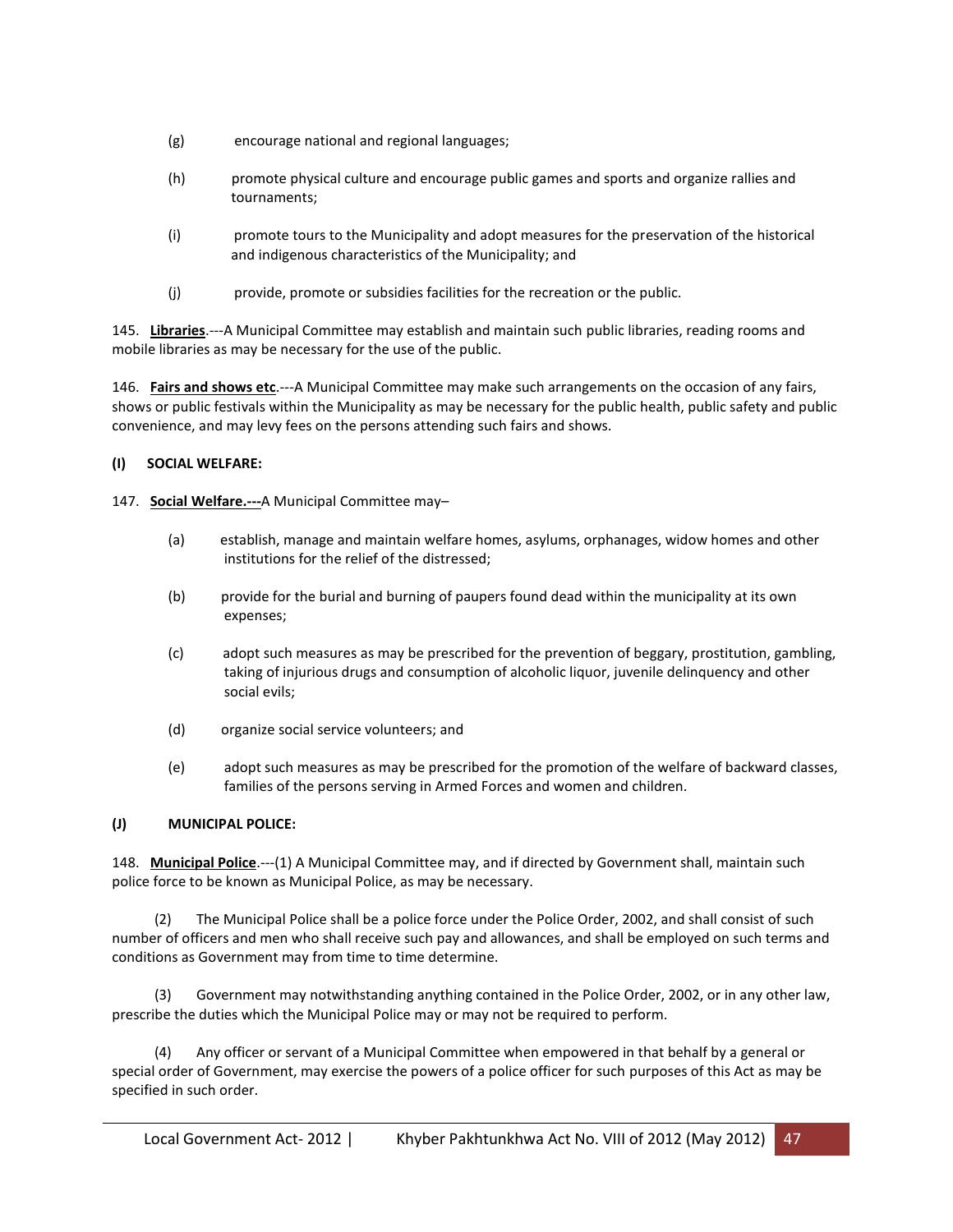149. **Additional functions**.---Nothing contained in this Chapter shall preclude a Municipal Committee to perform such functions as may be assigned to it by or under any other law.

# **CHAPTER -XII FUNCTIONS OF MUNICIPAL CORPORATION**

150. **Functions of Municipal Corporations**.---A Municipal Corporation shall perform the same functions as are entrusted to a Municipal Committee under the provisions of this Act so that-

- (a) the compulsory or optional functions of a Municipal Committee shall be the compulsory or optional functions of a Municipal Corporation; and
- (b) any reference in those provisions to a Municipal Committee or a Municipality shall be read as a reference to the Municipal Corporation.

# **CHAPTER -XIII DEVELOPMENT PLANNING IN LOCAL COUNCILS**

151. **Development Plans**.---Development Plans in Local Councils shall be prepared on specified sectoral proforma with the following as essential information:

- (a) **Name and Location**.---Name of the project and location should be clearly indicated by giving the name of the Area, Union Council and Village along with relevant details to signify the exact locality. Map of the area should be attached to magnify project location.
- (b) **Cost.---**Cost estimates should be indicated with source of financing and allocation in the current year budget. The narration should touch on the basis (e.g. market survey, schedule rates, estimation of previous work done) of determining the capital cost.
- (c) **Objectives**.---The Local Council must have clear road map of targets and objectives to achieve in the arena of its responsibility for development. Every project shall fit into this frame and should have strong linkage with over all development objectives of the Local Council.
- (d) **Description and Justification**.---This section should describe the project in terms of existing facilities and justification for the project. This section should also include technical parameters, details of civil works, machinery and other physical facilities required for the project, highlights of issues relevant to the project and strategy to resolve them.
- (e) **Operating and Maintenance Cost.---**This section should indicate itemized operational cost for five years after completion of the project with source of financing and responsibility.
- (f) **Financial Plan**.---This section should indicate the quantum of total resources required for the project and the sources to provide the cost.
- (g) **Project Benefits and Analysis**.---This section should give a brief narration of the probable income to be generated due to the project and quantify social benefits to the target group.
- (h) **Environmental Impact.---**This section should give a fair assessment of the negative or positive impact of the project on the environment.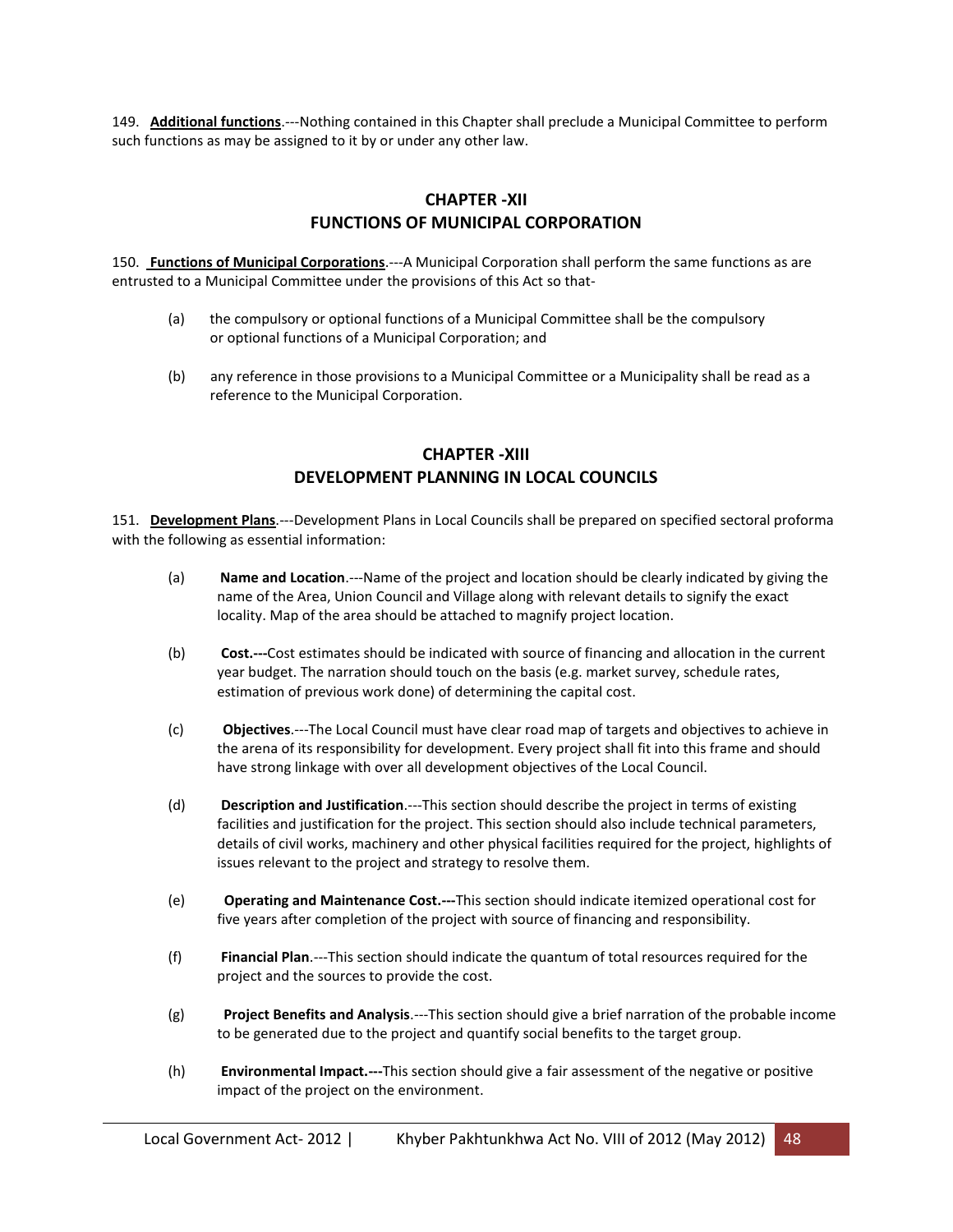(i) **Implementation Schedule**.---This section should indicate the starting and completion date of the project with detailed schedule of physical activities. The details should include administrative arrangements and manpower requirements during execution and operation of the project.

### 152. **Community Development Projects**.---A Local Council may sponsor or promote Community Development Projects for its local area or any part thereof and may in this behalf, subject to the approval of Government, perform such functions as may be necessary.

153. **Commercial Schemes**.---A Local Council may, with the previous sanction of Government, promote, administer, execute and implement schemes for undertaking any commercial or business enterprise.

154. **Town Improvement**.---A Municipal Corporation or Municipal Committee, as the case may be, with prior approval of Government, frame projects for Town Improvement and constitute a Town Improvement Committee for the purpose which shall perform such functions and exercise such powers as may be specified by Government. 155. Development Schemes.---Where a Town Improvement Committee is constituted, Government may, in the prescribed manner, provide for:

- (a) the types of schemes to be undertaken;
- (b) initiation of schemes by Town Improvement Committee on the direction of Government or on move by the Local Council;
- (c) matters to be provided for in a scheme such as acquisition of land, retention management or disposal of lands vested in the Council, demolition of unhygienic buildings, relaying out and redistribution of land in a scheme, laying out and alteration of schemes, provision and management of open spaces, reclamation of land and its reservation for the production of fruit, vegetables, fuel, fodder and the like for the residents of a local area, water supply and lighting, drains and sewerage, health measures, erection and re-erection of buildings, advances to owners, communications and other mater;
- (d) alteration and abandonment of schemes and acquisition of land;
- (e) furnishing of information by a Local Council or by Government or other agency and which is necessary for the purpose of framing a scheme or of assistance in its execution or maintenance;
- (f) powers of such sanction or, as the case may be, of rejection or modification of a scheme;
- (g) powers to facilitate movement of population and powers of entry;
- (h) powers to make a survey or contribute towards its costs; and
- (i) such other matters as may be necessary.

156. **Notice of scheme.---(**1) As soon as may be, after a scheme has been framed by the Town Improvement Committee, the Town Improvement Committee shall prepare a notice stating the fact that the scheme has been framed and that the boundaries of the localities comprised therein and the place or places at which and the time at which the scheme including a statement of the land proposed to be acquired and the general map of the locality comprised in the scheme, may be inspected.

 (2) The Town Improvement Committee shall, notwithstanding anything contained in the sanctioned scheme, cause the said notice, to be notified and also published in a newspaper weekly on three consecutive weeks along with a statement of the period within which objections shall be received.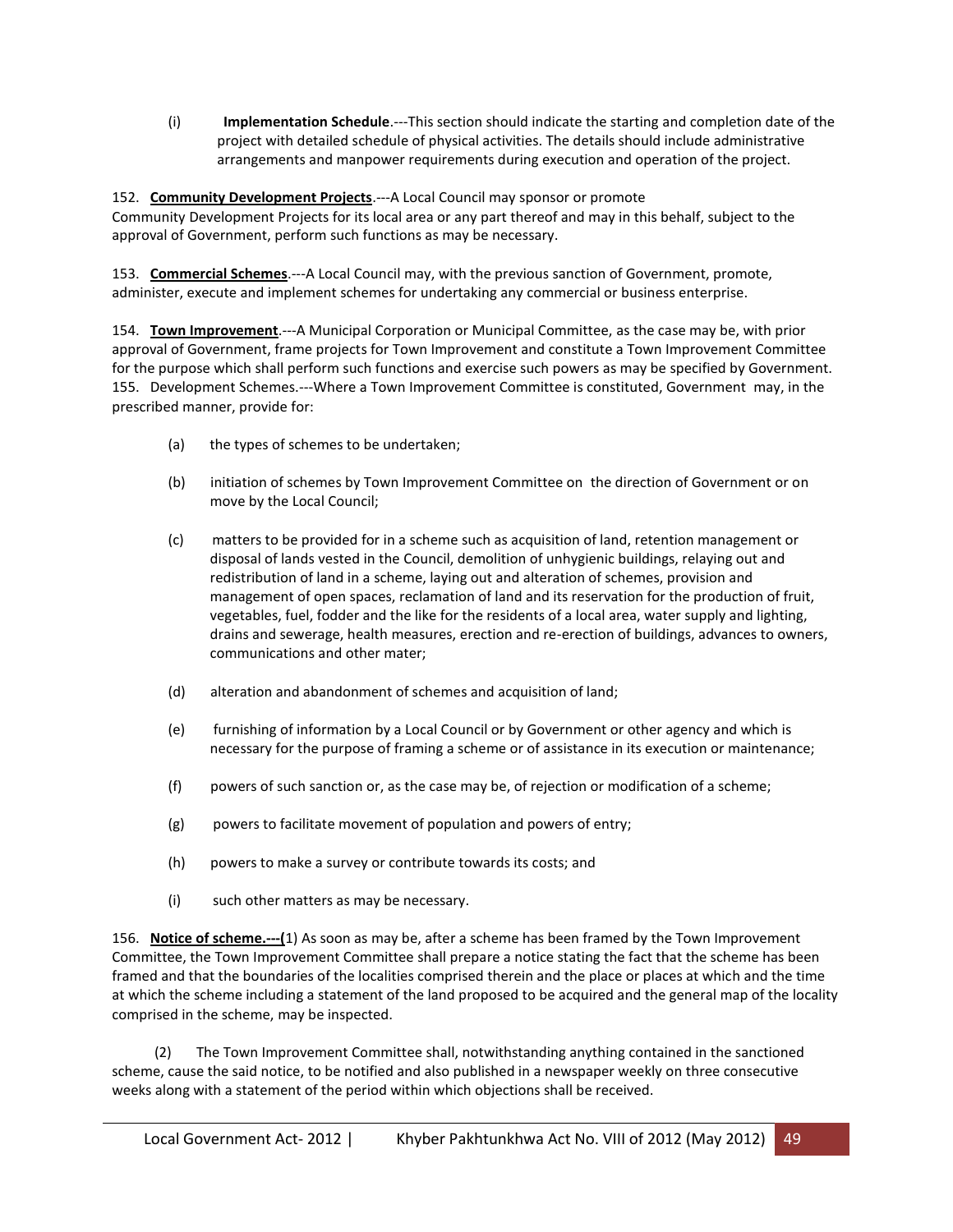(3) On the notification and publication of notice under sub-section (2), the scheme shall be deemed to be in force and no person shall thereafter erect, re-erect, add or alter any building or buildings within the area of the scheme except with the permission of the Town Improvement Committee.

(4) The objections under subsection (2) shall be disposed of in the prescribed manner.

157. **Notice of acquisition of land and notification of schemes**.---(1) During thirty days next following the first day on which any notice is notified and published, the Town Improvement Committee shall serve a notice on every person whom the Town Improvement Committee has reason to believe to be owner or occupier of any immovable property which is proposed to be acquired in executing the scheme and such notice shall state that the Town Improvement Committee proposes to acquire such property for the purpose of carrying out a scheme, requiring such person, if he objects to such acquisition, to state his reasons in writing within a period of sixty days from the service of the notice.

 (2) The sanction of the scheme by the authority competent to do so under the rules shall on notification by conclusive evidence that the scheme has been duly framed and sanctioned.

158. **Finances.---(**1) For every Town Improvement Committee there shall be maintained a Fund, to be known as Development Fund which shall be treated as local fund.

 (2) The Development Fund shall be made up of contributions by the Municipal Committee and such loans and grants as are approved and made by Government.

159. **Approval of Development Plan**.---The Development Plan of a Local Council shall be sanctioned in its ordinary meeting.

160. **Development Plans to be Included in the Budget**.---As far as may be, the schemes included in the Development Plan shall be included in the budget.

# **CHAPTER -XIV LOCAL COUNCIL FINANCE**

161. **Establishment of Local Fund and Public Account.--**-(1)For every Local Council there shall be established a Local Fund and a Public Account.

 (2) To the credit of respective Local Fund shall be placed all revenues received by a Local Council from the following sources:

- (a) monies transferred by another Local Council under this Act;
- (b) grants made to or monies received by a Local Council from Government or other authorities in Pakistan;
- (c) the proceeds of taxes, tolls, fees, rates or charges levied by a Local Council under this Act;
- (d) rents and profits payable or accruing to a Local Council from immovable property vested in or controlled or managed by it;
- (e) proceeds or any other profits howsoever known or called from bank accounts and investments of a Local Council.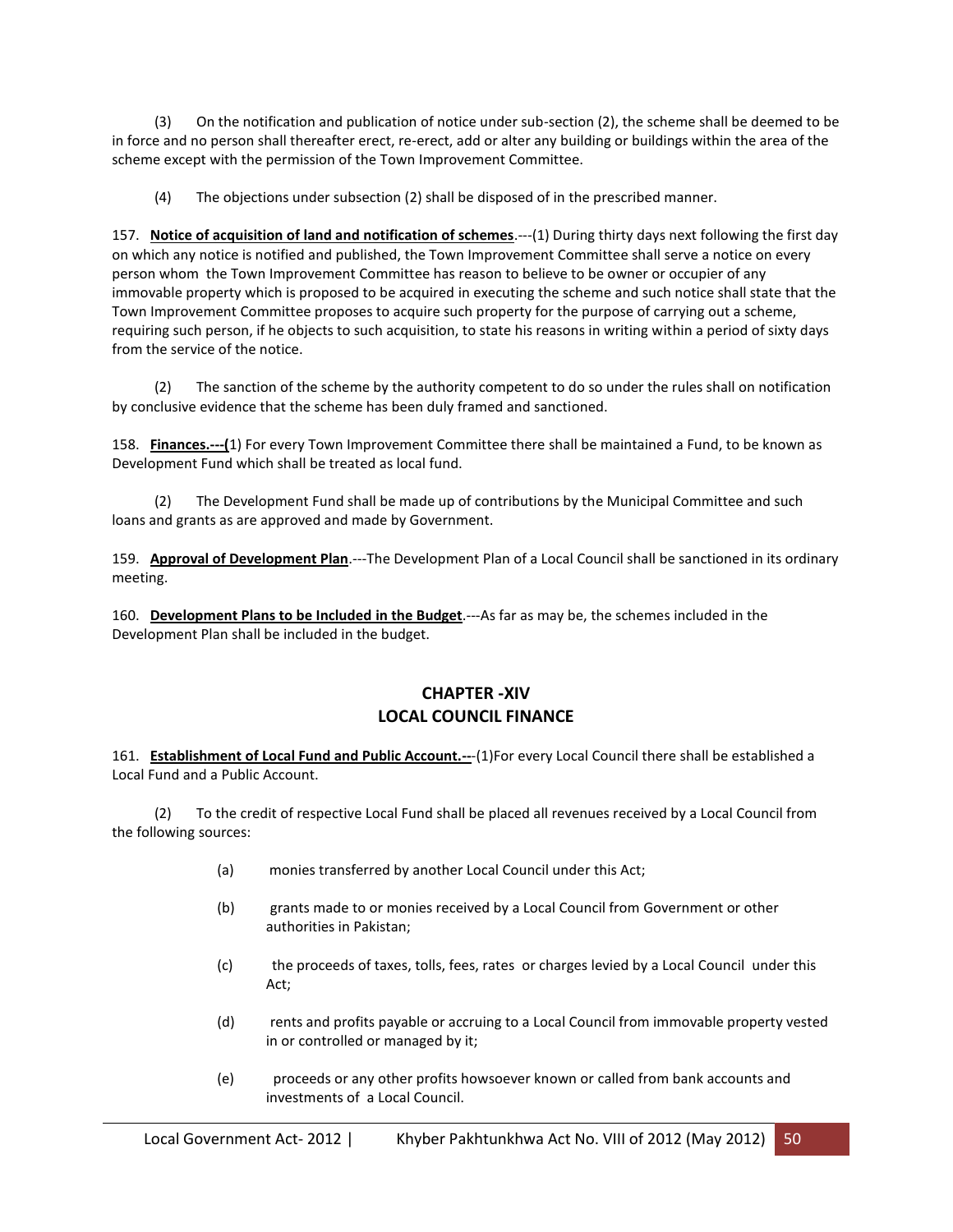- (f) gifts, grants or contributions to a Local Council by individual or institutions;
- (g) income accruing from markets or fairs regulated by a Local Council.
- (h) fines imposed under this Act;
- (i) proceeds from other sources of income which are placed at the disposal of a Local Council under directions of Government; and
- (j) all monies transferred to a Local Government by Government.

 (3) To the credit of respective Public Account shall be placed all revenues received by a Local Council from the following sources-

- a) receipts accruing from trusts administered or managed by a Local Council;
- b) refundable deposits received by a Local Council; and
- c) deferred liabilities.

 (4) A Local Council may and if required by Government shall establish and maintain a separate fund for any special purpose to which one or more sources of revenue mentioned in sub-section (2) or any part of these sources or any specified portion of the Local Fund may be assigned and which shall be administered and regulated in such manner as a Local Fund.

162. **Custody and Operation of Local Fund and Public Account.**---(1) Monies credited to a Local Fund or a Public Account shall be kept in the State Bank, Government treasury, a post office or a bank in such manner as shall be specified by the Government from time to time.

(2) The Local Fund shall be operated in manner provided in this Act.

163. **Charged expenditure**.—--(1) The following expenditure shall be compulsorily charged on the Local Fund, that is to say:

- (i) such sums as are required for repayment of loans;
- (ii) any sum required to satisfy any judgment, decree or award against the Local Council by any Court or Tribunal;
- (iii) such sums as the Local Council may be required by Government to contribute towards the conduct of elections, the maintenance of specified Group of Functionaries and the auditing of accounts; and
- (iv) any expenditure declared by Government to be so charged.

 (2) If any expenditure is a compulsory charge on the Local Fund and is not paid, Government may, by order, direct the person having the custody of the Local Fund to pay such amount, or so much thereof as may be possible from time to time, from the balance of the Local Fund.

164. **Application of Funds.---(**1) The money credited to a Local Fund shall be expended in accordance with the Annual Budget approved by the Council.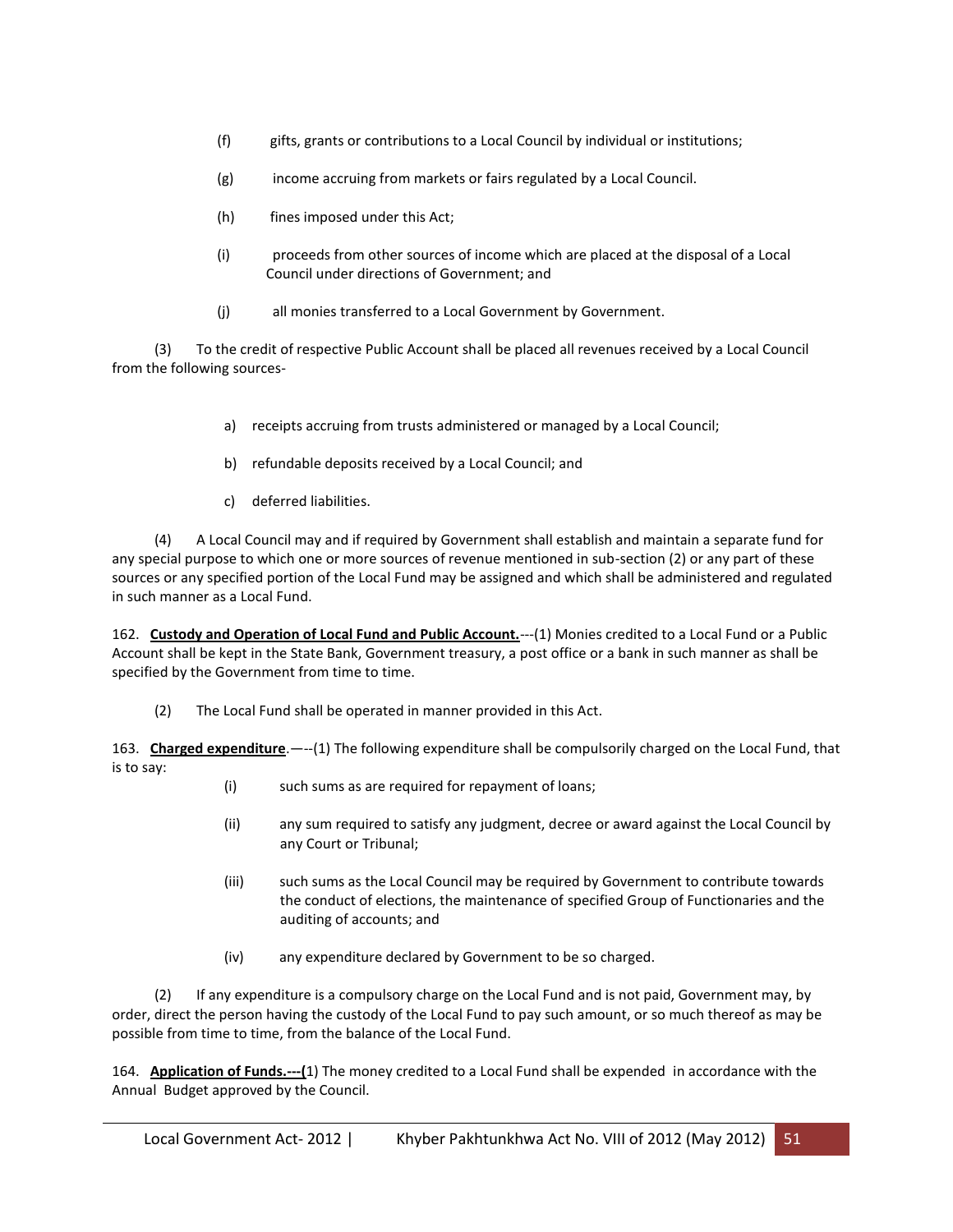(2) No Local Council shall transfer monies to a higher level of Government except by way of repayment of debts or for carrying out deposit works or as prescribed in this Act.

 (3) The application of Local Fund shall as provided by a council be subjected to budgetary constraints by ratio to be prescribed for development works and expenditure on prescribed establishment.

 (4) Where a new Local Council is to take over during a financial year as a result of fresh elections, the outgoing Local Council shall not spend funds or make commitments for any expenditure, under any demand for grant or appropriation, in excess of eight percent per mensum of the budgeted funds for remainder of its term in office in that financial year.

165. **Budget Preparation**.---(1) The annual budget for each Local Council shall contain estimates of:

- (a) grants-in-aid from Government;
- (b) amounts available in the respective Local Fund;
- (c) receipts for the next year; and
- (d) expenditures to be incurred for the next year.

 (2) To facilitate budget preparation by Local Councils, Government shall, before the beginning of each financial year, notify the provisional grants, which may be credited to the Local Fund of a Local Council from the Provincial Consolidated Fund.

(3) No demand for a grant shall be made except on the recommendation of the Chairman.

 (4) Conditional grants from Government or other Local Council will be shown separately in the budget and will be governed by conditions provided therein.

 (5) Before the commencement of a financial year each Local Council shall, for its Fund, prepare in the prescribed manner, a budget for that year.

166. **Approval of Budget**.---(1) Before the commencement of the next financial year, each Chairman shall, present the budget for consideration and approval of the Local Council.

(2) The budget of a Local Council shall be approved by simple majority of its total membership.

(3) No other business shall be taken up by a Local Council during the budget session.

 (4) In case a budget is not approved by a Local Council before the commencement of the financial year to which it relates, Government shall prepare, approve and authenticate budget for the Local Council.

 (5) A Local Council shall not be empowered to approve a budget if the sums required to meet estimated expenditures exceed the estimated receipts.

(6) The Chairman or Mayor shall authenticate by his signature a Schedule specifying the:

- (a) grants made or deemed to have been made by the Local Council; and
- (b) the several sums required to meet the expenditure charged upon the Local Fund.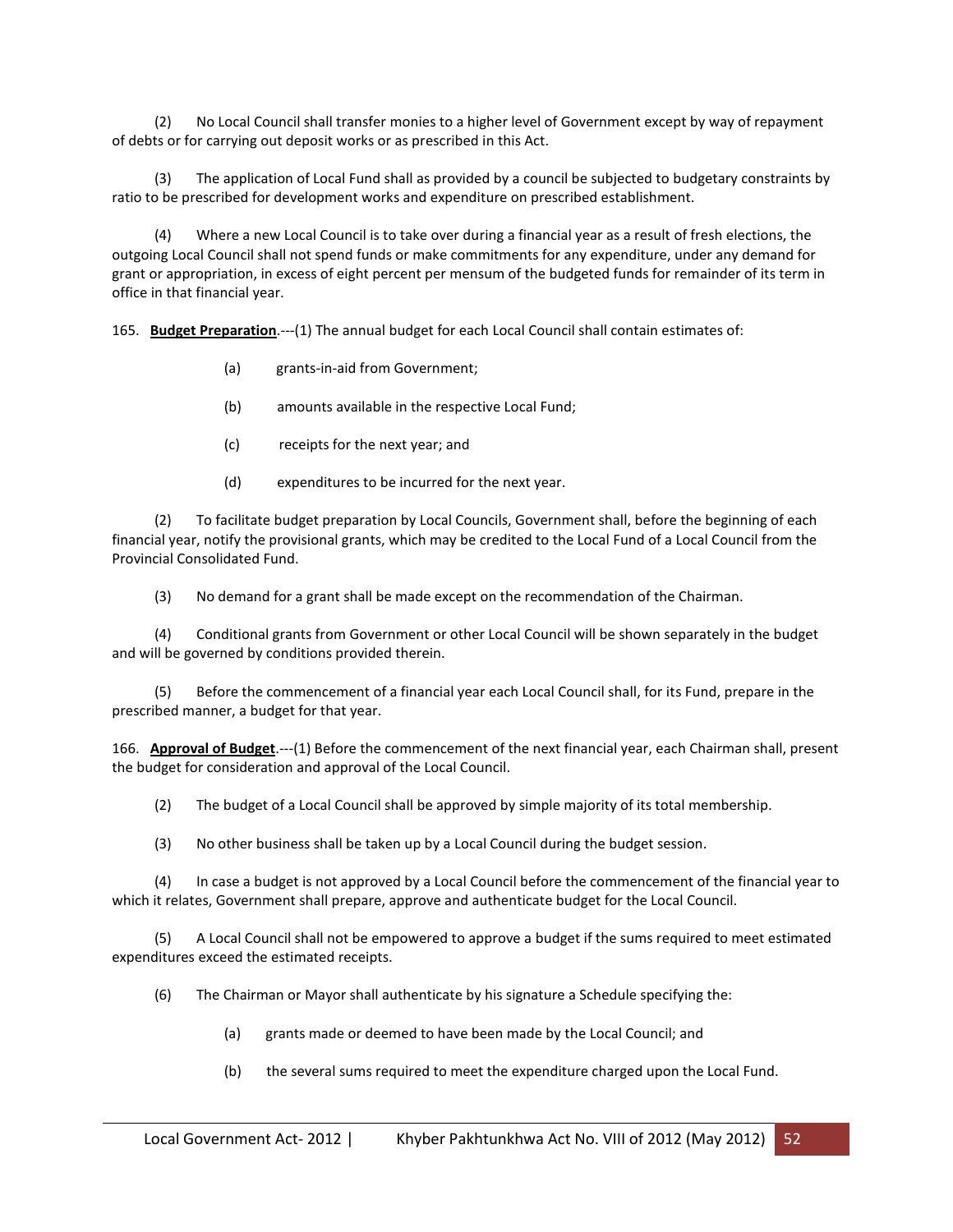(7) The Schedule so authenticated shall be laid before the Local Council, but shall not be open to discussion or vote thereon.

 (8) The Schedule so authenticated shall be communicated to the respective Accounts Officials and Government.

 (9) At any time before the expiry of the financial year to which budget relates, a revised budget for the year may, if necessary, be prepared and sanctioned and such revised budget shall, so far as may be, be subject to the provisions of this section

167. **Accounts**.---(1) The following arrangement for maintaining of accounts in Local Councils shall be followed:

- (a) the District Accounts Officer shall maintain the accounts of each Local Council for funds received from Government;
- (b) accounts of all other receipts and expenditure of a Local Council shall be kept in the manner and form prescribed by Government;
- (c) the Director Local Fund Audit Department shall perform pre-Audit of all payments in the Local Councils before approving the disbursement of money in the manner as prescribed by the provincial Government in Finance Department; and
- (d) no payment shall be made by the Local Council unless the bill is pre-Audited and passed in audit. While presenting the claim of pre-Audit the bill shall be prepared and internally checked by the accountants and signed by the Drawing & Disbursing Officer of Local Council.

 (2) An annual statement of the accounts shall be prepared after the close of every financial year and shall be transmitted to Government by fifteenth day of July.

 (3) A copy of the annual statement of accounts shall be displayed at a conspicuous place in the office of the Local Council concerned for public inspection, and all objections or suggestions concerning such accounts received from the public shall be considered by the Local Council and brought to the notice of the Audit Authority referred to in section 168.

 (4) The District Accounts Officer shall, quarterly and annually, consolidate the accounts of Local Councils in district separately for receipts from the Government and local resources and send a copy to Government, Accountant General and Chairman of the District Council.

168. **Audit**.---(1) Audit of the accounts of Local Councils shall be conducted by the Auditor General of Pakistan, who shall determine the extent and nature of such audit.

 (2) The Auditor General of Pakistan shall have the authority to audit and report on the accounts of stores and stock kept in any office of a Local Council.

- (3) The Auditor General of Pakistan shall:
	- (a) audit all expenditure from the Local Fund to ascertain whether the moneys shown in the accounts as having been disbursed were legally available for, and applicable to, the service or purpose to which they have been applied or charged and whether the expenditure conforms to the authority which governs it;
	- (b) audit all transactions of the Local Council relating to Public Account; and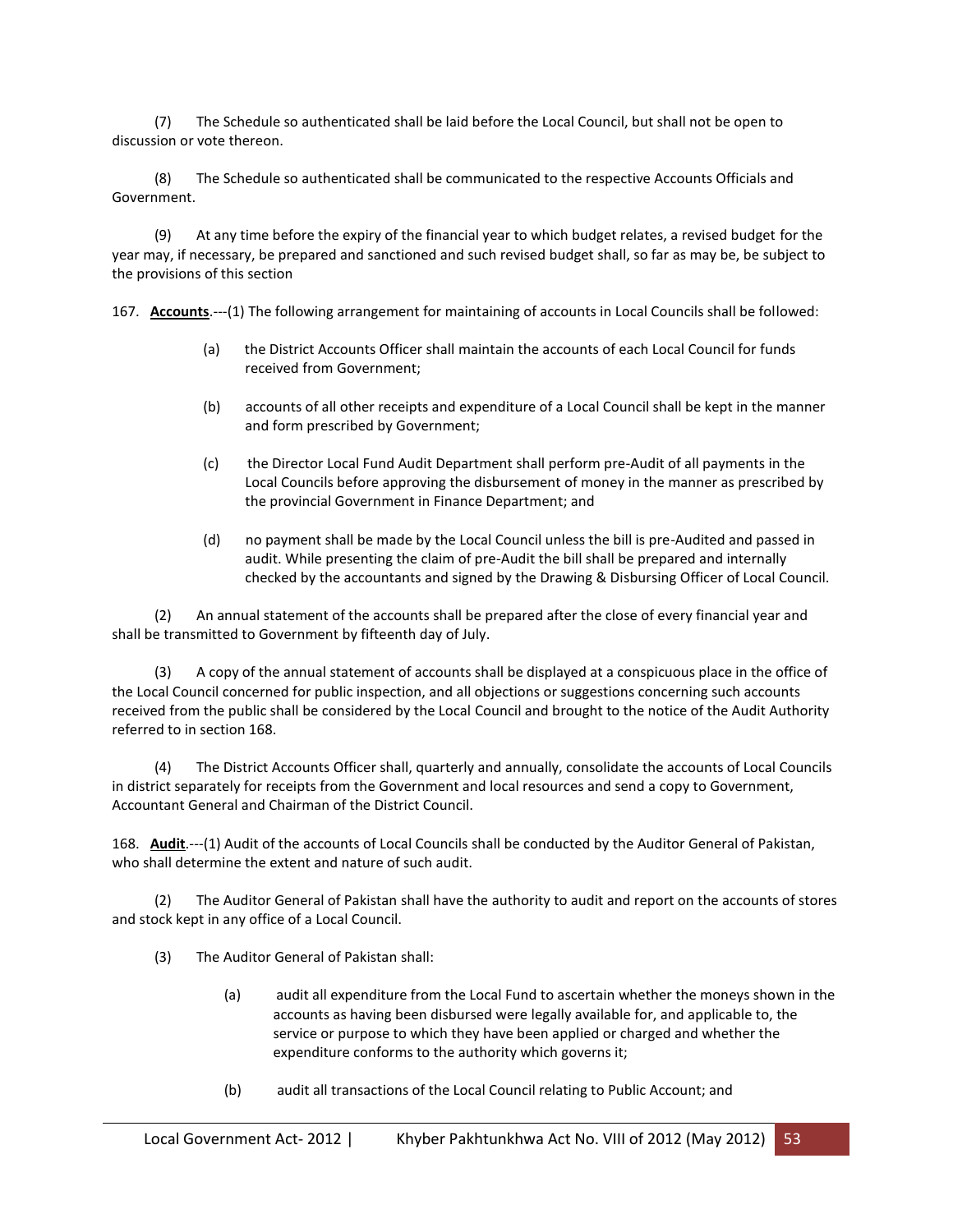- (c) audit all receipts which are payable into a Local Fund and to satisfy himself that all such receipts which are payable into a local Fund have been properly and correctly deposited and rules and procedures relating to such receipts have been fully observed;
- (4) The Auditor General of Pakistan shall have the authority:
	- (a) to inspect any office of accounts, under the control of a Local Council, responsible for the keeping of initial or subsidiary accounts of the council;
	- (b) to require that any accounts, books, papers and other documents which deal with, or form the basis of, or otherwise relevant to the transactions to which his duties in respect of audit extend, shall be sent to such place as he may direct for his inspection;
	- (c) to inquire or make such observations as he may consider necessary, and to call for such information as he may require for the purpose of the audit, and the officials shall afford all facilities and provide record for audit and inspection and comply with requests for information in as complete a form as possible and with all reasonable expedition; and
	- (d) to examine the Chairman or any member or servant of the Local Council.

 (5) On completion of audit, Auditor General of Pakistan shall submit an audit report, including certified accounts with such notes, comments or recommendations as he may consider necessary, to Government and respective Chairman local councils.

(6) The annual audit report shall be published by every Local Council for information of public.

 (7) Government shall constitute a Local Council Accounts Committee consisting of such persons as it may, by notification in the Official Gazette, appoint, to review audit reports of Local Councils and to perform such other functions as may be assigned to it.

169**. Local Council not to Incur Debt**.---(1) No Local Council shall incur any debt.

 (2) No monies of the Local Council shall be invested in securities other than those floated or approved by the Federal Government or Provincial Government.

## **CHAPTER -XV LOCAL COUNCIL PROPERTY**

170. **Ownership of property**.---(1) Subject to any conditions imposed by Government, the property specified hereunder shall vest in the respective Local Council if it is-

- (a) vested in a Local Council through succession;
- (b) transferred to the Local Council by the Government or any other authority, organisation or an individual; and
- (c) constructed or acquired by a Local Council with its title.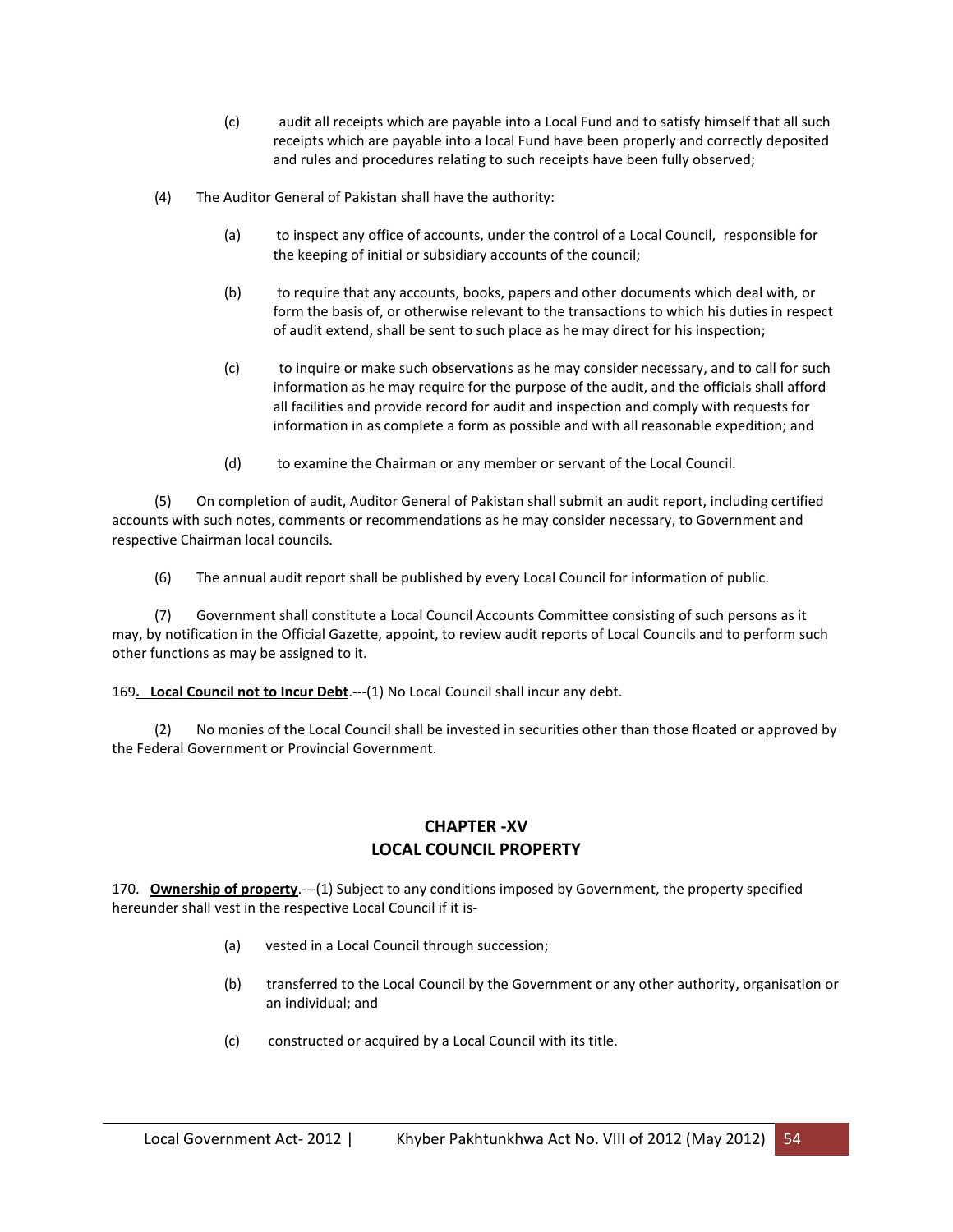(2) The properties of Government in possession of the local governments established under the Khyber Pakhtunkhwa Local Government Ordinance, 2001 (N.-W.F.P. Ord. No. XIV of 2001), shall pass on to their successors as provided in this Act till varied by Government.

 (3) The Local Council shall, subject to policy of Government or contractual obligations, make bye-laws for the use, development, improvement, management and inspection of property which is owned by or vests in it or which is placed under its management charge.

 (4) Government shall not, except with the prior consent of the local council concerned, reallocate or in any manner divest title of properties vested in that local council under this Act.

171. **Transfer of property by Government**.---The Government may, on its own accord or on a request by a Local Council, transfer the management of any other government or public property to it for administration as a trustee.

172. **Stock taking by the Chairman or Mayor**.---(1) Every Chairman or Mayor shall, on assumption of his office and thereafter, once in every year on a date fixed by him, take the physical stock of movable and immovable properties of the Local Council and submit a report to the Local Council.

- (2) The report referred to in sub-section (1) shall contain-
	- (a) particulars of the properties held during the preceding year;
	- (b) total value of the property and annual return therefrom;
	- (c) particulars of unserviceable articles and losses if any; and
	- (d) plans for utilization, development and improvement during the following year.

173. **Use and disposal of properties of Local Council**.---(1) Properties of Local Council shall be used only for public purposes.

(2) Immovable properties of Local Council shall not be sold or permanently alienated:

 Provided that such properties may be given on lease through competitive bidding in public auction for a period to be determined by the Government.

 Provided further that no such property under or near a fly-over bridge shall be leased or otherwise given to any person for private, commercial or non-commercial use, and any order, licence, permission, tehbazari ticket, handcart passes or certificate issued by any authority at any time in this respect shall stand withdrawn and shall be deemed cancelled.

The movable property of a Local Council which is required to be disposed of and all articles declared unserviceable shall be sold through competitive bidding in public auction.

174. **Personal Responsibility with regard to loss and waste.-**--(1) Every official or servant of a Local Council, every member of a Local Council, and every person charged with the administration and management of the property of a Local Council shall be personally responsible for any loss or waste, financial or otherwise, of any property belonging to a Local Council which is a direct consequence of decisions made by him personally or under his directions in violation of any provisions of this Act or any other law for the time being in force or which accrues as a result of his negligence or misconduct, and shall be liable to pay such surcharge as may be determined by the Local Councils Accounts Committee and such amount shall be recoverable as arrears of land revenue.

 (2) Any person aggrieved by the imposition of liability under sub-section (1) may prefer an appeal to Government whose decision shall be final: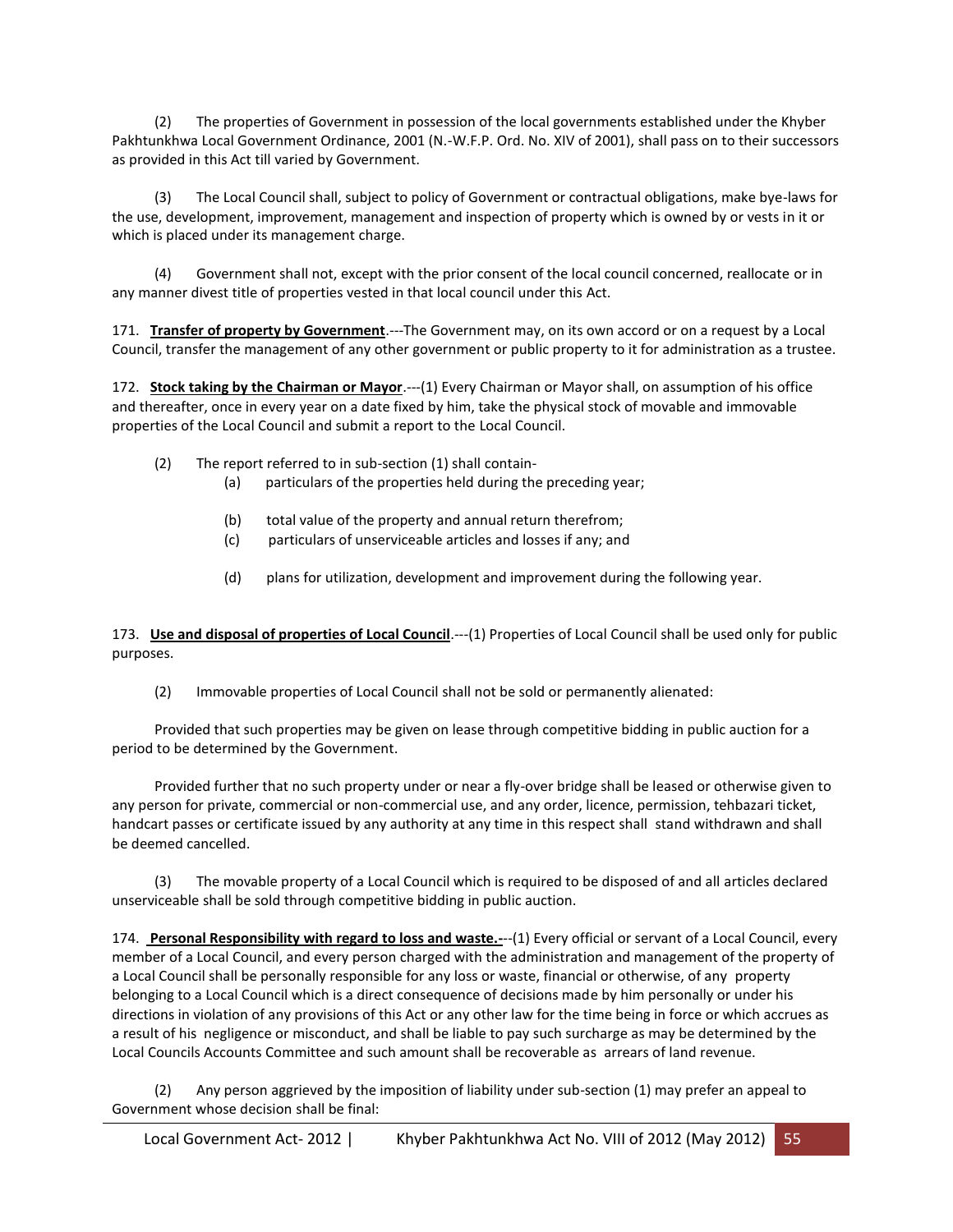Provided that no order shall be passed in appeal, except after giving the aggrieved person an opportunity of being heard.

# **CHAPTER -XVI LOCAL COUNCIL TAXATION**

175. **Local Rate**.---All lands assessable to rent or land revenue shall be subject to the payment of a rate to be known as the Local Rate. The local rate in each District shall bear such proportion to the rent or land revenue in the District as Government may, by notification from time to time fix and it shall be collected in the prescribed manner alongwith the rent or land revenue by the village revenue officials responsible for its collection and the proceeds thereof shall be credited to the Local Fund of the District Council.

176. **Rating Areas and Property Tax.-**--(1) On commencement of this Act, every City shall be rating area within the meaning of the Khyber Pakhtunkhwa Urban Immovable Property Tax Act, 1958 (W.P. Act V of 1958).

 (2) The Municipal Corporation and Municipal Committee, as the case may be, shall determine the rate of property tax in its area:

 Provided that in the areas within a City where rate has not been determined, the areas shall be deemed to be exempted from property tax till determination of the rate.

 (3) Unless varied under sub-section (2) above, the existing rates in the areas within a City shall remain in force.

 **Explanation**.---For the purpose of this section the "rate" shall mean the tax leviable under the Khyber Pakhtunkhwa Urban Immovable Properly Tax Act, 1958 (W.P. Act V of 1958).

177. **Imposition, notification and enforcement of Taxes.**---(1) A Local Council subject to the provisions of any other law may, and if directed by Governmentshall, levy all or any of the taxes, cesses, fees, rates, rents, tolls, charge, surcharges and levies specified in the Second Schedule.

 (2) No tax shall be levied without previous publication of the tax proposal and without inviting and considering/ hearing public objections

(3) A Local Council may reduce, suspend or abolish a tax.

 (4) Where a tax is levied or modified, the Local Council shall specify the date for the enforcement thereof, and such tax or the modification shall come into force on such date.

(5) The government shall have power to direct a local council to:

- (a) levy any tax;
- (b) increase or reduce any such tax or the assessment thereof; and

(c) suspend or abolish the levy of any tax.

178. **Model Tax Schedule**.---Government may frame Model Tax Schedules and when such Schedules have been framed a Local Council shall be guided by them in levying a tax, rate, toll or fee.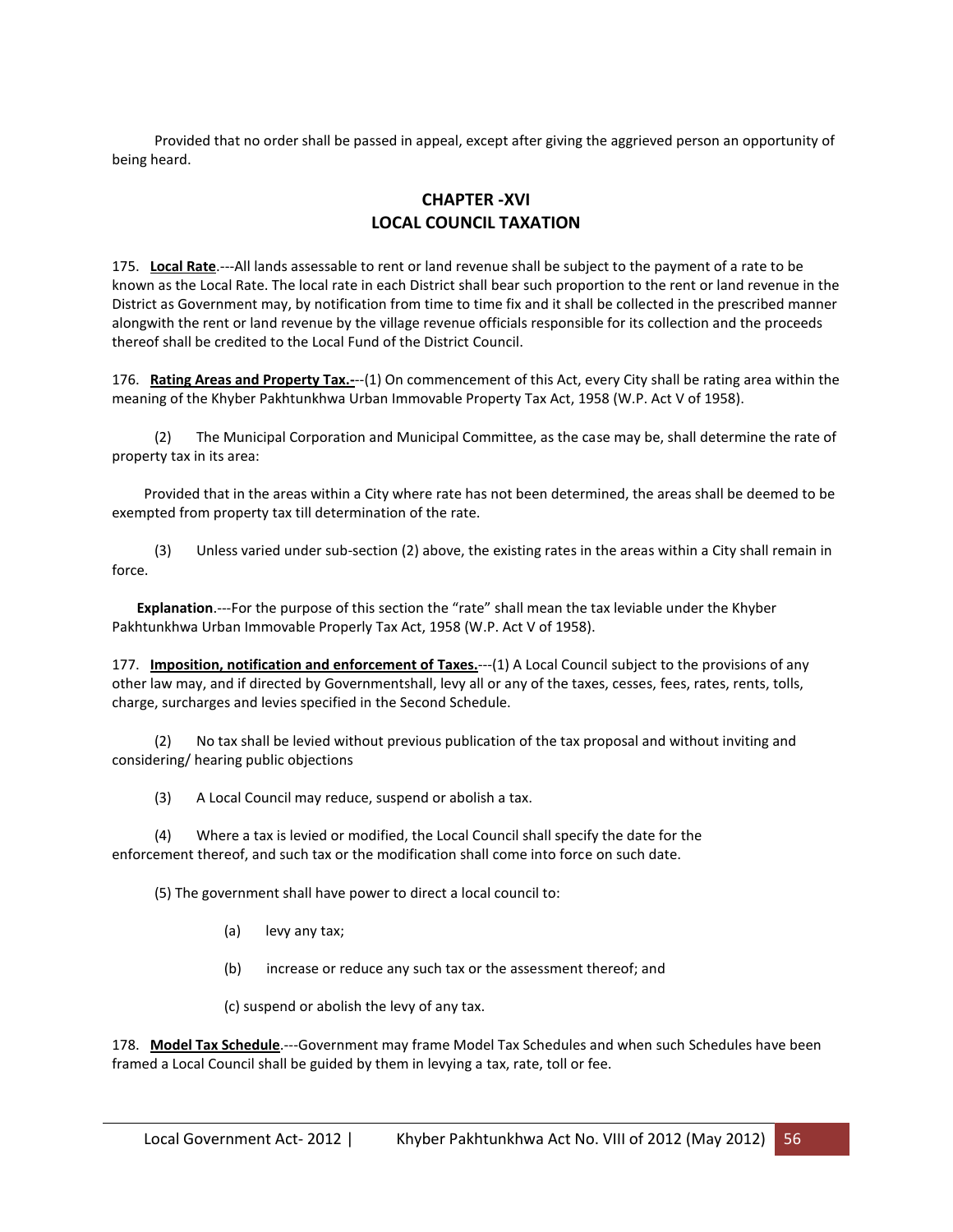179. **Collection and recovery of taxes, etc**.---(1) Failure to pay any tax and other money claimable under this Act shall be an offence.

 (2) All arrears of taxes, rents and other moneys claimable by a Local Council under this Act shall be recoverable as arrears of land revenue.

 (3) Government may empower any Local Council to recover arrears of taxes or any other moneys claimable by the Local Council under this Act by distress and sale of the movable property belonging to the person concerned or by attachment and sale of the immovable property belonging to him.

 (4) Government may, by rules, specify the officials or classes of officials by whom the power under subsection (2) shall be exercised and prescribe the manner in which it shall be exercised.

180**. Liability on account of taxes**.---(1) A Local Council may by notification, call upon any person to furnish such information, produce such record or accounts or to present such goods or animals liable to any tax as may be necessary for the purpose of determining the liability of such person, goods or animals to a tax.

 (2) Any official of a Local Council authorized in this behalf, may after due notice, enter upon any building or premises for the purposes of assessing the liability of such building or premises to any tax, or inspecting any goods or animals therein liable to any tax.

Any official of a Local Council authorized in this behalf may, in the prescribed manner, seize and dispose of any goods or animals on which any tax is due and is not paid.

181. **Deduction of taxes from salaries**.---If a Local Council levies a tax on professions, trades or callings, it may require the employer of the person liable to such tax to deduct the tax from the salary or wages payable to such person, and on such requisition the amount of the tax due shall be deducted from the salary or wages of the persons concerned and credited to the Local Fund of the Council.

182. **Petitions against valuation, assessment, etc**.---No assessment of a tax under this Act or valuation therefor, or the liability of a person to be so taxed, shall be called in question except by a petition presented to such authority, in such manner and within such period as may be prescribed.

183. **Taxation Rules**.---(1) All taxes and other charges levied by a Local Council shall be imposed, assessed, leased, compounded, administered and regulated in such manner as may be provided by rules.

(2) Rules framed under this section may, among other matters, provide for the obligation of the tax payer and the duties and powers of the officials and other agencies responsible for the assessment and collection of taxes.

184. **Sharing of income**.---A District Council may, and if so directed by the Government shall, allocate a portion of its income to a Union Council or Councils.

# **CHAPTER -XVII LOCAL COUNCILS FINANCE COMMISSION AND FISCAL TRANSFERS**

185. **Constitution of Local Councils Finance Commission**.---The Government shall constitute a Local Councils Finance Commissions hereinafter referred to as the Finance Commission.

186. **Composition of Finance Commission**.---(1) The Finance Commission shall consist of the eleven members, including: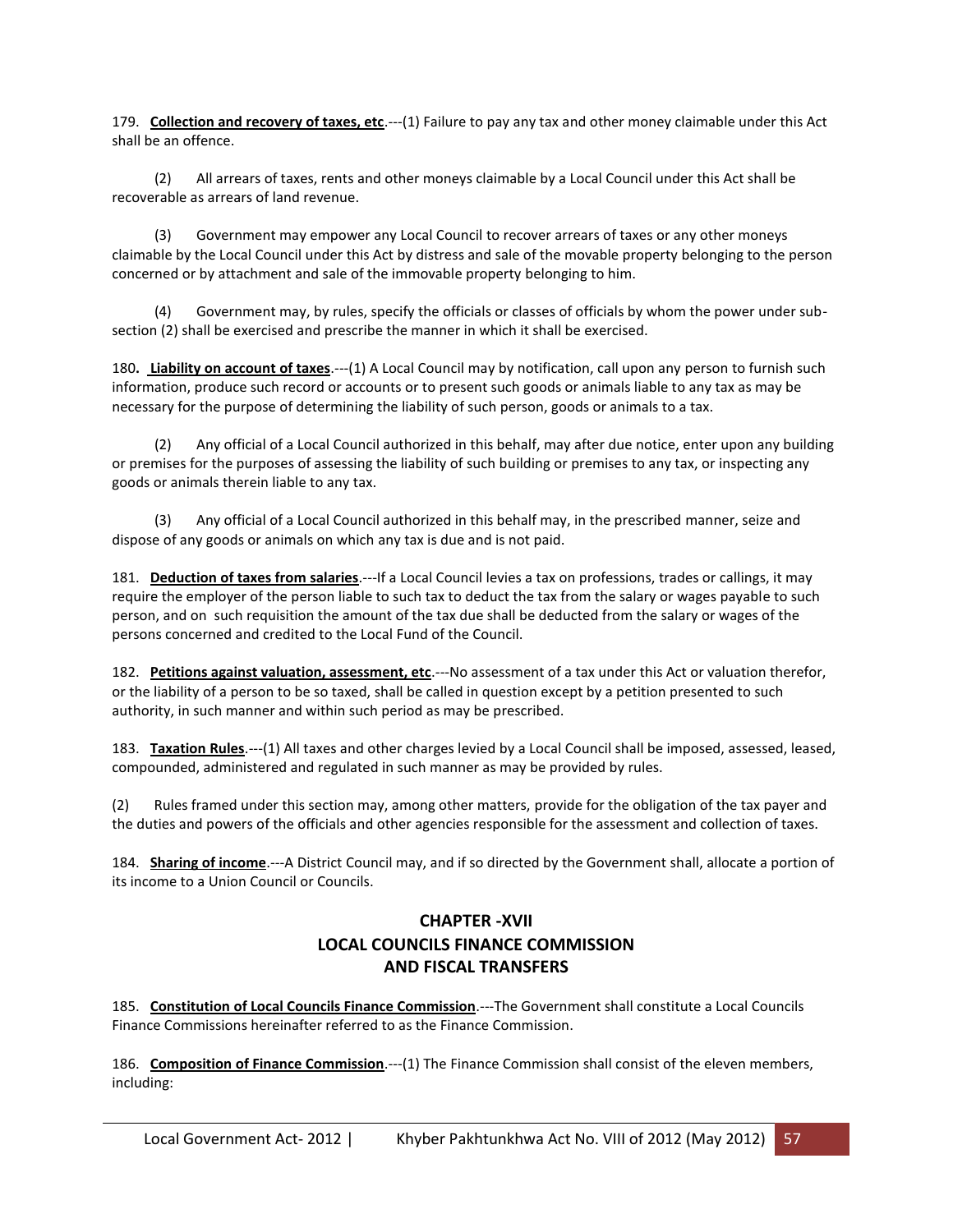- (a) the Minister for Finance, Province of the Khyber Pakhtunkhwa Chairman;
- (b) the Minister for Local Government, Elections and Rural Development, Province of the Khyber Pakhtunkhwa;
- (c) two Members of the Provincial Assembly, nominated by the Chief Minister including Leader of the opposition or his nominee;
- (d) Secretary to Government, Finance Department;
- (e) Secretary to Government, Planning and Development Department;
- (f) Secretary to Government, Local Government, Elections and Rural Development Department;
- (g) One Chairman or Mayor, District Council/Municipal Corporation nominated by all Chairmen District Councils;
- (h) One Chairman, Municipal Committee, nominated by all Chairmen of Municipal Committees;
- (i) One Chairman Union Council, nominated by Government; and
- (j) the Chief Minister may add a Member from the Civil Society through nomination.
- (2) The Finance Department shall provide Secretariat support to the Finance Commission.

 (3) No proceedings or act of the Finance Commission shall be invalid merely on the ground of existence of a vacancy in its composition.

187. **Functions of the Finance Commission**.---(1) The Finance Commission shall make recommendations to the Provincial Cabinet on:

(a) the amount of Local Councils Grant out of the proceeds of Provincial Consolidated Fund in a financial year in addition to the grant in lieu of Octroi and Zilla Tax;

- (b) formula for distribution of Local Councils Grant among Local Councils in the Province;
- (c) the amount of special grants with modalities and conditions for Local Councils to access the facility;
- (d) Grants in aid to Local Councils in need of assistance; and
- (e) Matters relating to Local Councils finance.

 (2) The Finance Commission shall take into account the principles of need, capacity, effort and performance of Local Councils while making recommendations.

(3) The Finance Commission shall take all decisions by a majority of members present and voting.

 (4) The Finance Commission shall present to the Government annually a report on the analysis of the fiscal transfers, the situation of own-source revenue in Local Councils and the reach and quality of their services and the Government shall cause the report to be laid before the Provincial Assembly.

188. **Rules of Business of the Finance Commission**.---The Finance Commission shall make rules to regulate its business.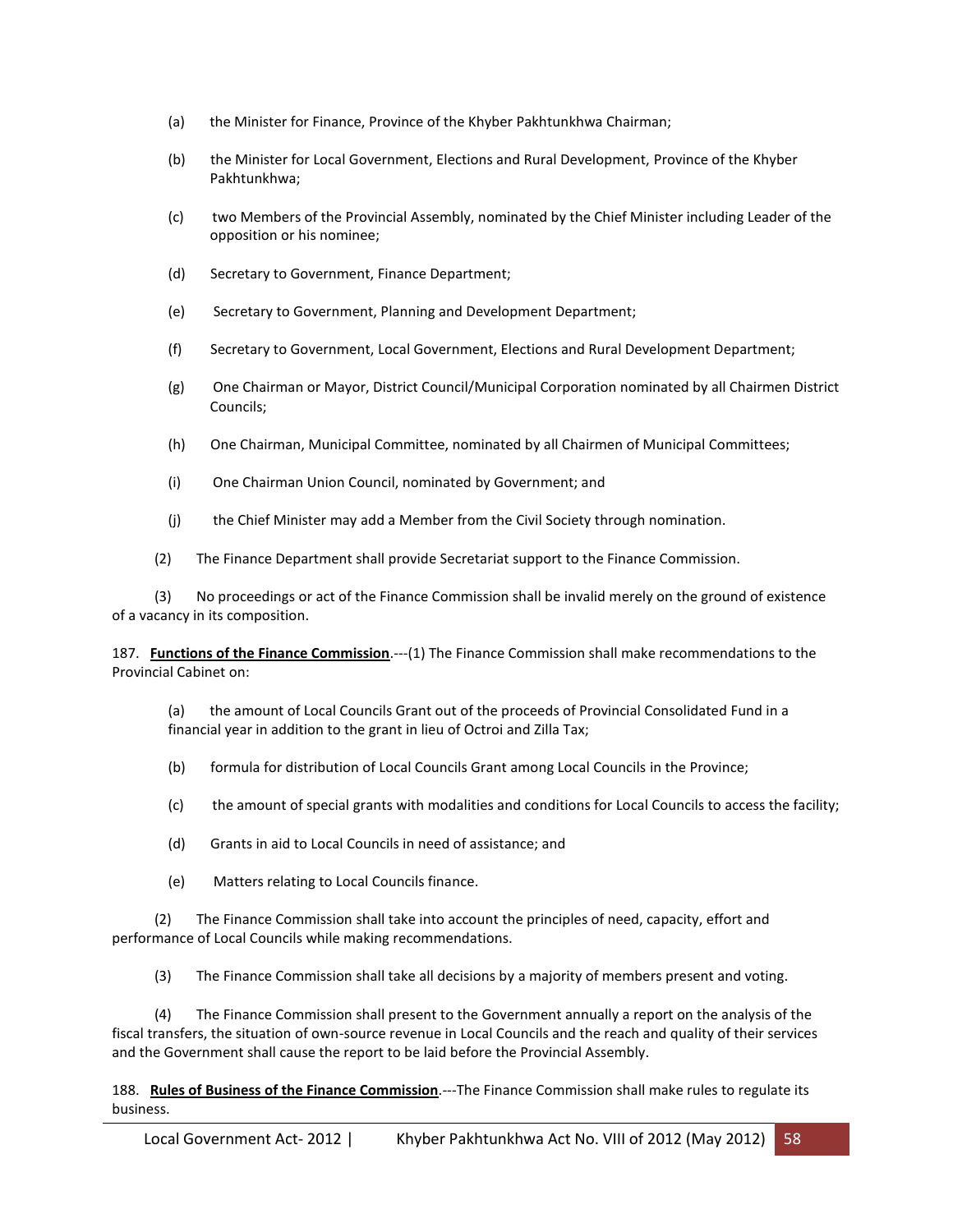# **CHAPTER –XVIII SUPERVISION OF LOCAL COUNCILS**

189. **Supervision of Local Councils**.---(1) Government shall exercise general supervision, and control over the Local Councils in order to ensure that their activities conform to the provisions of this Act.

 (2) In performance of their functions, the Local Councils shall not impede or prejudice the exercise of the executive authority of the Government.

190. Inspections of Local Council.---(1) The working of the Local Councils shall be inspected at least once in each financial year by the inspecting officer or officers to be notified by Government.

- (2) The Inspection Officer shall have the power–
	- (a) to enter upon, inspect and survey any immovable property occupied by a Local Council or any institution maintained by or any work in progress under the directions of Local Council;
	- (b) to call for or inspect files, registers, books or documents in the possession or under the control of a Local Council;
	- (c) to require the production of such statements, accounts, reports, documents and copies of documents relating to the proceedings of a Local Council as he may think fit;
	- (d) to observe meetings of Local Council; and
	- (e) to inquire generally into the affairs of a Local Council.

191. **Inspection reports and action thereon**.---(1) The inspection reports shall be prepared in such form as may be specified by Government and the inspection reports so prepared shall be forwarded to the Local Council concerned within thirty days of the completion of inspection.

 (2) As soon as may be, the inspection reports prepared under sub-section (1) shall be placed before a meeting of the Local Council for information and compliance.

(3) The Chairman shall take such action on the inspection report as may be required.

 (4) Within thirty days of the receipt of an inspection report, Local Council shall annotate the inspection report and forward it to the Inspection Officer who may issue such further directions and advice to the Local Council as may be necessary.

 (5) If there is any dispute or difference of opinion between the Inspecting Officer and the Local Council, such dispute or matter shall be decided by Government.

192. **Suspension of orders and resolutions**.---Where in the opinion of Government anything done or intended to be done by or on behalf of a Local Council is not in conformity with law, Government for reasons to be recorded may:

- (a) quash the proceedings;
- (b) suspend the execution of any resolution passed or order made by the Local Council;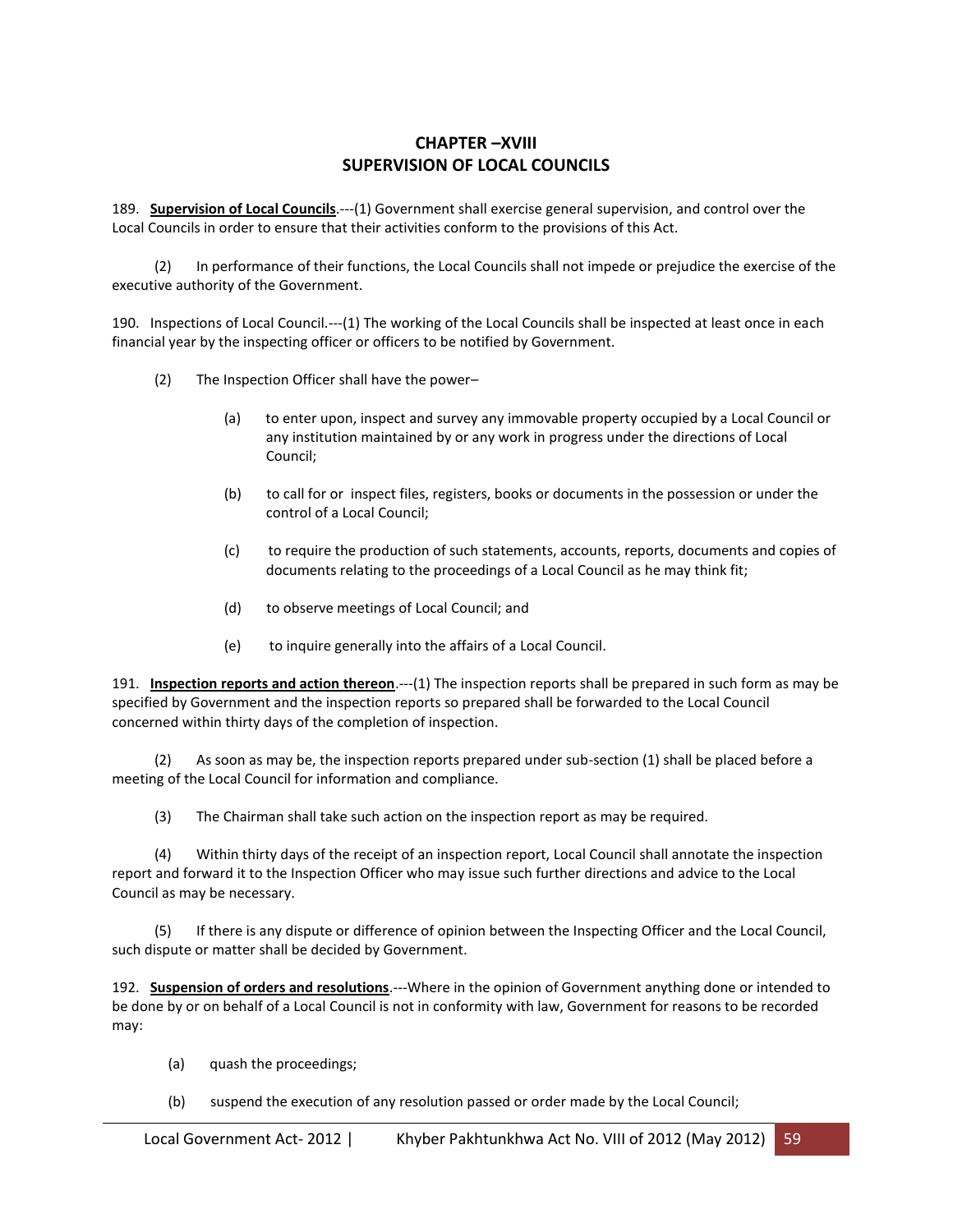- (c) prohibit the doing of anything proposed to be done; and
- (d) require the Local Council to take such action as may be specified.

193. **Power to give directions.**---(1) Government may direct any Local Council or any person or authority responsible thereto to take within such period as may be specified such action as may be necessary for carrying out the purposes of this Act.

 (2) Where after due enquiry, Government is satisfied that a Local Council or person or authority has failed to comply with any direction made under sub-section (1), Government may appoint a person or persons to give effect to such directions and may further direct that the expenses incurred in connection therewith shall be borne by the Local Council.

 (3) Should the expenses be not so paid, Government may make an order directing the person having the custody of the balance of the Local Fund of the Local Council to pay the expenses or so much thereof as may, from time to time, be possible.

194. **Inquiries.**---(1) Government may, for reasons to be recorded and communicated to the concerned Chairman or Mayor, cause an inquiry to be made by such person as may be authorized by it in this behalf, into the affairs of a Local Council, generally or into any particular matter concerning a Local Council and take such remedial measures as may be warranted by the findings of such inquiry.

 (2) Such person shall, for the purposes of the inquiry, have the powers of a court under the Code of Civil Procedure, 1908 (V of 1908), to take evidence and to compel the attendance of witnesses and the production of documents.

195. **Suspension and dissolution**.---(1) Government may by notification, suspend a Local Council if there are reasons to believe that a Local Council:

- (a) is unable to discharge or persistently fails to discharge its duties; or
- (b) is unable to administer its affairs or meet its financial obligations; or
- (c) generally acts in a manner contrary to public interest; or
- (d) otherwise exceeds or abuses its powers.
- (2) On the publication of a notification under sub-section (1),-
	- (a) person holding offices as Chairman and members of a Local Council shall cease to hold offices;
	- (b) all functions of the Local Council shall, during the period of suspension, be performed by such person or authority as Government may appoint in this behalf; and
	- (c) all funds and property belonging to the Local Council shall, during the period of suspension, vest in Government.

 (3) Government shall hold or cause to be held an inquiry into charges on which a Local Council is suspended and if, within a period of two months, from the date of the suspension of the Local Council, the inquiry is not completed, the Local Council shall stand revived.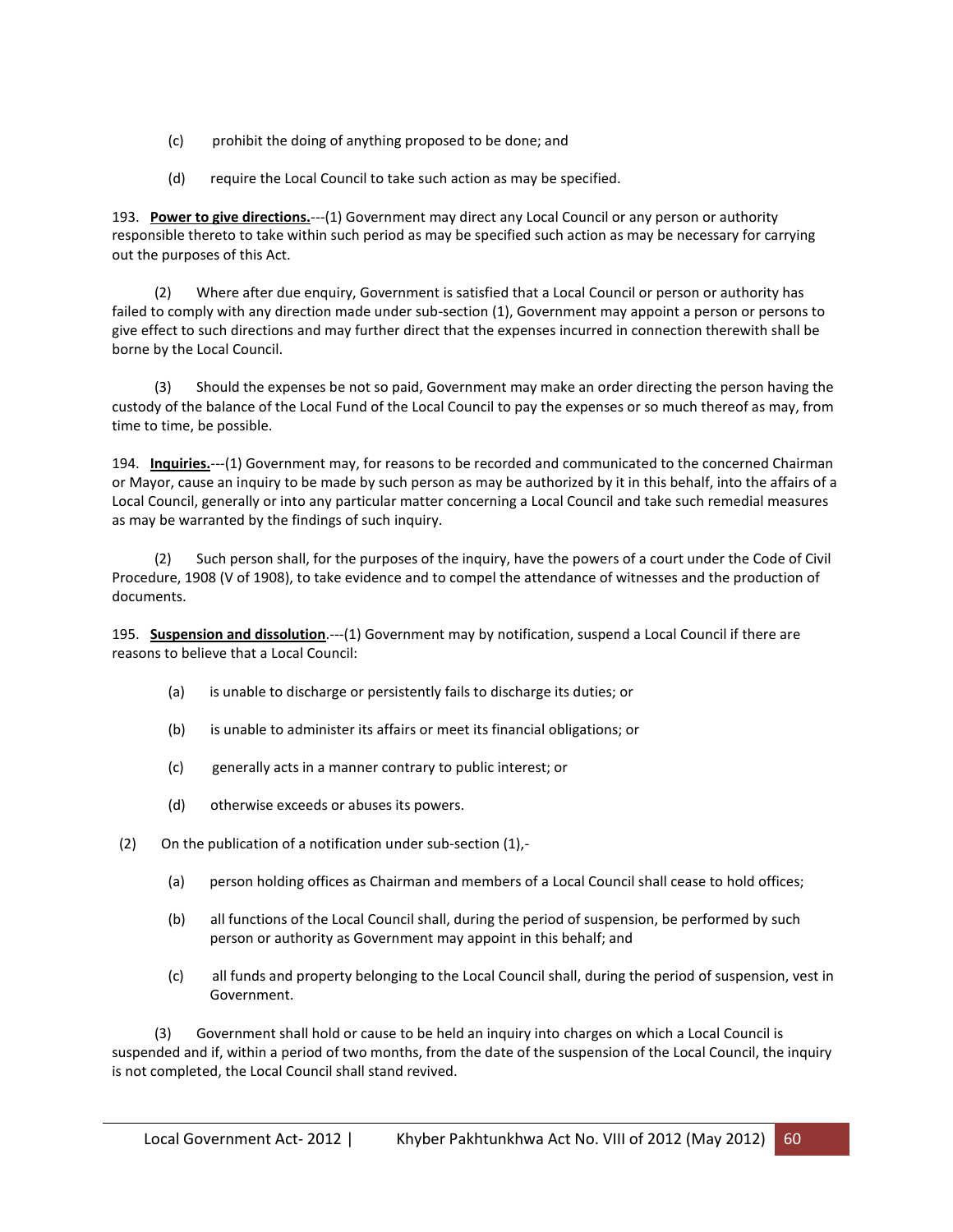(4) If, as a result of the inquiry, the charges against the Local Council are proved, Government may dissolve the Local Council.

- (5) When a Local Council is dissolved–
	- (a) Government shall order fresh elections, for the remaining term of the dissolved local council, if the remaining term of the Local Council is not less than six months; and
	- (b) If the remaining term of its office is less than six months, the person or authority referred to in subsection (2) shall continue to perform the functions of the Local Council and its funds shall continue to vest in Government till the reconstituted Local Council assumes office.

196. **Bar of suits**.---No suit or other legal proceedings shall lie against Government or any person or authority for any loss or damage of any kind caused by the suspension or dissolution of any Local Council.

# **CHAPTER -XIX DISTRICT CO-ORDINATION COMMITTEE AND INTER-COUNCIL MATTERS**

197. **District Co-ordination Committee**.---There shall be a District Co-ordination Committee in every District which shall consist of:

- (a) the Chairman of the District Council as Chairman
- (b) all the Chairmen of the Municipal Committee and representative of Municipal Corporation in the District(where applicable);
- (c) representative of Cantonment Board (where applicable);
- (d) Chairmen of Union Council concerned, (Co-opted member)
- (e) Heads of concerned Department (Non-voting Members).
- (f) Assistant Director Local Government, Elections and Rural Development Department at District. (Secretary)

 198 **Municipal Corporation Co-ordination Committee**.--- There shall be a Municipal Corporation Coordination Committee in District Peshawar which shall consist of:

- (a) the Mayor of the Corporation as Chairman;
- (b) Chairman of the Urban Union Council concerned, (Co-opted member);
- (c) Head of concerned Department (Non-voting Member);
- (d) Assistant Director Local Government, Elections and Rural Development Department at District (Secretary).

199. **Functions and powers**.---(1) Functions and powers of the District Coordination Committee shall, among other matters, include the following: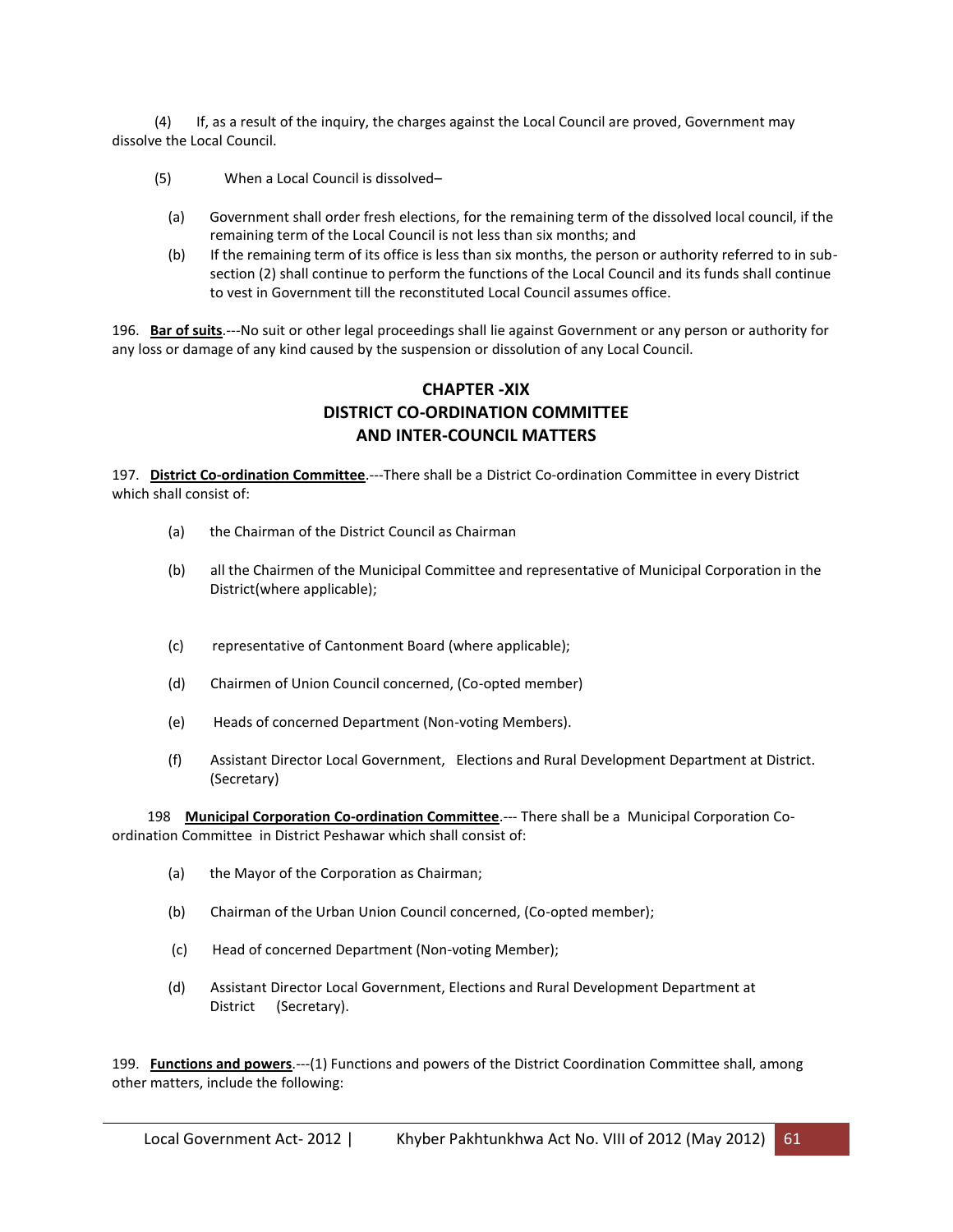- (a) co-ordination of activities of Local Councils and Government Departments in the district;
- (b) settlement of disputes among the Local Councils;
- (c) co-ordination of development plans of Local Councils; and
- (d) review of matters connected with the administration of Local Councils.
- (2) The Co-ordination Committees shall conduct its business in such manner as may be prescribed.

 (3) Decisions of the Coordination Committee shall be expressed either through consensus of opinion or majority of votes by members present and voting.

 (4) Any decision taken by the Coordination Committee, concerning Local Councils shall be communicated to the Local Council concerned for implementation.

 (5) Recommendations regarding the working of Government Department shall be communicated to Government.

200. **Joint Committees**.---A Local Council may join any other Local Council or a Local Authority in appointing a Joint Committee for any purpose in which such Local Councils or Local Authorities are jointly interested and may delegate to such Joint Committees any power which may be exercised by it including the power to make bye-laws for conduct of its business.

201**. Musalihati Jarga**----(1) There shall be constituted a Musallihati Jarga in every Union Council and every ward of the urban council for amicable settlement of disputes amongst the people through mediation, conciliation and arbitration.

(2) The Government shall prescribe the composition, qualifications, processes, procedure and terms of office for the Musalihati Jarga.

(3) Any Court of competent jurisdiction may, in a case where it deems appropriate, refer a matter to the Musalihati jarga through chairman union council:

 Provided that the Musalihati Jargas constituted prior to the commencement of this Act, unless reconstituted by the Government, shall continue to functions as validly constituted Jargas.

**Explanation**: For the purpose of this section, the expression 'dispute' relates to disputes amongst the individuals, whether of civil or criminal nature.

202.**Community Participation**---(1) Every Local Council may establish and promote community based organizations, representing cross section of society to facilitate public participation in the functions of local councils.

(2) The Government shall prescribe the composition, qualifications, processes, procedure and terms and conditions for such organizations.

203. **Outsourcing of local Councils Functions**---A local council may, with prior approval of the Government, outsource any of its functions to any person, authority, firm or company on such terms and conditions as may be prescribed.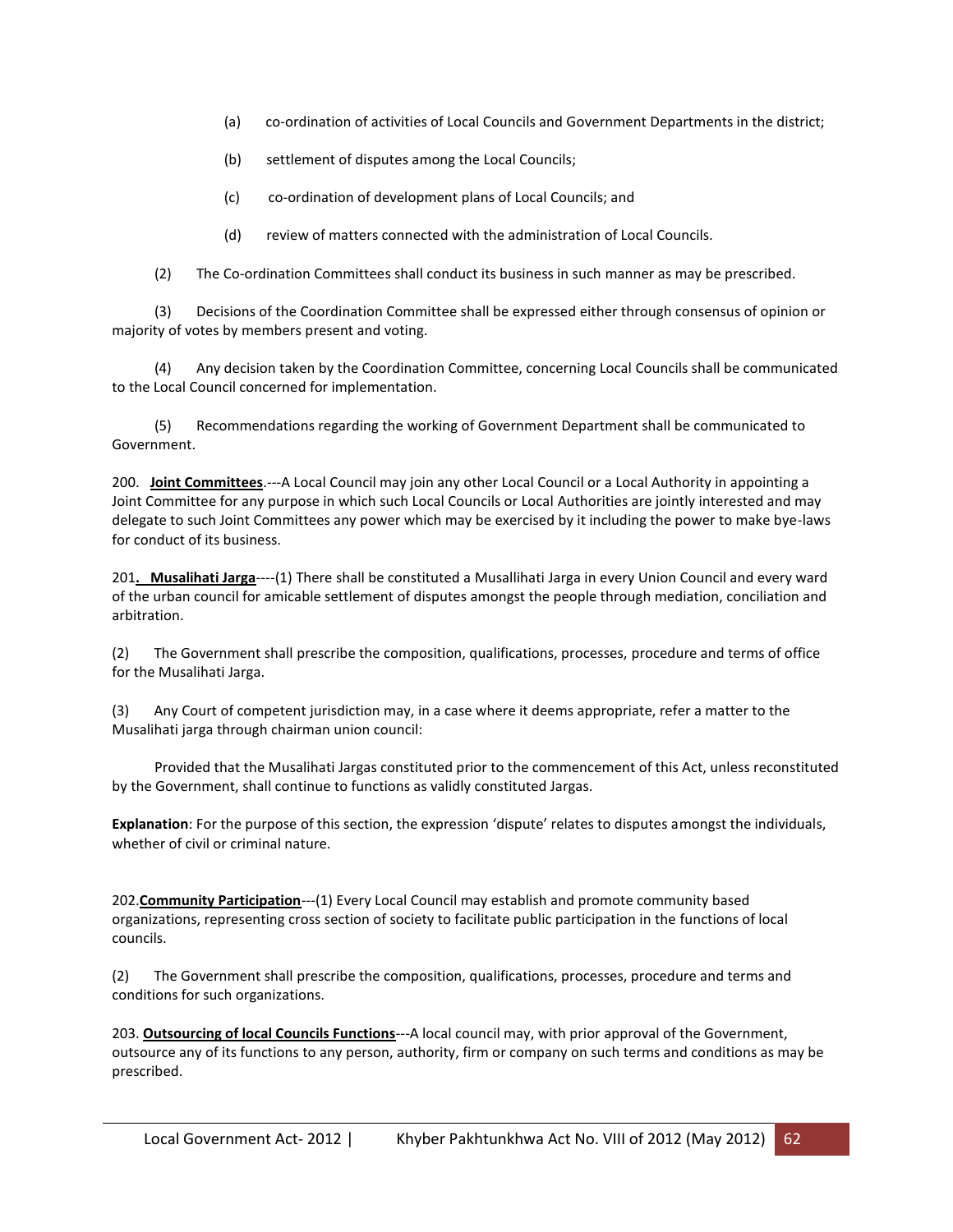# **CHAPTER —XX OFFENCES AND PENALTIES**

204. **Offences**.---An act or omission specified in the Third Schedule shall be an offence under this Act.

205. **Punishment**.---(1) Whoever commits any of the offences mentioned in Part-I of the Third Schedule shall be punished with imprisonment for a term which may extend to six months, or with fine which may extend to five thousand rupees, or with both, and if the offence is a continuing one, with a further fine which may extend to one hundred rupees for every day after the date of the first commission during which period the offender has persisted in the offence.

 (2) Whoever commits any of the offences mentioned in Part-II of the Third Schedule shall be punished with fine which may extend to three thousand rupees and if the offence is a continuing one, with further fine which may extend to one hundred rupees for every day after the date of the first commission during which period the offender has persisted in the offence.

 (3) Out of the fine imposed under sub-section (1) or sub-section (2), the court imposing the fine may award such compensation for the loss to or damage of the property of the Local Council as it may deem fit.

206. **Compounding of offences**.---Subject to the provisions of section 109 the Chairman or any person generally or specially authorized by Local Council in this behalf, may compound any offence under this Act.

207. **Cognizance of offences**.---No Court shall take cognizance of any offence under this Act except on a complaint in writing received from the person generally or specially authorized by the Local Council in this behalf.

208. **Summary disposal of cases**.---(1) A Court taking cognizance of any offence punishable under this Act other than an offence mentioned in Part-I of the Third Schedule, may state upon the summons to be served on the accused person that he may:

- (a) appear by pleader and not in person; or
- (b) by a specified date, prior to the hearing of the charge, plead guilty by registered letter and remit to the Court such amount as the Court may specify.

 (2) The accused person shall, if he pleads guilty to the charge, forward his license, if any, to the Court with a letter containing his plea in order that the conviction may be endorsed on the licence.

Where the accused person pleads guilty and remits the sum specified and has complied with the provisions of sub-section (2), no further proceedings in respect of the offence shall be taken against him nor shall he be liable to be disqualified from holding or obtaining a licence solely by reason of his having pleaded guilty.

209. **Summary trial of offences**.---Notwithstanding anything to the contrary contained in any other law for the time being in force, the offences specified in the Third Schedule shall be tried summarily and the Court shall have the same power of compounding an offence as that of the Chairman concerned.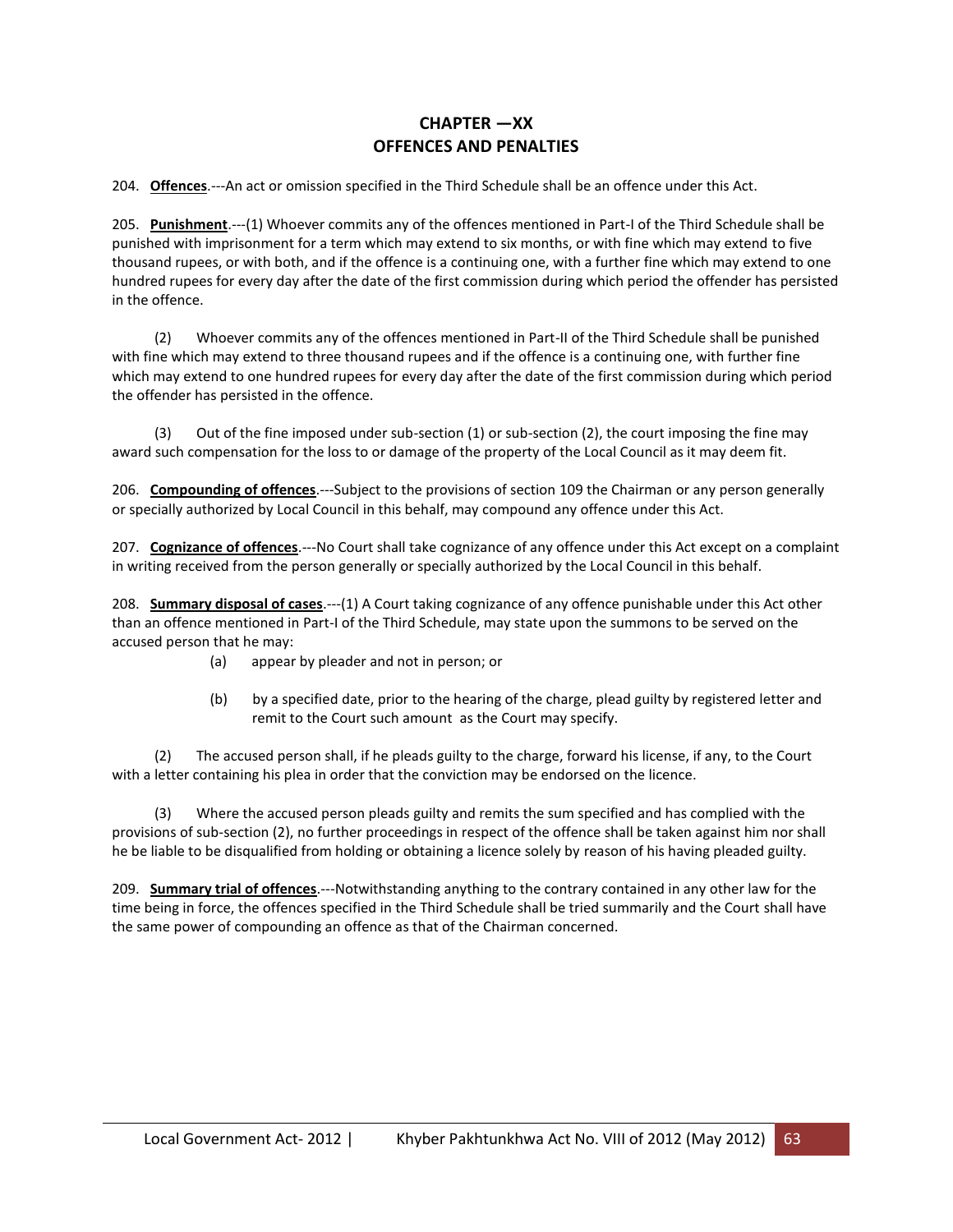# **CHAPTER —XXI MISCELLANEOUS**

210. **Appointment of whole-time Magistrates**.---(1) Government may, on such terms and conditions as it may determine, appoint one or more Magistrates, or authorize any of officers to exercise the powers of a magistrate, for trial of offences under this Act.

Notwithstanding anything to the contrary contained in any other law for the time being in force, the Magistrate or Magistrates, as the case may be, appointed under sub-section (1) shall have the power to try summarily the offence under this Act.

211. **Appeals**.---(1) Any person aggrieved by any order passed by a Local Council or its Chairman in pursuance of this Act or the rules or bye-laws, may appeal to such authority, in such manner and within such manner and within such period as may be prescribed.

(2) Any order passed in appeal shall be final:

 Provided that no order shall be passed in appeal, except after giving the aggrieved person an opportunity of being heard.

212. **Power to make rules**.---(1) Government may make rules for carrying out the purposes of this Act.

 (2) In particular and without prejudice to the generality of the foregoing power, such rules may provide for all or any of the matters specifically required to be provided under this Act, and all matters incidental, consequential and supplemental thereto.

213. **Bye-laws**.---(1) A Local Council may, and if required by Government shall, make bye-laws not inconsistent with this Act and the rules framed there-under to carry out the purposes of this Act.

 (2) In particular and without prejudice to the generality of the foregoing power, such bye-laws may provide for all or any of the matters specifically required to be provided by bye-laws under this Act, and the matters incidental, consequential and supplemental thereto.

 (3) Any regulations made by any Local Council in pursuance of, or continued in force under the provisions of the Khyber Pakhtunkhwa Local Government Ordinance, 2001(N.-W.F.P. Ordinance No XIV of 2001), if not inconsistent with this Act or the rules made thereunder, shall be deemed to be bye-laws validly made under this Act.

214. **General provisions relating to bye- laws, etc**.---(1) All bye-laws shall be made subject to the condition of previous publication.

 (2) All bye-laws made by any Local Council shall be subject to the sanction of Government and Government may sanction such bye-laws subject to modifications.

 (3) Government may frame model bye-laws and in framing their bye-laws the Local Councils shall be guided by such models.

 (4) All rules shall be notified in the Official Gazette, and all bye-laws shall be published in such manner as in the opinion of the authority making them be best adopted for information of the residents of the Local Area concerned.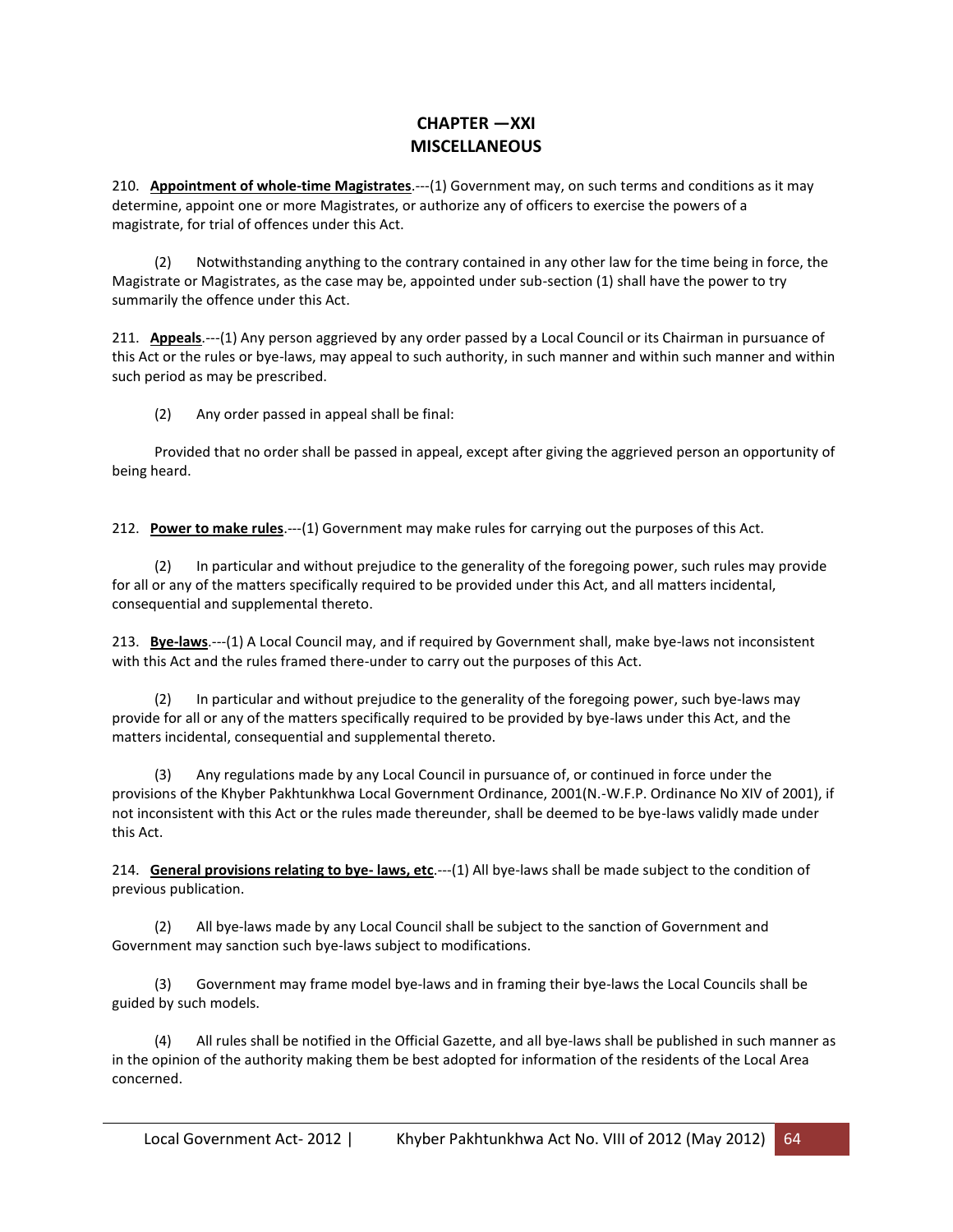(5) Copies of rules and of bye-laws pertaining to a Local Council shall be kept available at the office of the Local Council for inspection and sale.

 (6) All rules and bye-laws when duly made shall be deemed to form part of this Act and shall have effect accordingly.

215. **Delegation of powers**.---(1) Government may, by notification, delegate any of its powers under this Act or the rules to any officer subordinate to it.

 (2) A Local Council may, with the previous sanction of Government, delegate any of its powers under this Act or the rules or bye-laws to its Chairman or a Sub-Committee or any of its officers or members.

 (3) A Chairman or Mayor may, with the previous sanction of the Local Council concerned, delegate all or any of his powers under this Act or the rules or bye-laws, not being powers delegated to him under sub-section (2), to any member of the Local Council, or any of its officers.

 (4) Notwithstanding anything to the contrary contained in this Act, or any delegation made under this section, whenever the Chairman of a Local Council, for any reason, is out of station, or is on leave for a period of more than ten days, or when a vote of no-confidence has been passed against a Chairman and the office is vacant, then the Vice-Chairman shall exercise all the executive powers and perform all the functions of the Chairman during the period of his absence, or as the case may be during the period till a new Chairman is elected.

216. **Transfer of function**.---Notwithstanding anything contained in this Act or in any other law, Government may, from time to time, direct that subject to such terms and conditions, as may be specified-

- (a) any institution or service maintained by a Local Council shall be transferred to the management and control of Government; or
- (b) any institution or service maintained by Government shall be transferred to the management and control of a Local Council:

 Provided that no direction regarding the transfer of any institution or service from a Local Council to Government or vice versa shall be given without the consent of the Local Council.

217. **Licenses and sanctions**.---(1) Wherever it is provided in this Act or the rules or bye-laws that the permission or sanction of a Local Council shall be necessary to the doing of any act, such permission or sanction shall be in writing.

 (2) Every license sanctioned or permission granted by or under the authority of a Local Council shall be signed by the Chairman or Mayor, or by such Officer of the Local Council, as may be authorized in this behalf by rules or bye-laws.

218. **Institution of suits against Local Council, etc.-**--(1) A suit may be instituted against a Local Council or against any member, official or servant of a Local Council in respect of any act done or purported to have been done in his official capacity after the expiration of one month next after a notice in writing has been in the case of a Local Council, delivered or left at its office and in the case of member, official or servant, delivered to him or left at his office or residence, stating the cause of action, the name description of place or residence of the intending plaintiff and the relief which he claims and the plaint shall contain a statement that such notice has been so delivered or left.

 (2) Where any such suit is instituted without delivering or leaving such notice as aforesaid or before the expiration of the said period of one month or where the plaint does not contain a statement that such notice has been so delivered or left or if settlement as regards the subject matter of the suit is reached or the Local Council or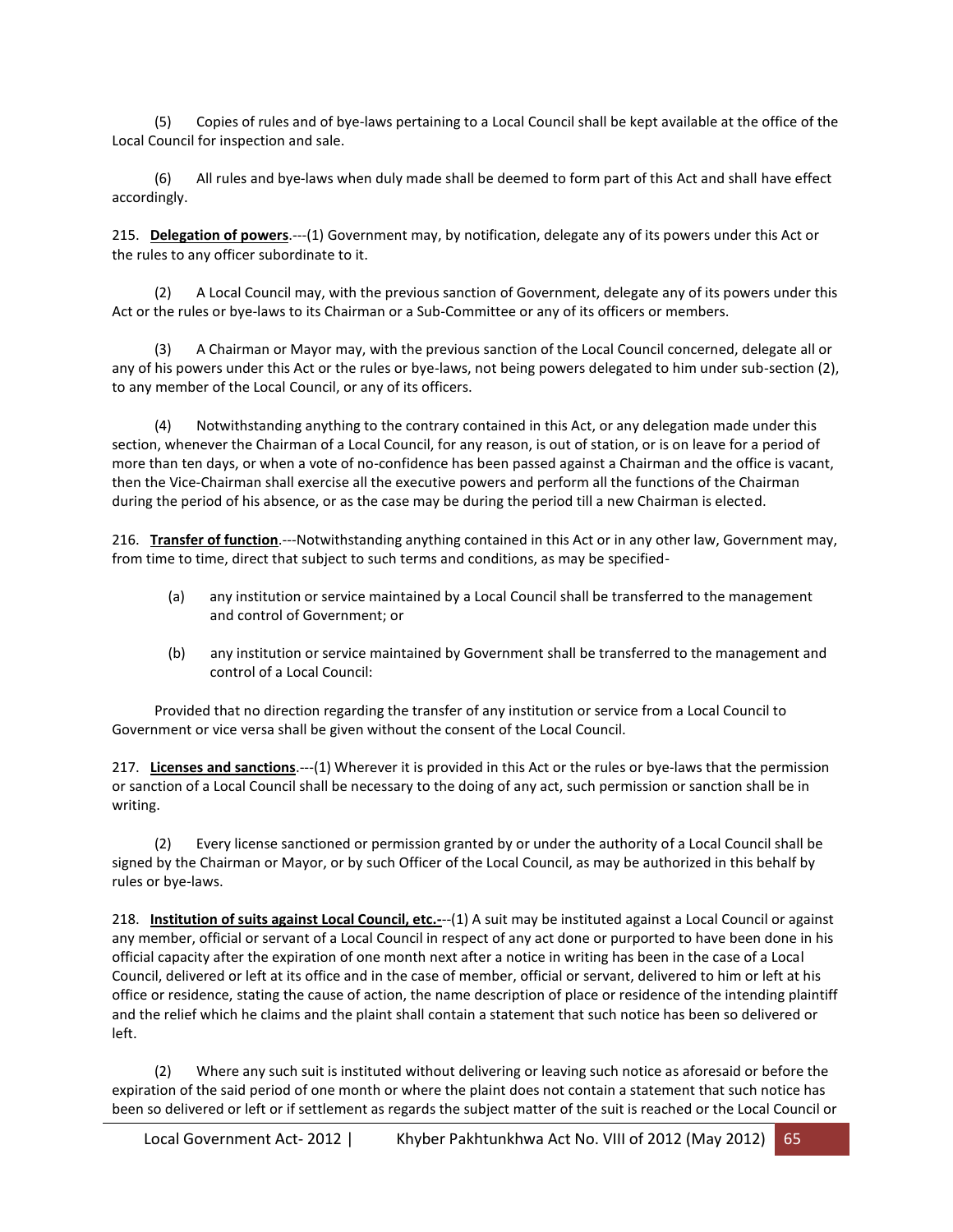the member or official or servant, as the case may be concedes the plaintiffs claim within the period of one month from the date of institution of the suit, the plaintiff shall not be entitled to any cost.

219**. Notice and service thereof**.---(1) Where anything is required to be done by any person under this Act or the rules or bye-laws, a notice shall be served on the person concerned specifying the time within which the requirement shall be complied with.

(2) No notice shall be invalid for defect of form.

 (3) Every notice shall, unless otherwise provided, be served or presented by giving or tendering the notice or sending it by post to the person for whom it is intended or by affixing it on some conspicuous part of his abode or place of business.

 (4) A notice intended for the public in general shall be deemed to have been sufficiently served if a copy thereof is affixed in such public place as may be determined by the Local Council.

220**. Records to be public documents**.---All records prepared or registers maintained under this Act shall be deemed to be public documents within the meaning of the Qanun-e-Shahadat Order, 1984.

221**. Members and servants of Local Councils to be public servants**.---Every member and every servant of a Local Council, and every other person duly empowered to act on behalf of a Local Council, shall be deemed to be a public servant within the meaning of section 21 of the Pakistan Penal Code (XLV of 1860).

222. **Bar against employment**.---A Chairman, Vice Chairman, Mayor or Deputy Mayor or a member of a Local Council shall not be employed under such Local Council for a period of one year from the date on which he ceases to be a Chairman or member, as the case may be.

223. Protection of action taken in good faith.---No suit, prosecution of other legal proceedings shall lie against Government or any Local Council or against any person authorized by either, for anything done in good faith or intended to be done under this Act or for any damage caused or likely to be caused by any such thing.

# **CAHPTER —XXII TRANSITIONAL PROVISIONS**

224**. Interim authorities**.---In any area within the jurisdiction of a Local Government as defined in the Khyber Pakhtunkhwa Local Government Ordinance,2001 (Khyber Pakhtunkhwa Ordinance No. XIV of 2001), in which the provisions of this Act are brought into force but a Local Council is not constituted or a Local Council constituted under this Act has been dissolved, then notwithstanding anything contained in this Act, Government may, by order empower a person or persons to perform all or any of the functions of such Local Council as had jurisdiction therein immediately before such enforcement or dissolution, as the case may be, or such functions of a Local Council under this Act as may be specified in the order, until a Local Council for the area assumes office in accordance with the provisions of this Act.

225. **Interim maintenance of institutions**.---Where on the enforcement of this Act in any area, any service undertaken or institution maintained by Government is required under any of the provisions of this Act to be compulsorily undertaken or maintained by a Local Council, such service or institution shall, notwithstanding anything contained in this Act, continue to be undertaken or maintained by Government until the management thereof is duly transferred to the Local Council.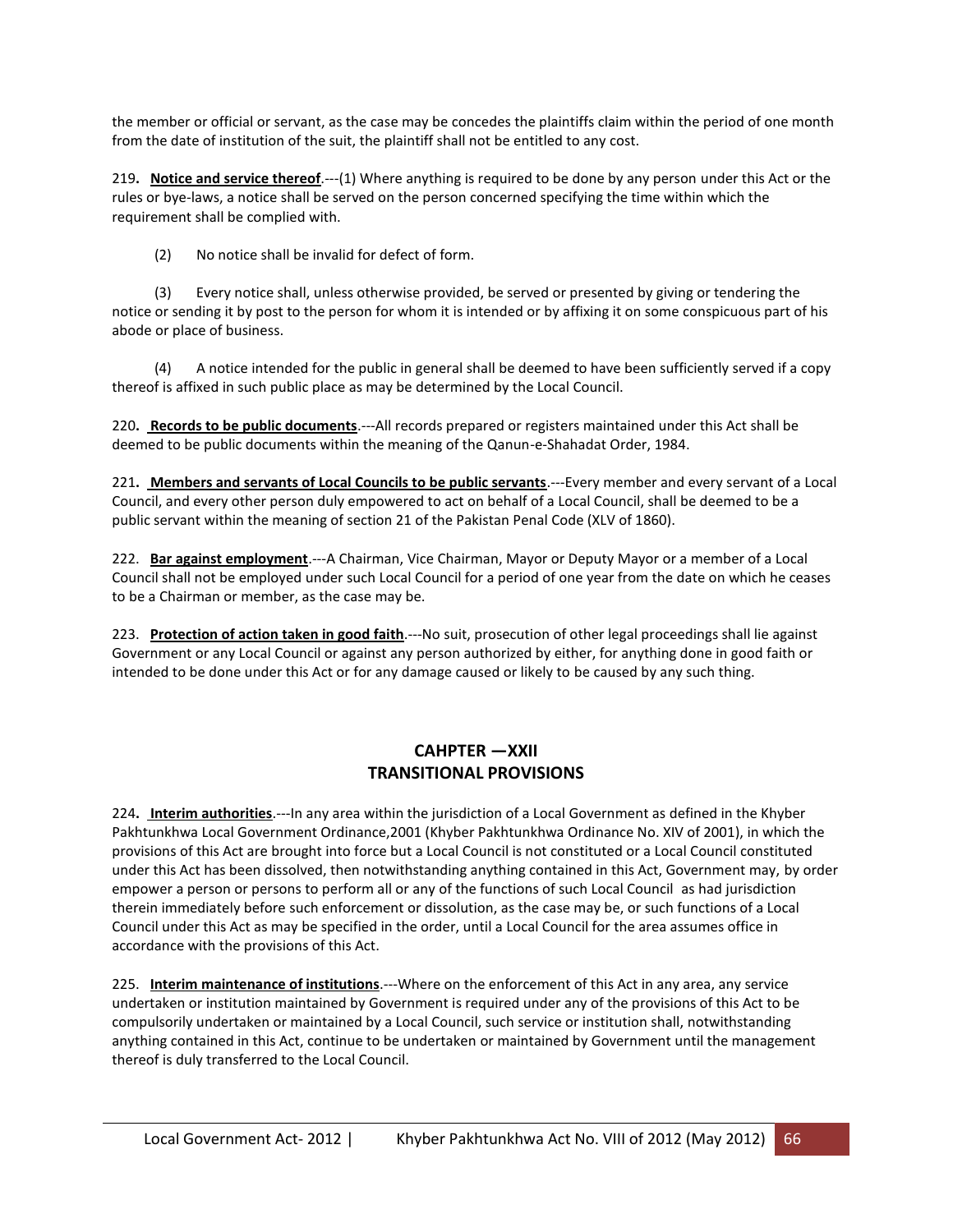226. **Interim budget**.---Where a Local Council assumes office under this Act for the first time, its budget for the financial year during which it assumes office shall relate to the remaining period of that year and the provisions regarding budget under this Act shall mutatis mutandis apply to such a budget.

227. **Continuation of functions of certain authorities and officers**.---Notwithstanding anything contained in this Act, all authorities and all officers who immediately before the enforcement of this Act were exercising functions of Local Governments under the Khyber Pakhtunkhwa Local Government Ordinance, 2001 (Khyber Pakhtunkhwa Ordinance No. XIV of 2001), shall continue to exercise their respective functions till the Local Councils are constituted under this Act; provided that Government may withdraw all or any of the functions from such authorities or officers as it may deem necessary.

# **FIRST SCHEDULE DANGEROUS AND OFFENSIVE ARTICLES AND TRADES (See Section 103)**

- 1. The business of storing or selling timber, firewood, coal, charcoal and coke, hay straw grass and bamboo, jute, shrub, hemp munj and their products, matches, explosives, petrol, oil and lubricants, paper, ghee and other dangerously inflammable materials.
- 2. Sugar refining and sugar refineries.
- 3. preparation of aerated water.
- 4. Operating or running bake houses.
- 5. Electroplating.
- 6. Welding.
- 7. Storing, packing, pressing, cleaning, preparing or manufacturing by any process whatever blasting powder, ammunition, fireworks, gun powder, sulpher, mercury, gases, gun cotton, saltpeter, nitrocompounds, nitromixtures, phosphorus or dynamite.
- 8. Cleaning, dying, preparing or manufacturing by any process whatever clothes or yarn in indigo and other colours.
- 9 Storing, processing, cleanings, crushing, melting, preparing or manufacturing by any process whatever or dealing in bones, tallow, offal, fat blood, soap, raw hides and skins candles, manure, catgut and oil cloth.
- 10. Manufacturing oils.
- 11. Washing or drying wool or hair.
- 12. Making or manufacturing bricks, 'Surkhi', tiles, or earthenware potsclay pipes or other earthenware by any process of baking or burning.
- 13. Burning or grinding of limestone or metal stone or storing of lime for sale.
- 14. Cleaning or grinding of grain or chilies by any kind or class or machinery.
- 15. Keeping animals likely to create nuisance.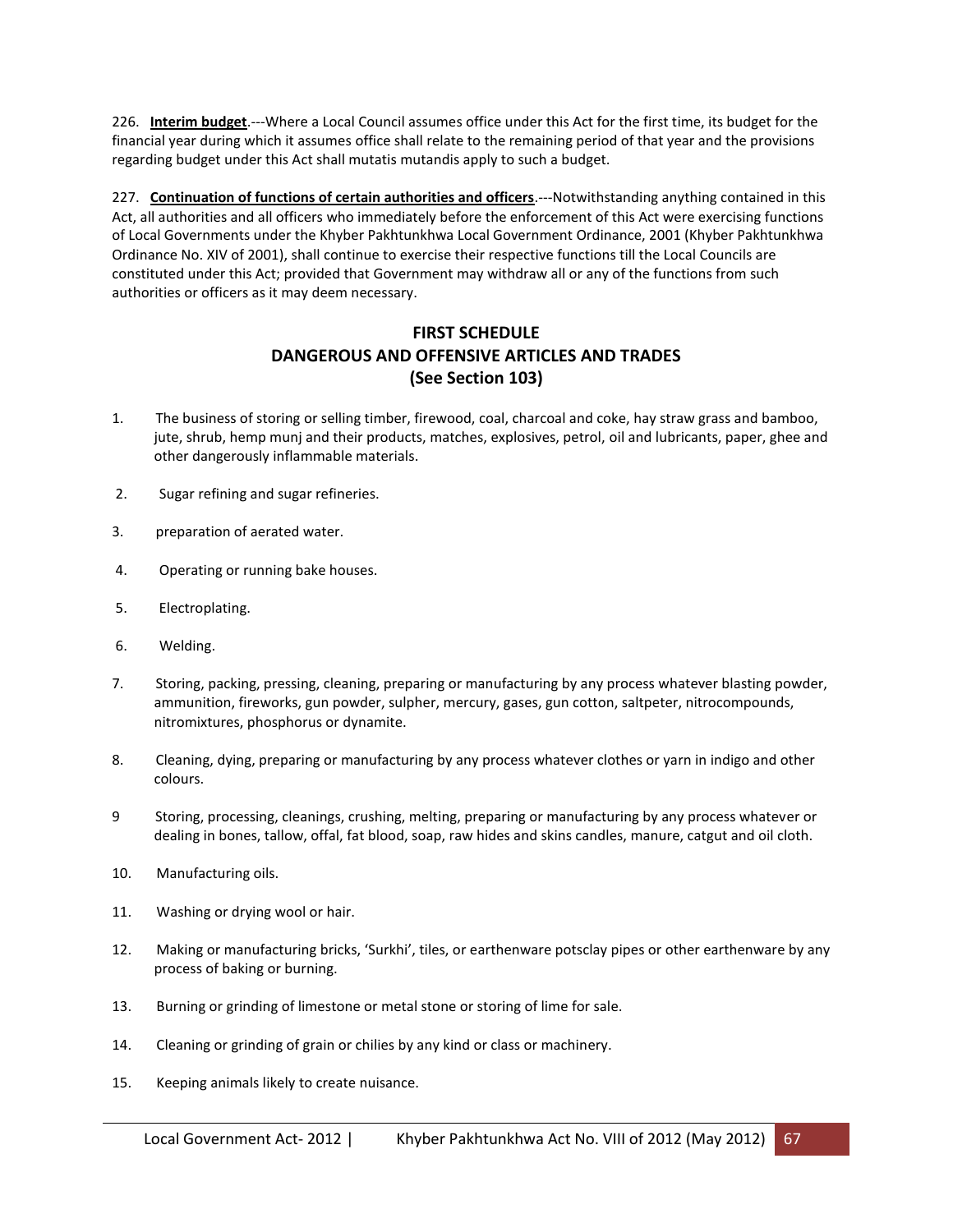- 16. Fell mongering.
- 17. Casting of heavy metals such as iron, lead copper and brass.
- 18. Dealing in chemicals, liquid or otherwise.
- 19. Whole-sale storing cleaning pounding and selling of tobacco except the storing of tobacco required for the preparation of biddis, cigars or cigarettes.
- 20. Operating or running tin factories.
- 21. Manufacture of safes, trunks and boxes.
- 22. Marble cutting and polishing.
- 23. Glass leveling and polishing.
- 24. Manufacture of cement and hume pipes.
- 25. Storing, packing, pressing, cleaning, preparing or manufacturing by any process whatever, rags, pitch, tar, turpentine, demmar, coconut, fibre, flax, hemp, rosin or spirit.
- 26. Tanning, pressing or packing hides or skins whether raw or dry.
- 27. Trade or operation of a ferrier.
- 28. Working of power-looms, rice husking plants, steam whistle, steam trumpet or electric or hand operated sirens beyond hours fixed for their operation by a Local Council.
- 29. Discharging fire-arms and letting off fire-works. fire-balloons or detonators, or any game dangerous to life, dwelling and other property.
- 30. Any other article or trade declared by Government to be dangerous to life, health or property or likely to cause nuisance either from its nature or any reason of the manner in which or the conditions under which, the same may be processed or carried on.

# **SECOND SCHEDULE TAXES OF LOCAL COUNCILS (See Section 175)**

#### **Part I - Taxes of Union Councils**

- (1) Tax on cinemas and cinema tickets.
- (2) Entertainment tax on dramatical and theatrical show;
- (3) Fees for registration and certification of birth, marriages, and deaths;
- (4) Marriage tax;
- (5) Fees for licenses, sanctions and permits granted by a Union Council;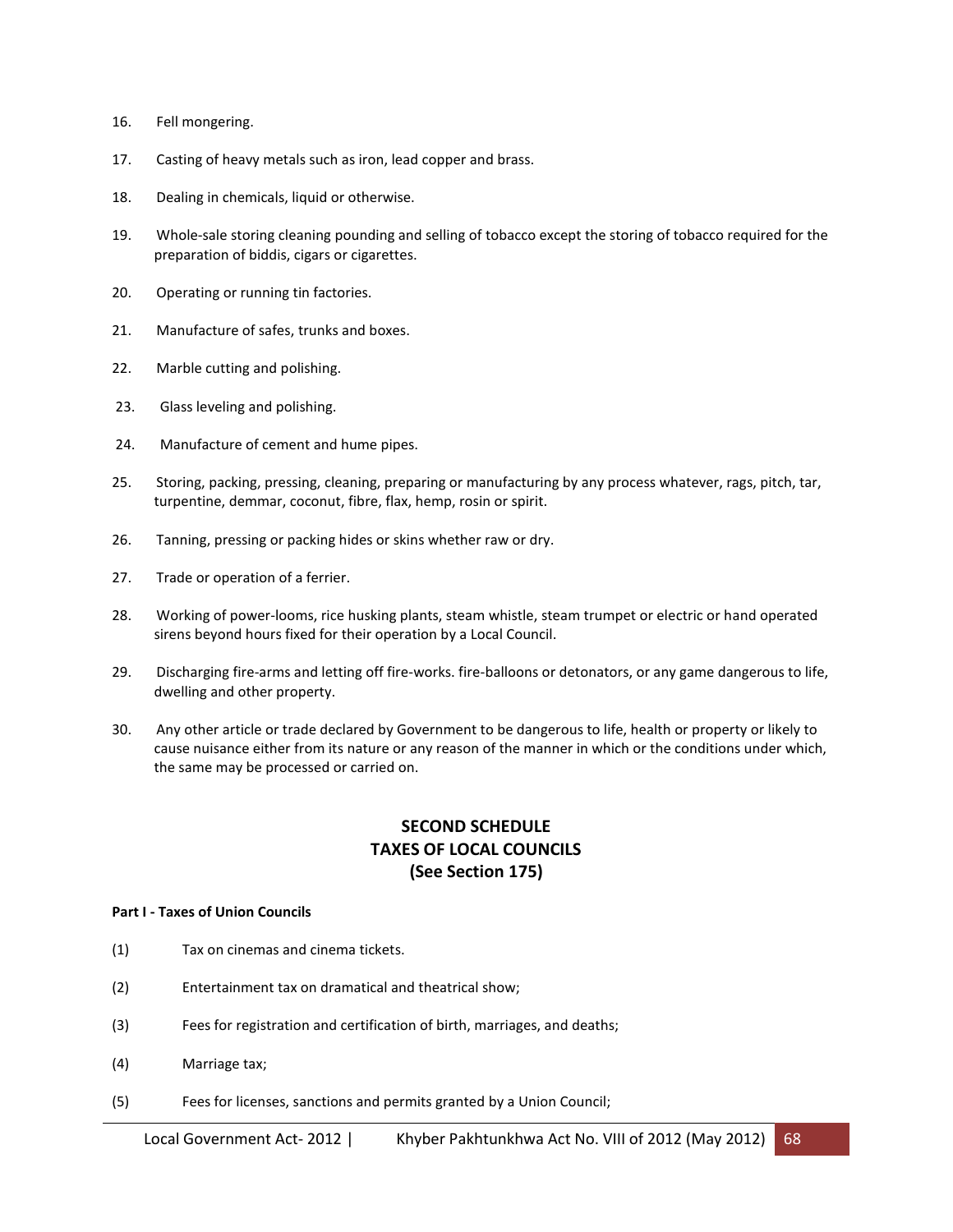- (6) Fee on the slaughter of animals;
- (7) Fee for erection and re-erection of buildings;
- (8) Rate for the remuneration of village guards;
- (9) Market fees;
- (10) Rates on the services provided by the Union Council;
- (11) Rate for the execution or maintenance of any work of public utility like lighting of public places, drainage, conservancy and water supply operated by Union Council;
- (12) Tax on professions, trade , callings and employment;
- (13) Fee at fairs, agricultural shows, industrial exhibitions, tournaments and other public gathering;
- (14) Tax on feasts where more than twenty persons, not belonging to the household of the person arranging the feast, are entertained with foodstuffs;
- (15) Community tax for the construction of public work of general utility for the inhabitants of the Union; and
- (16) Any other tax authorized by Government in consultation with Finance Department.

#### **Part -II**

#### **Taxes of District Councils**

- (1) Tax on the transfer of immovable property;
- (2) Fees for licenses, sanctions and permits granted by the District Council;
- (3) Market fees for the markets maintained by the District Council;
- (4) Rates on the services provided by the District Council;
- (5) Fees at fairs, agricultural shows and industrial exhibitions tournaments and other public gathering;
- (6) Fees for specific services rendered by the District Council;
- (7) Tax on the annual rental value of buildings and lands;
- (8) Toll on roads and bridge and ferries maintained by the District Council;
- (9) Tax on vehicles other than motor vehicles and including carts, bicycles, and tongas.
- (10) Tax for the construction or maintenance of a work of public utility;
- (11) Fee on advertisement and billboards, other than on radio, print media and television; and
- (12) Any other tax authorized by Government in consultation with Finance Department.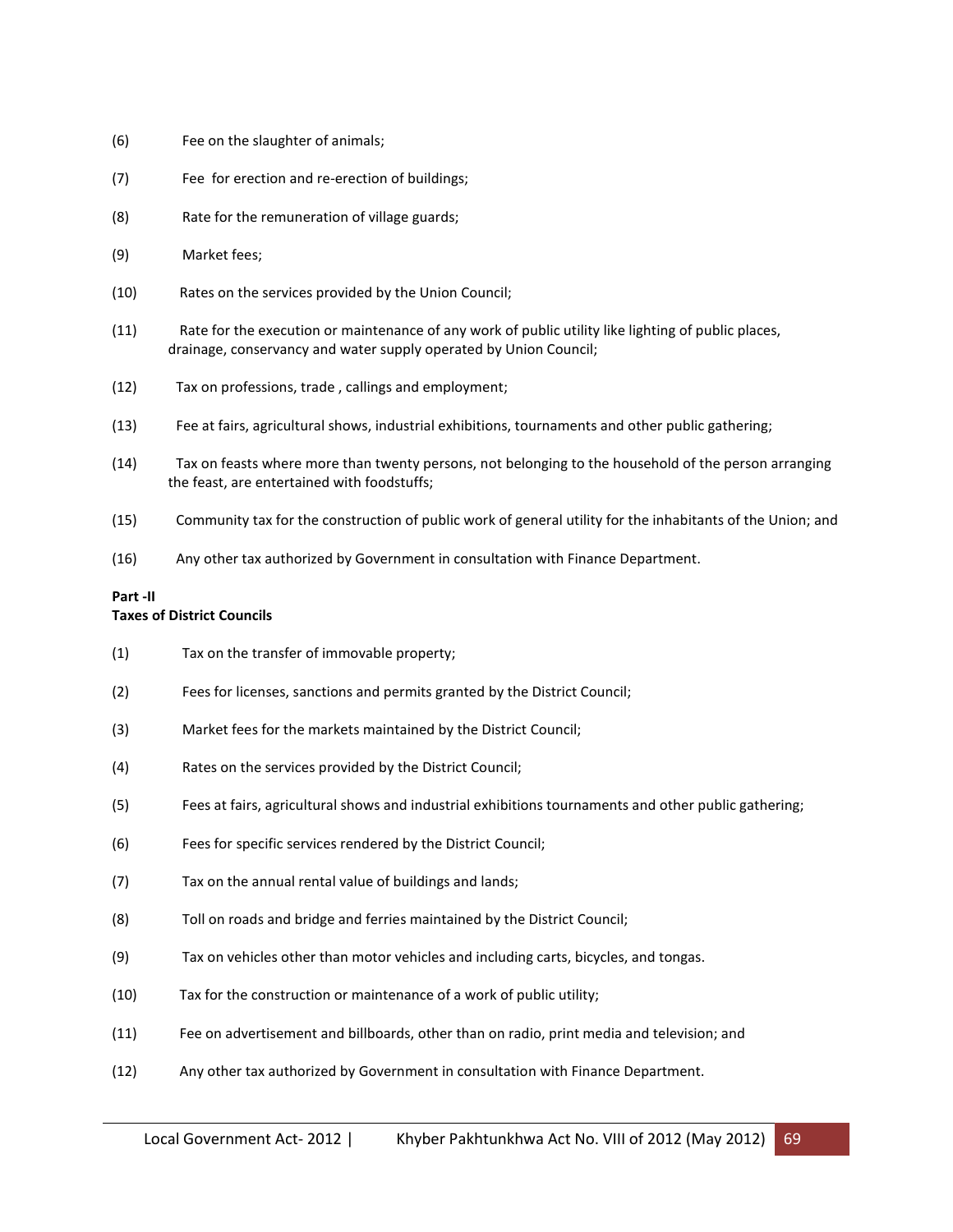### **Part -III Taxes of Urban Councils**

Municipal Committees and Municipal Corporations

| (1)  | Tax on the annual rental value of buildings and land;                                                                                              |
|------|----------------------------------------------------------------------------------------------------------------------------------------------------|
| (2)  | Tax on cinemas and cinema tickets;                                                                                                                 |
| (3)  | Entertainment tax on dramatical and theatrical shows;                                                                                              |
| (4)  | Tax on the transfer of improvable property;                                                                                                        |
| (5)  | Water rate;                                                                                                                                        |
| (6)  | Drainage rate;                                                                                                                                     |
| (7)  | Conservancy rate;                                                                                                                                  |
| (8)  | Tax on all kinds of vehicles;                                                                                                                      |
| (9)  | Lighting rate;                                                                                                                                     |
| (10) | Tax on the birth of children;                                                                                                                      |
| (11) | Fee for the erection and re-erection of buildings;                                                                                                 |
| (12) | Marriage tax;                                                                                                                                      |
| (13) | Fee for the licenses, sanctions and permits granted by a Municipal<br>Committee;                                                                   |
| (14) | Fees on the slaughter of animals;                                                                                                                  |
| (15) | Tax on professions, trade, callings and employment;                                                                                                |
| (16) | Market fees;                                                                                                                                       |
| (17) | Fee on advertisement and billboards, other than on radio, print media and<br>television;                                                           |
| (18) | Tax on feasts when more than twenty persons, not belonging to the<br>household of the persons arranging the feast are entertained with foodstuffs; |
| (19) | Tax on animals and sale of animals;                                                                                                                |
| (20) | Toll tax on roads, bridges and ferries maintained by a Municipal Committee;                                                                        |
| (21) | Fees at fairs, agricultural shows, industrial exhibitions, tournaments and<br>other public gathering;                                              |
| (22) | Fees for specific services rendered by a Municipal Committee;                                                                                      |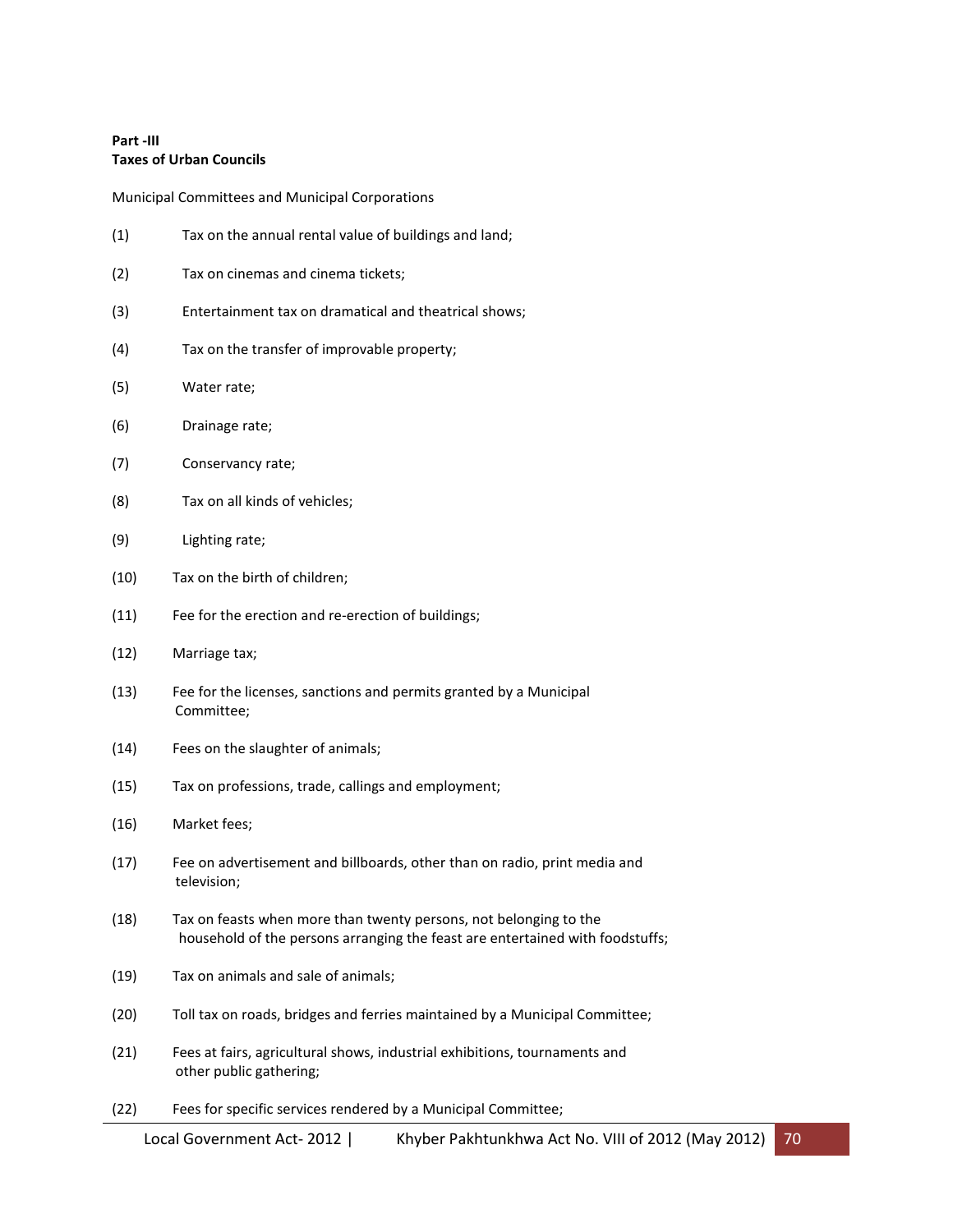- (23) Tax for the construction or maintenance of any work of public utility;
- (24) Parking fees; and
- (25) Any other tax authorized by Government in consultation with Finance Department.

# **THIRD SCHEDULE OFFENCES UNDER THE ACT (See Section 204)**

### **Part-I**

- 1. Contravention of the prohibition provided under Section 109 sub-section (1) of this Act.
- 2. Keeping or maintaining any cattle in any part of a prohibited zone or failure to remove the cattle from the prohibited zone within the specified time when an order to this effect has been made under section 96.
- 3. Carrying of any dangerous or offensive trade or storing any offensive or dangerous articles without the sanction required under this Act.
- 4. Tampering with any road, drain, pavement, main, pipe, meter or any apparatus or appliance for the supply of water.
- 5. Exhibiting any obscene advertisement.
- 6. Stocking or collecting of timber, wood, dry grass, straw or other inflammable material in a manner which is declared by the Local Council to be dangerous.
- 7. Discharge fire-arms or letting off fire works, crackers fire balloons or detonators or engaging in any game in such manner as causes or is likely to cause danger to persons passing by or living or working in neighborhood, or risk or injury to property.
- 8. Willfully obstructing any officer or servant of a Local Council or any person authorized by the Local Council in the exercise of powers conferred by or under this Act.
- 9. Fixing of wooden Khokhas, plying of hand carts for the sale of goods and temporary shops or permanent shops or extension thereof on footpaths or beyond the street line.
- 10. Opposing forcible seizure of animals under this Act or rescuing the seized animals either from the pound or from any person taking them to a pound.
- 11. Erection or re-erection of a building without the sanction required under this Act or using for a purpose other than for which erection or re-erection was sanctioned.
- 12. Erection or re-erection or addition to or altering any building or buildings within the area of the scheme respecting which notice under section 156 has been notified, except with the permission of the Town Improvement Committee.
- 13. Dyeing or tanning skins within such distance of the residential area as may be specified by the Local Council.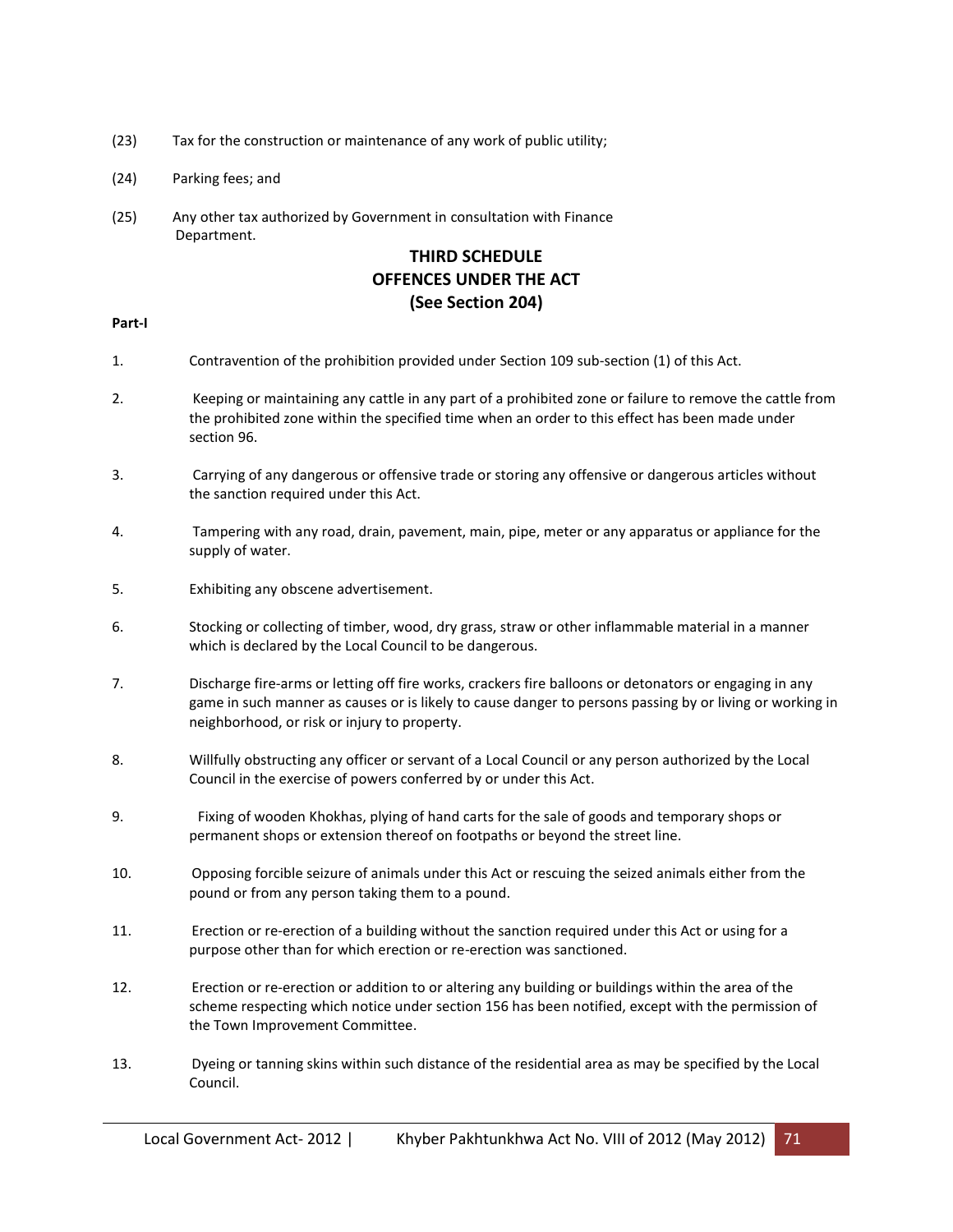- 14. Establishing a brick kiln, lime kiln, charcoal kiln, or pottery within such distance of the residential area as may be specified by the Local Council.
- 15. Failure to demolish or otherwise secure a building declared by the Local Council to be dangerous building.
- 16. Failure of industrial or commercial concerns to provide adequate and safe disposal of affluent.
- 17. Erection or re-erection, addition or alteration of any building or buildings within the area of the scheme included in the Site Development Schemes prepared by and sanctioned at the instance of Town Improvement Committee.
- 18. Failure by the owner or occupier of any land to clear away and remove any thick vegetation or undergrowth declared by a Local Council to be injurious to health or offensive to the neighborhood.
- 19. Quarrying, blasting, cutting timber or carrying building operations in such manner as causes or is likely to cause danger to persons passing by or living or working in the neighborhood.
- 20. Being an officer or servant declared by the Local Council to be an essential officer or servant to be absent from duty or to neglect or refuse to perform any of the duties or to perform them willfully in inefficient manner.
- 21. Violation of the prohibitions and other provisions provided in the Master Plan, and the sanctioned and un-sanctioned Site Development Scheme under this Act.
- 22. Cutting down of any tree, or cutting of a branch of any tree, or erection or demolition of any building, or a part of a building where such action is declared under this Act to be a cause of danger or annoyance to public.

### **Part-II**

- 23. Without the permission of the Local Council, causing or knowingly or negligently allowing the contents of any sink, sewer or cesspool or any other offensive matter to flow, or drain to be put upon any street, or public place, or into any irrigation channel or any sewer or drain not set apart for the purpose.
- 24. Laying out a drain or altering any drain in a street without the sanction required under this Act.
- 25. Connecting any house drain with a drain in a public street without the permission required under this Act.
- 26. Using water for drinking from any source which is suspected to be dangerous to public health and the use there of has been prohibited by the Local Council.
- 27. Excavation of earth, stone or any other material with in such distance of the residential area as specified by the Local Council.
- 28. Disposing of carcasses of animals within prohibited distance and removal of fat from a dead animal other than a slaughtered animal.
- 29. Slaughtering of animals for the sale of meat at a place other than the place set apart for the purpose.
- 30. Burning or burning a dead body at a place which is not a public or registered burial or burning place, except with the sanction of the Local Council.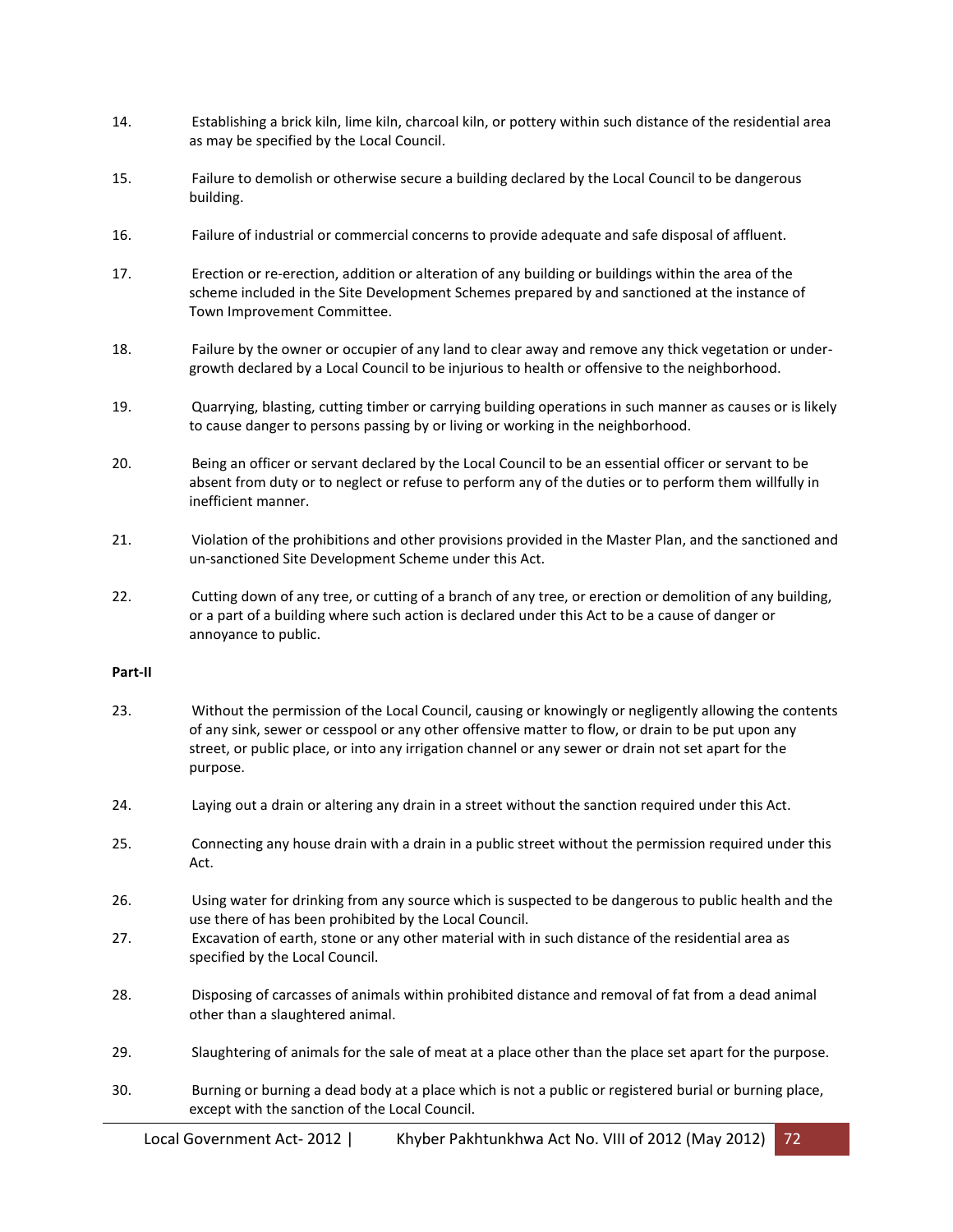- 31. Evasion of payment of a tax or other impost lawfully levied by a Local Council.
- 32. Failure to furnish, on requisition, information in respect of any matter which a Local Council is authorized to call for under any of the provisions of this Act, rules or bye-laws or furnishing wrong information.
- 33. Doing an act without licence or permission when the doing of such act requires a licence or permission under any of the provisions of this Act or the rules or bye-laws.
- 34. Picketing, parking animals or collecting carts or vehicles on any street, using any street as a halting place for vehicles or animals or as a place of encampment without the permission of the Local Council.
- 35. Causing or permitting animals to stray or keeping, tethering, stalling, feeding or grazing any cattle on any road, street or thoroughfare or in any public place or damaging or causing or permitting to be damaged any road, street or thoroughfare by allowing cattle to move thereon.
- 36. Throwing or placing any refuse on any street, or in any place, not provided or appointed for the purpose by a Local Council.
- 37. Doing any act by which water for drinking is rendered unfit for such use.
- 38. Watering cattle or animals, or bathing or washing at or near a well or other source of drinking water for the public.
- 39. Steeping hemp, jute or any other plant in or near a pond or any other excavation within such distance of the residential area as may be specified by a Local Council.
- 40. Willfully or negligently injuring or suffering to be injured, wells, reservoirs mains, pipes or other appliances for the supply of water under the management or control of a Local Council.
- 41. Drawing off, diverting or taking any water except with the permission required under this Act.
- 42. Failure or provide, close, remove, alter, repair, clean, disinfect or put in proper order any latrine, urinal, drain, cesspool or other receptacle for filth, sullage, water or refuse when so required by a Local Council.
- 43. Failure by the owner or occupier of any land to cut or trim, the hedges growing thereon which overhang any well, tank or other source from which water is derived for public use.
- 44. Cultivation of such crops, use of such manure, or irrigation of any land in such manner as is declared under this Act to be injurious to public health or offensive to the neighborhood.
- 45. Failure by the owner or occupier of any land or building to clean, repair, cover, fill up or drain off any private well, tank or other source of water-supply, which is declared under this Act to be injurious to health or offensive to the neighborhood.
- 46. Failure of an owner or occupier of any building or land to put up and keep in good condition troughs and pipes for receiving or carrying water or sullage water.
- 47. Sale of article of food or drink by a person suffering from any infectious disease.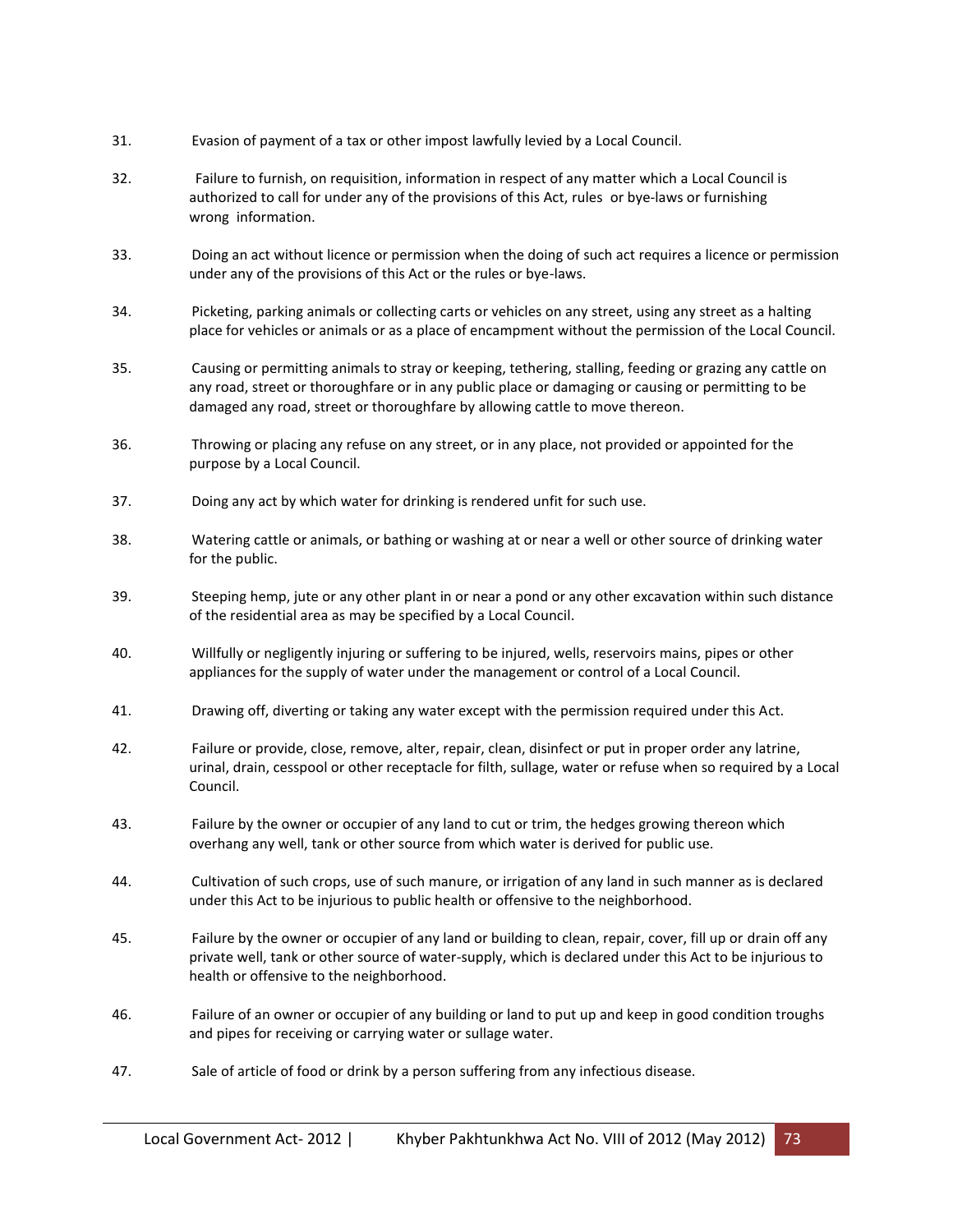- 48. Feeding or allowing to be fed any animal meant for dairy, or food purposes on deleterious substance, filth or refuse of any kind.
- 49. Defacing or disturbing any direction-post, lamp-post or lamp, or extinguishing any light arranged by a Local Council without due authority.
- 50. Fixing any bill, notice, placard or other paper or means of advertisement against or upon any building or place other than the places fixed for the purpose by a Local Council.
- 51. Writing or painting any objectionable, abusive, provocative, anti-State or such other slogans or words on a building.
- 52. Failure to remove or erase bills, notices, placards, papers, writing or paintings referred to in items 49 and 50 by the owner or occupier of the buildings.
- 53. Playing of music or radio, beating a drum or tomtom, blowing a horn or trumpet or beating or sounding any brass or other instrument or utensil in contravention of any general or special prohibition issued by a Local Council.
- 54. Letting loose or setting in of ferocious dogs or other dangerous animals.
- 55. Using or allowing the use for human habitation of a building declared by a Local Council to be unfit for human habitation.
- 56. Failure to lime-wash or repair a building if so required by a Local Council.
- 57. Failure by the owner or occupier of a building to make adequate arrangements for house scavenging when so required by a Local Council.
- 58. Begging importunately for alms or exposing or exhibiting with the object of exciting charity, any deformity or disease or any offensive sore or wound.
- 59. Failure of the head of family to report the birth or death to a Local Council or a person appointed in this behalf within a reasonable time.
- 60. Any owner or keeper of an animal who through neglect or otherwise damages or causes or permits to be damaged any land or crop or produce of land, or any public road, by allowing such animals to trespass thereon.
- 61. Doing of any other act which is prescribed as an offence under this Act.
- 62. Contravening any of the provisions of this Act, rules or bye-laws, or any order, direction, notice or declaration made or issued thereunder.
- 63. Attempts and abetment of any of the offences as aforesaid.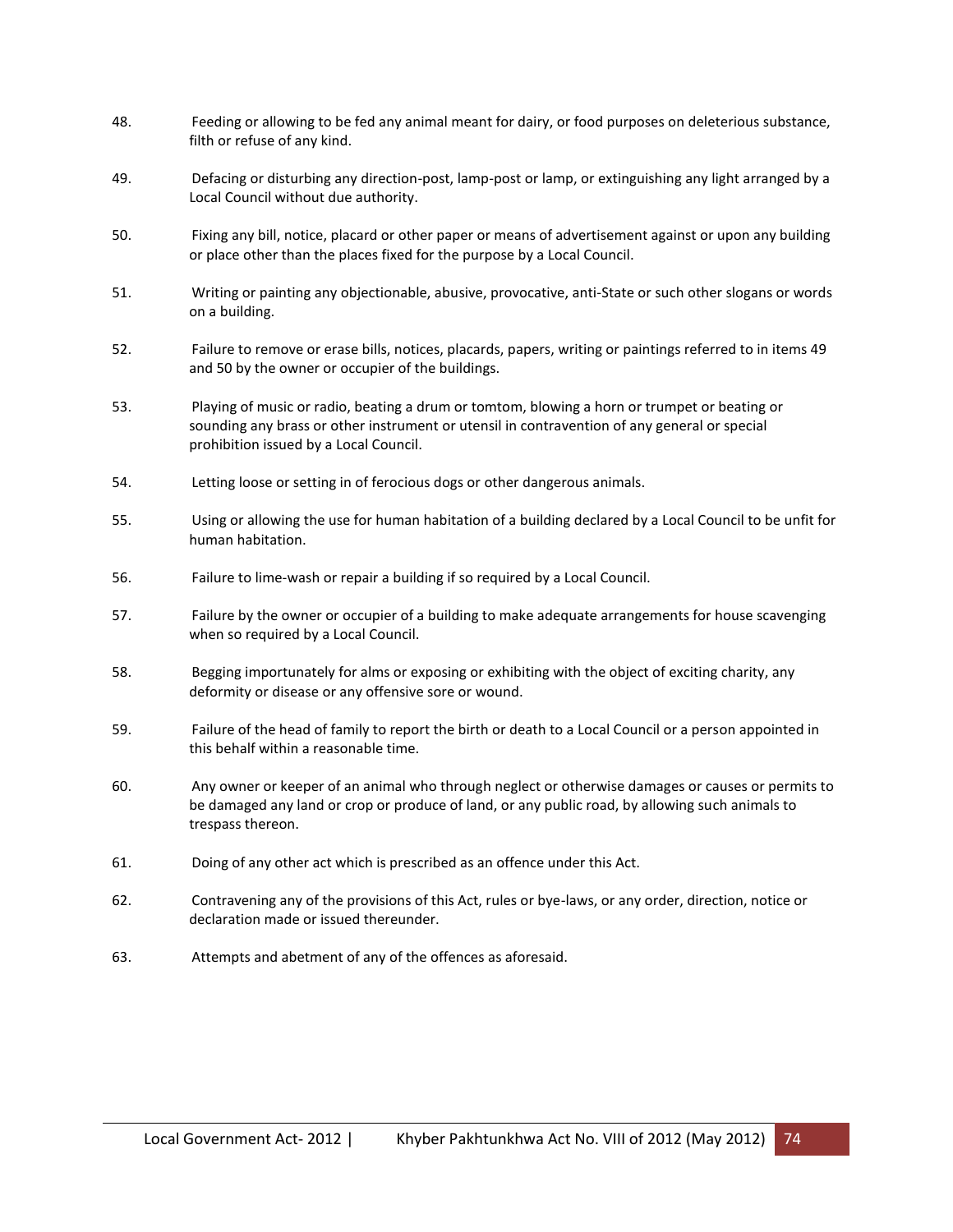# **THE FOURTH SCHEDULE**

# **(See Section 79)**

# **MODEL STRUCTURE OF LOCAL COUNCIL OFFICES (Part-I)**

# **DISTRICT COUNCIL OFFICES**

# **CHIEF COORDINATION OFFICE - Functions and Responsibilities**

# **Coordination Section:**

- General coordination at district level for coherent planning, integrated development, effective and efficient functioning of administration.
- Supervision of programmes, projects, services, and activities in the district.
- Implementation of government policies.
- Overseeing delivery of municipal services.
- Review of the implementation of the District Development Programme through review meetings as well as through periodic inspections.
- Identification, consolidation, prioritization of district wide development needs.
- Relief measures in the event of any fire, flood, hailstorm, earthquake, famine and other natural calamities.

#### **Human Resource Management Section:**

- Matters pertaining to local council establishment, their recruitment, promotion and regulation.
- **•** Training, capacity building and career planning.
- Advice on service matters and simplification of procedures, processes and forms.
- Welfare schemes of Local Council employees.
- **•** Enforcement of efficiency and discipline rules.
- Management of district council secretarial functions.
- Steering and supervision of activities in union councils.
- Coordination with the Local Government Department regarding specific programs and activities.
- Any other functions delegated by the Government.

#### **Finance Section:**

- Formulation, distribution and monitoring of district council budget.
- Disbursement of funds Union Councils.
- Examination and scrutiny of proposals for re-appropriation, supplementary grants and their processing for approval of competent authority.
- Financial management and control of offices the district council.
- Scrutiny of schemes of new expenditures.
- Preparation, communication and execution of financial sanctions in accordance with the Delegation of Financial Powers Rules.
- Examination and advice on matters directly or indirectly affecting the district council finances.
- Examination of service and administrative matters, having financial implications, of employees of the district council in accordance with the rules and policies of the government.
- Creation/upgradation of posts, either permanently or temporarily with the approval of Government.
- Implementation of prescribed schedule of rates.
- Prudent management of assets and liabilities of district council.
- Execution of pay/pension policy/rules of the government.
- Purchase of stores and capital goods for offices of the district council.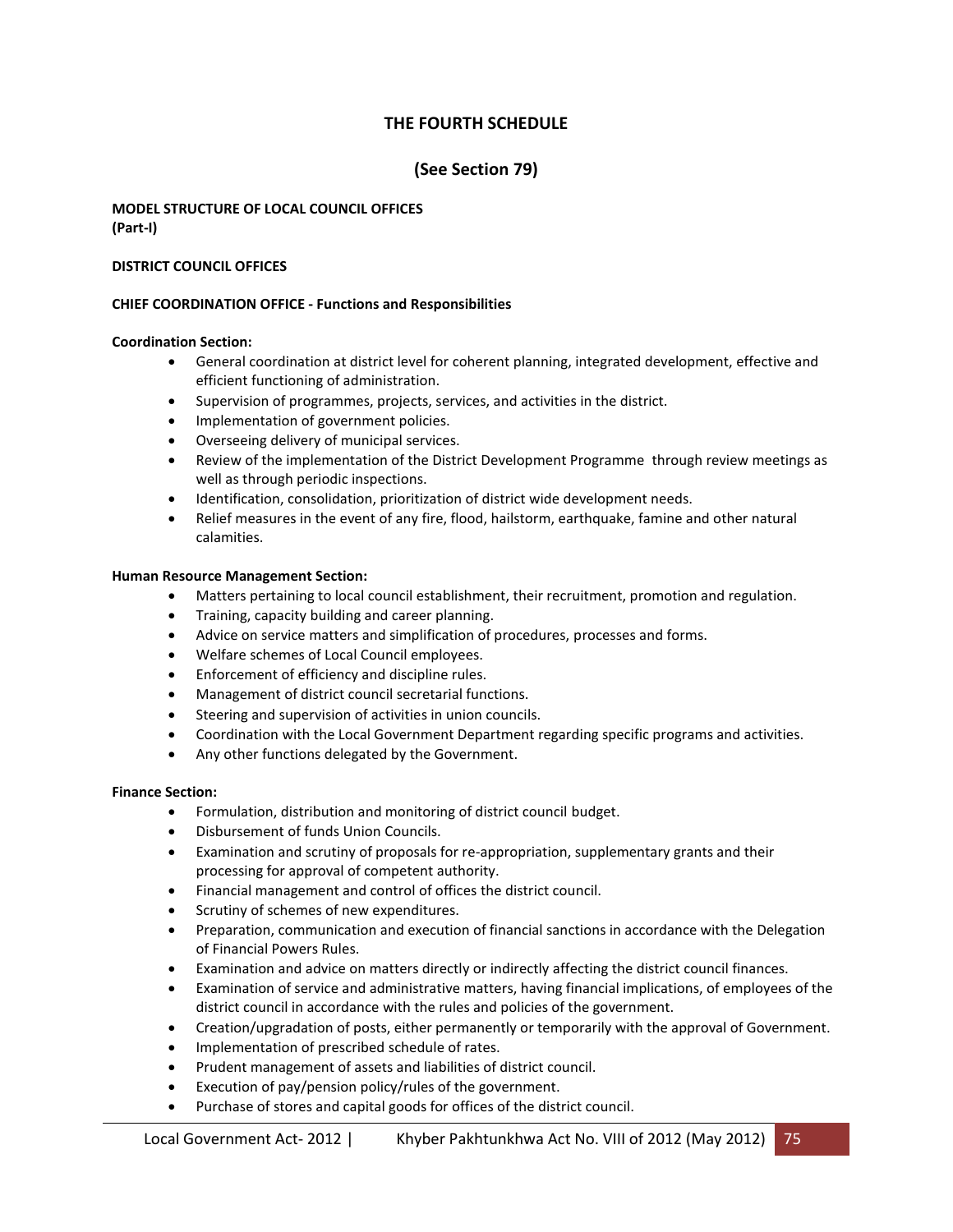Monitoring the ways and means position of the district council and coordination with the Finance Department.

# **Planning & Development Section**

- Preparation of Annual District Development Programme in coordination and consultation with all sections of the district council.
- Processing approval of development schemes.
- Appraisal of development proposals, monitoring of project implementation and evaluation of development interventions.
- Coordination within the district council offices and with the provincial government, on development policy issues.
- Preparation of long term development plans.
- Compilation and publication of district development gazette.
- Aggregation of the financial allocation and physical programs and targets received from the Provincial Governments in different sectors.
- Identification of gaps, inconsistencies, compatibility issues of maintenance and supervision and evaluation of local priorities and their submission to the Government for modifications in the aggregate district programme.
- Submission of regular progress report on the implementation of development projects at different levels within the district to the Planning and Development Department.
- Preparation and implementation of schemes to preserve environment and control pollution.

# **Accounts Section:**

- Liaison with Audit Authorities for disposal of audit observations.
- Attending to matters and business relating to Local Councils Accounts Committee and Public Accounts Committee.
- Maintenance of district council accounts and reconciliation with district accounts office and banks.
- Compilation and dissemination of information on performance of district government.

# **EDUCATION & LITERACY OFFICE- FUNCTIONS AND RESPONSIBILITIES:**

- Provision, management and control of primary and high schools.
- Construction and maintenance of buildings used as hostels for students.
- Provision and grant of scholarships.
- Payment of grants and subsidies to institutions and organizations engaged in the promotion of education.
- Promotion of adult education and literacy campaigns.
- Universal Primary Education, eradicating drop outs and MDG related initiative.
- Development and maintenance of district database of primary education.
- Constitution of Parents Teacher Associations and provision of free books.
- Periodical reporting on The State of Primary Education and Literacy.
- placement and service matters of establishment in primary education.
- Education of handicapped and special children.

#### **BASIC & RURAL HEALTH OFFICE- FUNCTIONS AND RESPONSIBILITIES:**

- Prevention and cure of infectious diseases and immunization campaigns, vaccination and inoculation in rural areas.
- Establishment, maintenance and management of hospitals and rural health centers.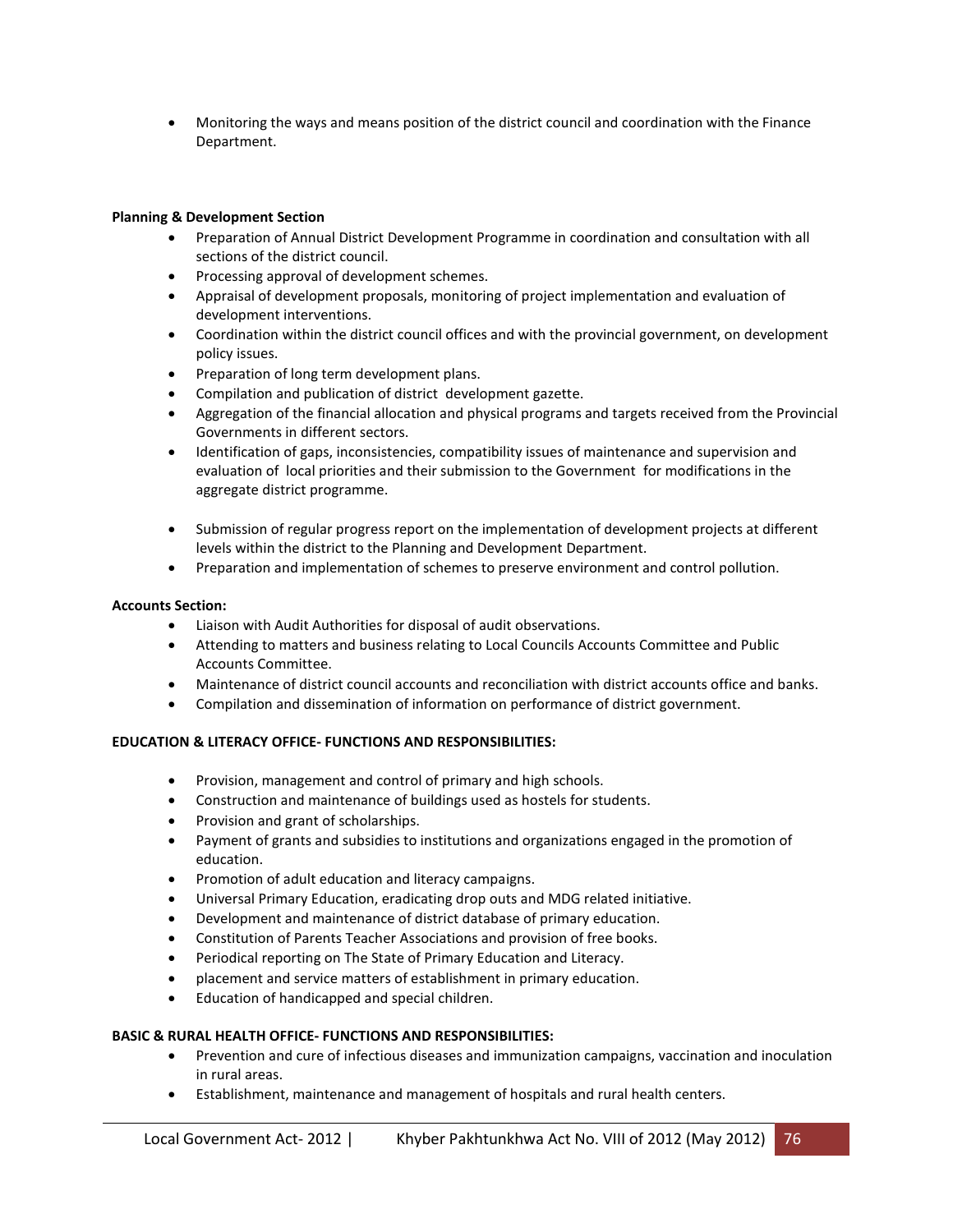- **•** Provision and maintenance of First Aid Units.
- Management of Mother and Child Healthcare Initiatives and matters related to nutrition.
- Payment of grants to medical aid societies and institutions.
- Establishment, management, maintenance and the visiting of unani, ayurvedic and homoeopathic dispensaries.
- Promotion of sanitation and educating people in public health.
- Protection of Food-stuffs and prevention of adulteration.
- Planning and implementation of Primary and Rural Healthcare Programs.
- Data collection and compilation of vital health statistics.
- Planning and Development of health care systems and services delivery for improving health status of rural population.
- Family planning and Population welfare.

#### **COMMUNITY DEVELOPMENT OFFICE- FUNCTIONS AND RESPONSIBILITIES:**

#### **Social Welfare Section**

- Creation of awareness regarding community welfare issues.
- Facilitating the formation of community based organizations and assisting their activities.
- Creating social awareness by motivational methods for eradication of social evils.
- Professional and financial assistance to registered voluntary social welfare organizations.
- Training and rehabilitation of the destitute, handicapped and chronically sick.
- Providing coordination forum for government departments and voluntary organizations.
- Processing cases for the establishment of orphanages, welfare houses and shelter places for people in distress;
- Arrangement of financial assistance for poor and deserving students to complete their education;
- Regulating Cooperative Societies and providing opportunities of training to their field staff in book keeping, maintenance of accounts, minute's book and preparation of loan documents.

#### **Women Development Section:**

- Planning and implementations of projects for socio-economic development of women.
- Training in income generation skills and creation of economic opportunities for women in rural areas.
- Undertaking research studies and surveys on issues related to women.
- Providing relief and rehabilitation for the poor and needy widows and orphans.
- Registration and regulation and capacity building of women voluntary organizations.
- Promotion of industrial homes, domestic crafts, cottage trades and development of skills.

#### **Civic and Culture Section**

- Holding of fairs and shows.
- Promotion of public games and sports.
- Provisions, organization and maintenance of exhibitions and art galleries.
- Provision and maintenance of public halls, public meeting places and community centers.
- Celebration of national occasions.
- Establishment and maintenance of information centres.
- Reception of distinguished visitors.
- Provision and maintenance of libraries and reading rooms.
- Prevention and abatement of nuisances.
- Voluntary regulation of traffic.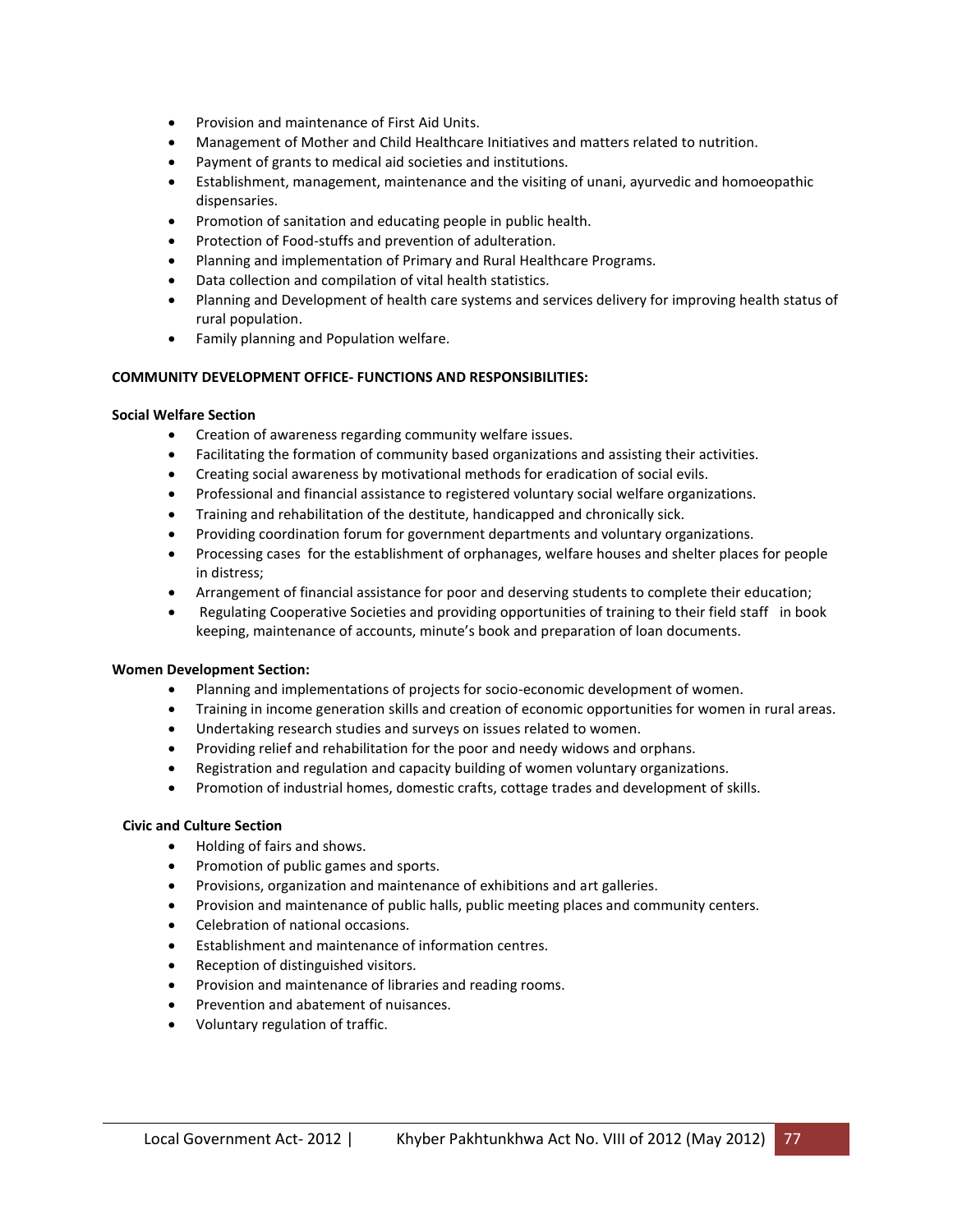#### **PUBLIC WORKS OFFICE- FUNCTIONS AND RESPONSIBILITIES**

- Development of standard designs and specifications to the extent possible and desirable in harmony with the general conditions obtaining in the district and use of appropriate technology to execute development projects on a more economic basis.
- Construction, maintenance, repair and improvement of roads, bridges, culverts, causeways, boat bridges and ancillary bridges in the charge of district council
- Preparation of architectural plans and drawings of buildings for the district council.
- Laying standards and specifications for various types of rural roads and bridges for the district.
- Planning and designing of district roads financed out of district council funds.
- Administration of roads, bridges and boat bridges toll collection and leases of land for filling and/or service stations and access roads thereof on roads under the charge of district council.
- Execution of works on behalf of other agencies and departments and programmes as Deposit Works.
- Provision, maintenance and management of sarais, dak bungalows, rest houses and other buildings for the convenience of travelers.
- Designing and implementation of rural water supply and sanitation works.
- plantation and preservation of trees on road sides, public ways, public places and public buildings.
- Provision and maintenance of public gardens, public play grounds and public places.
- Provision and maintenance of adequate system of public drains and regulation of the disposal of industrial wastes.
- Maintenance and regulation of public ferries other than those maintained by government.

# **AGRICULTURAL DEVELOPMENT OFFICE- FUNCTIONS AND RESPONSIBILITIES**

#### **Agriculture Section:**

- Agricultural development, promotion of national reconstruction and development of village industry.
- Adoption of measures for increased agricultural production.
- Establishment and maintenance of model agricultural farms.
- Promotion of improved methods of agriculture, maintenance of improved agricultural implements and machinery and lending of such implements and machinery to cultivators and adoption of measures for bringing waste land under cultivation.
- Promotion of agricultural credit, agricultural education and adoption of other measures likely to promote agricultural development.
- Promotion and co-ordination with agrovilles.
- Provision, regulation and maintenance of markets.
- Construction and repair of embankment, supply, storage and control of water for agricultural purposes.
- Promotion of agriculture related cottage industry.

#### **Livestock and Dairy Development Section:**

- Voluntary registration of the sale of cattle and other animals.
- Improvement of breeding of cattle, horses and other animals and prevention of cruelty to animals.
- Provision, maintenance and improvement of pastures and grazing grounds.
- Establishment and maintenance of cattle colonies and Regulation of milk supply.
- Establishment and maintenance of cattle farms, dairies and poultry farms.
- Measures to combat ordinary and contagious diseases of birds and animals.